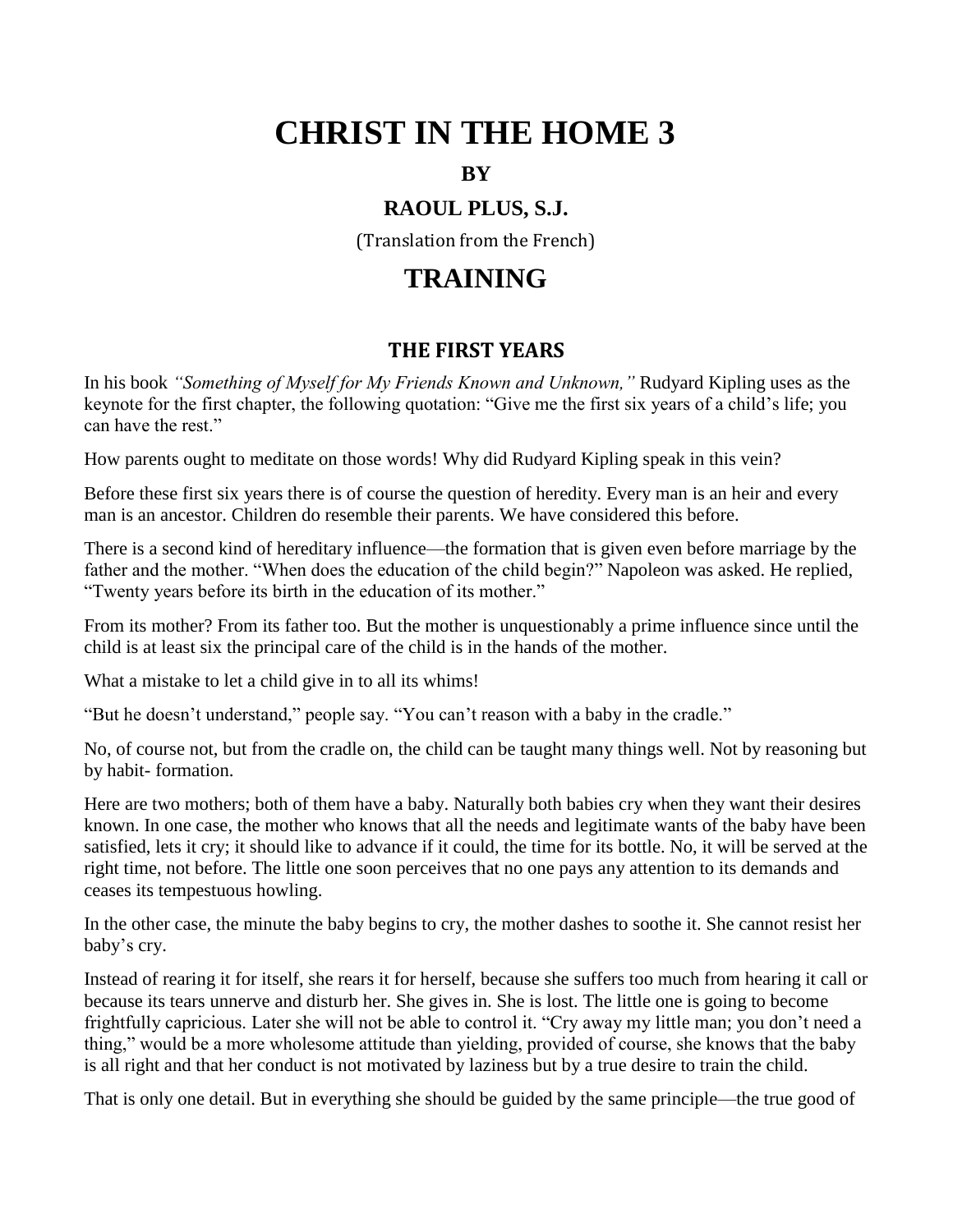the child. Then at six years it will know how to obey. And if the mother follows through progressively with the development of the child, helping it to use proper]y its young liberty, she has the game in her own hands. All is not finished. It might be more correct to say that all is beginning; nevertheless the mother has successfully come through a vital stage. Up to this point it is properly called training, a most necessary period indeed. This training will develop into real education. If the early training has been lacking, the succeeding education becomes almost impossible; for how can one erect a stable structure on a volcano; how build a firm will on a nature perpetually wavering and swayed by caprice?

Kipling was right. In the light of the truth he expressed let me correct, if necessary and if there is still time, my method of acting.

#### **LOVE FOR CHILDREN**

IT IS essential to love children enough:

- To be willing to have them.
- To be able to endure their demands.
- To be able to supernaturalize one's love forthem.
- To be willing to have them: I meditated on this point when I considered the law of fecundity and charity in marriage.
- To be able to endure their demands. Very little children have no defense and no power. Someone must always come to their assistance. Happy those who can guess these needs of theirs. Mothers generally know the secret of that. But just the same the baby will cry, become restless and set up a howl. Every baby in the cradle is a revolutionary in the bud; the best established customs ought to give way to its caprice, or so it thinks, and if its desires are not obeyed, it storms and puts the house in an uproar.

Furthermore the child is born cunning. It finds out very quickly the best ways to get what it wants, not through reasoning but by intuition. Such an action, such an attitude produces the desired result; the opposite way of acting does not work. There is no more limpid logic to be found anywhere.

Nor any more transparent pride. It knows itself to be the center of the household and is not ashamed to act the part. It is a monarch. Papa and mamma, brothers, sisters, and all the other members of the household make up its court, each one dancing attendance to its thirty-six wills. Furthermore, it distributes as rewards the favor of its broad smiles.

Later it will have to play, jump about and run; to break things will be a delight; so too will it be fun just to sit still and listen to a story. The little girl will be taken up with the care of her doll and if her elders have bought her a doll that says papa, mamma, they need expect to hear nothing else all day! The little boy will play soldier or train or if he has received a drum or whistle for Christmas, the household will be well aware of it!

Parents should take serenely and as a matter of course the baby's pranks and outbursts, working at the same time toward a wise training, the prelude of a wise education. They should expect their growing children to make noise, to be curious, to want to touch everything; furthermore, they need not feel obliged constantly, to put a damper on their romping and their noise; whenever and wherever it is necessary they ought to explain to the children what they may do and what they ought to avoid.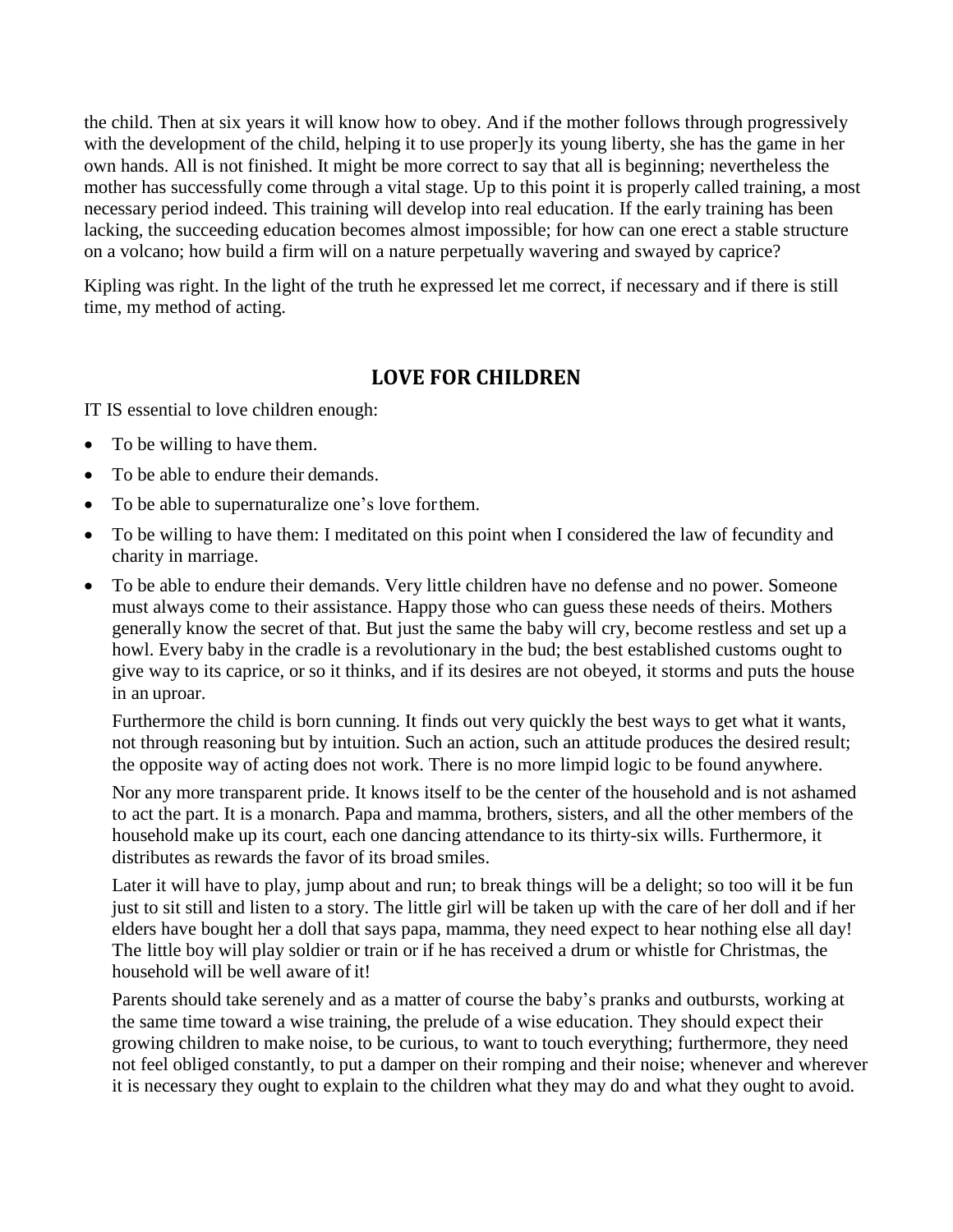To be able to supernaturalize one's love for them. Parents should strive to love their children not only because of their natural charm but for higher and truly divine reasons. "I love my children so much," parents say as if they were vying with one another. Mothers especially are likely to talk like that. It makes one want to warn them, "If only you could love them a little less but love them a little better." Or rather, since we never love too much but badly, "Love them as much as you wish but for their sakes, not for your own."

For their sakes: Therefore do not give in to all their caprices; do not try to spare them every effort; do not treat them as little idols; do not teach them pride and vanity even from their earliest years.

For their sakes: Therefore be alert to know what might harm them not only in what concerns their body but also in what might even remotely concern their soul.

For their sakes: Therefore, try to discover behind the human silhouette of each of these baptized souls the Holy Trinity dwelling within them and the likeness of Christ; do not rest satisfied until all your training and education is directed to make of them truly holy tabernacles of the Most High and authentic continuations of Christ.

#### **FROM THREE TO FIVE**

AT THIS period of their life, children have not in general arrived at an awakening, at least not a complete awakening, of their moral sense. They are midway between the unawareness of their first years and a completely rational contact with life; their principal occupation is play—the little boy will be busy building and tearing down; the little girl will be busy scribbling away at indefinite designs or dressing and undressing her sawdust doll, the first in a series of many dolls.

They will have just the beginning of a contact—depending upon their family, their mother particularly with the invisible world. They will learn their prayers, know that there is a God who is good and they will hear about little Jesus. They will also know that there are things that are forbidden, but they will not as yet see the wickedness of sin; they take what belongs to mamma without knowing that they are stealing; they do not always tell the truth without knowing really that it is an evil thing to lie and when they do speak untruly it is much more through an instinct of self- defense than through innate perversion. They would go to the end of the world for a kiss and much further still for a piece of candy. But if they must give up the piece of candy to a little brother or sister, they will do it with not too bad a grace but they will see to it that they get a lick of it themselves before parting with it; after all, aren't they being quite generous already? And if for Christmas mother has suggested that they sacrifice some of their sweets to little Jesus, they do it eagerly but see nothing wrong with coming back quietly later to eat up their sacrifices.

It is important to capitalize on this marvelous period of the child's life.

Since the child loves to imagine, it is necessary to suggest images to its mind and since the child needs to be educated, these images should be elevating. That can be done very early by using the lives of the saints, the life of Mary and of Jesus. Why not? How many details of Scripture are most picturesque and quite within the grasp of the child's mind; this is especially true if the Gospel episodes have first come by way of the mother's heart; she will know how to awaken without straining, instruct without fatiguing, and adapt it all to the mentality of the child.

A prime guiding principle here is never say anything that is not exact! Children at this age are extremely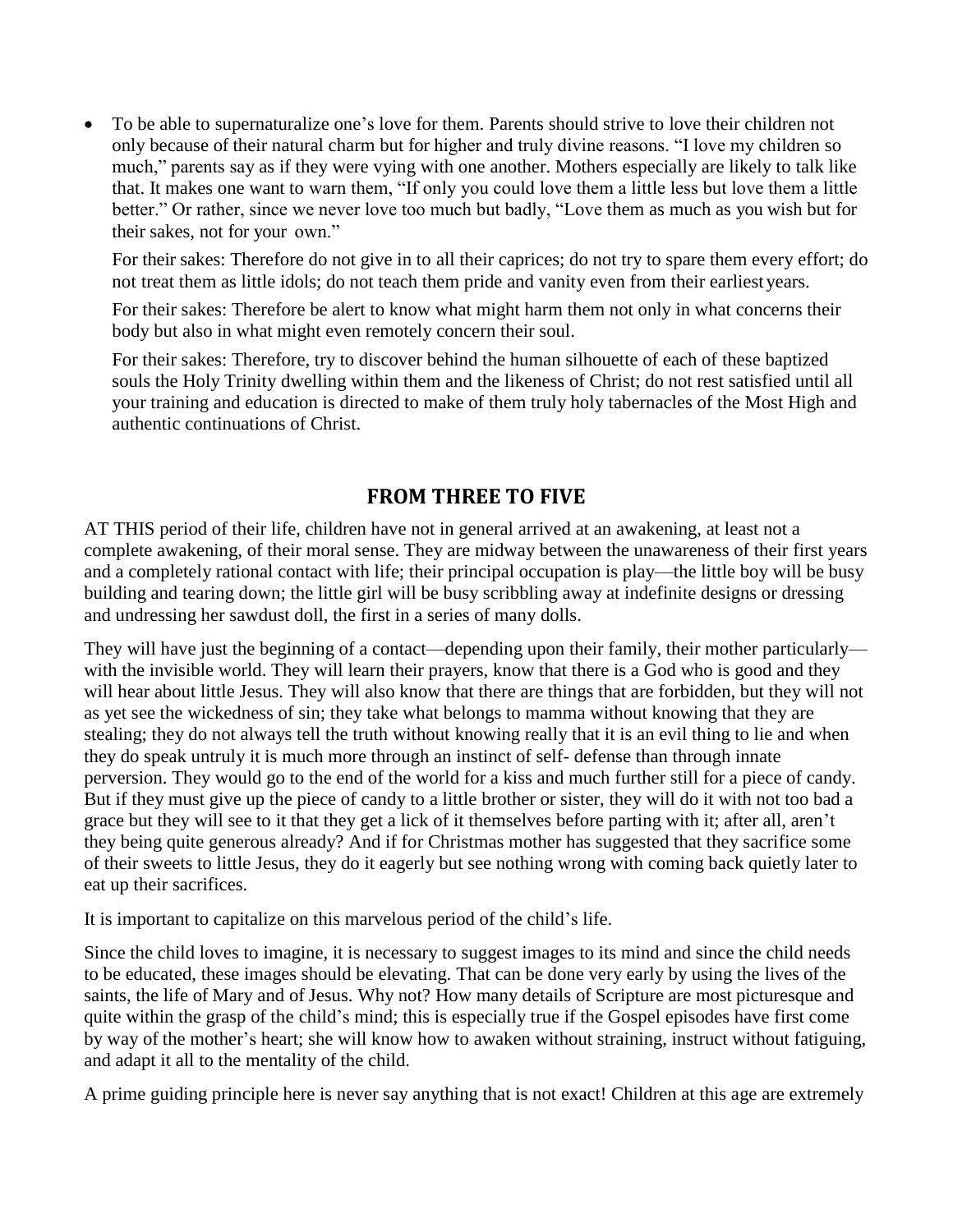docile. "Papa said it or Mamma said it," makes it sacred. Therefore, pay great attention to the stories they are told, to the allusions made, or the conversations held in their presence.

At this age the child is inclined to refer everything to itself, but very likely to be disinterested in goodness. By nature it is selfish; it has a terrific sense of ownership; will share nothing; wants everything. Since it has numerous needs and knows itself to be little, it seeks to surround itself with the greatest possible number of things to its own advantage. But if little by little it is taught to look about to see that there are others less privileged, that to give up things for love of another is something fine, it will be found capable of remarkable generosity.

The child at this age has not since the time of its baptism become incrusted with the shell of negligence and the faults an adult might commit; simplicity is inherent in it; it is pure; it has infused Faith and the Holy Spirit in its soul is at ease.

But it is essential to avoid scandalizing the least of these little ones, giving them the example of evil, of impurity even material impurity, of lying, or of anger.

Further, a child of this age is readily distracted, forgetful, has its head in the clouds. You speak to it and it listens or does not listen as fancy strikes; it follows its own thought and interior emotion. Your commands fall on its ears like water on marble. You must catch its attention, reiterate your suggestions or commands without impatience on your part or fatigue for the child.

Constant attention is necessary to train them in manners, in proper sleeping habits, in conduct at table; to check the first symptoms of greediness, laziness, lack of discipline, sensuality. The child is still thoughtless but the educator must not be. Long explanations are not needed; a word, simple look go a long way and speak volumes at times.

Parents should never lose courage even if the results are imperfect. Let them examine their methods and change them if necessary. Let them see in these little ones only Christ—

"Whatsoever you do to these, the least of My brethren, you do unto Me."

#### **THE ART OF GIVING CHILDREN FAULTS**

THERE are two great means of developing faults in children: First by giving them a bad example; second, by spoiling them.

**GIVING THEM A BAD EXAMPLE:** All men are imitators; children are more exposed than others to the appeal of imitation; they love to imitate adults, and by preference those within their immediate circle particularly their parents who appear to them as exceptional beings in whom there is nothing reprehensible.

Is the mother vain? The daughter too will be vain; she will speak, act, dress, not for an ideal of beauty in keeping with her condition, her station, but for the favorable opinion of others. She will strive to surpass all her companions, her friends, by the cut of her clothes and the extremes of style; she will attach a considerable, yes even an exaggerated, importance to the tiniest details of her costume; she will suffer a severe attack of jealousy when she believes someone outshines her.

Is the father proud? Does he try to exaggerate his good points and belittle those of others or refuse to recognize them? His son will be a snob, disdainful of others, self-sufficient, pretentious, arrogant,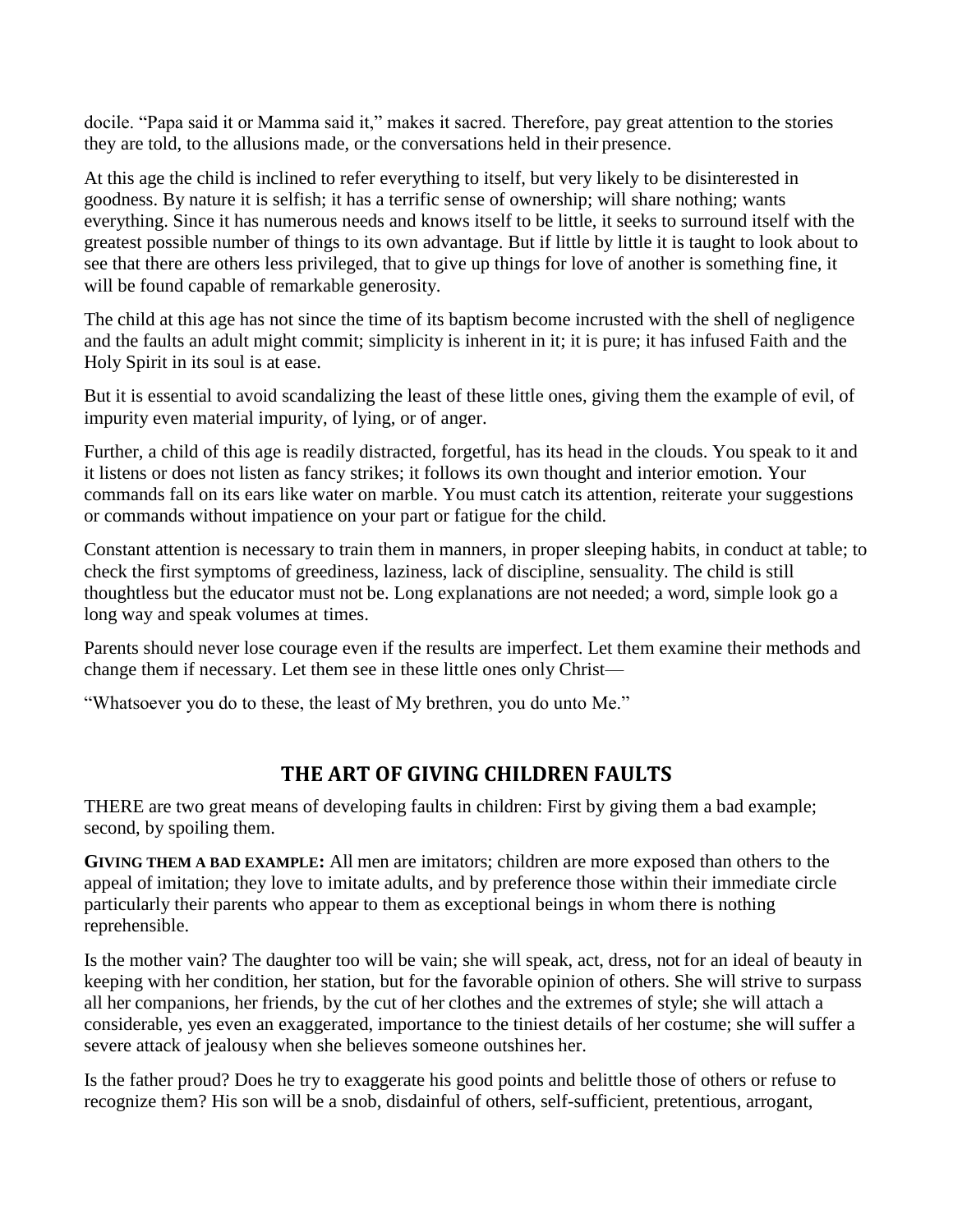obstinate and will manifest no understanding whatever as far as others are concerned.

Are the parents loquacious? Contentious? Sharp in their speech? Their children will be intemperate in speech, quarrelsome, envious.

Are the parents deceitful? The children are in danger of becoming liars. Are the parents generally indiscreet in conversation, passing judgments thoughtlessly? The children already too much inclined to judge everything from the height of their grandeur will pass snap judgments, unjust and untimely criticisms.

Do the parents manifest their love of ease, of wealth, even a thirst to acquire riches by any means? The children are likely to be selfish, attached to their own comfort, cheaters on occasion.

**SPOILING THEM:** Some parents are too harsh and do not encourage their children at all. Others, by far the greater number, are too indulgent, flatter their children, satisfy all theirwhims.

Parents who spoil their children do not seek their good, love them for their sakes. No, it is a form of selflove; the parents seek themselves in the child. Such parents cannot put firmness into the education they try to give; they cannot punish when necessary; prevent escapades; secure obedience; they cannot defend themselves against any caprices.

"But if I lack kindness," you say, "my child will withdraw from me; in difficult times he will avoid speaking to me; I shall not have his confidence. If on the contrary I have multiplied my kindnesses to him, he will remain open, I shall keep a hold on him."

There is no question here of failing in kindness; it is a question of forbidding oneself any weakness. Far from having to fear the loss of the child's confidence, if one is judiciously firm, the parents shall win the child's confidence because they are wisely strong. When the children understand that in the marks of affection their parents bestow on them they are not seeking something personal but only the good of their children, they will be quick to realize that in the severity their parents inflict on them, there is likewise no trace of caprice but only the desire for their good as before.

It is precisely that realization that has educative force—this contact with strong and detached souls.

#### **THE UNTIMELY LAUGH**

A FAMOUS French critic relates this incident about one of his colleagues. "He was only five years old and he had committed some misdemeanor. His mother who was busy painting put him outside her studio as a penance and closed the door to him. Through the closed door the little fellow using his most earnest and pleading tone begged for pardon promising not to be naughty again. His mother did not answer. He made so much ado that she opened the door and on his knees he crawled toward her, pleading with her as he came, in a voice so earnest and an attitude so pathetic that by the time he arrived before her, she could not refrain from laughing. Immediately he stood up, changed his tone, and said, 'So,' he cried, 'since you are making fun of me, I will never ask pardon again.' And he never did."

To appear amused at an act of generosity on the part of a child is the best way to make it lose forever a taste for generosity. Beyond a doubt, the mother was not laughing at the sentiment that stirred the soul of her child, but only at his heroics in expressing it. But the child could not distinguish. She laughed; therefore she laughed at him; if she laughed at him, he must have seemed ridiculous; never again would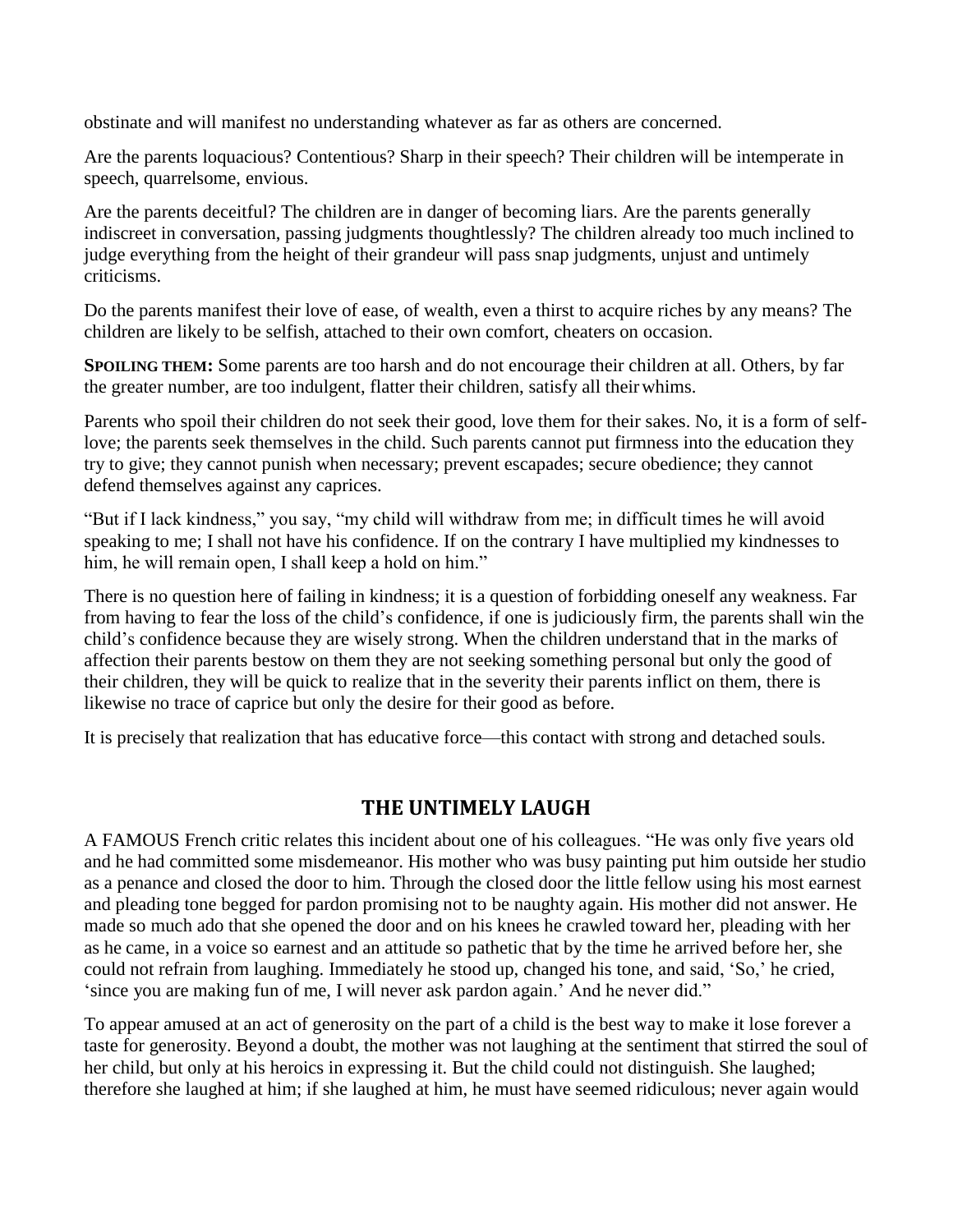be put himself in a ridiculous attitude. His little conscience is geometrical. His reasoning is utterly simple but it is in keeping with his age.

Can anyone ever measure how much a poor child who has done wrong has to overcome himself in order to ask pardon? He blunders and then what happens? Can't you see? He is wounded by the pain he gave his parents, tortured perhaps by remorse, frightened by the prospect of punishment. His request for pardon is expressed in sobs and long drawn out breaths. But he is truly sorry. Born actor that he is, it is possible that he might deliberately exaggerate the outward manifestation of his repentance, but is it true? Most often the child is honest and, except where there is direct proof to the contrary, his action is sincere, expressing exactly what he feels.

How disconcerted he is then when his repentance is met in a way he so little expected and so misunderstood. Sometimes the child merely wants to confide a secret or in his simplicity he asks a question without realizing its import or he expresses an enthusiasm he hopes to have shared or a desire to be generous that he longs to have approved, but if he sees that no one listens to him or that his elders appear to smile at his beautiful dreams or his requests for explanations, he learns to close up like a clam; no one will ever know anything more of his little soul; he will keep his thoughts secret and will try to find for himself the answers to the troubling questions that torment him.

There is another kind of ill-timed laugh, the laugh of parents or others at the morally bad actions of a child.

In considering the behavior of children, careful distinction must be made between two kinds of acts: those which have no moral import such as skinning their knees in a fall while running, soiling their clothing through inattention, turning over an inkbottle through clumsiness, and those which do have moral significance such as stealing, lying, disobedience and lack of respect.

It sometimes happens that people are extremely severe and make much ado over the acts in which no moral responsibility is involved, but they joke or laugh at words and acts that are morally wrong. Nothing so deforms the consciences of children. They learn to consider as serious acts those over which their elders have made a scene but which actually are not serious at all; to consider as insignificant those acts which made others smile but which are morally quite serious.

All this means that as a parent, as an educator, I must be watchful over my smiles and my laughter. I cannot be inopportune in their use.

#### **LOVE VERSUS MATERNAL INSTINCT**

A MOTHER of a family, herself a noble and spiritual educator wrote:

"We never succeed in making of our children all that we should like to make of them; and sometimes we do not accomplish anything of what we thought we could accomplish. The role of educator in theory offers many charms but in its fulfillment how many thorns! Not to become discouraged is in itself quite an achievement."

The most important virtue to engender in the souls of children is confidence.

Children always have faults; they develop with age; when one fault is destroyed, another appears. What ought to be developed first is confidence; a confidence which will make them docile solely because of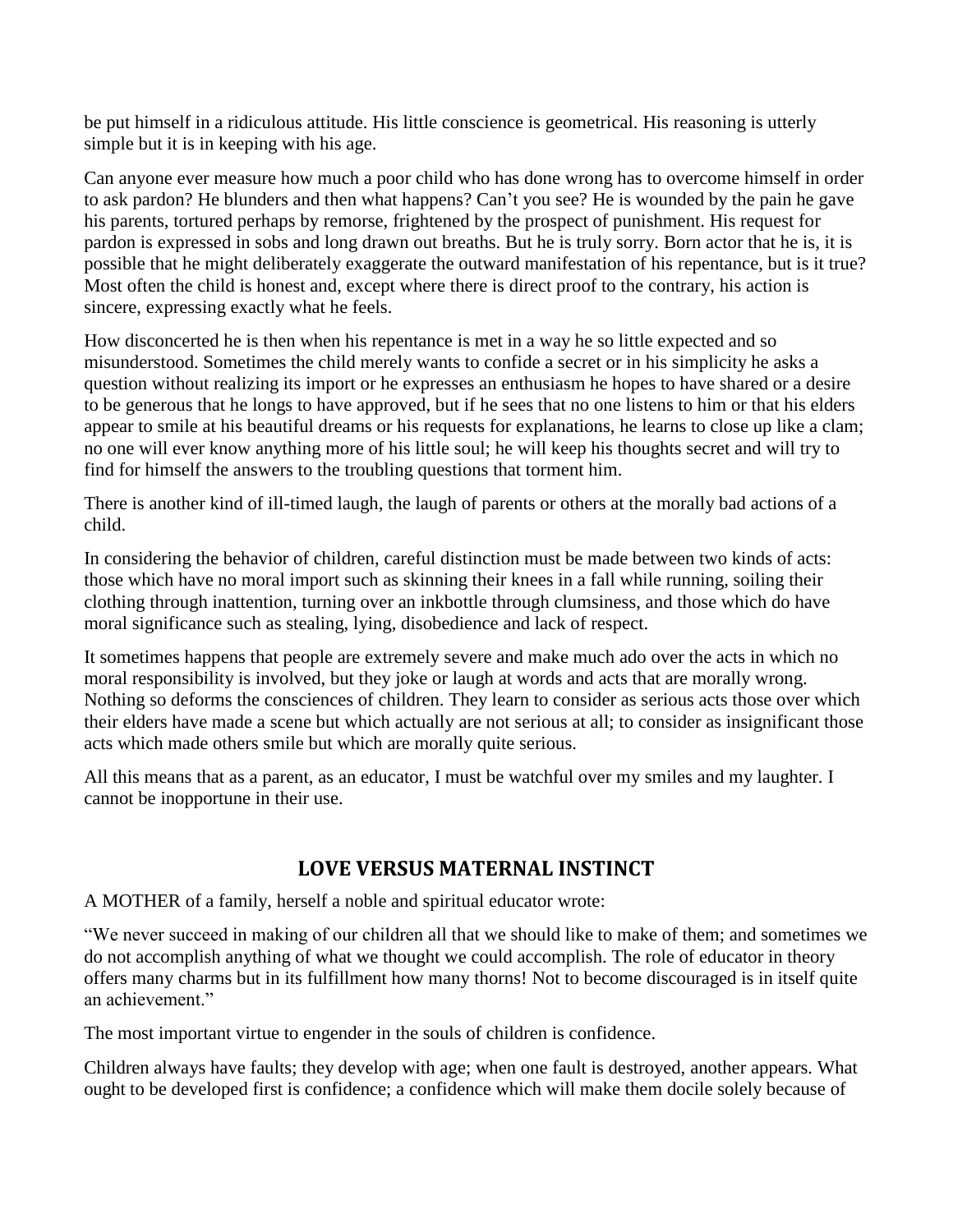the conviction that there can be nothing better for them than the arrangements of the persons who are training them; but when they seem to torment them or cross them, they truly have their good at heart. The most agreeable training is not always the most salutary. Far from it! Adversity and contradiction are useful for all ages but particularly for the young, to correct their violent tendencies and strengthen their undeveloped wills. For those who consider everything from God's viewpoint, adversity gives the final touch; it adorns as with gold one in whom virtue is deeply rooted. But how can one call upon this harsh instructor to teach one's very own children? Mothers are too tender to be perfect educators or rather their tenderness has about it too much sensitivity which, we might say, aggravates the eternal conflict between the spiritual man and the carnal man. Maternal love is often too much hampered by maternal instinct which protests and prevents the forceful action that ought to be taken.

This distinction between real maternal love in the full sense of the word and maternal instinct should be maintained; the author of the preceding lines is alert to the difference and concerned about not confusing them; one of her daughters had a particularly difficult temperament; the mother encouraged herself to exercise the necessary firmness with her just as with her other children:

I shall set myself the duty of not being weak, too easy, of not giving in to all their desires. I shall try to give them the reason for my decisions, but I shall believe that I do them a service by putting some obstacles to their desires. Kindness will dictate my conduct; I hope that kindness will render it bearable for them.

If I fear the opposition of a strong character and the tendencies of a spirit which promises to be frank and curious in Laurence, I fear in her sister the faults arising from an easier temperament which is avid for praise. Will she be able to hold her own with the firmness I should like to see her acquire? My God, I cannot foresee that; I place her interests as I place my own into Your Hands.

That is the way to act: To try to adopt toward each child the method most likely to succeed, and when that is done, to trust the rest to Divine Providence.

#### **TRAINING IN OBEDIENCE**

THE father is the father; the mother is the mother. Each one's role is different; together they must harmonize. This is particularly essential when there is question of the exercise of authority over the children.

The principal authority is centered in the father; the mother who is associated with him, shares this authority. Both have therefore according to their respective roles the mission to command; the father in a way that is not more harsh but more virile; the mother in a way that is not more easy-going—she ought to demand the same things the father requires and with the same firmness—but more gently expressed.

Parental action must be common, harmonious, coordinated, directed to the same end. Extremely unpleasant conditions are created if the mother for example tolerates an infraction of an order given by the father.

The father on his part should avoid too great sternness, an uncalled-for severity of tone or what is worse, cruelty. The mother should guard against weakness and insufficient resistance to the tears of the child or the cute little ways it has discovered for avoiding punishment or side-tracking a command.

She ought to be particularly cautious not to undermine paternal authority either by permitting the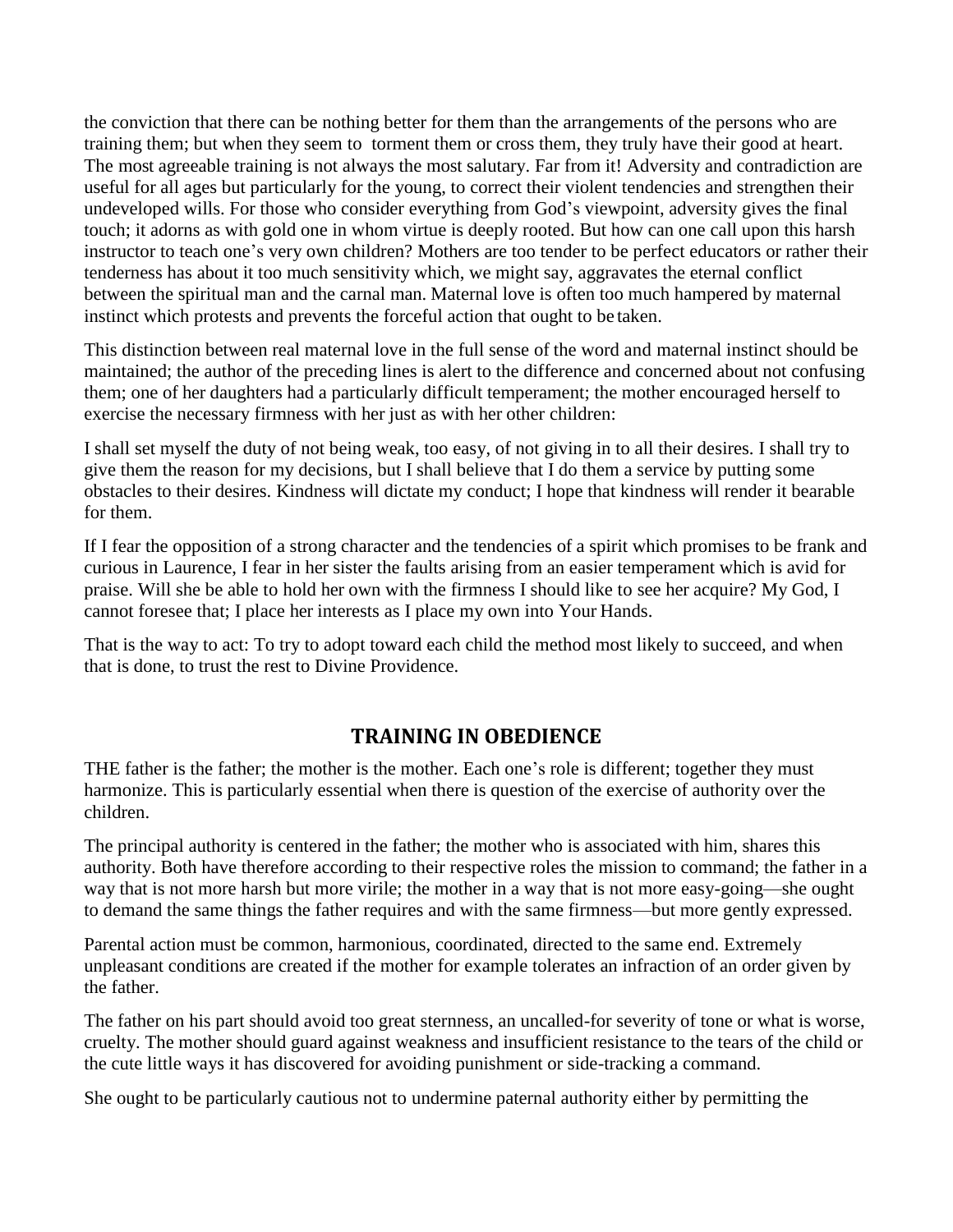children to disobey his injunctions or, under pretext of tempering the father's severity, by countermanding his orders. It is from the father himself that she should secure the necessary relaxation of requirements if she feels he is being too rigid; never should she on her own change a decision that the father has given. Otherwise the children will soon play the father and mother against each other; they will know that they can have recourse to mamma when papa commands something and they will be able to disregard the order. Father and mother both lose their authority in this way to their own great detriment. The wife discredits her husband in the eyes of the children and herself as well. Never should the children sense the least discord between their parents either in regard to their principles or their methods of training. Quick to exploit the rift, they will also be quick to get the upper hand. It is the ruination of obedience. The mother can blame herself for working forcefully for its destruction.

She is perfectly justified in trying to make the execution of the father's orders more agreeable; that is quite another thing. But in this case she must justify the conduct of the father and not seem to blame him by softening the verdict.

Husband and wife are but one; he, the strength; she, the gentleness. The result is not an opposition of forces but a conjoining of forces; the formation of a single collective being, the couple.

Another point in this matter of obedience: Never let the children command the parents. How many parents, mothers especially, betray their mission! Parents are not supposed to give orders indiscriminately but wisely; when they have done this, they should not go back on a command. To command little is the mark of firm authority; but to demand the execution of what one has commanded is the mark of a strong authority.

There should be no fussiness, no irritation, only calm firmness. The child, who becomes unnerved, and certainly not without cause, before a multiplicity of disconnected orders that fall upon him from all sides, submits before a gentle and unbending authority. Calmness steadies him and unyielding firmness unfailingly leads him to obey.

#### **CHILDREN WHO COMMAND**

IF THE training of the children from babyhood has been well done, there is the happy possibility that the parents can really be masters in their own home later on. Not that they need to exercise a fierce militarism; they should rather inspire a holy and joyous liberty; but when they give a command, the children must know that there is nothing for them to do but obey.

They will give few commands, avoiding such perpetual admonitions as "Stand up straight! Don't slouch! Do this. Don't do that," which irritate children to a supreme degree, weaken authority, and in time nullify the effect of any effort to command. In the whirlwind of commands and prohibitions in which they are caught, children can no longer distinguish between important issues and details. Not having the strength to observe all the directions they receive, they decide quite practically to observe none except when a painful punishment impresses them with the need to obey. Although the parents should give few commands, they must abide by what they have commanded and see it through. If children note that it is easy for them to wear out the patience of those who issue commands or prohibitions, and that sooner or later they will have the victory, they will unconsciously or even through a perversity that will

always increase, set about to maneuver more and more triumphs for themselves.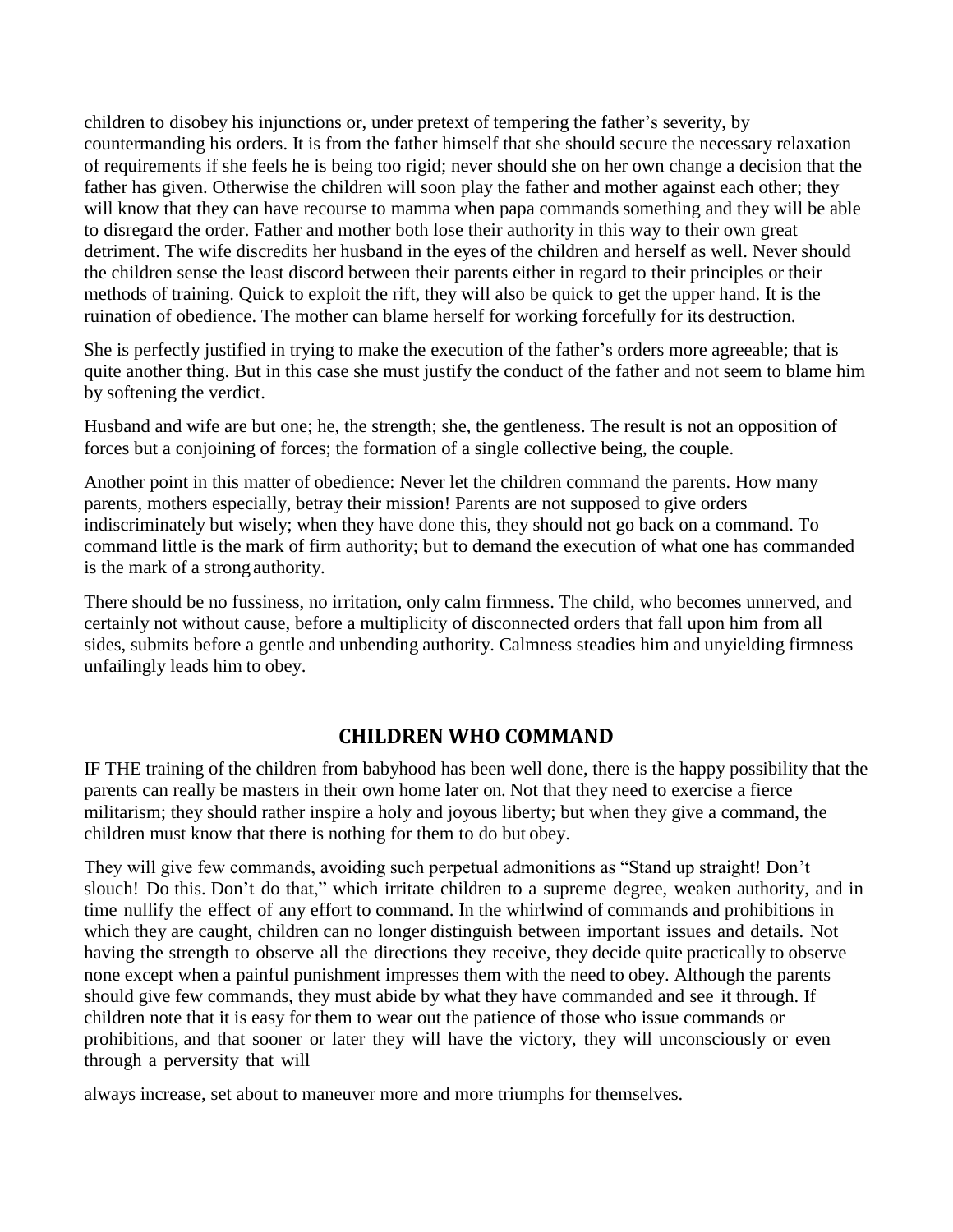"Leave that door handle alone!" Fine. The child hears the command. A second later he is at the handle again. Again he is told to leave it alone. The child resigns himself and for some time does not go near the door. Will he make a third attempt? Why not? After the second injunction mamma generally says no more. As a matter of fact, he renews his disobedience. Mamma lets it pass. She is conquered.

She will be conquered forever.

That is just one example of ten thousand where training falls short.

But when children know that what is said goes, the temptation to defy a command does not so readily come to them; or if should it come and they yield, they know their parents will not let their disobedience pass and that they will pay the penalty; they know too that the punishment will be in proportion to the offense, neither too little or too much but exactly proportionate; they take it for granted.

Away with all fussiness however! Let children exercise some initiative. How many parents forget that they were once young and as a consequence what it means to be young.

In his book, *"My Children and I,"* Jerome criticizes in a humorous fashion the exaggerated notions of some parents who do not want to recognize the power for frankness in boys and girls of twelve, fourteen, or sixteen years. Veronica, one of the young daughters of the home, finding that the discipline of the house was too rigid protested with the comment, "If grown-ups would be willing to listen, there are many things we could explain to them."

She decided to write a book in which she would give parents some wise advice. "All children will buy it," she said, "as a birthday gift for their father and mother."

Veronica was doubtless somewhat presumptuous but not stupid. People can learn at any age. Even from their children. Even when their youthful lessons are developed from impertinence. It is better, of course, not to need their lessons.

#### **TRAINING IN DOCILITY**

MANY parents complain that they can no longer get their children to obey.

Is it the fault of the children? Is it not rather the fault of the parents? A failure in obedience because of a failure in authority?

To command requires as much abnegation as to obey. If a person commands to satisfy his need of imposing himself on others, to satisfy his vanity, to prove his power to himself, he has missed the purpose of authority. Authority does not exist for itself but for the good of subordinates.

Parents can go to the other extreme and let their children to their whims and fancies in order to escape imposing any inconvenience upon themselves, allowing everything to pass and even refusing to forbid what they should forbid. That too is a failure in their mission. To have authority is to have the obligation to exercise it—according to the circumstances and without exaggeration certainly—but it must be exercised and not held in abeyance; that would be a betrayal of a trust.

Authority is to be exercised; to be exercised within the limits of its control; that is its function. If through laziness or poor judgment authority is not exercised or is badly exercised, how can we be astonished that obedience is lost?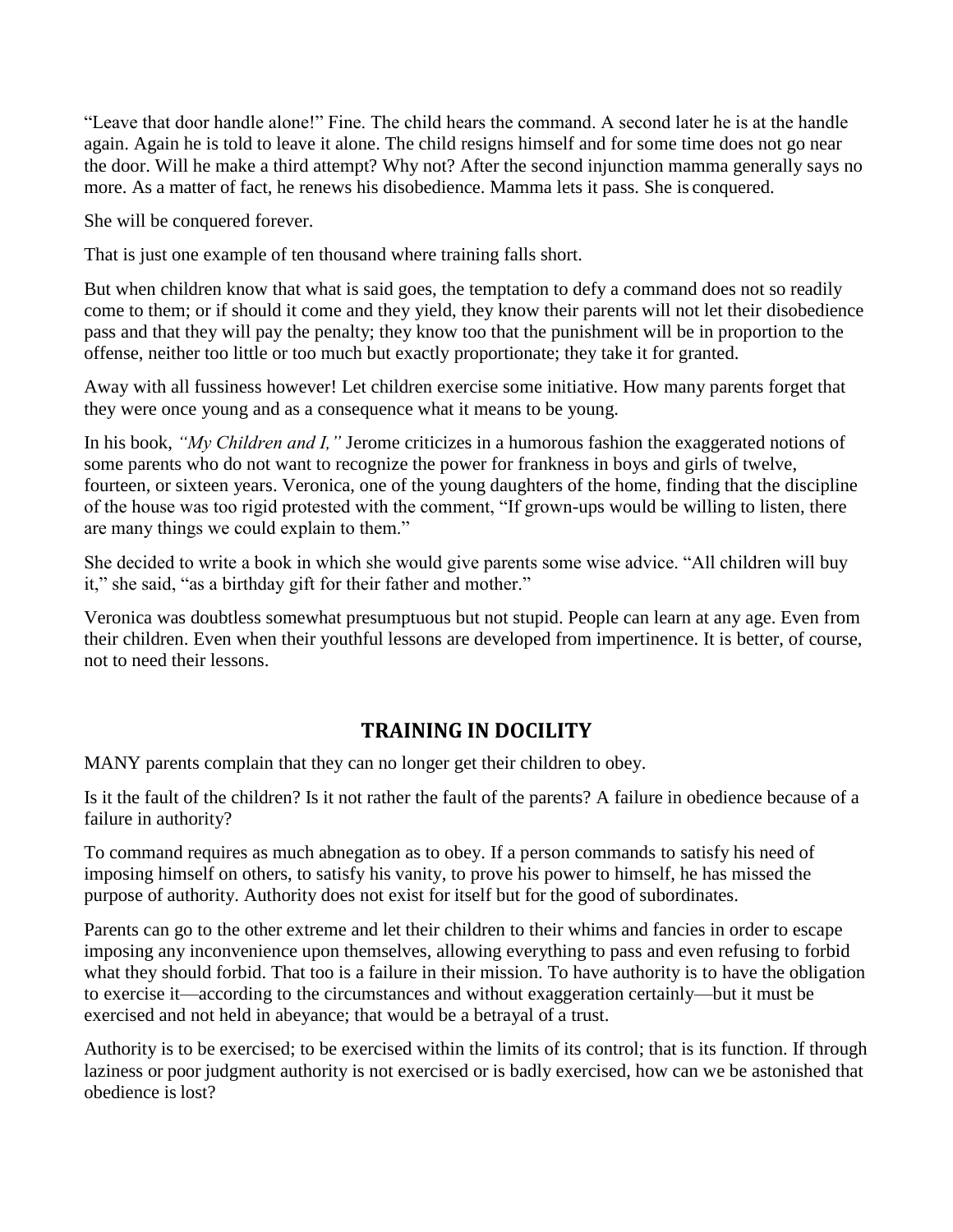Authority supposes a soul at peace, a courageous soul, dominated by a sense of duty, devoted to the interests of the subject, free of capricious impulses and that sentimental concept of love which is often found in mothers who confuse tenderness with idolatry.

Parents and educators must arm themselves with courage to dare to take a stand against the caprices of their child. They must have keen judgment to know in which instances they should command or refrain from commanding, to be able to adapt the order to the capacity of the subjects, to be able to understand the subjects" desires and satisfy them, to oppose their whims, their impetuous desires and disordered impulses.

In all this there must not be the shadow of oppression. Parents should realize the children's need for distractions, activity, learning, and loving. They ought to satisfy them in everything that is legitimate. That will provide a generous principle by which they can refuse them what is not legitimate. In everything the parents should act with a balanced mixture of gentleness and firmness.

Certainly they should not govern their children in a way that suppresses their initiative. Their problem is not to develop paragons of perfection, children who are exteriorly docile but docile through passivity.

Parents should as often as possible insist that their children make their own decisions, assume their little or great responsibilities; but at the same time supervise and watch over them unobtrusively; be ready to help them if need be when they hesitate or arrive at imprudent decisions.

This implies that the parents strive less to develop a satisfactory exterior behavior than to fashion in the child a conscience that is exact and clear in the knowledge of its duties; it is essential that when a child obeys he does so not because of external constraint but through obedience to the law of duty, to the inward law formulated in the depths of his soul by God Himself.

The formation of the child's conscience is therefore inseparable from his training in obedience. Let the child know that he must obey only because he must above all obey God; parents and educators are only the intermediaries of God in his regard. Punishments which must follow wrongdoing will never be for him the indication of his parents" excitability or moods but always and only the justification of a moral principle that has been violated.

#### **INTELLIGENCE AND FIRMNESS IN A MOTHER**

CAN the mothers who are real educators be counted by the hundreds? Many see what ought to be done but do not have the courage to require it or rather to impose it on themselves to see it through. Others again have sufficient firmness of character but lack keenness, insight, psychology.

Madame Marbeau whose son was to become bishop of Meaux possessed the rare balance of intelligence and firmness.

One of the brothers of the future bishop had been naughty and troublesome at school and was sent home by way of punishment. At home he was obliged to recount his escapade. The child was difficult and it was not his first offense. Madame Marbeau marched him up to his room, closed the door behind them, took a switch and ordered the boy to take off his coat and a few more things. "My child," she said, "you are dishonoring your name. I am going to whip you for it so that you won't forget it. It grieves me to do so. I have a heart ailment and could die of emotion . . . at least my death would remind you not to offend God."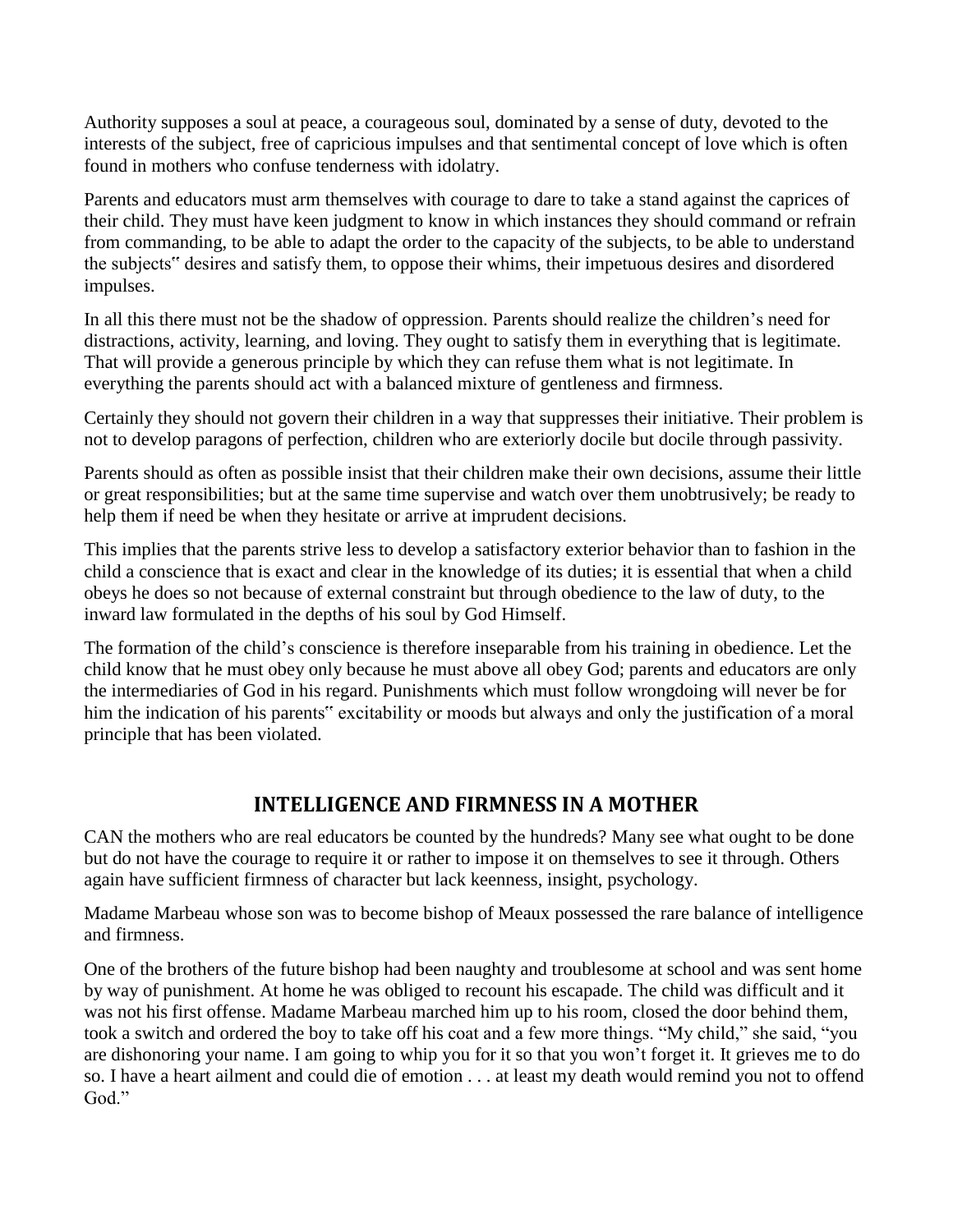When her children were old enough to be able to take responsibility, Madame Marbeau gave each of them a watch, accompanying her gift with the wish "May all the hours of your life to the very last, mark the good you do. May you never have to blush for one of them."

She encouraged the older ones to offer sacrifices to bring blessings on their future home, "Offer that up for the one whom you will marry."

A mother ought to be willing to make her child shed tears if that is the only way to instill a lesson which other means have failed to inculcate.

Surely, the whole art of educating does not consist in the art of being severe; some parents are too stern and they create a depressing and disheartening atmosphere in the home; that is the other extreme of indulgence. Exaggerated repression and excessive weakness are both harmful. The one who must be most watchful against excessive weakness is the mother, to whom is attributed the quality of kindness as an almost natural instinct and whose whole vocation is bound up in kindness. In their early days the children will be tramping all over her feet, but when they grow older they will trample on her heart.

The child should be encouraged to the complete accomplishment of his duty; nor should the parents take over to spare him the necessity of effort; they should rather stimulate him to furnish his own effort. He should be given a taste for fundamental honesty very early in life, the understanding that time is money advanced to us by God to enable us to purchase not only our eternity but the grandeur and beauty of our present life.

Then at the opportune time the child should be directed to consider his future. After making of his present home an invaluable training center, let the mother use the thought of the future home he will establish as an incentive to needful renunciation and self-denial. Should a son or daughter give indications of a special attraction to the virginal state in a consecrated life, with what care should the mother watch over them. What a grace for the family if their dreams should be realized! But such graces are bought! By the sacrifices of the children. By the sacrifices of the parents above all, but primarily of the mother.

These are not the only characteristics of a solid training but they are important characteristics. Let me examine myself on them. What judgment must I pass on myself?

#### **PICTURE STUDY**

MOTHER has gathered her little world around the table. She has chosen a supply of beautiful pictures; there are all sorts of them.

"Now suppose everyone keeps still. Look well at these pictures and make your choice without telling it . . . Then in a few minutes you may each tell me in your turn which one you prefer. If you explain well why you prefer it you may have it to keep for yourself. All right, let's start. Is everyone here? Take time to think carefully. When you have all made your choice we shall begin to speak."

Soon little hands were busy fingering the pictures; indecision was evident on the children's faces. Finally their choices seemed to be settled.

"Very well, Peter, you begin."

Peter had been attracted by a troop of soldiers marching behind the red, white, and blue so he said,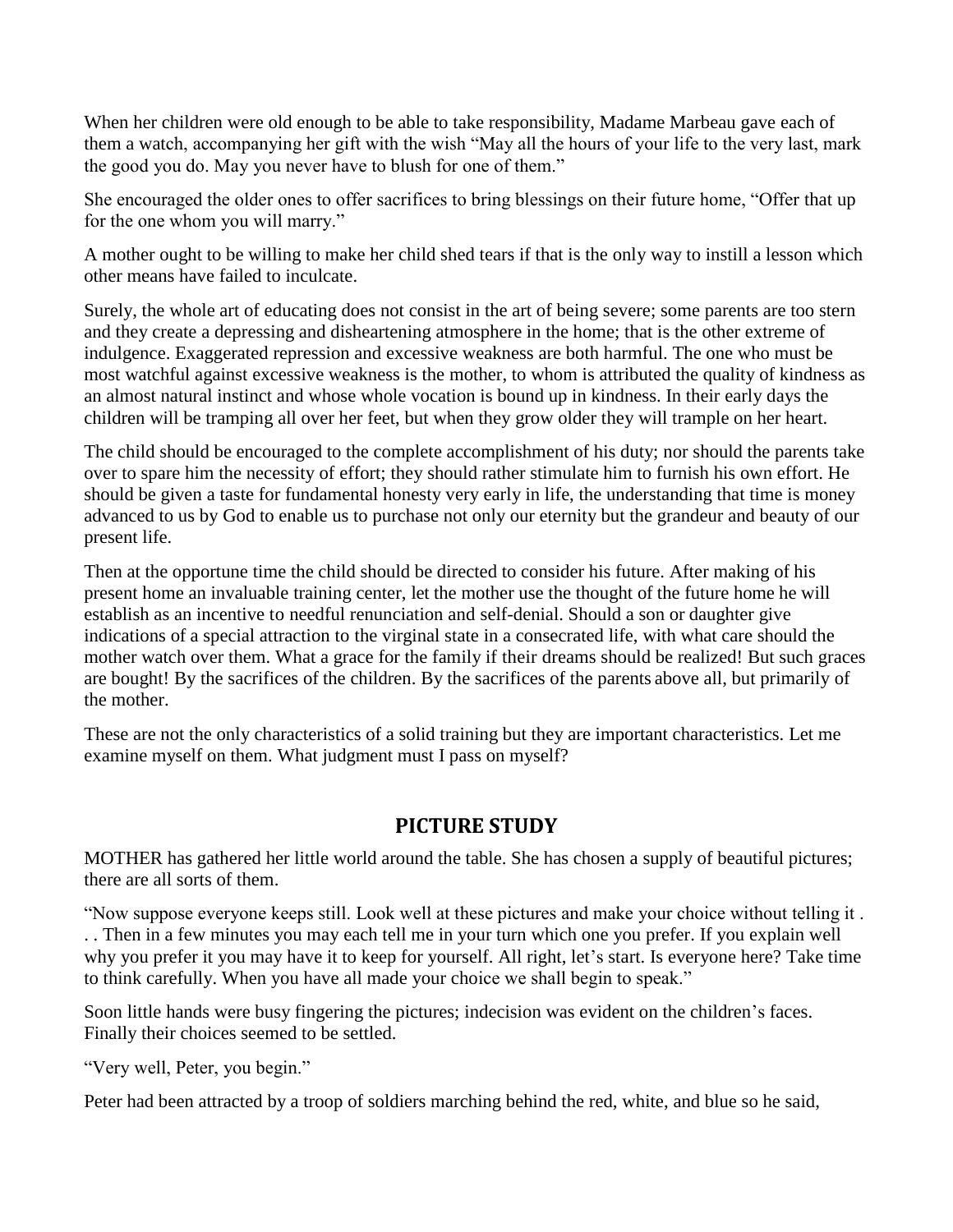"Because it has the flag of my country."

What a beautiful lesson to develop, the lesson of patriotism, a lesson in humanity. Why should we love the world; why too should we prefer our own country? We should prefer it to the point of defending it if it is unjustly attacked. What is a just war, an unjust war? Is it sometimes permissible to kill? What is the duty of the leaders in war? Why should we salute the flag?

And all listen to the simple lesson so marvelously and expertly explained drawing great profit from it. A true course it is in philosophy, civics, international ethics, andwill-training.

Little Louise decided on a picture of a beautiful baby by Reynolds, a pink, chubby baby with curly hair. She gives her reason in a tone of voice that reveals her budding maternal instinct, "I want it because it looks like my little brother."

And Mother seizes her opportunity to explain the mother's role, her joys, her difficulties, her responsibilities.

Jeanne, a robust girl, not blessed with much imagination shows great admiration for a very ordinary postcard representing two children in the country, standing before a rustic home at an outdoor fireplace roasting potatoes and chestnuts . . . She chose it because "it shows what we do on vacation when we have no more homework to do."

This brings forth a little homily on energy at work, coupled with praise for the honesty of the child; the motive of choice alone is blamed as indicative of no great zeal for study.

Paul, whose stuffed pockets seem to contain a whole workshop—string, broken springs, rubber bands, and other odds and ends has been waiting a long time to explain his choice. "I like this airplane which is going to take off; see the pilot has put on his cap; he is going to take two passengers. I want to be a pilot when I get big  $\ldots$ "

How many correct ideas to develop, enlarge and enrich; how many inferior sentiments to uplift; how many social principles to instill according to the capacity of these little minds and consciences so newly formed; how many futures to map out and how many vistas to open up.

There is nothing austere or forbidding here. It is life presented in beautiful simplicity. All the mother's explanations are within the children's grasp, but how richly instructive and informative! They had so much fun. And they learned so much.

#### **IMPARTIALITY**

ONE great principle of education that is of prime importance is that there must not be two systems of weights and two systems of measures in the family; it is necessary to treat all the children impartially.

The celebrated Carmelite, Mary of Agreda, whom Phillip IV of Spain did not hesitate to take as his confidante and advisor in matters of state and the government of men because of her spiritual insight and virtue, wrote the following advice to him on October 13, 1643 after she realized, either through spiritual lights or human reports, that he was inclined to yield to the ascendancy of a certain individual in his court:

"It would be better to put all (your counselors) on the same level by listening to all of them so that each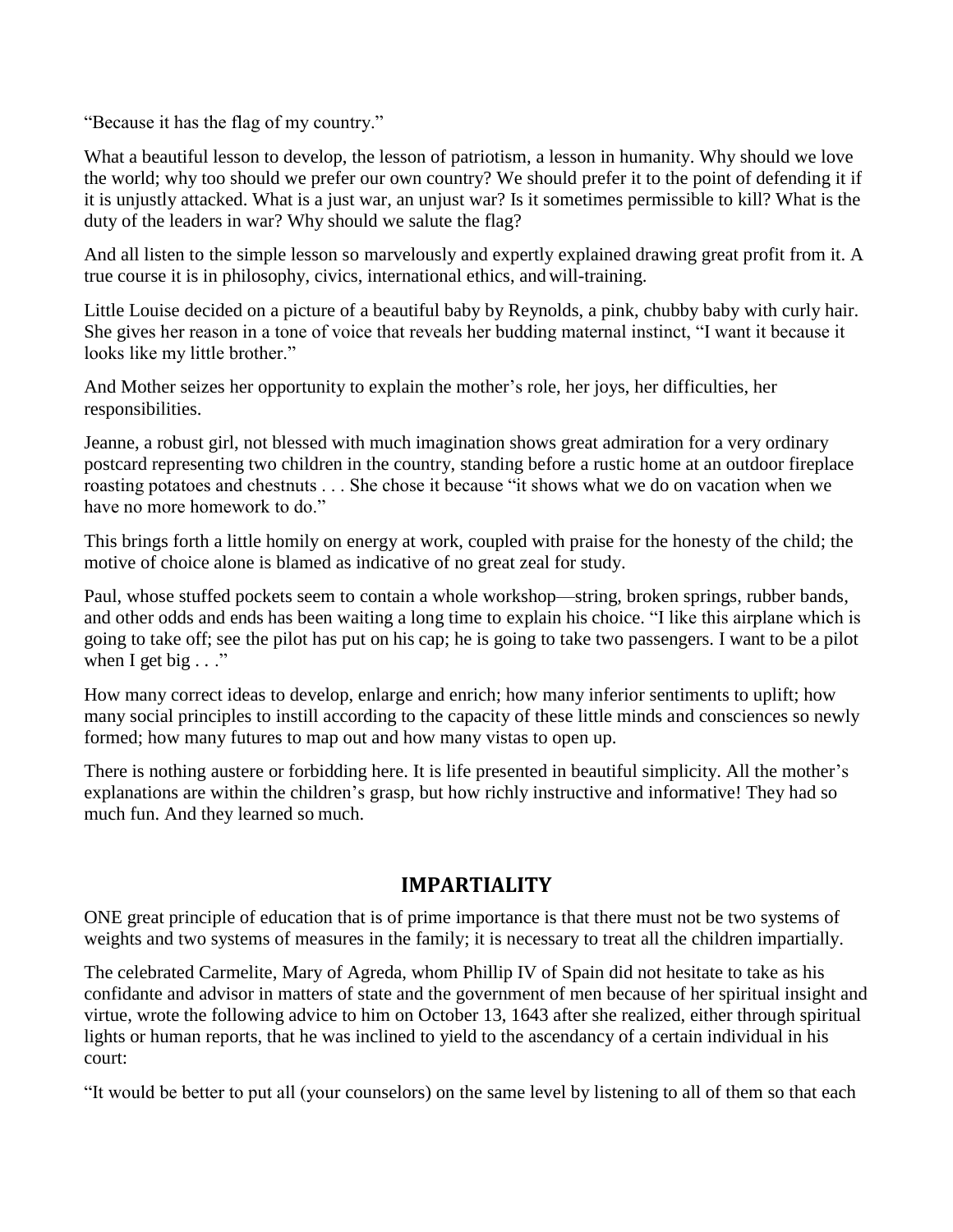one believes himself to be your favorite without Your Majesty's according more to one than to the other. Thus God has placed the heart in the center of the body that it may vivify and stimulate all the members equally; the same sun lights us all without any distinctions."

This rule which Mary of Agreda gave Phillip IV for the government of Spain is very valuable within the family.

One or other of the children must not get the idea he is preferred; he will be tempted to abuse the situation. Above all, the other children must have no cause to believe that one of the members of the family is the object of special predilection.

All ought to believe that they are, each of them individually, the privileged one; and that because actually and not as a pretense the father and mother make no distinctions of person but give toall their maximum love.

If any exception must be made let it be for that one who is least gifted, the most sickly, who has the least defense.

In such a case only will the other children pardon partiality.

Generally, however, such advice need not be given to mothers. As Bishop Dupanloup explains, maternal love is so wide and deep that there is in it an innate and magnificent contradiction.

If her child is beautiful, richly endowed, how the mother cherishes it! If on the contrary, her child is puny, deformed by nature, she has treasures of affection for it such as she has for no other.

Here is the beautiful passage. It is taken from a volume which has not gone out of date; how many married people and parents could profit greatly by reading it and meditating on it: The name of the book is *"Letters of Direction on Christian Life*" and the particular sections referred to now are the passages on Marriage, Motherhood, and Conjugal Fidelity:

Maternal love possesses two contrary impulses which are characteristic of it. We could not measure either of them, nor could we pass them by in silence.

The mother loves her fortunate child, the handsome child, the prosperous child, for its happiness, its beauty, its prosperity; there is in this a just pride which belongs to maternal love and does not sully it. At the same time, the mother loves her child who suffers, who is listless, who is deformed because of its suffering, its languor, its deformity; and her love goes to terrifying extremes.

One must see a mother looking at her infirm and deformed child . . . It is as if she wants to fill up all the voids of that being, that she wants to enclose it within herself so that curious and unkind looks cannot reach it.

If she has a wayward child, it is this one she loves in spite of herself; if she has a sick child, it is toward that one she directs all her concern, and on the contrary should her child be a hero . . . how happy she is!

## **DIFFICULTIES OF CHRISTIAN EDUCATION**

TO MAKE a true Christian of a child, four difficulties must be conquered:

● **THE CHILD HIMSELF.** He is light-minded, superficial, completely exterior. The invisible world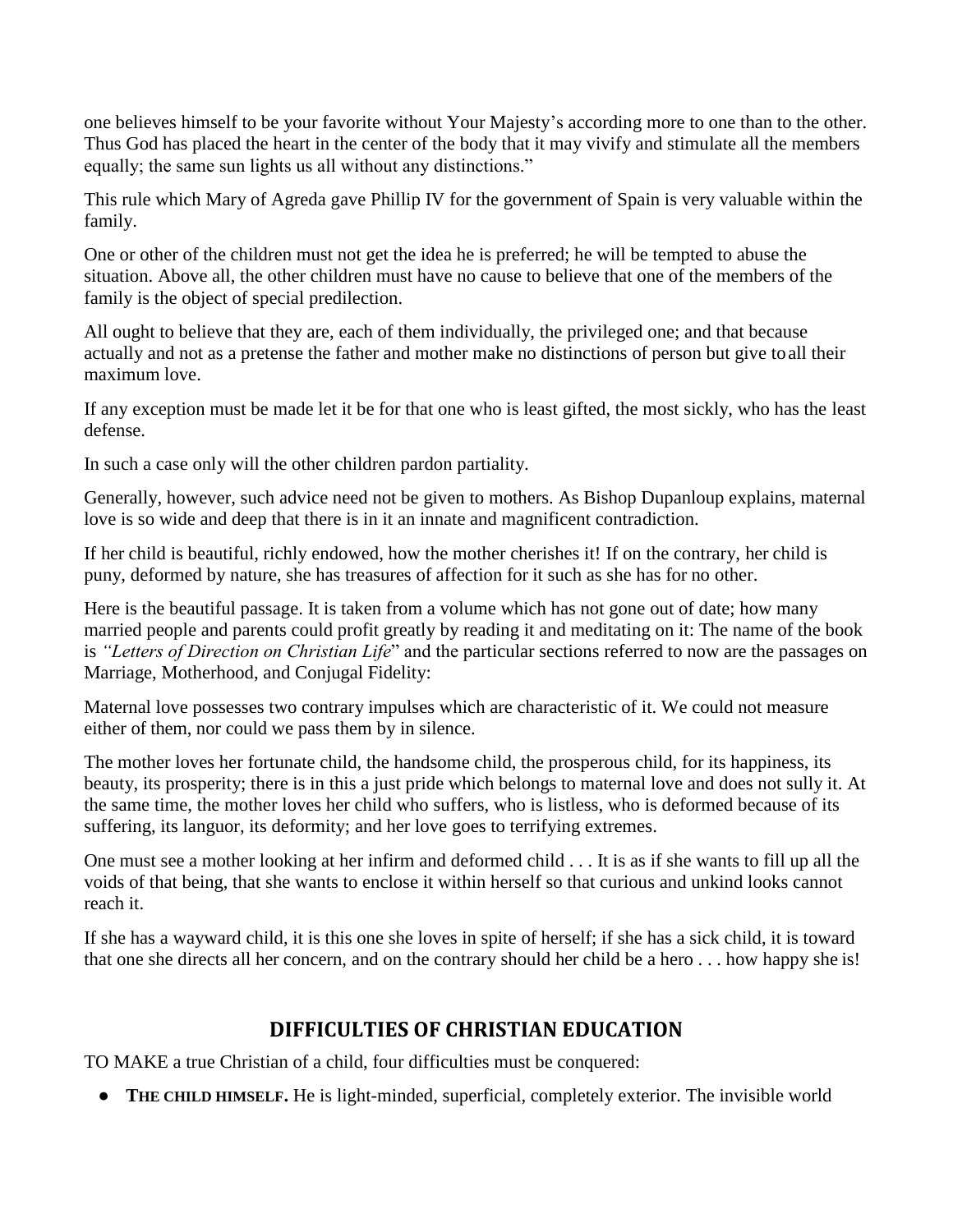seems unreal to him. Doubtless, the infused faith received at baptism gives him a kind of aptitude for perceiving divine realities; and the educator will not fail to utilize and develop this aptitude. It still remains true that the child for whom the world of images alone has value is in grave danger of progressively losing interest in the Kingdom of God to give more and more attention to what Our Lord calls all these other things.

Furthermore, he is on the threshold of life and that life is the present life; he feels strong; death is far away. His very existence appears to him as something almost eternal. He dreams of marriage, thinks of a career and is immersed in distractions. He thinks very little about his soul if he thinks of it at all.

- **THE FAMILY CIRCLE.** The family encircles the child with a certain general atmosphere of ease, of comfort, of forgetfulness of the essential. The practice of Christianity within the family may be very weak; there may be a complete absence of good example. An exaggerated liberty in regard to reading may prevail; the newspapers and magazines brought into the family are perhaps most unchristian, utterly pagan in tone. And as for the religious observance of Sunday, it is reduced to a minimum and that minimum is merely routine. True piety is definitely lacking; so too is any semblance of regularity in rising and retiring; a shameless preoccupation with frivolities crowds out everything else. The development of a spirit of sacrifice and the formation of a religious spirit receives scarcely any attention.
- **SCHOOLS.** Let us consider only those schools in which religion is recognized. To whom is the religious instruction confided? How well is education to the supernatural safeguarded? Even in institutions where exercises of piety are held in esteem, is sufficient effort made to combat routine, to avoid blind imitation and to vivify religious practices? Is sufficient care taken to explain doctrine thoroughly? Is not a great deal of precious time lost in problems of apologetics while the children have very little acquaintance with the substantial realities of the deposit of faith? Is the teaching of Catechism carefully centered about the dogma of Grace and of Incorporation in Christ? Are the truths of faith made to live by being presented in relation to modern life, adapted to the needs of the young people and the needs of the time?
- **THE GENERAL EASYGOING ATTITUDE OF SOCIETY.** Father Gratry used to say that young people had difficulty escaping the two trials that their social environment imposes—the trial of fire and the trial of light.
	- **THE TRIAL OF FIRE.** By that Father Gratry meant the test of pleasure, the test of the senses. The great means of information are sometimes transformed into means of corruption. Reading, unbridled freedom, certain types of amusement finish the destruction. The world ridicules the chaste; materialism at times gross, at times refined, threatens to penetrate all of life especially now that the constraints of the war have been lifted.
	- **THE TEST OF LIGHT.** This, Father Gratry explains, is contact with pagan mentalities, with philosophies of skepticism and agnosticism as noisy as they are baseless but none the less alluring in an age of independence and awakening passions.

All these conditions point to the importance of a virile training of the individual from childhood; the need of a healthy and uplifting family life; the value of a solid intellectual formation that is thoroughly Christian; the necessity of a purification of the general atmosphere.

The children of today have been compared to "an invasion of little barbarians." We must civilize these barbarians if we want to prevent the arrival of barbarism or a return to barbarism.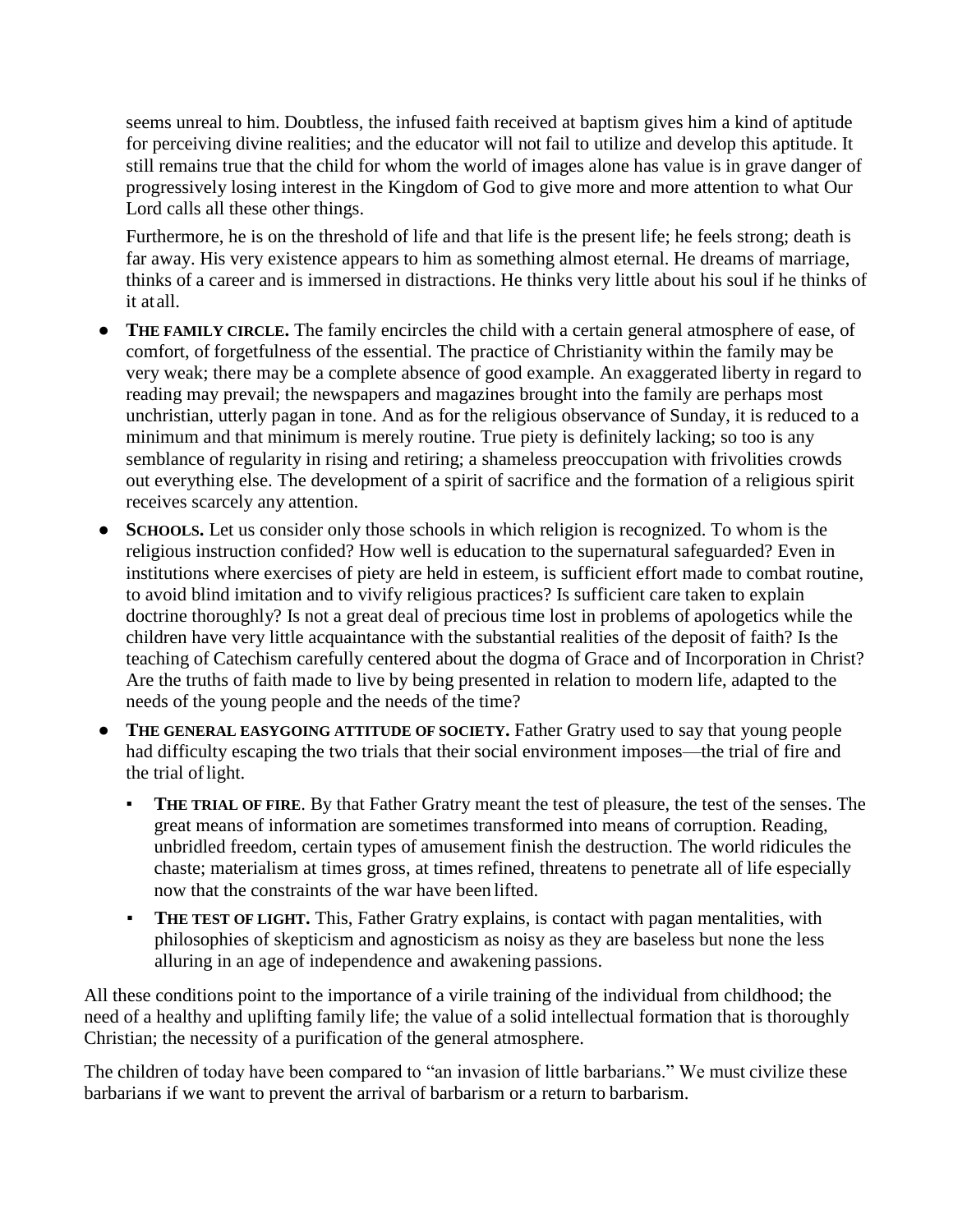#### **SUPERNATURAL MOTHERS**

CHESTERTON expressed himself as well satisfied that education is entirely confided to women until that time when to educate becomes entirely useless—for, "a child is not sent to school to be instructed until it is too late to teach him anything."

In other words, education depends on the training given during baby days and early childhood and such training is the concern of women. That is a certain fact. It is also a serious fact. Because at once there arises the problem: Are all mothers charged with educating their children capable of it?

Some women excel in child-training. And often they are equally successful in handling their children once they are grown.

How solicitously these mothers watch over their children even in their babyhood not only in concern for their bodily good but for their soul as well, warding off from them whatever could be a source of trouble later. With what love of God they profit by their babies" first glimmerings of reason to teach them how to fold their hands in prayer and lift their hearts to God. How zealously they prepare them for their First Holy Communion, speaking to them of the marvels of the Eucharist, encouraging them to generosity and love of Jesus Crucified.

Without any thought of self, but with joyful and supernatural austerity, they teach their children to make sacrifices, to think of others; with what divinely inspired skill they show them the immense needs of the world, make them think of little pagan children who have no Christian mother or father or brothers or sisters who have been baptized.

"Children are serious-minded, and to keep a childlike soul means precisely to continue to look at life with a serious attitude," says Joergensen. Mothers with a supernatural spirit, whether they have read Joergensen or not, seem to use this idea as a guiding principle and by it help their children to preserve while growing up, the juvenile depth of their serious outlook on life.

Even when their children are grown, how they help them to develop this serious attitude and protect them from losing it or submerging it in an atmosphere of worldliness and frivolity! How earnestly they try to give their children true Christianity grounded much more in love than in fear; they do not constantly terrify them with the idea of sin; they lead them even more by example than by word, to look upon God as a God of mercy and not as a sort of "super- parent who is always dissatisfied, severe, angry, ready to forbid and topunish."

Living a life of divine familiarity themselves, these mothers have learned the great mystery of "God nearby," of God residing in the depths of the soul in grace, a God whose dearest wish is to draw us into closer intimacy with Himself.

It has been said that "there are two ways of giving the consciences of children an intense sense of the privation of God"; either by default, by never putting them in His presence; or by excess, by putting them in His presence in such a way that He becomes a nightmare to them from which they flee as soon as they realize that the whirl of life helps them not to think of Him."

Supernatural-minded mothers would never fail in the second way. If their grown boys and girls remain in the state of grace, it is through a holy pride, an interior joy, the result of having been impregnated early in life with the conviction of God's nearness, with the determination to remain forever living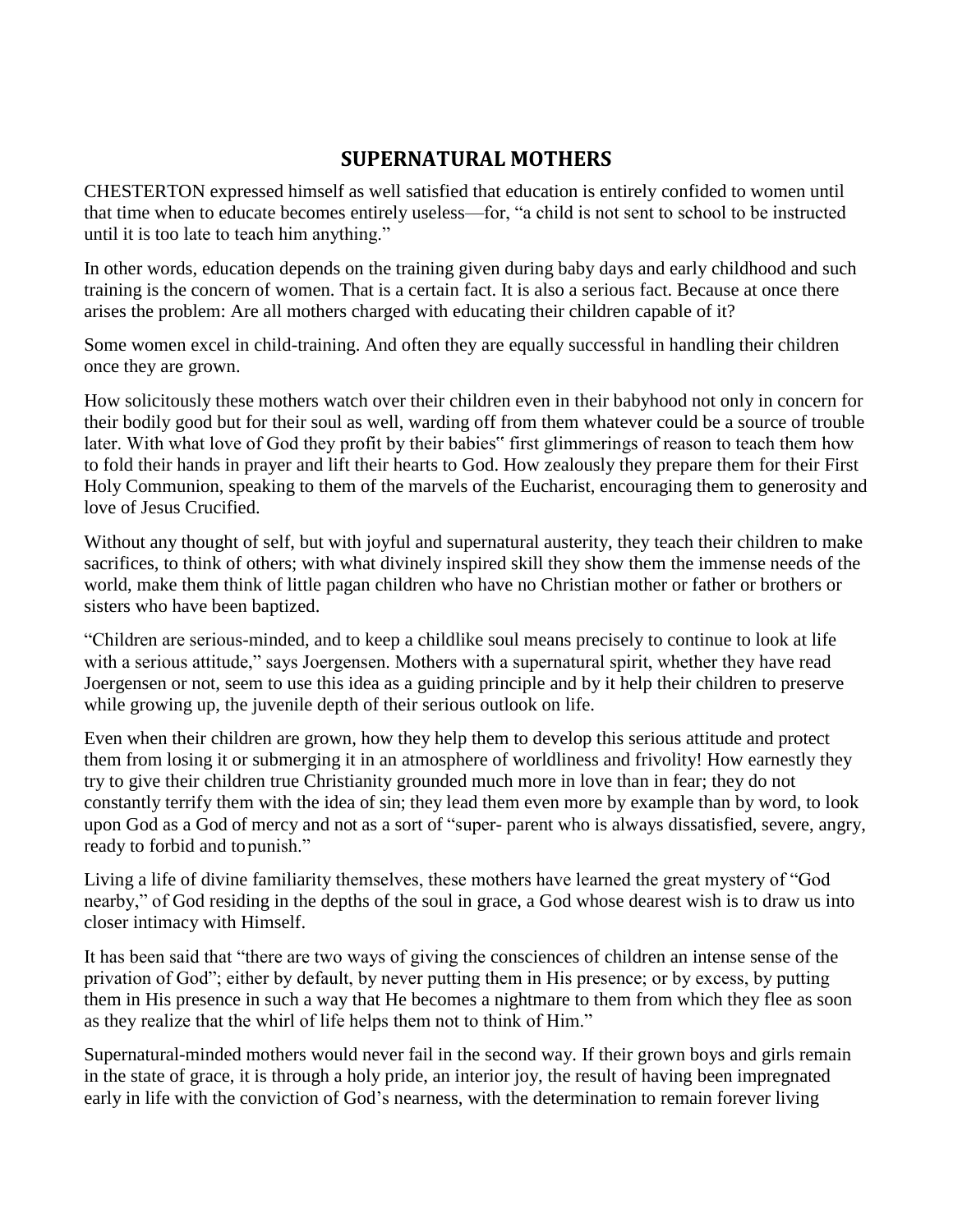tabernacles of the Trinity, other Christs.

Honor to these mothers, true educators!

#### **EDUCATION TO THE SUPERNATURAL (1)**

THIS does not mean education to piety. In Christian families this is properly provided for: The children are taught their prayers, how to go to Confession, how to prepare for Holy Communion, how to assist at Holy Mass and other church services, how to say the rosary. All this is fine, but perhaps it is not the essential!

The important thing is to teach the child who he is, who God is, and how God wants to mingle His life with his by coming to dwell in him. consecrating him thereby as a living tabernacle of the Most High. When the child knows all this not merely as bookish knowledge but as knowledge lived out and often recalled, exercised by his faith and his young good will, then and then only, will there be a solid foundation on which to build religious instruction, to justify and demand exercises of piety. It is absolutely essential that before all else the child be informed of the divine riches which his baptism brought him. It must be explained to him that the day he was carried as a little baby to be received into the Church, God came to take possession of his soul.

He should be taught that when people come into the world they do not possess this divine life. God gave it to Adam and Eve in the beginning but they lost it. Right here is a splendid opportunity to explain the greatness and goodness of God, the marvel of our supernatural life, how God created man greater than nature, how He wanted to make all of us His children. The little one knows well what a father is. Explain to him that God is our Father in order to give him what is essential in all true piety, a filial spirit and an understanding of how true it is to call God, Good.

The story of creation fascinates children; so too does the story of Adam and Eve and the Fall. What a lesson for the child is the example of the terrible punishment incurred by disobedience! . . . The divine life is lost! But God still loves His poor human creatures just as mamma and papa continue to love their child after he has done wrong. And what is God going to do to give back this lost supernatural life? When one commits a fault, he must make up for it to obtain pardon. Who can make up for such a fault? God asks His own Son to do it. His Son will come down to earth. And then follows the beautiful story of the Christmas Crib and the timely application of these truths: How we should pity those who do evil and if we can, help them get out of their misery, their bodily and spiritual wretchedness!

Not only will Jesus live upon earth with us but He will die for us after living more than thirty years over in a little country where we can find many souvenirs of His stay—the little town of His birth, the workshop of His foster-father, that noble carpenter named Joseph, the villages that heard Him preach to all, and especially to children, on how to get to heaven, the place of His death upon the Cross, that place of suffering where Mary His Mother stood beneath His instrument of torture . . . All that, all that so that John, Paul, James, Henry, Peter, Louise, Camille, Leonie, Germaine may be even while they are still on earth, little—and yes very great—living tabernacles of God who is Goodness itself; so that later in heaven they may be with the God of their hearts forever.

Religious instruction is not sufficiently centered; it is not centered about the central mystery of Catholicism. Even the catechism with its divisions of Dogma, Morals and the Sacraments—divisions that are perfectly logical and understandable but more adapted to theological authors than to the souls of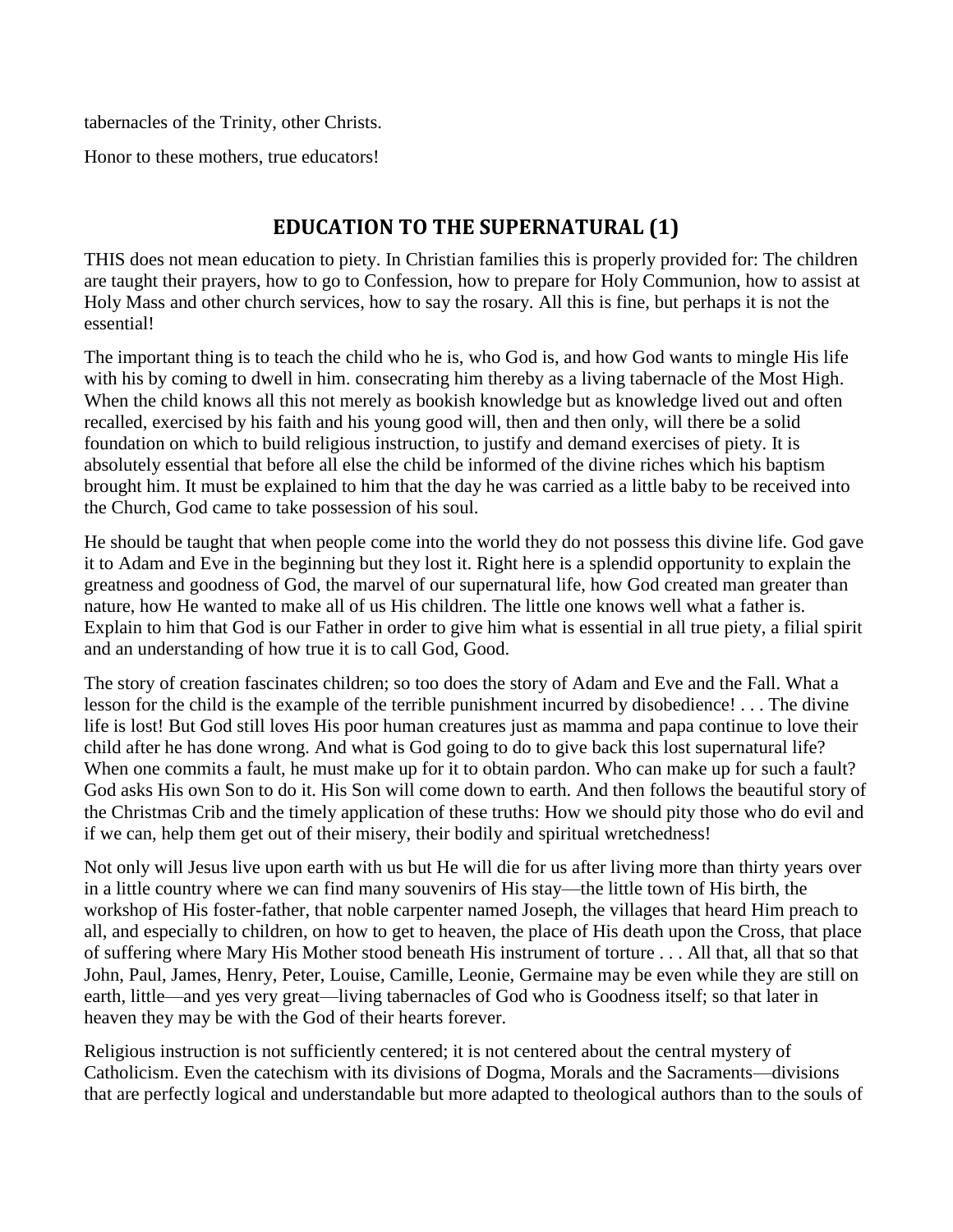children—can, if we are not careful, make one forget the beautiful wholeness of Christianity which is superbly majestic in its architectural lines, clear, and pulsing with life.

#### **EDUCATION TO THE SUPERNATURAL (2)**

IT IS clear that everything centers about the dogma of grace and our supernatural elevation. The best way to develop this idea with the child is to use the technique of an object lesson and explain the rites and ceremonies of baptism to him. That will be a little drama in which he has been the hero, and consequently, it will hold tremendous interest for him. It is something about himself, it is his own story he hears; he will be delighted.

Describe the ceremonies graphically for the little one. As soon as feasible, take him to church. Before showing him the tabernacle, the Eucharistic dwelling, take him to the baptismal font: Here is where you became a living tabernacle of God. At the words of the priest, "Go out of this child, unclean spirit; give place to the Holy Spirit," the devil was forced to leave you, because of the power Our Lord gave to His priests. Then the Holy Spirit came to dwell in you. And since the Holy Spirit is one with the Father and the Son, God in His fullness came to dwell from then on in your heart—yes, there are three Persons, but there is just the same but one God; there are five fingers but they make only one hand—and that one God in all three Persons dwells in you.

God does not have to use an airplane like the one you saw landing from its flight the other day, but He does come down from heaven to dwell in your soul; He came into each of us, Papa, Mamma and in you, in Henry and James and Pauline, in Genevieve and little Louise. He comes on His own without anyone else sending Him and His coming is very real. Besides all this, His dwelling in all of us does not keep Him from continuing to dwell in heaven, too. He is all-powerful; it causes Him no difficulty to be at several places at once. If He who exercises His power everywhere, comes especially into the souls of the baptized, it is to dwell there in a dwelling of love. When your godmother or your grandfather come to spend a few years at your house, how happy you are! It is to give you pleasure that they come; and they bring with them goodies and lovely presents.... God does the same thing when He comes to stay in you—He brings presents with Him; we call these gifts graces; that means favors, gifts He is not obliged to give but which He gives just because He is so good. Good, did we say? Extraordinarily good! Much kinder than godmother or grandpa; kinder even than Papa or Mamma. He is the One who made the kindness and goodness of fathers and mothers and of all good people on the earth. Think how much greater is God's goodness since He possesses all this goodness put together and a great deal more besides!

But then if God is like that, how ought James and Joseph and Henry and Isabelle and Louise and Madeline behave themselves? Well, first of all, they should never do anything that would chase God from their souls; to do that is what we call mortal sin; mortal, because it forces God to leave just as if it killed Him. God cannot die, but it is just as if the person would say to Him, "I don't want anything more to do with You; if I could do away with You, I would do so!" That is why mortal sin is such a vile thing.

And it is not enough for you to keep from driving God out of your soul; no, there in the depths of your heart, you should try to keep Him company. Don't you think so? How sad that would be if He would be there within your soul and you would not pay any attention to Him, and seem to attach no importance at all to His Presence. That would not be very nice. You ought to visit Him there within your soul, in the morning, in the evening and often during the day; speak to Him; tell Him that you love Him very much.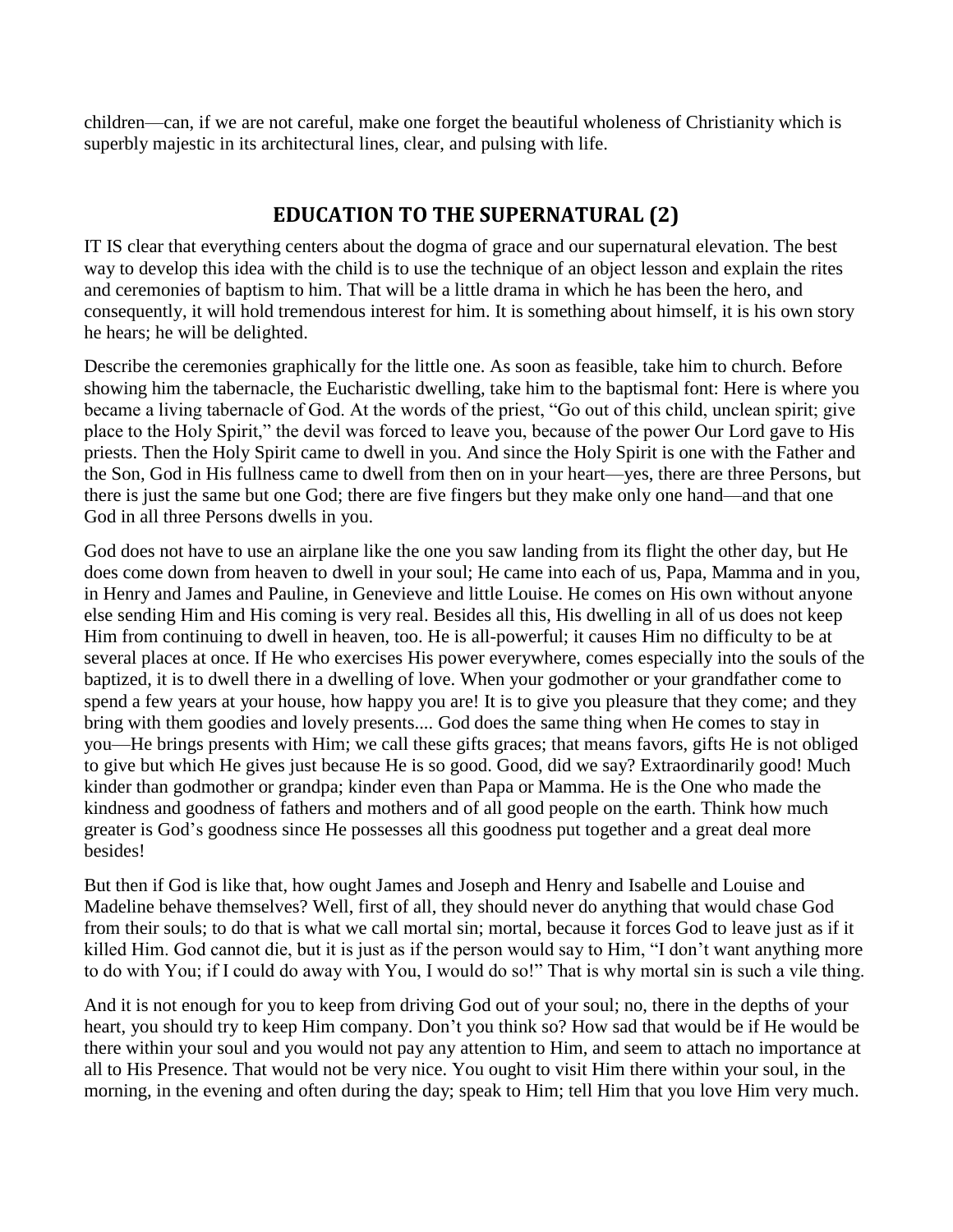He who loves as a real Christian, a truly baptized soul, keeps God company since God is with him all the time.

## **EDUCATION TO THE SUPERNATURAL (3)**

SINCE God is always present in the soul of the baptized person—provided that person has not driven Him away through mortal sin—with what respect should he treat not only his soul but also his body!

Mothers always dress their little ones in a beautiful white dress for their baptism. This is to show that later they ought never cover their souls with stains of sin. If muddy spots on lovely white material is ugly, how much uglier are sin stains on the soul!

That is also why the priest after bringing God into the soul of the tiny baby by saying as he pours the water, "I baptize thee in the Name of the Father and of the Son and of the Holy Spirit," hastens to add the injunction, "Receive this white garment and carry it undefiled to the Throne of God." The whiteness of the garment symbolizes the purity of the soul.

When we have to appear before God at the end of our lives, what will He ask us? "Have you been faithful? Have you always respected the beautiful virtue of purity? Or is your soul stained by sin? Have you committed sins? Mortal sins? At the moment death struck you down, did you have God in your heart or had you driven Him away as if you wanted nothing more to do with Him?

"You drove Him away? Ah, well, since that is how it is, I want no more to do with you: I too will drive you away, begone!"

It is just as a father might call before him his child who had insulted him or tried to kill him; he would say, " I no longer look upon you as my son. You are not worthy to remain in the house. Get out! I will never speak to you again, I will never love you again!"

How dreadful to be driven away by God because we tried to kill Him with sin in our soul; because we tried to drive Him away . . . to drive Him, God who is so good, from our heart!

We must indeed pray that such a thing never happens!

If we want to die without stain of sin upon our soul, we must live without staining our soul by such ugly defilements. Now since God dwells within our soul and since our soul is enclosed within our body, then we must also keep our body pure. We must never use it to commit sin. We should always look upon it as a kind of church in which God dwells. What would we say of naughty boys who would throw pebbles into the window of the parish church or mud from the street on the decorations or the altar inside? It would be an insult hurled at Jesus who stays there in the tabernacle so that we can go to Him to tell Him that we love Him and that we are happy to be with Him.

A little baptized child is like a church, but a living church. Jesus and the Child

How should we introduce Jesus into the life of the little one? Marie Fargues, a one-time educator, suggests the following psychological procedure: "You love Jesus very much, don't you?" the mother asks the little one in a tone of voice that calls forth a fervent "yes." Mamma must love Jesus to speak as she does. Therefore, Baby loves Him, too, and he wants to show it. He will clutch the picture of Jesus that the mother holds out to him, and kiss it with much ado. A statuette, a crucifix, a medal—these objects offer no direct interest to the child other than their polish or their color; mamma's face is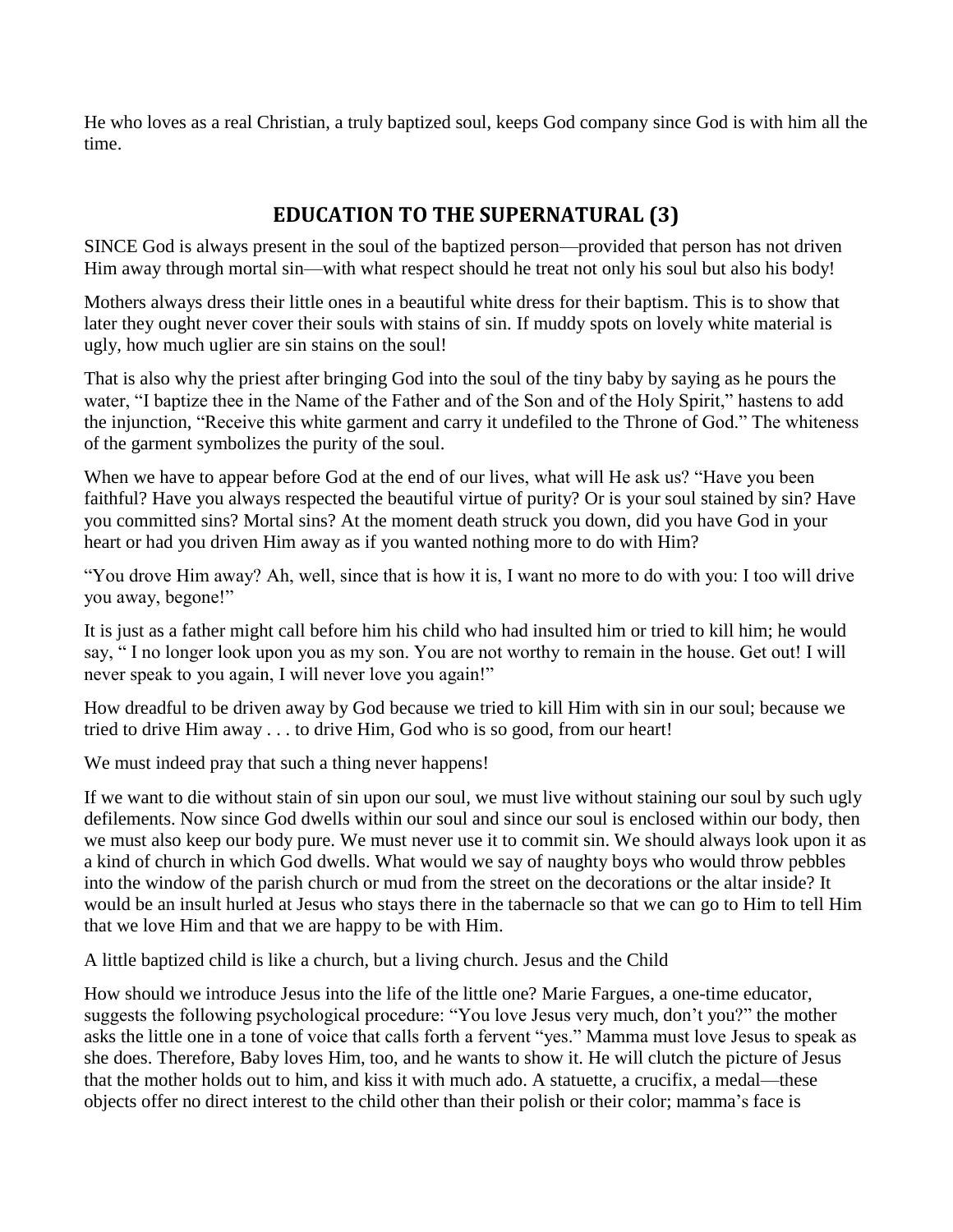certainly softer and more pleasing. But if one is to embrace, there must be something to embrace; and how can one show that one loves without embracing. That is the sole reason of existence for the statuette, the picture, or the medal of Christ as far as the baby is concerned. People don't embrace just anything, like papa's paper or the sugar bowl; these things have other uses. But the things that are connected with the Name of Jesus, these things one kisses for love of Jesus.]

But Who is Jesus? Who is Jesus? A baby does not ask that question. Jesus is a fact, like papa or mamma. And the little one is not in the least disturbed about giving the same name to quite different objects, a medal, a picture, or a crucifix. For, in the beginning, the picture, the medal, or the crucifix, is Jesus. It will take time for the little one to understand that these things are merely representations of Jesus.

Little by little, the child will begin to distinguish the person from the representation and will begin to build up a more correct concept: Jesus is at one and the same time, the One who is represented on the medal, the One who lives in the tabernacle, the One who is on the crucifix, the One who is on the picture, the One who lives in the church, and the One who is in mamma's heart after she goes to Holy Communion.

From then on, the clarification can be continued by helpful statements or questions: "Yes, Jesus is here," or "Jesus did that" or, if we are in church, "Where is Jesus?" At Christmas time when the little one pulls on mother's sleeve, insisting, "I want to go over and see little Jesus in the pretty crib," a splendid opportunity presents itself to explain the difference between the figure of Jesus in the crib and Jesus present in the tabernacle.

The transfer from the concept of Jesus to that of God is evidently a delicate step. The mother has told the child that God is everywhere, sees everything, but that He has no body. Now Jesus has a body. All that is not very clear to the child. Little by little, it will become so.

God is at one and the same time, the Father, Son and Holy Spirit. There is God the Father, God the Son, and God the Holy Ghost and they have existed from all eternity. It is the Son, however, who became Jesus when the Blessed Virgin gave Him a body, and He walked among men on earth.

Thus the little one through acquaintance with Jesus rises to knowledge of God. That God should have become man, is not at all astonishing to the child, and still less astonishing is it to him that Jesus had a mother.

Thus, bit by bit, things are seen in their proper relation. There cannot be complete clarity all at once. However, by means of successive bits of information, and above all by successive attempts at prayer, the little one enters into contact with Jesus; this contact is more of the heart than of the mind.

Historical and doctrinal ideas will be added later to complete the child's concept. Even at this early age he has become acquainted with the Triune God and the Incarnation. The cross, too, has been revealed to him. It is a delight for the child to hear the story of Jesus" life, and, in the retelling how many ideas can be given, how much curiosity satisfied, how many lessons taught!

Since Jesus loves children so much—and we know that He does from the gospel story of Jesus blessing the little ones— since He has loved people so much and done so much for them, should not little John, or Lucy, or Alice, love Jesus, too, with all their heart; should they not learn from Him how to make a generous sacrifice when the opportunity presents itself?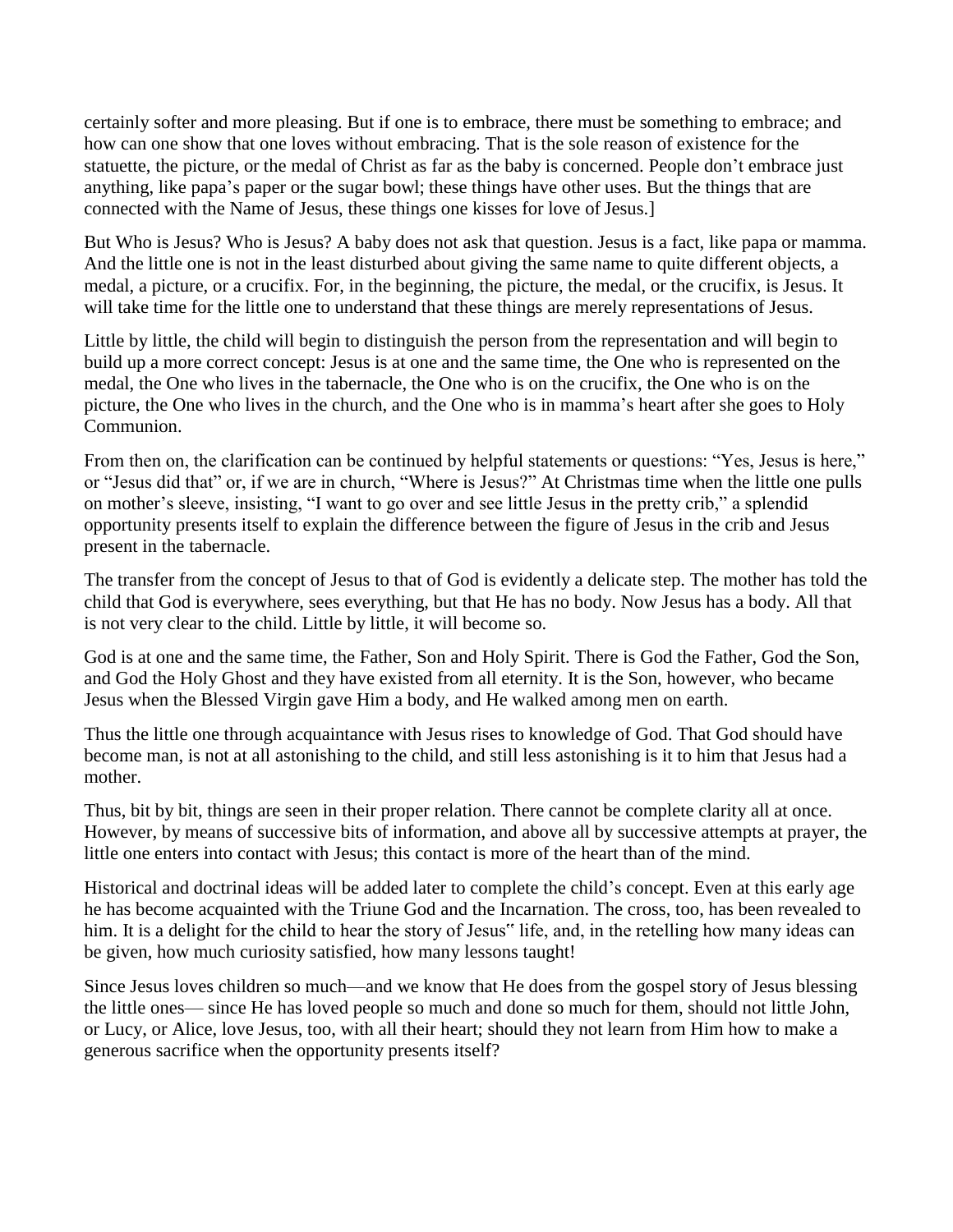## **THE FATHER WHO DOESN'T PRAY**

LITTLE Paul who is only four-and-a-half years old, is kneeling beside his bed saying his night prayers; they seem to be very long.

"Haven't you finished your prayers?" asks his nurse. "Yes," answers the child slightly embarrassed. "Well, then, what are you doing now?"

The child blushes and murmurs timidly, "I say two of them every night—my own and papa's. I heard him refuse mamma when she asked him to say his prayers; so now I am doing it for him."

Precocious, would you say? Maybe so. But have children not often startled us with their penetration?

How foolish are those parents who believe they can fail in logic before their children! How little do they know of the workings of those little minds and those little hearts! How little do they know how these little ones can put to use what they hear!

Lady Baker, a convert, writes in her book *"The House of Light"* that when she was a child of about eleven years, she overheard a conversation between her father and her mother on the subject of religion. The father was saying, "I heard a good sermon today; it pointed out how the Reform was a great mistake and that England would have been much better off without it...."

"Be still," interrupted his wife in a scandalized tone, "be careful before the children."

"I was sent off to my studies," continues Lady Baker, "and I heard no more of the conversation; but I took to dreaming over these strange words."

That very evening while taking a walk with the maid, she asked to visit a Catholic church. From that date, she says, there was born in her the desire to study the beginnings of the pretended Reform and to change her religion later should this study prove that what her father had said was true.

It may be that I have not lost the habit of prayer, thanks to God's grace, but it could easily be that I do not let my children see me praying often enough. To pray, and to let one's children see that one prays, are two different things. It is not enough to pray as an individual only. My duty as head of the family is to pray in the name of the family, in the sight of the family, and with the family. My boys must know that their father honors God; they must see that he conducts himself respectfully before Him; they must learn from his example the great duty of adoration and worship. Prayer, at least evening prayer, should be said in common.

In many families where all gather together at the end of the day to honor God, it is the mother who leads the prayer until the time comes when each child will be able to take a turn. It would be much better if the father would take the lead. It is the function which belongs to him, a function which is almost priestly in character.

Should it ever happen that I have occasion to pass unfavorable judgment on a churchman, or on some religious incident—although it could seldom happen that such an action would be my right—I must take care as to who is listening. Children don't miss anything . . . let me give that some thought.

#### **TABLE PRAYERS**

A CELEBRATED economist, LePlay, wrote "Until I can say grace at meals without astonishing any of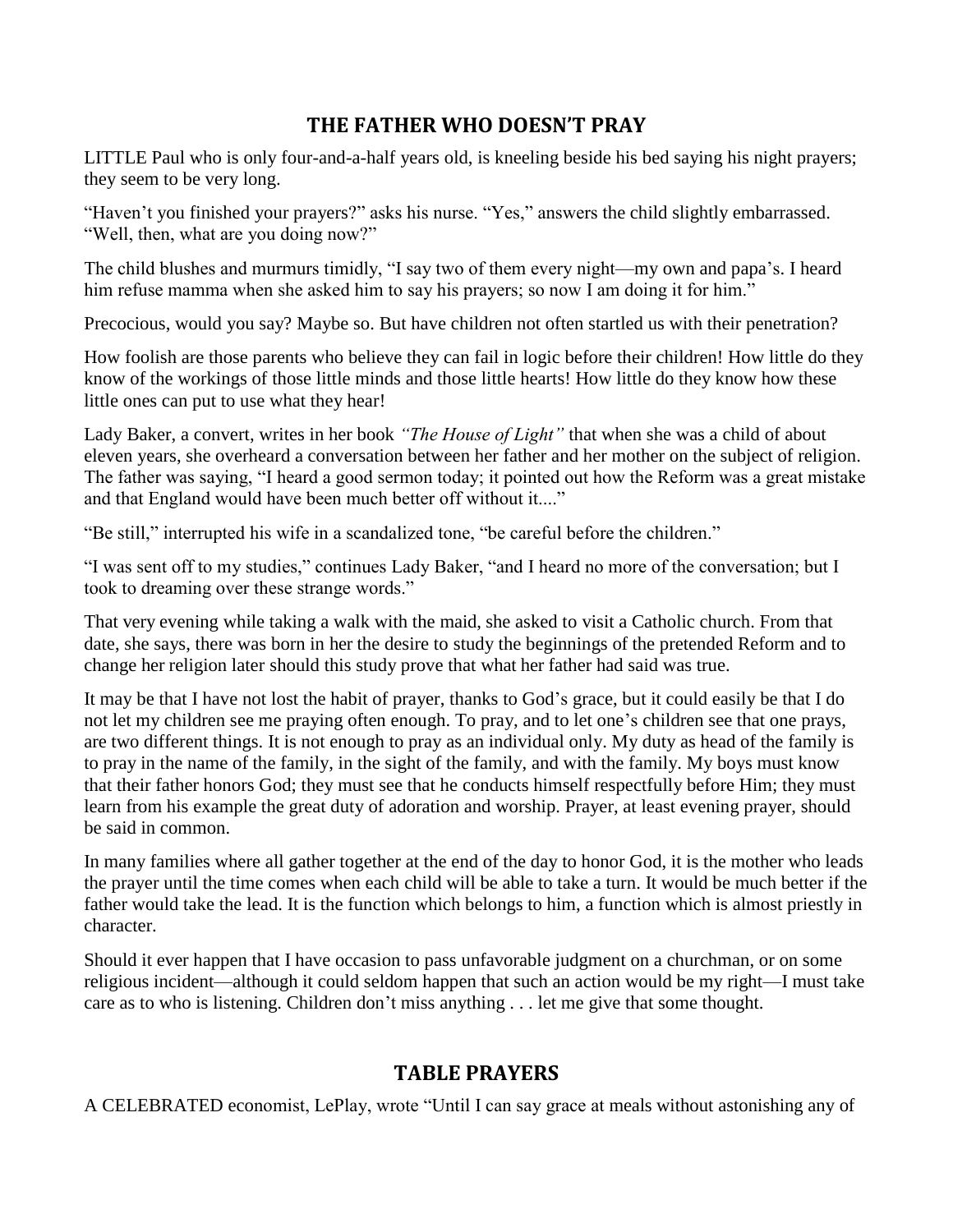my guests, I will not believe that I have done enough for the return of good habits." Grace at meals seems to be a simple detail. Are we not perhaps attaching too much significance to it?

Consider it a detail, if you wish, but it is a detail which proves much. Rene Bazin relates how edified he was while visiting in the north of France as a preparatory study for one of his novels, to observe how the family of an industrialist, in Roubaix, had said grace faithfully before meals, assigning each child a day tolead.

Another author relates the profound impression made on him by his visit to the home of an outstanding businessman in Antwerp. Before and after dinner, the eight children stood with their parents around the table while the father devoutly recited the meal prayers.

Where the practice of saying grace is found in a family, there is also found true family life blessed with children and with solid piety; there will be no selfishness; instead there will be found a love for tradition, respect for authority, and an undisputed reign of Christ over the home. Saying grace may be a small thing, but it is an indication of great things.

The Christian family will not be restored, nor will it be maintained, without the restoration and the maintenance of Christian practices—the noblest practices surely, and the most obligatory, but likewise the most insignificant in appearance. However, are there any which are truly insignificant?

"But these things will embarrass our visitors." Nothing forces them to pay you a visit, and if they want to do it, they undoubtedly respect the customs of the house, the crucifix on the wall as well as the tint of the wall, the normal acts of Christian life as well as the menus prepared for them. No one is obliging them to adopt your conduct, but they can at least accept it while they are with you.

The real motive, if you are truly honest, is not charity for others, but human respect and a concern for yourself.

You are afraid; you do not dare.

Your visitors will be either Christian or non-Christian. Why among Christians should one blush because of Christ? If the guests are not Christians, will they be astonished at Christian acts, knowing the atmosphere of the home and the character of those who dwell in it?

In addition to grace at meals, another beautiful Christian custom for the home is the evening blessing given by the father to all the children: As each child comes to give him a good-night kiss, the father lays his hand upon his head or traces a little cross upon his forehead. What an advantage for the children who see in their father a quasi-religious—as they really should be able to do. What an advantage for the father who will as a consequence be more conscious of his office. Imagine what his thoughts must be as he blesses his children in the evening if, during the day, he has done something for which his conscience reproaches him!

"We shall make our brethren Christians again," sing the Young Catholic Workers. "We shall make homes Christian again," should be the song of married Christians. To do that, they must begin with their own.

#### **CHILDREN AND CHRISTMAS**

IT IS easy to understand how enraptured children can become at the contemplation of a tiny Babe in a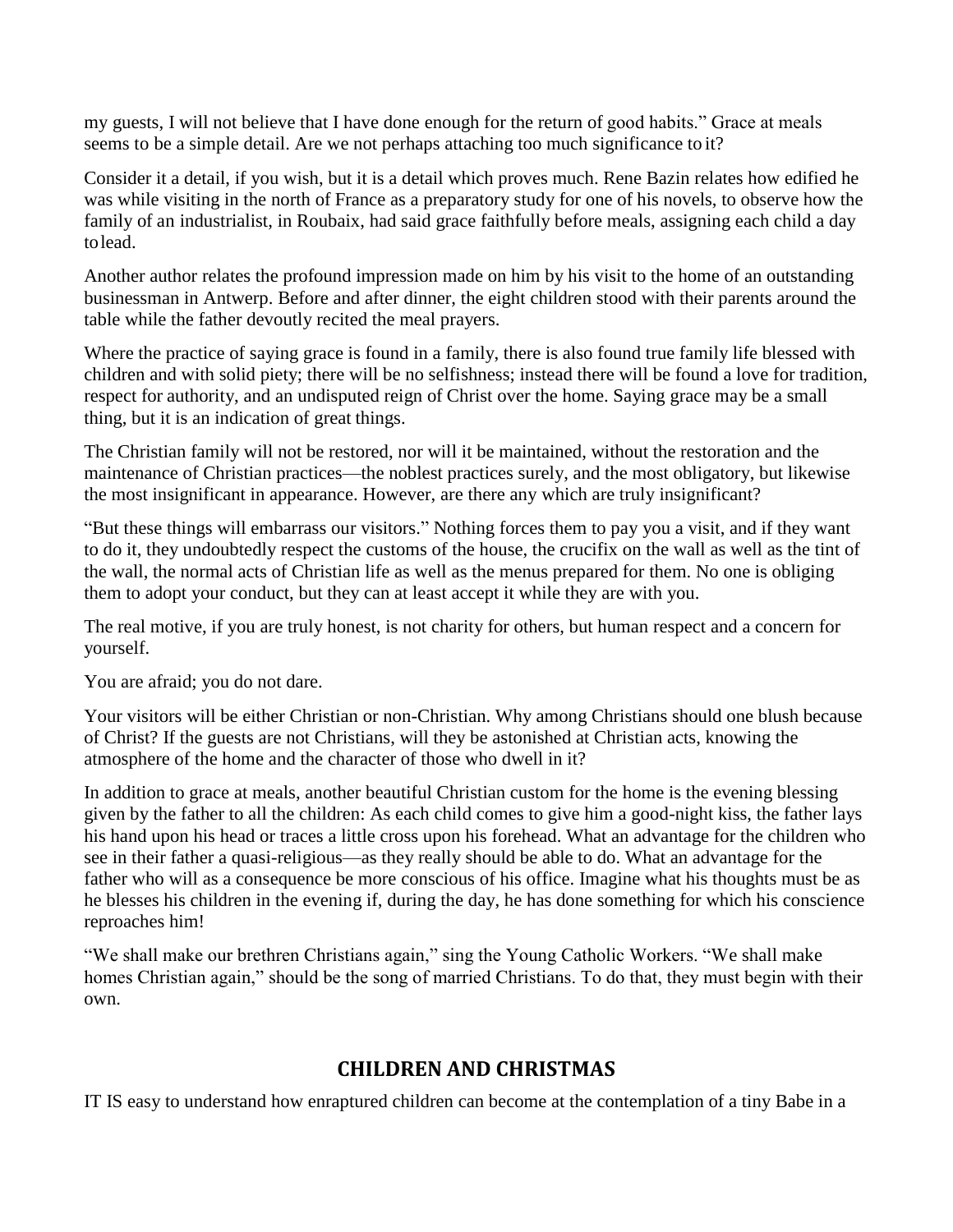manger. To have God reduce Himself to their own status, to become a child like them, to need a mother, what more could they desire! They feel on a footing with Him. The Almighty is of their stature!

We are told that on Christmas Eve, Saint John of the Cross used to carry a statue of the Infant Jesus in procession about the monastery. The procession would stop before each monk's cell asking hospitality for the Divine Babe. The cells, like the hearts of the monks, would open to faith and to love. Only then would the statue be carried to the Crib and the Divine Office begin.

Children share the simplicity of these holy monks. Nothing attracts them more than the Crib. This very attraction makes it imperative that they learn about it correctly.

Care must be taken not to mix in with the gospel mystery any details which the child will later come to recognize as false. What good can come of representing Santa Claus almost as God the Father who has given us His Son? Why let children believe that it is the Infant Jesus Himself who comes down the chimney to bring them presents . . . only to hear some day, "You know, mamma, this is the last time I'm going to believe in Little Jesus who comes down the chimney with presents."

If we mix the false with the true, it is no wonder the child will not be able to separate legend from doctrine later on. The Gospel is sufficiently extraordinary in itself without our adding any of our own creations to it. If we do, we may well fear the child will become disgusted later at being deceived and reject everything.

Any charming legend or pious little story we may want to tell them when they are very little should be kept quite distinct and handled very differently from the dogmatic truths and authentic historical facts we teach them. Let us not introduce fairies into the story of Jeanne of Arc's childhood, nor put the legend of Saint Nicholas rescuing little children on a level with the realities of the Redemption, with the facts of Our Lord's saving us from hell.

If, therefore, we are to capitalize on the child's attraction for the marvelous, let us avoid abusing his credulity; above all when dealing with the lives of the saints, with the Blessed Virgin and with Christ, let us not mix the false with the true. Let us always keep on a plane apart those truths which are to be forever the object of ineradicable belief.

There is, however, a positive suggestion to offer: Explain to the child how Baptism has made him a living Crib; not a wooden manger padded with straw, but a living Crib; not a crib where only little Jesus lives but a Crib where the Three Persons of the Holy Trinity dwell, the Three Divine Persons. Here, too, is splendid opportunity to show the child the difference between the two presences—the presence of God in the soul through grace and the presence of Jesus in the stable through the Incarnation.

#### **EUCHARISTIC EDUCATION (1)**

A FATHER wrote the following incident to a friend:

"You are acquainted with my little boy. The other day his sister who is fifteen asked him, "Bernard, what is the difference between Holy Communion and blessed bread?" That could have been a stickler for a little fellow only six-and-a-half. "Oh," he answered quickly, "they are not at all alike. Blessed bread is just bread and Holy Communion is our good Jesus." The child has never had formal catechism lessons, but he has observed about him the practice of Christian life; he has heard his mother tell him upon returning from church that she had received Holy Communion; that is all.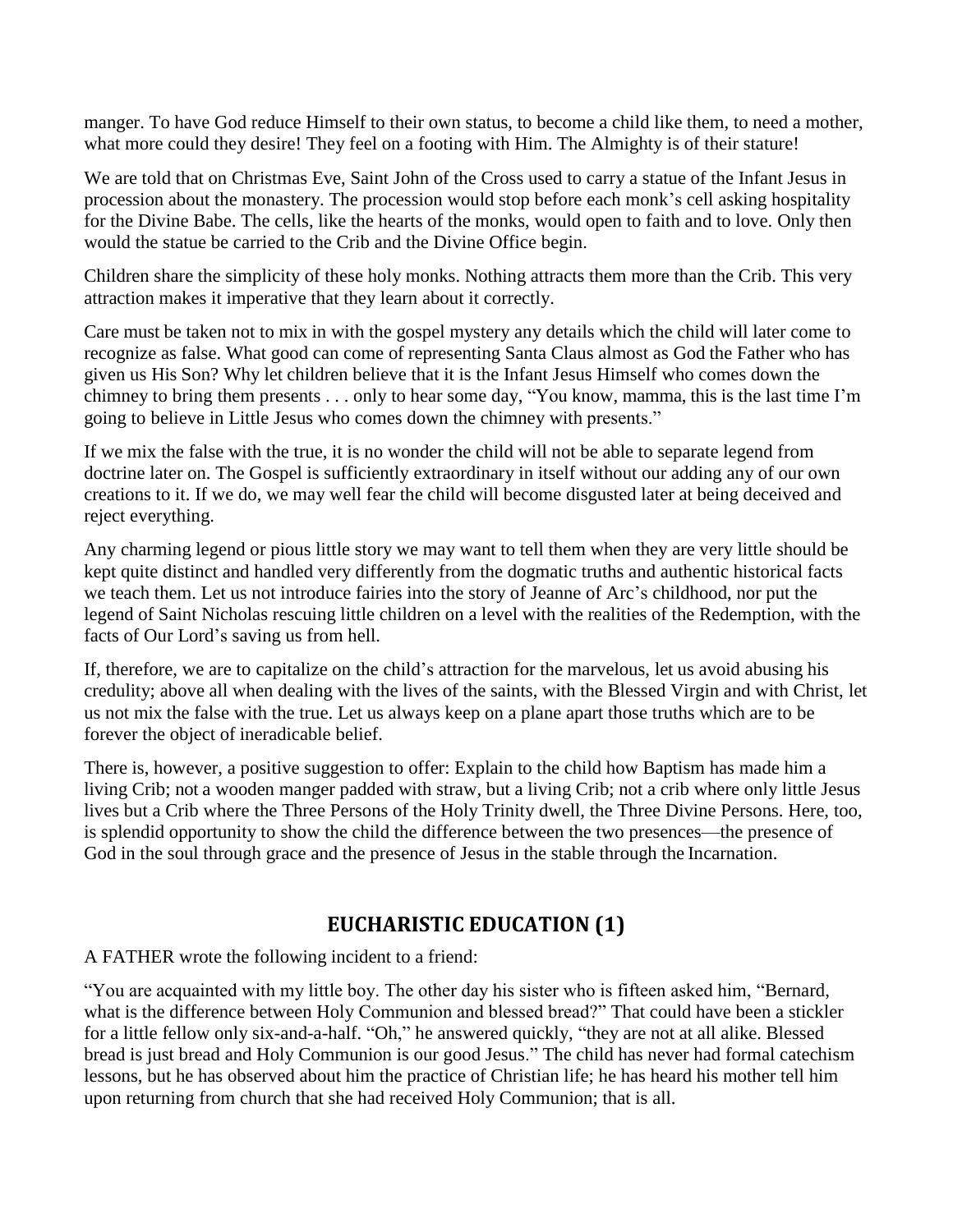However the child acquired his correct ideas, it is evident that with a knowledge of this kind he is ready to make his First Holy Communion.

The Church requires the child to know the difference between the Blessed Eucharist and ordinary bread. Relative to this point the bishops of Belgium state in their "Practical Instructions" that "the child has sufficient knowledge and has met requirements if he knows according to his capacity that in the Eucharistic Bread there is the true living Body of Jesus Christ with His soul and His divinity, glorious as He is in heaven."

By way of supplementary explanation the instructions add:

"It suffices to have him know that Jesus Christ died for us upon the Cross before ascending to heaven; that He wanted to remain among us in the Host in the tabernacle; that He deigned to make Himself the food of our souls; that it is the priest who changes the bread and wine into the Body and Blood of Our Lord Jesus Christ when he pronounces the words of Consecration during Mass and that from this moment on the Host is no longer bread but it has become the living Body of Jesus Christ; that Jesus is hidden in this Host; that when one receives Holy Communion he receives God into his heart and that, therefore, he must before receiving cleanse his soul from all stain of sin."

Moreover, the Instructions further observe that in addition to the knowledge of the Eucharist as already described, the child ought to know and understand to the best of his ability:

- That he has been created by God;
- That this God, the Creator and Sovereign Master of all things is One only God; That there are Three Persons in God: the Father, the Son, the Holy Spirit;
- That the second Person became Man for us, suffered and died upon the Cross to save us;
- That the person who with the grace of Jesus Christ does good by observing the law of God will be rewarded by God in heaven;

While the person who does evil by disobeying the law of God and who dies in the state of mortal sin will be deprived of the vision of God in heaven and will be punished eternally in hell.

It is important to note the stress laid upon the two phrases, according to his capacity and to the best of his ability.

The Church does not demand a profound knowledge; she requires only a knowledge proportionate to the age of the child. It is not necessary for him to know bookish formulas by heart; nor is it sufficient for him to learn by heart explanations which he recites like a parrot. The child should understand according to his capacity, yes—but he should truly understand.

# **EUCHARISTIC EDUCATION ( 2 )**

BESIDES the knowledge of the truths of faith which the child should have according to his age and intelligence, the Church requires of him the desire to approach God in the Eucharist before admitting him to his First Holy Communion. Diocesan statutes state:

"It is essential that, knowing the infinite love which brings our Divine Savior to him and the desire Our Lord has to give Himself and to unite Himself with him in Holy Communion, the child should on his part desire to approach Jesus and give evidence of his veneration and his love for Him."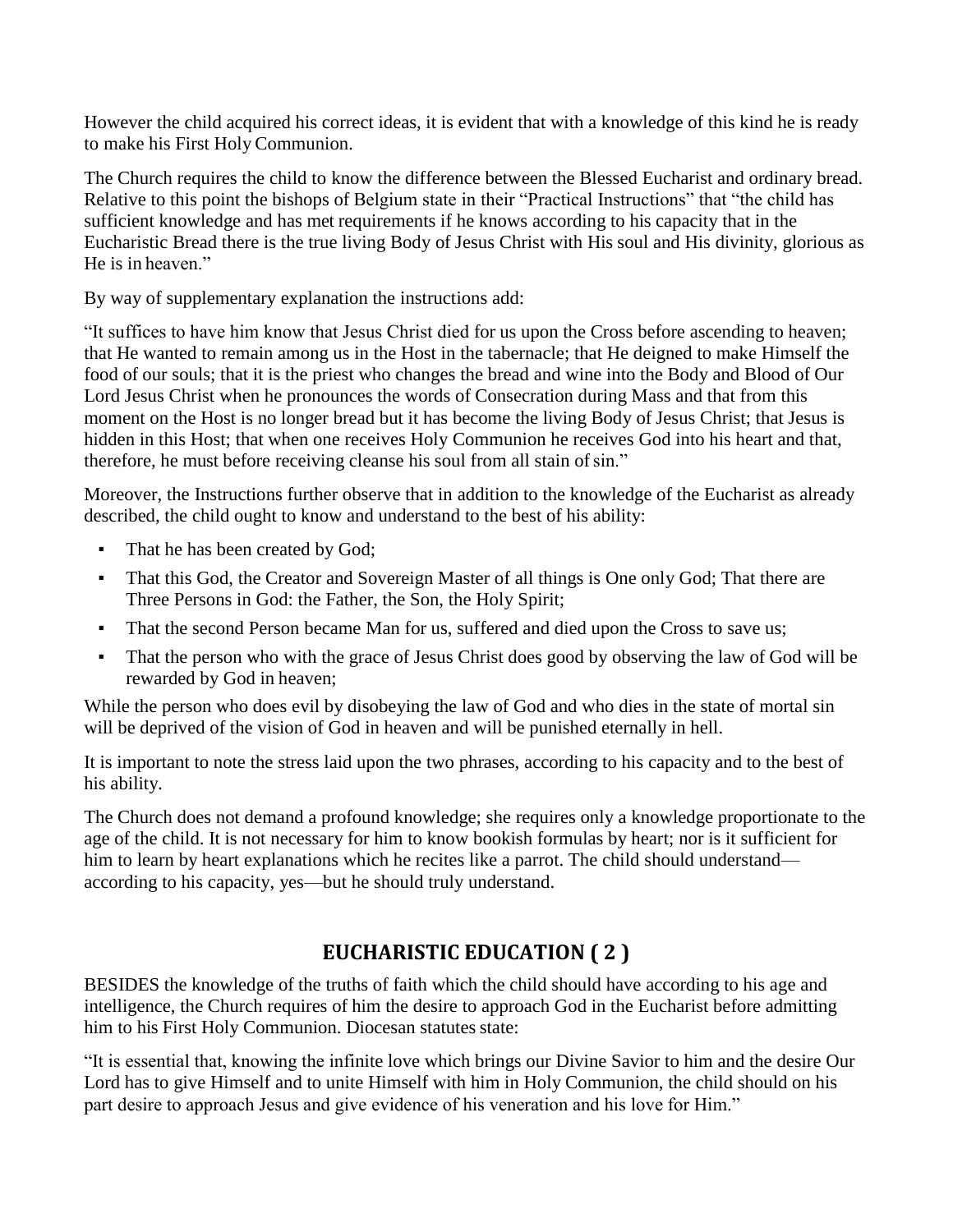This sufficient devotion supposes, "The pious recitation of the prayers essential for the Christian: The Our Father, the Hail Mary, the Apostles" Creed, the Acts of Faith, Hope, Charity and of Contrition and dispositions of reverence toward the Holy Eucharist."

At what age can these conditions be realized?

Canon Law avoids setting a mathematical age. It states, "All the faithful of either sex who have attained the age of discretion, that is to say, the age of reason, ought to receive the Sacrament of the Holy Eucharist at least once a year, during the Easter season, unless on the advice of his own confessor and for a reasonable cause he be justified in differing for the time being from the accomplishment of this precept." (Canon 859)

We can readily understand that because of differences in intelligence, receptivity of soul, educational environment, and the catechetical instruction obtainable the age required for First Holy Communion can vary. It is up to those charged with the spiritual care of the child to determine whether he has attained the correct age. Children attain it sooner than we might think in many cases.

If parents want to stimulate a desire for Holy Communion in their child, is it not evident that they themselves must have an ardent hunger for It? A mother who seldom receives Holy Communion will hardly be able to instill in her little ones a desire to receive Jesus. Should she none the less succeed in imparting to them a burning desire for Holy Communion, how will she then prevent their astonishment at her own lack of eagerness to communicate? What is good for the children is good for mamma, too, isn't it?

All things considered, is it not also true that what holds for the mother holds equally for the father?

Certainly there may at times be sufficiently justifiable reasons why papa and mamma cannot receive Holy Communion so often as their children and the reasons can be given to the children. However, it is well to remember that a child uses admirable logic. He will not accept as a precious treasure something which no one around him appears to appreciate.

Further there is nothing that so convinces and draws him as example.

# **EUCHARISTIC EDUCATION ( 3 )**

IT WOULD be a mistake to limit the Eucharistic knowledge of the child to an understanding of the Real Presence and the nature of Holy Communion.

As soon as possible and in proportion to the unfolding of his understanding, the child should be initiated into the Mystery of the Eucharistic-Sacrifice, or in other words, he should be given an intelligent appreciation of the Mass. This naturally supposes that those instructing him have complete and correct information on this vital subject— unfortunately, this is not often the case.

It is easy to explain even to relatively young children—as was evidenced in the Children's Crusade that Our Lord did not want to limit the offering of His immolation on the Cross to a single day, to Good Friday only.

Because sins were going to continue to swarm the earth, it was fitting—although certainly in itself not necessary, but assuredly fitting—for Our Lord to repeat His elevation between earth and heaven, to put Himself as a screen—the screen of His nail-pierced Hands and open Side—between the justice of God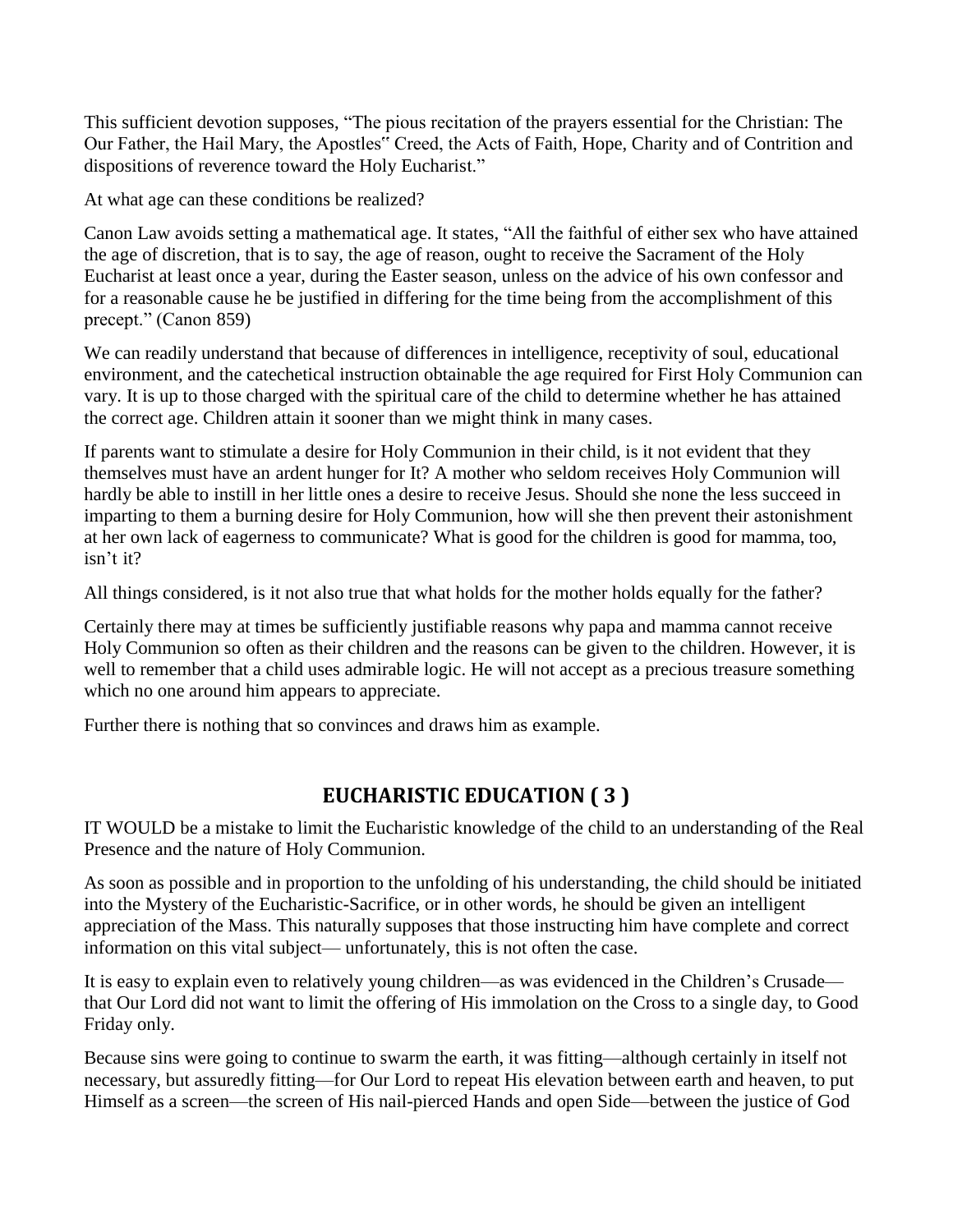perpetually outraged and the sins of humanity.

Consequently, before dying, Our Lord gave to His Apostles and their successors the power to change bread and wine into His Body and Blood, the power to offer Him anew, the power in each Holy Mass to lift him up again between earth and heaven.

Since every day is marked by sin and the betrayal of Judas, by the crimes of men, by forgetfulness and ingratitude without name on the part of so many people, it is fitting, says Bossuet, that every day be a Good Friday.

Our Lord in every Mass has again in the hands of the priest the dispositions of complete sacrifice that were in His Heart at the moment of the First Eucharistic Offering and which He kept throughout His Passion and His agony on the Cross.

In this way will the Offering of His Sacrifice be perpetuated.

It is not a different immolation from the immolation of Holy Thursday at the Last Supper; it is the same. Nor is it a different immolation from the immolation on Calvary. There it was a bloody sacrifice; at the altar, in the Mass, it is an unbloody sacrifice. The form alone is different.

In order to stress the identity of the Mass and the Sacrifice of the Cross—for it is a dogma that they are one and the same sacrifice—the Church provides carefully that at every Holy Mass a great number of details recall the immolation of Jesus on Calvary.

The priest may not celebrate Mass unless there is a crucifix above the altar. The altar stone beneath the altar cloths is marked by five crosses which recall the five Wounds of Our Lord. All the objects the priest uses and the vestments he wears have reminders of the cross.

There should then not be too much difficulty for the child if he is alert to become well informed about the ineffable mystery of Christ's renewed or rather continued immolation. Then he will get the habit and a very essential habit it is—of receiving Holy Communion not only to receive but also to give; not only to benefit by the Living Bread but to unite himself with Jesus in the very act of His perpetuated Sacrifice.

## **EUCHARISTIC EDUCATION (4)**

SHOULD children be led further in their Eucharistic education than the phases discussed so far? That is, should they at such an early age be introduced to the subject of grace, particularly the ineffable grace given to the world through the Sacrament of the altar?

It may be advisable to wait a bit before introducing them to the subject of grace but it should be kept constantly in mind. We ought not take it upon ourselves to dispense to these little Christians only a part of Christianity.

Before we can penetrate to the depths of the Eucharistic mystery, we must understand the great doctrine of our incorporation in Christ: Our Lord, in order to restore to us the divine life which we lost by original sin, was not satisfied to redeem us from without by paying our debts with the merits of His life and sacrifice; He wanted to make us one with Him which, as I have already understood in my meditations, is the culminating point of Christianity. Our Lord in order to redivinize us made us one with Himself.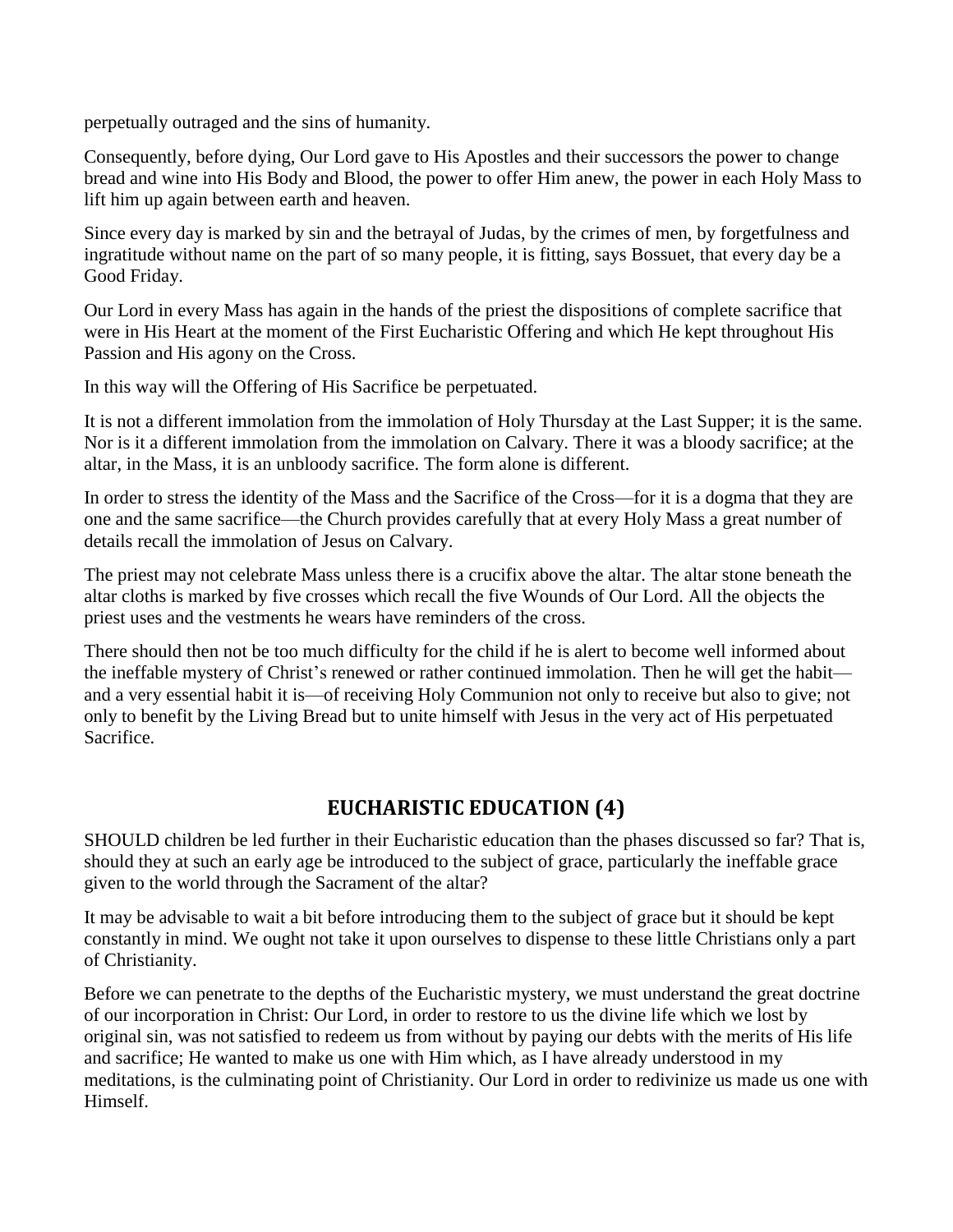Thanks to the bloody grafting Our Divine Lord was willing to endure for love of us on Calvary, we were made capable of being joined, set and established as branches of the Living Trunk. Baptism made this sublime incorporation effective for each of us.

Since Calvary, then, we are of the body of Christ—Christ's mystical body: Jesus plus us. "I am the Vine, you are the branches."

A beautiful and strictly logical consequence follows: Just as the Divine Redeemer dying on the Cross offered Himself as Head of the whole human race, so in this pure oblation He offers not only Himself as Head of the Church to the Heavenly Father, but in Himself, His mystical members as well.

Since Calvary, Jesus is not separated from His members. A person passing through a door does not first put his head through and then fifty feet later bring through the other members of his body; he goes through as a unit at one time.

Is it so difficult to get our little Christians to understand that? Naturally, we will attempt to explain it to them only after we have made them conscious of what their baptism means to them and the splendor of their status in Christ.

We tell ourselves too easily that it is difficult and under this satisfying pretext we neglect to give the young the relish and the knowledge for their splendor which they are actually capable of enjoying.

I will teach my children as soon as possible to find in the Eucharist Christ's great plan for proving His love. "He has made us one with Him. In the act of sacrifice through the hands of the priest, whose word alone has brought Him to be present on the altar the Faithful themselves with one desire and one prayer offer to the Eternal Father the most acceptable victim of praise and propitiation for the Church's universal needs."

# **EUCHARISTIC EDUCATION (5)**

WE OUGHT to get the children into the habit of going to Holy Communion not only to receive, although that in itself is a tremendous privilege for "Unless you eat the Flesh of the Son of Man you shall not have life in you" but most of all to give. We have considered this point before, but it is worthy of much thought.

How can we expect to enter into a true union with One who is both the Immolation and the Immolated if we do not strive to nourish the spirit of sacrifice in the very depths of our being? To join together two beings one of whom is in the state of sacrifice and the other not, one who is imbued with the spirit of generosity and immolation and one who is not would be but a juxtaposition of two totally different beings. Is that union?

The spirit of sacrifice then is the prime disposition we should foster in ourselves if we wish to profit the most from the Eucharist. The priest at the Offertory puts a few drops of water into the chalice. We must pour our whole selves into the chalice to be offered.

The desire to give much more than the desire to receive should move us. To offer our generosity; to understand the call to sacrifice, to a united sacrifice, that is the Eucharistic spirit.

If only we could inspire all our religious practices and activities with this disposition which means so much to us when we are participating in the highest act of worship possible, the Holy Sacrifice of the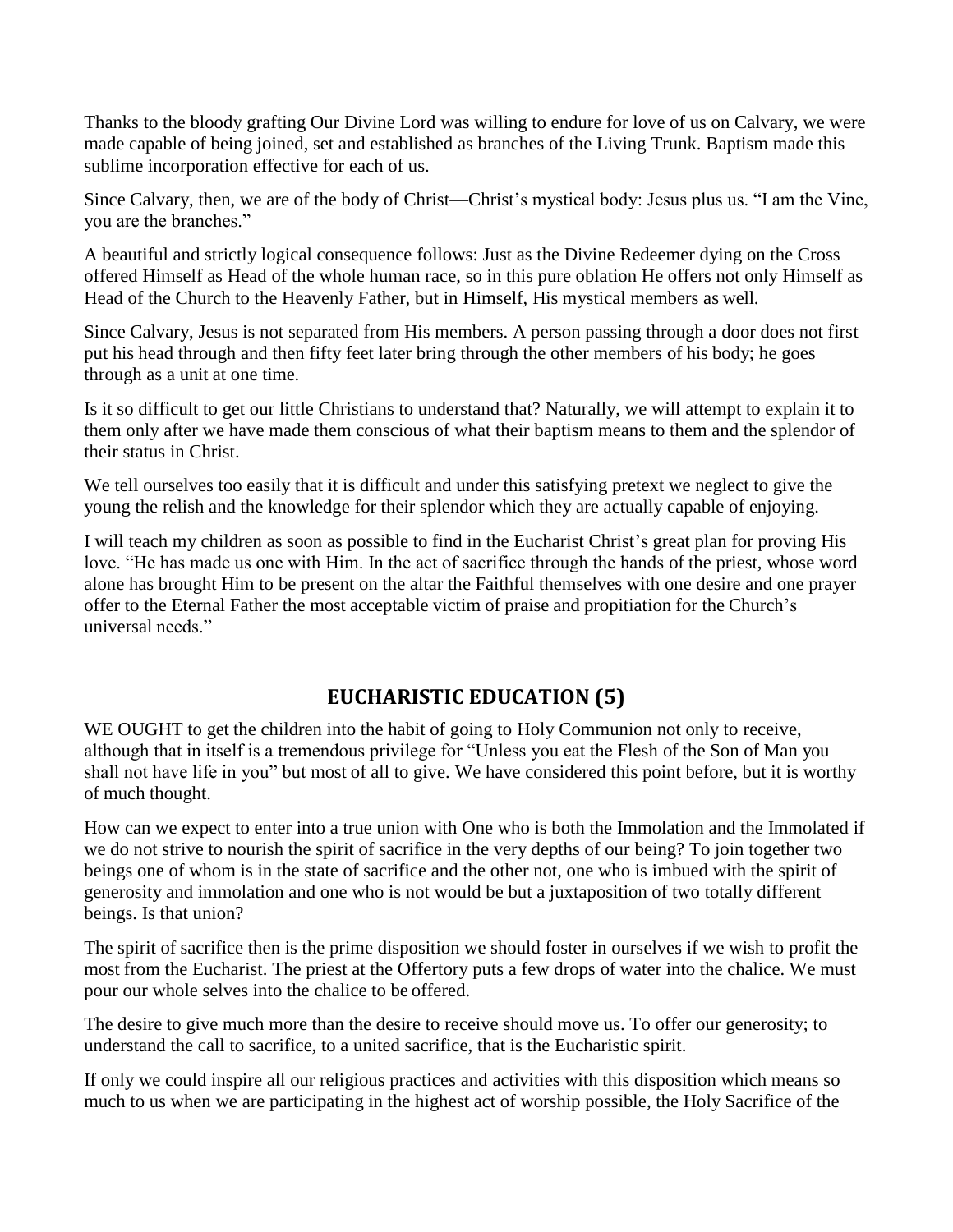Mass.

For how many is their whole life of prayer only their prayers of petition! They are in difficulty, they need something and they hold out their hand, "Lord, give me...." Such a prayer is not forbidden, but that is not all there is to prayer.

"Prayer," says the Catechism, "is the raising up of our minds and hearts to God...." Why? In order to adore Him, to thank Him, to beg His pardon and to implore His graces.

The petition for graces comes last in the order of prayers. First and foremost is the prayer of adoration, it is our homage ascending to God. It is toward Him and not toward ourselves that our souls are to be directed in prayer. "I praise You, O God, for Your great glory." That is the fundamental sentiment of the Gloria in Excelsis. "My soul doth magnify the Lord" is Mary's exultant prayer, the Magnificat.

In the prayer of Thanksgiving, there is some thought of ourselves but we are secondary. We pray because we have received a gift from God. We thank Him for His beneficence. This kind of prayer could be much more frequent! There are so many who are in the habit of receiving without ever so much as a "Thank You."

In the prayer for pardon, he who prays is surely present in his prayer; he has sinned; it is of himself he speaks. The prayer is excellent just the same, but it is only third in order of excellence.

How much prayer would there be left in the lives of most Christians if their prayers of petition were omitted from their worship of God?

How do I stand in this matter of prayer? Is it my principal effort to interest God in my affairs rather than to interest myself in Him?

I ought to broaden my concept of worship. I will teach my children to petition, to implore, to thank, but above all I will teach them to adore.

# **TRAINING TO PURITY (1)**

THE child is naturally innocent. Moreover, if baptized, it possesses with infused faith a special quality of innocence which comes to it from the presence of the Holy Spirit in its soul.

We must avoid any diminishing of this innocence. It is a great mistake to think that because the child is innocent, "it doesn't understand," and consequently to take no precautions; to be lacking in vigilance over the child's bathing and dressing, to let it run about without clothes, unsupervised before its brothers and sisters.

The adults of the family, too, should avoid any immodesty either in posture or dress before the little one; they should keep out of its way pictures of questionable decency. True, at the time, the harm may be slight or even negative, but the child has eyes and a memory; it registers everything, stores it all away.

Only when the child is still a baby should it be allowed to stay in bed after it is awake. Great care should be exercised for bodily cleanliness to prevent the formation of bad habits that might result from discomfort. It is best to separate the sexes for sleep and to give the children a bed that is not too soft.

As the children grow older, we must be vigilant over their choice of playmates. We should protect them from any pictures, statues, advertisements or entertainment that can disturb them. We are wise if we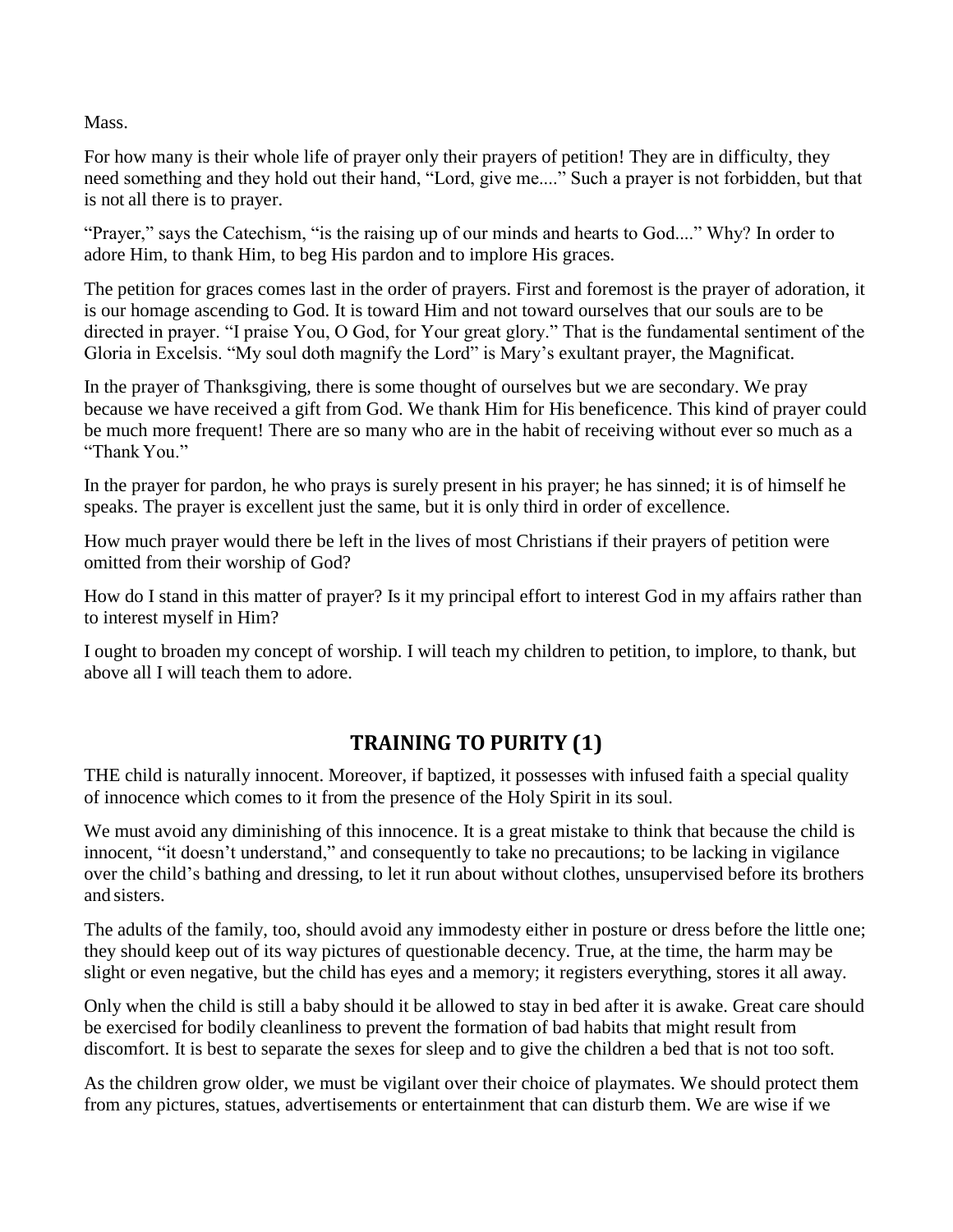keep the children busy even to the point of fatigue, but a fatigue in keeping with their age and strength. Never should we praise children for their beauty, especially little girls. We ought also to inspire them to absolute confidence. In addition we must seize every opportunity to show them positively the grandeur of purity.

People sometimes attempt to rear children as if they were without sex. Children are either little boys or little girls. Long before the awakening of their sex instincts, in fact from their babyhood, their personality is distinctly individual and gives foreshadowings of fatherhood or of motherhood. Sex, although its characteristic functions do not become active until the onset of puberty, impregnates the whole physical and moral being from the beginning. Consequently, it is important to foresee long in advance the unfolding of that providential power which is still dormant yet capable of being influenced beneficially or detrimentally at this early stage according to the wisdom of the folly of its training.

It would be well, then, to heed the strong injunctions of a one-time educator: "We must never forget that certain organs of the child which still serve him only in the processes of elimination will become for him during adolescence the seat of the powerful passion of the flesh and that then certain acts, looks, attitudes which now may be only vulgar or immodest can easily be after the awakening of sexual urges impure and perverse. Further, such acts and attitudes can arouse unhealthy and troublesome sexual excitation prematurely and during the crisis of adolescence turn spontaneously into the development of a vice which seems to be rooted in the soul from its budding forth so truly is habit second nature; and habit is difficult to break even in early childhood."

We should not, however, be satisfied with a purely negative training to holy purity, a training made up for the most part of wise precautions. There is need, too, for positive training in this beautiful virtue. This positive training will in part consist of education in true facts, a discreet and chaste explanation of the functions of the generative organs according to God's plan; an explanation as complete as the age of the child permits or requires. The duty of giving this instruction falls largely upon the mother who only too often finds herself inadequately prepared.

# **TRAINING TO PURITY (2)**

IT IS a fact that even very young children become curious about the difference of the sexes as well as the mystery of generation and they express their curiosity with embarrassing candor and directness in blunt questions: "Where do babies come from?"

In general, no one is better qualified than the mother to give the initial instructions and information delicately, without wounding innocence or troubling and shocking the child's keenly susceptible soul by confronting it too brusquely with disturbing new concepts. It is better for the father to instruct the boys. Parents have the grace of state; furthermore, they know or they ought to know how to speak to their children and exactly what to say according to what the child already knows or does not know, according to its impressionability, it's probable emotional reaction, its intelligence, itsimagination.

The initial instruction must always be strictly individual, never group instruction.

Such instruction should be given early enough, in time, but never prematurely. Rarely should a mass of information be given at once, but nearly always imparted progressively. One must never give any false information, but neither is one obliged to tell all there is to be told at one blow. Only such knowledge should be given as is necessary to clarify the present difficulty, to satisfy the child's curiosity at the time.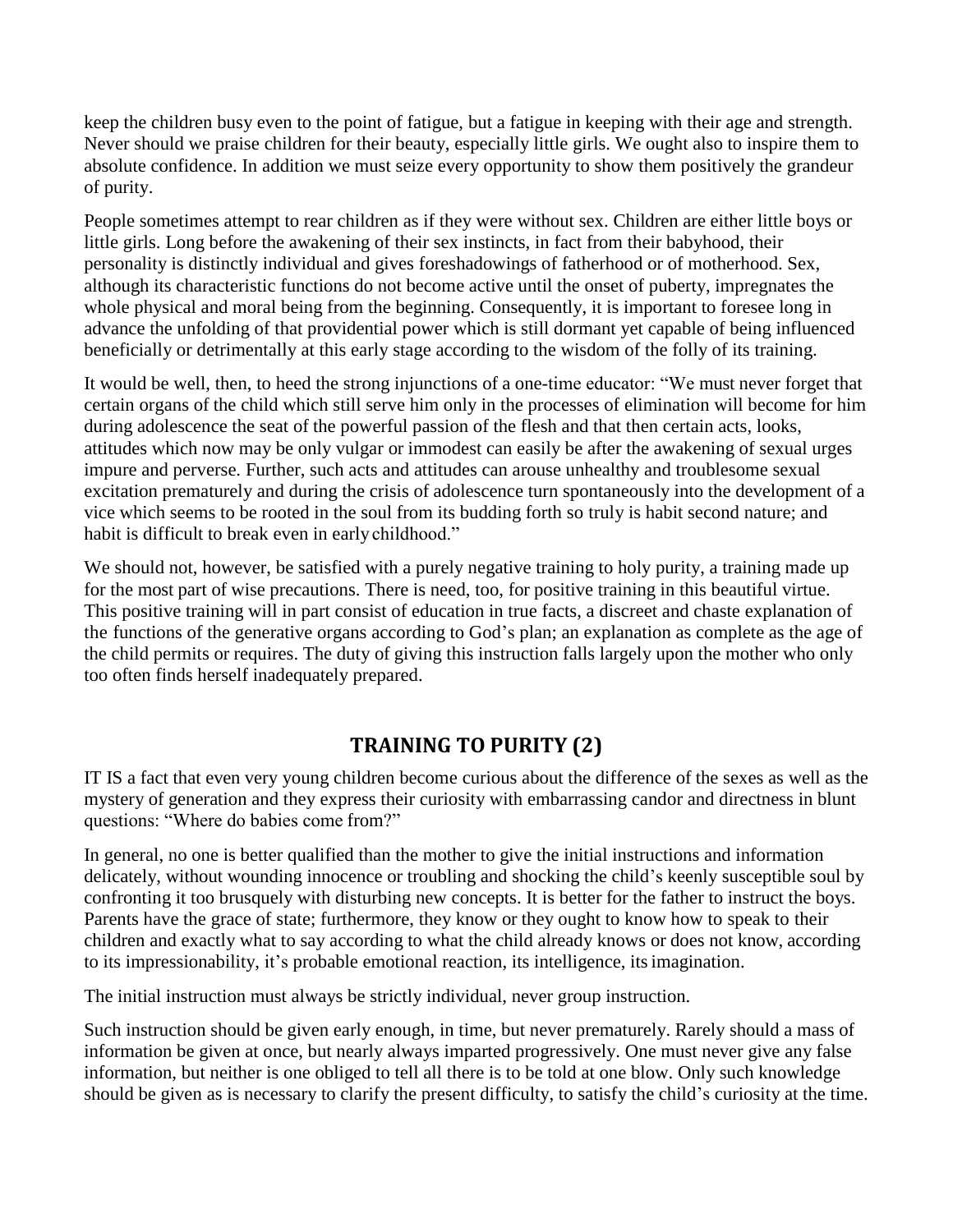Later when occasion offers to complete the information, it can be completed.

The introduction of the child to the facts of life must be made with simplicity, without excessive preambles and beating about the bush, objectively without clumsiness; they must be presented as something quite natural but explained in an atmosphere of earnestness, dignity and respect. There must be nothing affected or borrowed in one's manner or tone, only calmness and a natural everyday voice uncolored by emotionalism. The child, however, must be made to realize that he has been given no new subject for chatter with his playmates and friends; if there is something he wishes to speak of later regarding his new information or if there is something he does not understand, he will always be able to ask mother or father about it; he should speak to them about it.

A very sensible mother concluded the instructions she gave her little one with these few words: "What I have just told you is a secret, our secret. Now that you know it, give me your hand and promise me that you will not question other people about it or ever speak to anyone else about it, but only to me."

A little child will be flattered by such a mark of confidence and being naturally pure will sense the reason for this recommendation as clearly as if it had been expressed.

In addition, if the child is used to living in an atmosphere of filial trust and abandonment, of respect for itself, of training in sacrifice, supernatural generosity, daily contact with the invisible world through prayer and love of God, its instruction will prove singularly easy.

We cannot overemphasize the fact that "training to purity must be set in the framework of a solid allround training of the will, the conscience, the emotions, the imagination and the whole body." To enlighten the child regarding sex will serve for nothing and can even be harmful if it has not first been established in fidelity in the light of spirituality, and in energy of will.

In other words, formal training to purity must be preceded by training pure and simple. It will be possible to speak clearly to a child who lives in an environment that is deeply impregnated with Christianity. In his tranquil soul, innocent and disciplined as it is, useful initiations can take place with profit and without causing any trouble; his delicate conscience will understand; his refined and mortified emotions will yield readily to the requirements of modesty, and he will not be stimulated to an unhealthy curiosity.

# **TRAINING TO PURITY (3)**

SATISFYING the child s legitimate curiosity is not of itself a sufficient antidote against evil; the nascent passions aiding a precocious corruption in which the mind could effect a premature awakening of troubling instincts could very easily be the starting point of impure habits. It is essential that with or preferably before we enlighten the child's mind on sex, we inspire him with a love for moral beauty and develop in him a generous will.

When we have done this, how should we proceed in teaching the child the mystery of life?

There are two aspects to the lesson: to explain the role of the mother in generation which is relatively easy; to explain the role of the father which is more delicate and which should consequently be given much later.

For the explanation of the first phase of this lesson there is no better starting point than the Hail Mary,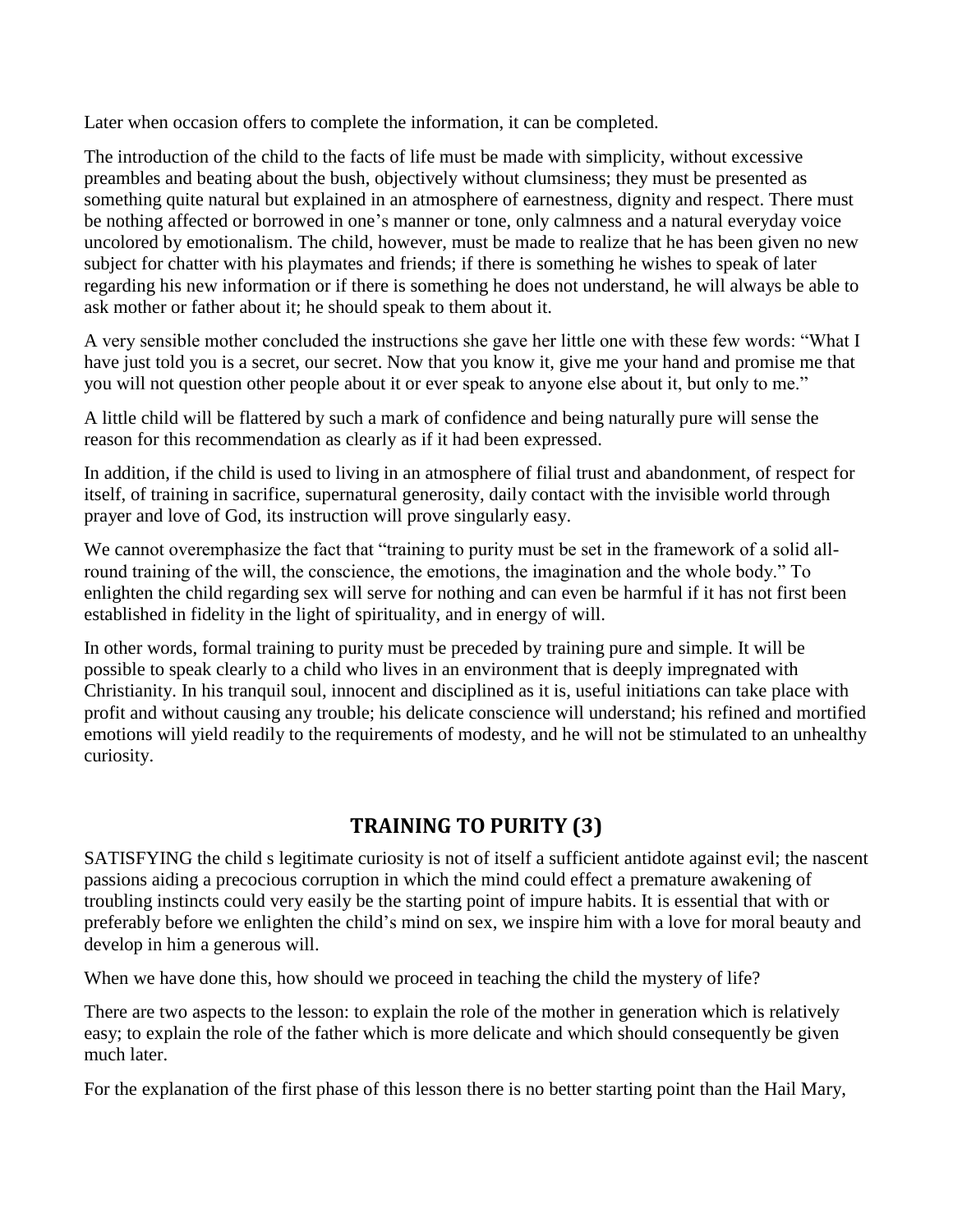"Blessed is the fruit of thy womb, Jesus."

"How beautiful it is," said little Guy de Fontgalland to his father one day, "how beautiful it is that little Jesus, wishing to come to earth like us, hid Himself for nine months within His mother, in His mother's womb! How beautiful it is! I learned that today when I said the Hail Mary; I understood it. How little Jesus must love us to do that for us!"

In "Formation de la chastete" by Ernst, we read an example of how easily and simply a mother went about the instruction of her child. "Where do babies come from?" queried her seven-year-old son. She answered with a story:

"Your father and mother love each other very much. Therefore, they wanted a child with all their hearts. You know that little children come from God: He created the first man and gave all people life. But when He wanted to make another man, He made use of parents and He put love into their heart. He makes the little baby grow from a tiny little seed which he leaves hidden for almost a year in a dark little hiding place. You know flowers, plants and even big trees come also from little seeds. (It is good to call children's attention to that fact very early as it makes a good background.) Now each grain must first of all remain for some time in the dark earth. The seed of the child has been placed by God's plan in the womb of the mother; that is its hiding place. That is where you, too, remained quite near my heart and God made your body and soul. How? No one really knows but God Himself. You grew until you were big enough to be taken in my arms.

"Even though the mother suffers great pain and may be in danger of losing her life when the baby comes into the world, she is glad to bear it all for love of her little one. Besides her joy is greater than her pain. Parents thank God for His gift and promise Him to take good care of the child and rear it well."

There will be no difficulty if these instructions are given before puberty when the opportunity arises.

The need to give the facts about the father's part in the marital act is much less pressing. Such details can be given when adolescent boys or girls ask specific questions on this point revealing that the problem is uppermost in their mind or when lack of knowledge if delayed would cause them troubles of mind or soul; even when the subject is not on their mind or causing them any difficulty, it may still seem advisable to instruct them by way of preparation for life, as for example, before they go away to school or enlist for military service, or take a vacation job or any similar occasion. How much better a revelation made with delicacy and love than a brutal shock to conscience through conversations, reading or impure pictures!

After giving the necessary details about the physiological aspect of marriage, parents should never fail to lead their child's mind as quickly as possible to a consideration of the glorious purpose of generation—a participation in the creative power of God.

## **TRAINING TO PURITY (4)**

EVEN though there may be cases where it seems advisable to give all the necessary explanations in a single sitting, in general it is better to spread the lessons over a well-spaced period of time and to grade them according to the development of the child, its suspected temptations, and its needs of soul.

Wise are parents and educators who show concern for the child, foresee its needs, guess its worries, answer prudently and discreetly its silent or expressed questioning. They need much self-sacrifice and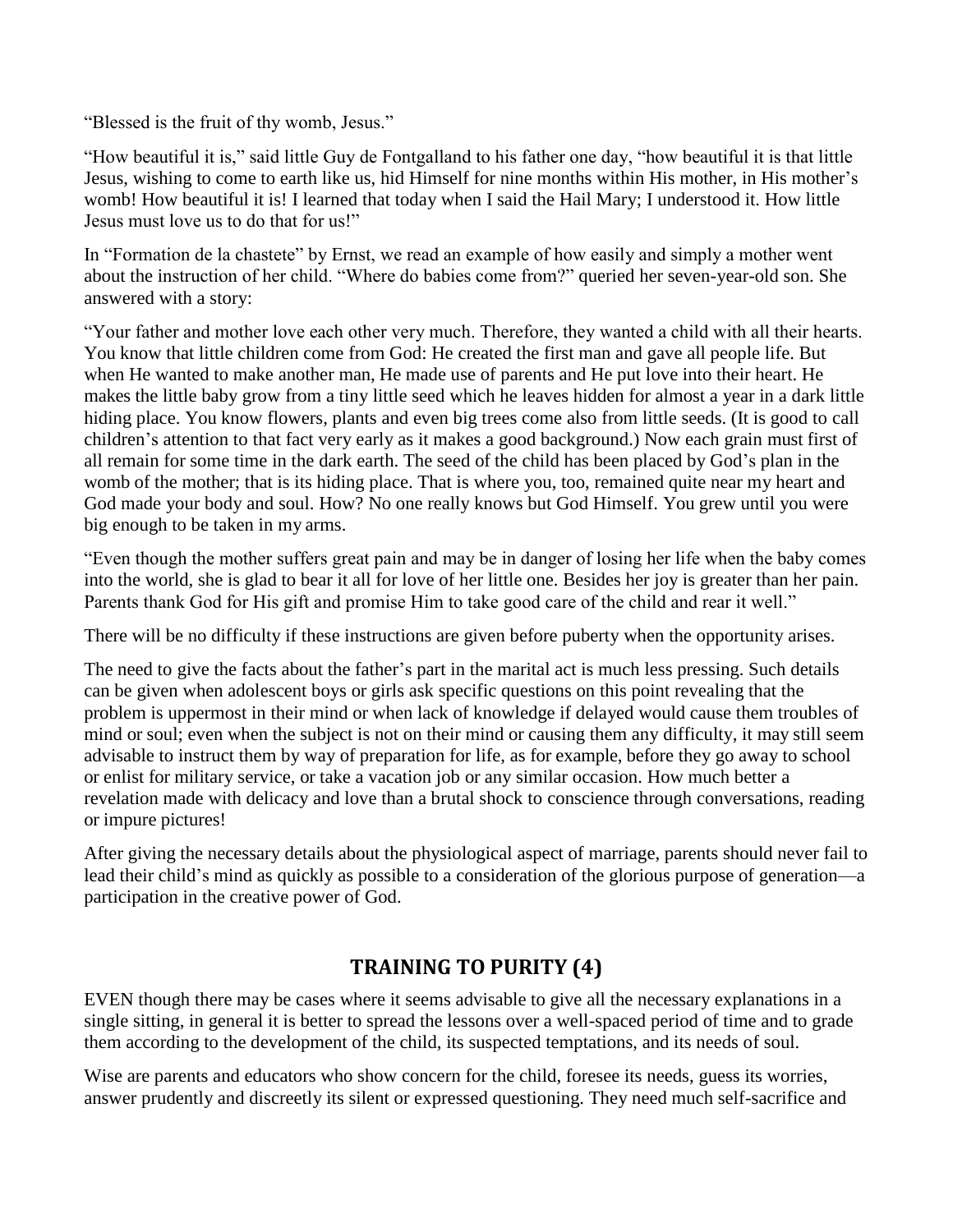intelligence; but it is their role in life--the most beautiful part of their role.

After impressing the child with the fact that everything in the mystery of the origin of life is sacred, divine—the union of the parents, the generation of the child, which gives another elect soul to God and another member to the Mystical Body— is there any need to call attention to the gravity of the desecrations that the perversity of men perpetrate against it?

Certainly such an idea should not be a starting point in our explanations; the child's first ideas about the origin of life must not be mingled with the concept of sin. The idea of, magnificent grandeur should dominate. Later on, at an opportune time and as the need arises, we can explain how contrary to God's plan it is to interfere in any way with the generation of life whether through selfishness or fear of suffering; we can point out how God has surrounded the use of the reproductive organs with special protections; we ought to emphasize the safeguarding character of modesty and call attention to the tremendous thought of God's divine presence within us, making respect for our bodies imperative since they are living temples of the Holy Spirit. We will tell them, too, that God punishes severely the wicked use of the creative power He has entrusted to His creatures, spiritually by loss of grace and by hell and often corporally by disease.

What we must avoid above all is to give the children a sort of obsession in regard to these matters. It is much better to divert their attention from this subject than to concentrate it there. One writer aptly says, "The best sex education is the kind in which sex holds the least place possible." Another, "The sacred work of nature must be enveloped by the triple veil of modesty, silence, and obscurity."

We must say enough to enlighten the child, to silence his curiosity, but refrain from saying more than necessary which would excite further curiosity and trouble. We should approach the instruction from its noblest side so that the thought of the mystery of life will always be linked with the thought of divine splendor. We need to pray much so that the child by means of our efforts and despite dangers from within and without will remain faithful in purity always, faithful to the grace of his baptism; constant in living by the light of faith. That means we cannot limit ourselves to purely natural explanations but must steep our teaching in dogma— the divine life of the Christian, his incorporation in Christ.

From these religious principles we can show that it is not enough to have a beautiful ideal; we must live out this ideal, an ideal that is both human and Christian. The necessity of Confession, direction, and frequent Holy Communion, in achieving the ideal ought to be stressed.

It is primarily in this endeavor that the words of Our Lord have special significance: "Without Me you can do nothing." And again, "The spirit is willing but the flesh is weak." It is folly to expose oneself to temptation and wise to moderate one's love of comfort and pleasure, to learn how to conquer oneself. Better still is it to learn how to spend oneself in the service of others. Nothing is a better protection against failings in self than the gift of self to others. The first beneficiary of the apostolate is the apostle himself. We ought to encourage youth to join in one or other of the special Catholic Action groups of the Apostolate such as a C. Y. O. group, a Sodality, or Catholic scout work. It will help discipline the body while training the soul.

#### **READING**

LAMARTINE's mother wrote in her diary on June 19, 1801, "I was thinking again today about the danger of light reading. I believe that I would do well to refrain altogether from it; it would be a sacrifice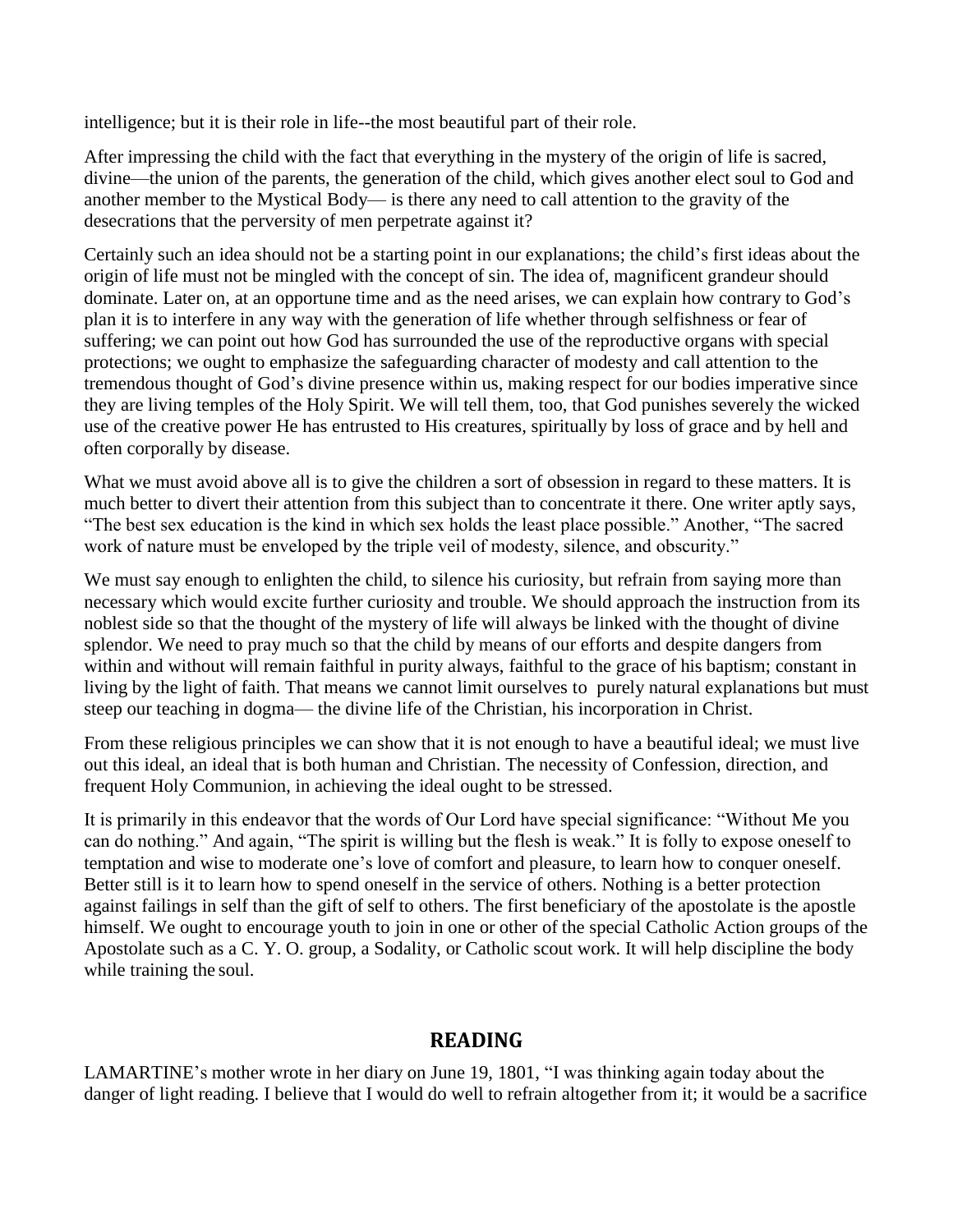at first, a sacrifice that would certainly please God since such reading is one of the most dangerous pleasures in the world. Besides, when I am taken up with this distracting kind of reading, serious and useful reading wearies and bores me; yet, I certainly need it to become capable of instructing my children. For their sakes I have finally decided to deprive myself of the pleasures of frivolous reading."

Parents should exercise care in their own reading. They, too, must avoid all that could sully their souls and rob them of virtue. They can go even further and like Lamartine's mother give up reading that consumes the precious time which could be spent in useful reading. One needs to know so many things to rear children! Making due allowance for needful and useful distractions, one ought always to choose reading matter that will enrich the mind and foster the qualities needed for the delicate ministry of parenthood.

What good fortune to be helped in advance by one's children:

"For their sakes, I am finally decided to deprive myself of the pleasure of frivolous reading."

But the parents" reading is not the only problem. There is another, the children's reading. What great imprudence is evident in many families where all sorts of reviews, magazines, newspapers, and books definitely unfit for children are left lying about in their way; where unwise freedom of the library is granted and children can ferret out books that are often harmful to their morals and Christian convictions.

Jean Jacques Rousseau's story is well known. Born a Calvinist of parents who could scarcely be called commendable, he met with nothing but disturbing examples in his early childhood; however, he manifested a singular purity in resisting all interior and exterior temptations to corruption. He became a Catholic later and felt himself drawn to the priesthood. But his superiors decided at the end of a few weeks that he definitely did not have the makings of a good priest in him.

A short time after he left the seminary he was perverted morally by his benefactor, Madame de Warrens, who by most culpable relations shamefully debased the youth she called "Little one" despite her claim of wanting to act as "Mother" to him.

Awakening to a realization of his condition, Rousseau wrote in 1738, "O my God, pardon the sins I have committed up to this day, all the evils into which I have fallen.... Accept my repentance, O God, ...I will remember that You are the witness of all my actions.... I will be indulgent toward others, severe toward myself; I will resist temptations; I will live purely.... O my sovereign Master, I will spend my life in serving You."

But unfortunately a library was opened to him and he "perused books with a sort of frenzy," with no direction, no discernment. He fell under the influence of Diderot, and became a recruit for the Encyclopedists.

We know the rest. His story should incite us to serious thought. On what does the orientation of a life depend? An unlocked door, momentary forgetfulness, negligence—and a soul is perverted forever!

The conclusion is evident: Never to have bad books in the house. What good comes of them?

If for purposes of study or other reasons, books which might prove dangerous for the rest of the family are absolutely essential, they must always be kept in a locked place. Children are curious, so too are the help. Harm is quickly done!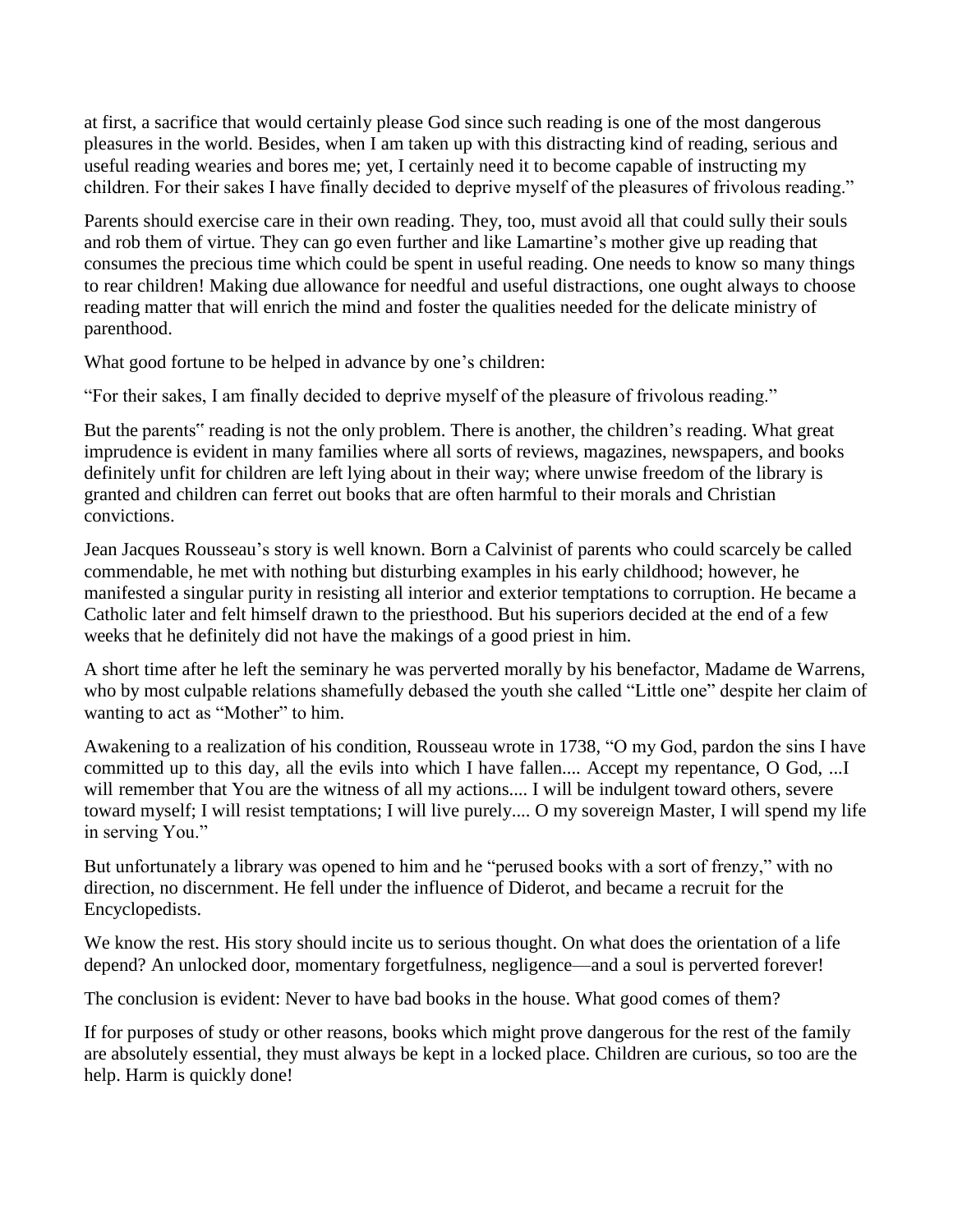#### **TRAINING OF THE EMOTIONS**

MANY parents are too soft in the training of their children. In order not to pain their offspring, they give in to their every whim. If the little one wants to be kissed, it is kissed; more often than not its desire for the kiss is anticipated by the parents to satisfy a desire of their own and to shower upon the little one proofs of an exaggerated tenderness. Should the child want a piece of candy, an object to examine, the parents rush to give it; they give him everything he wants or they think he wants.

What is the result? A child incapable of self denial; a child who seeks only one thing, the satisfaction of his little cravings. What a great danger for later life!

Father Viollet, director of the Association of Catholic Mothers, speaking at its convention in 1929 said, "Consider a mother who has obeyed all the corporal whims of her child; she has in so doing prepared for all the child's future falls. The little one lives as it were only by the senses of taste and touch. If a mother satisfies every sensual desire of the child in the delight of the palate and bodily comforts, she unconsciously makes it a slave of its desires; are we not correct then in saying that she herself has paved the way for the child's powerlessness later to control its sexual life?

"When sex urges appear, it is only a matter of a change of place for the sense cravings: The desires that in the child were but the hankerings of its palate will spread at the age of puberty to the other parts of the body. If the child has not been accustomed from little on to control his sense of taste and touch, how do we suppose he can escape becoming the slave of sexual sensuality? This is a point that cannot be overlooked"

Some parents are too demonstrative toward their children. Of course, there is no question of forbidding all marks of affection so natural on the part of the parents for their children and the children for their parents; that too would be an extreme. It is simply a matter of moderating tender caresses, of keeping them in their proper measure, well-ordered.

Just as it is essential for children to be reared in an atmosphere of joyous confidence, loving simplicity, harmonious companionship penetrated through and through with mutual love, so too it is essential to avoid excess in demonstrations of affection, endearing expressions, caresses and fondling. Excess in this just as excess in any other respect is a defect. It is easy to fall into such excess. Canon Dermine, a very understanding man, made this comment:

"Parents, older brothers and sisters, maids, governesses, friends of the family are inclined by the attraction of their own feelings to shower babies with hugs and kisses. These immoderate manifestations, although they have nothing indecent about them, are not without danger, for they nourish in the child a need for tenderness and a sort of sensuality which can easily become a predisposition for the awakening of the passions. Here moderation should be the rule."

The training of the children begins in the training of the parents. They ought to moderate their own feelings if they do not want their children to give evidence later of some dangerously exacting needs. There is one kind of glutton who stuffs himself with food and sweets; there is another who is consumed by a need for caresses.

Let us be moderate ourselves on these points so that we can teach the children to be moderate. Training is built on wise and intelligent moderation.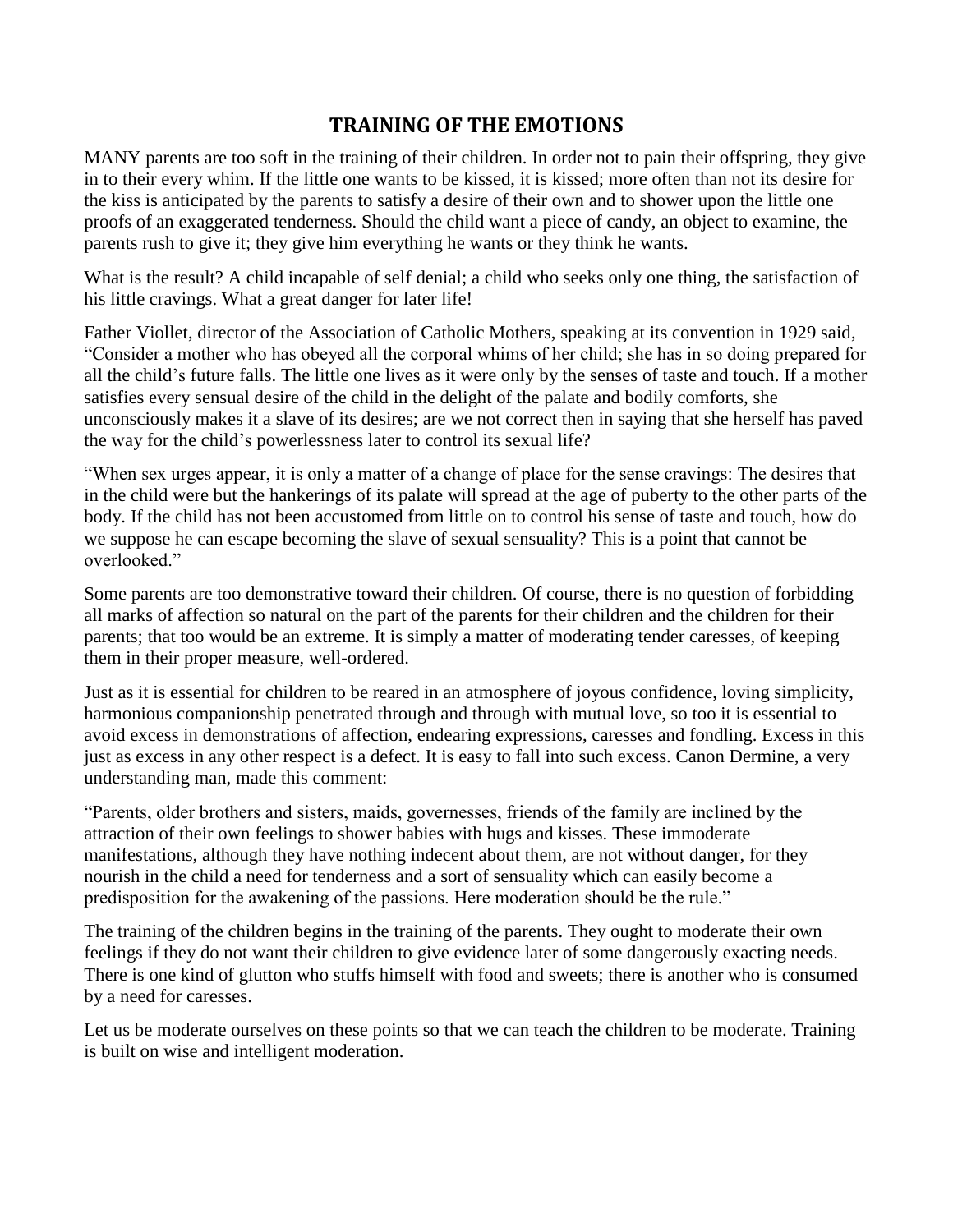## **THE CHILD AND LAZINESS**

IT HAS been said that a great difficulty in child-training is to know when to caress and when to whip.

While it is true that many of the child's faults arise from his physical condition, we should not exaggerate that fact; however, until we have proved that the fault is not the result of a physical state, an embrace is of more value than a whipping.

But here is a child whose faults are moral not physical, nor is there a psychological difficulty involved; he is sensual, he lies and he steals. There is nothing for it but to use restraints and punishments, without, however, neglecting wholesome encouragement at any manifestation of good will.

This is all very simple in theory, but the practical application of it is not always easy especially when the fault in question happens to be laziness. When a normally intelligent child dawdles at his work; when in spite of all efforts to stimulate him with high motives of courage, hope of reward and similar attractions, he persists in his inertia, chances are that he has something physically wrong with him or he is suffering from poor hygienic conditions. There was, for example, the little boy who appeared to be disgustingly lazy. One day, however, an attack of appendicitis made an operation imperative for him. Six months later, the child was at the head of his class.

Another child was in a classroom that was overcrowded and the atmosphere was so vitiated that he had difficulty breathing. He was sent to the country and immediately his work habits improved.

Whipping in either of these two cases would have been no help in curing the laziness of the children; all that was necessary was to make conditions favorable for work.

But there are truly lazy children; theirs is a moral laziness:

They won't work at all because they don't have the least bit of energy. The Catechism defines laziness as "an excessive love of rest which makes one avoid every painful duty." That is exactly what it is.

Now people who work do so either through a taste for it, through self-respect or because of duty. The problem, then, with the really lazy child is to try to stimulate in him a liking for work or awaken in him a legitimate self-respect or develop in him a sense of duty.

**STIMULATE A LIKING FOR WORK:** Sometimes children dislike school work especially because their beginning lessons in a subject were poorly taught. The child was repulsed by initial difficulties. That is often the case in mathematics.

"My son is getting along all right," a mother explained, "but he is a little weak in Greek." The fact was that the elements of that language had been badly explained to him. A clever professor took him in hand and showed him that Greek was easier than Latin once the first difficulties of the alphabet, the declensions, and the conjugations had been conquered. The boy won a first in Greek.

**AWAKEN A LEGITIMATE SELF-RESPECT:** Some children prefer rest and comfort to all else. The last place bothers them very little. They seem to have no ambition; they are utterly indifferent to success. We need not fear to humiliate them but we must be vigilant not to discourage them. The dunce cap worn too often frequently produces a real dunce. We must be ingenious to find a way to make that pupil succeed in something at least once. This could be a good starting point; then, if nothing comes of it, punishment should follow. We are, it must be remembered, considering the case of a child who does not succeed, not because he lacks the means, but because he does not work.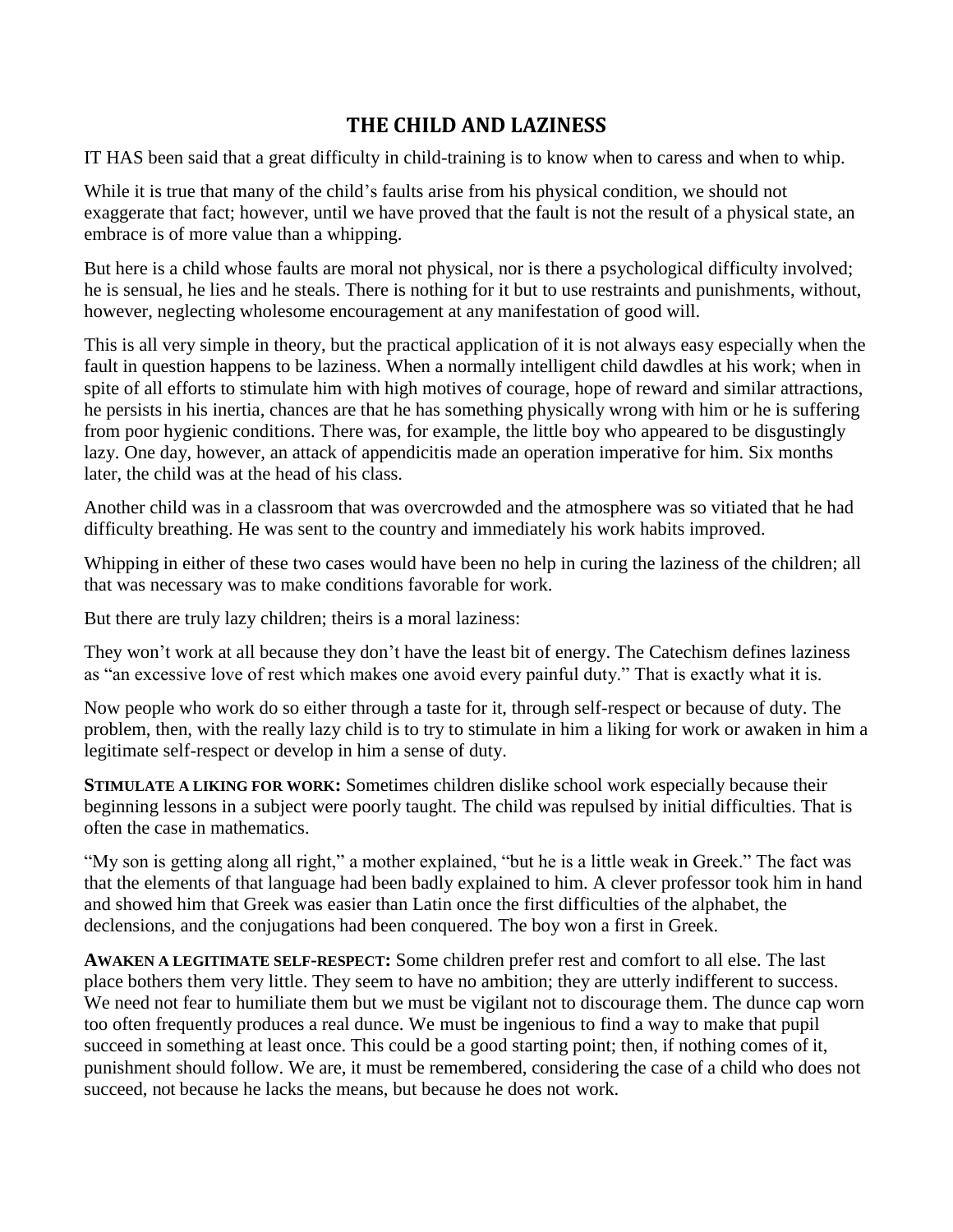**DEVELOP A SENSE OF DUTY:** "You ought to work because papa and mamma wish it and God asks it." Bring into play a filial spirit and love of God.

Parents must know correct child psychology. They are the ones who have given him his physiological being. It is up to them to examine whether anything in his physical condition explains his inertia at work; they are in a better position than anyone else to determine this. If the deficiency is psychological, they have the responsibility for seeking into its cause and supplying the appropriate remedy. It is up to them, without substituting their own activity for the child's to teach him how to will by stimulating his will.

#### **LAZY CHILDREN**

CHILDREN who do not work or who work badly are of several types. There are sickly children: Here the remedy is up to the doctor.

There are poorly endowed children: They are not exactly ill; people can be in splendid health without being very intelligent. Some children have little talent. Rare are the parents who have the courage to recognize it; they are ashamed, and wrongly so, of the weak instrument their offspring has received. They ought to pity the child whose mind is less keen as they pity the child who is crippled or in weak health. Besides with patience they can sometimes achieve excellent results.

Then there are children who are badly trained by their parents or poorly taught by their teachers. They have been allowed to acquire habits of disorder and caprice or they have been roughly treated, overwhelmed with tasks beyond their ability to the point of being crushed by their work; they have been taught neither discipline nor a good method of work. In their case poor pedagogy is to blame. Finally, there are the actually lazy children: They are sufficiently endowed, sufficiently healthy to do normal work, but they refuse to apply themselves, go at their work grudgingly and seek to do the least possible amount of work.

Such evil is frequently traceable to an early childhood marked by too soft a training, an inadequate training in effort and endurance. The child did not start early enough to use profitably the opportunities to exercise liberty, to assume responsibility and to attack work. The parents acted for him instead of trying to form him. They lacked skill in transforming play into work and work into play. They gave him toys which offered him no chance to use his intelligence, his constructive bent, his imagination and creative powers. And whenever they held out the prospect of school life to him they led him to regard it as a task or punishment: "If you are not good at home we will send you to school soon," instead of "If you are good, we shall be able to send you to school and you will have the joy of beginning to work."

The child who is poorly trained will get accustomed to cutting his life up into two parts: the principal part belongs to pleasure with the other part thrown in from time to time— those boring moments assigned to work. He should have been impressed with the idea that work is the law of our whole life; it is the unfolding and the extension of our powers and if it brings with it a certain amount of labor, it also brings with it a greater amount of joy which results from overcoming difficulties, acquiring new knowledge and opening up additional possibilities for advancing farther into the field of truth. Recreations, games are but opportunities to relax and to stretch out into the open as it were to grasp new strength for further work.

Work should be presented not as a drudgery but as a conquest. Very early in life the child should be led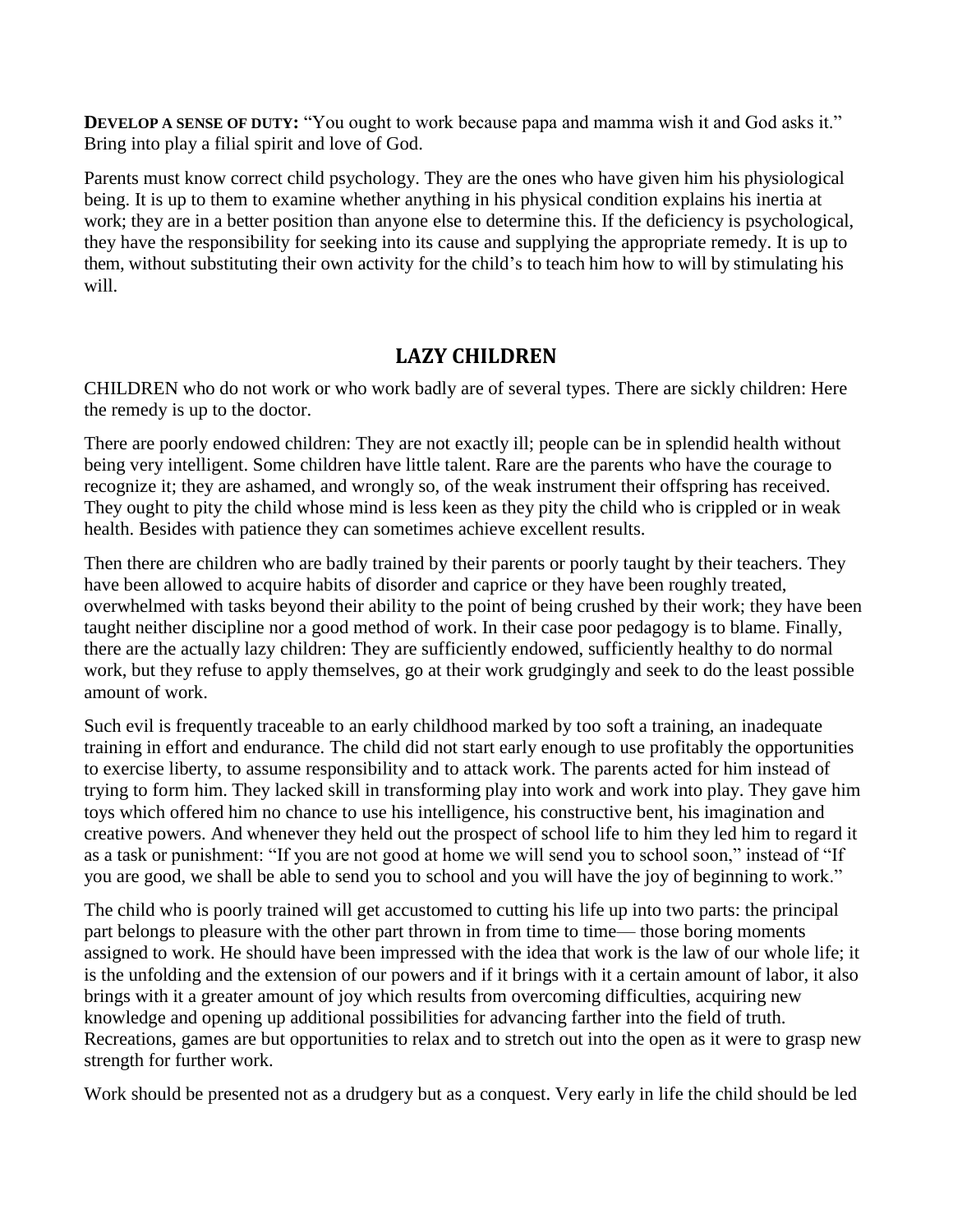to envision his future career or mission. One could say, "If you want to become an engineer, a sailor, then...." or "You will be a mother maybe and you will have to keep house." They should see that papa and mamma find pleasure in work and better still that work pleases God. We must all of us sanctify ourselves in the duty of our state at each moment whether we like it or not. If we like it, so much the better. If we do not like it, then we ought to put greater generosity into it and offer our suffering for a worthy cause, such as the missions, the sanctification of priests and religious, one's family and many similar good intentions.

Care should be taken not to overdo the reward idea, especially rewards promised as a prize for work requested; that develops calculating hearts. Ask for work for the reasons previously indicated and wait for an opportunity to give an appropriate recompense on some other occasion; it will be so much more a prize since it will be unexpected.

## **TRAINING IN SINCERITY (1)**

THE CHILD is exposed to two sorts of lies:

- The lie of which he himself is the victim.
- The lie of which he makes others the victim.

The child has an imagination that never ceases its activity. His first contacts with the world have been with dream powers; he knows nothing yet of reality being much too little to grasp it; he makes a world for himself, a world in which he is king and lord. Even later when he does begin to get in touch with reality, he will use it only as a springboard to project himself into the stars. Dream and reality overlap in his little head without harming each other; they merely embellish each other and he will not be able to recognize the line of separation. That accounts for so much fantasy in his conversation and the astonishing liberty he takes with what we adults hold as true.

Weighed by our standards, it is clearly evident that the child's stories sound to us like downright inventions. He himself will be taken in by his own game. He will distort with delight, improvise the strangest scenes without shame. Will he always be able to distinguish whether he is the dupe of his imagination or not? Whether he is sincere or not? He is a wonderful builder of castles in the air and he will often endeavor to persuade those about him with the solidity of his edifices. Shall we call him a liar? Certainly not, rather an actor, an artist, a poet.

Parents and educators know well how advantageously they can utilize this power of recall and creation that children have. Consequently, they know no better way to amuse them and keep them quiet than to tell them stories— stories that are entirely fictitious, tales of magic, picturesque legends in which ghosts, fairies or devils play enchanting roles.

Let us not carry water too generously to the fountain. Yes, certainly, we can tell the little ones charming stories but with moderation. Make the children want them; however, avoid killing their effect by telling too many in close sequence. Children must be able to think over the stories, mediate on them, and through them discover life as it is. If the stories resemble each other or follow in too close succession, the child's imagination will jumble everything; the profit is considerably lessened.

One precaution is vital: The stories, which will surely always be very appealing and not without some suggestion of complication and mystery, must definitely present virtue in a beautiful light; otherwise, the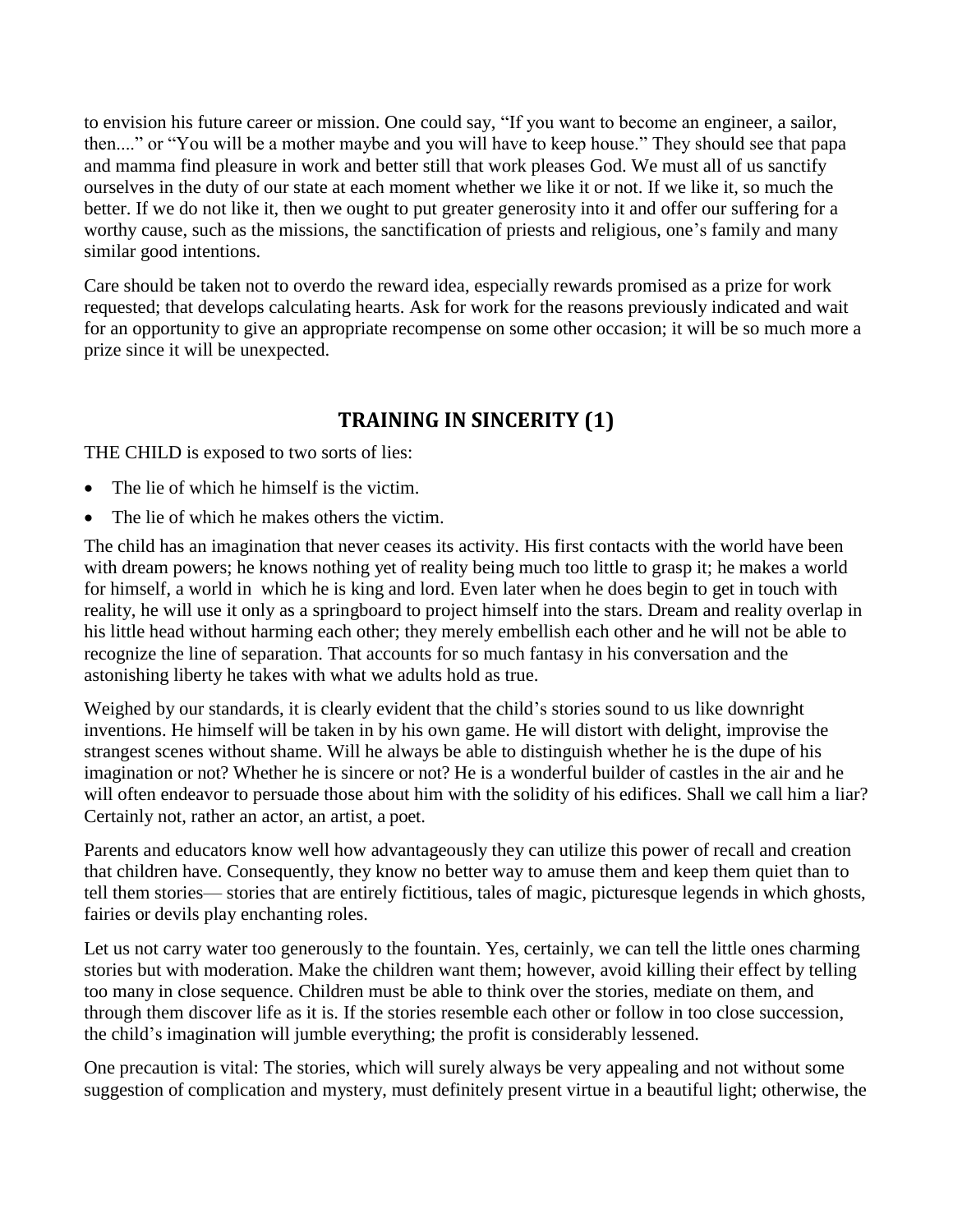child will be occupied, entertained and kept interested but he will not be educated or inspired. Since he is possessed of uncompromising logic he will be quick to draw dangerous conclusions if he sees vice rewarded; and the unpleasant results may not be slight. From this standpoint some puppet shows are not so innocent as they appear. We must not be pharisaical but we must know how to foresee danger. With children everything isimportant.

Even one or the other of La Fontaine's fables have questionable merit for children. Fortunately, with these fables, the children are much more interested in the activities of the characters than in the moral demonstrated. As one child put it: "Fables are entertaining; it is a pity though that there must always be a tiresome closing at the end." He was referring to the final two or three lines, the author's moral tag, which pointed out the lesson to be taught.

Let us not forget that the most beautiful stories are not made-up stories, but stories that really happened. "Did that really happen, mamma?" What a joy to be able to answer yes to that question. Why not take the bulk of our stories, if not exclusively at least mostly, from the lives of the saints, from the Gospel stories? Where can anything more wonderful, more truly wonderful, and at the same time more authentic, be found?

# **TRAINING IN SINCERITY (2)**

THERE is another kind of lie possible for the child, one that has moral significance, and that is the lie told with the actual intention of deceiving.

He may categorically deny his guilt when accused of a fault he has actually committed, or he may invent falsehoods through vanity. In the first instance he is seeking to exonerate himself; in the second, to make himself more important.

Often the reason the child tells the first kind of lie is that the punishment he gets for his little pranks and misdemeanors is out of all proportion to his offense. So many parents punish under the influence of anger that cruel words, exaggerated expressions and sometimes mean acts escape them. The child unable to resist by strength seeks to escape by deceit.

Sometimes the child lies for the sole satisfaction of excusing himself; not to mention the case, which is not at all fantastic, where the child lies for the sake of lying through an unhealthy tendency which is fortunately rare. In cases of this kind, the little offender must be shown how ugly such a fault is, how unworthy of him and how saddening for his parents.

Wise indeed was the mother who used the following technique on her four-year-old daughter the first time she tried to deceive her.

"My little girl has lied to me. This is the first time that anyone has lied in this house; therefore my little one may not have any dessert today because she deserves to be punished and mamma will not eat either because she will not be able to; she feels too sad."

Even when children are older such a method is good. A certain colonel had entrusted his sixteen-yearold son with the honor of keeping the flag of his regiment in his room; he took the privilege away from him as a punishment for a small lie.

The following counsel ought to be adopted as principles of conduct by those who want to inculcate an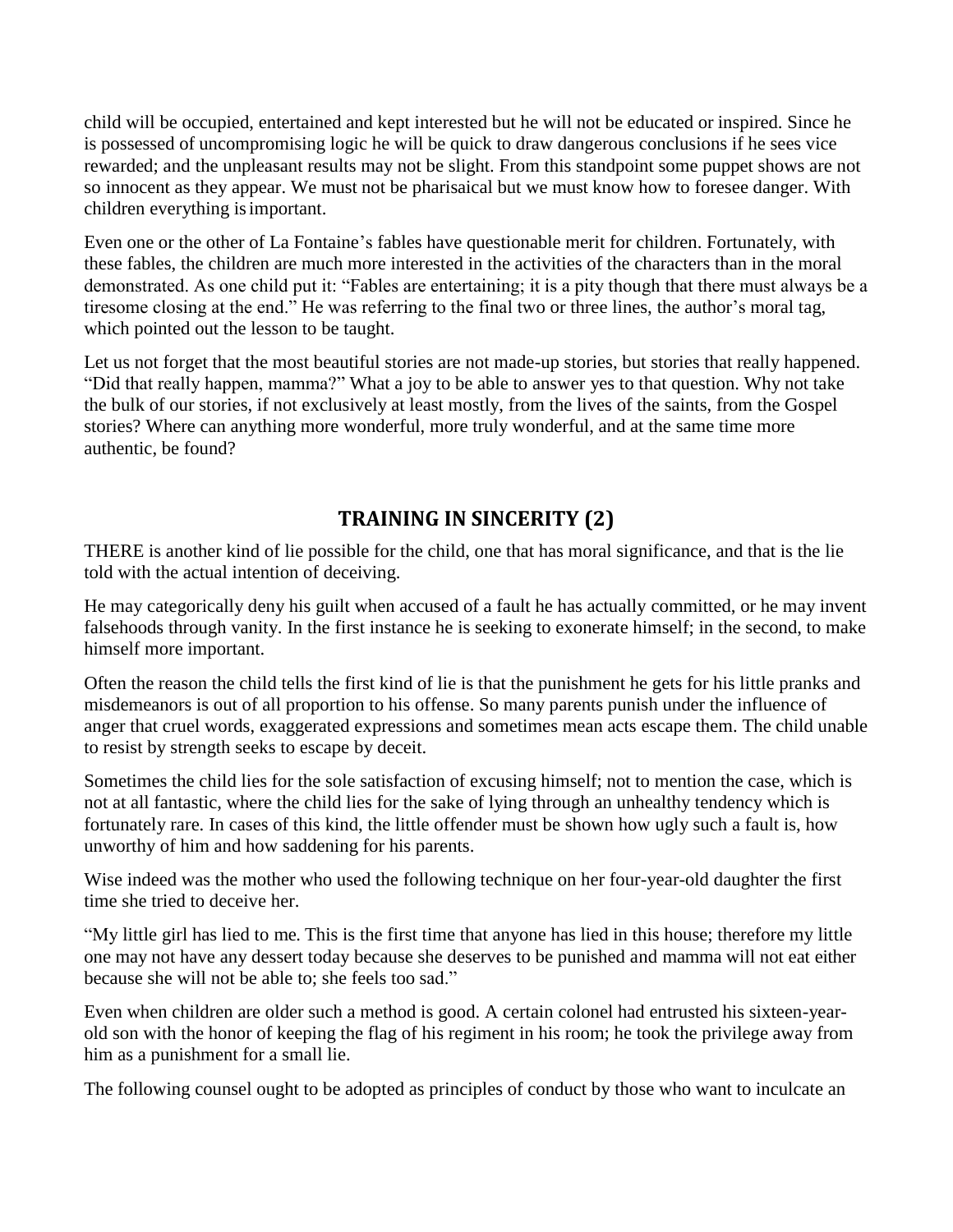appreciation of sincerity in their children:

To create and to maintain an atmosphere of loyalty, uprightness, and utter truth in the home; to instill a horror of sham, pretense, playing-up through policy; to encourage simplicity in everything; to take it for granted that no one will seek to pass for what he is not; that if one has done wrong he will admit it; to refrain from upbraiding; and to tolerate no tattling; and to praise another for his truthfulness particularly if it cost him something.

- Never set an example of lying or give any encouragement to lying. No bluff: "When the teacher asks you if you did your homework all alone say yes." None of that!
- Never give a child the impression that we believe him to be a liar, but rather manifest confidence in him. That will encourage him to be truthful and develop hisself-respect.
- Never demand any immediate avowal of faults in the presence of others.
- Never laugh at any clever little lie told by the child to get out of facing up to a mistake or fault.
- Never lose an opportunity of praising for honesty and reproving for duplicity.

The last and most important of all advice is to inculcate in the child the sense of the Divine Presence. Help him realize that God is everywhere, as the proverb puts it, "God sees a black ant on the blackest marble in the blackest night." Above all, help him to understand that God dwells in the depths of his baptized soul. "You are a living ciborium. You can deceive your parents, your playmates, and your friends. God accompanies you everywhere: Be firm out of respect for the divine Guest who does not leave you."

# **TRAINING IN SINCERITY (3)**

THE best way to encourage a child to be truthful at all times is to use strong positive appeals.

 **APPEAL TO PERSONAL DIGNITY AND PRIDE:** General de Lamoriciere used to say, "I shall die without ever having told a lie." And little Guy de Fontgalland, "I have never lied; I have too great a horror of untruth."

Beneath the doorway of the Church of Santa Maria in Cosmedin, at Rome there is an immense slab of antique marble on which is drawn a face with a wide open mouth—The Mouth of Truth, La bocca della verita. Legend has it that it closes mercilessly on the fingers of liars. The biographer of the Empress Zita relates that when she was a little girl she used to plunge her fingers into the bocca positive of withdrawing them intact because as she explained, "I have never lied." Is not the reproach, "you are a liar" one of the most devastating?

**APPEAL TO COURAGE:** The story of George Washington and the cherry tree is a classic. We all know it. The father appreciated his son's courage and praised him with the words: "Your honesty is worth more than the most beautiful cherry tree."

According to Corneille, to be honest is to be a gentleman:

He who calls himself a gentleman and lies as you do Lies when he says it, and will never be one. Is there vice more vile, is there stain more black More unworthy of a man . . .

 **APPEAL TO LOVE FOR PEACE:** Corneille wrote his play "The Liar" to show that he who deceives others is not happy. Once he has entangled himself in the web of deceit and dissimulation, he needs a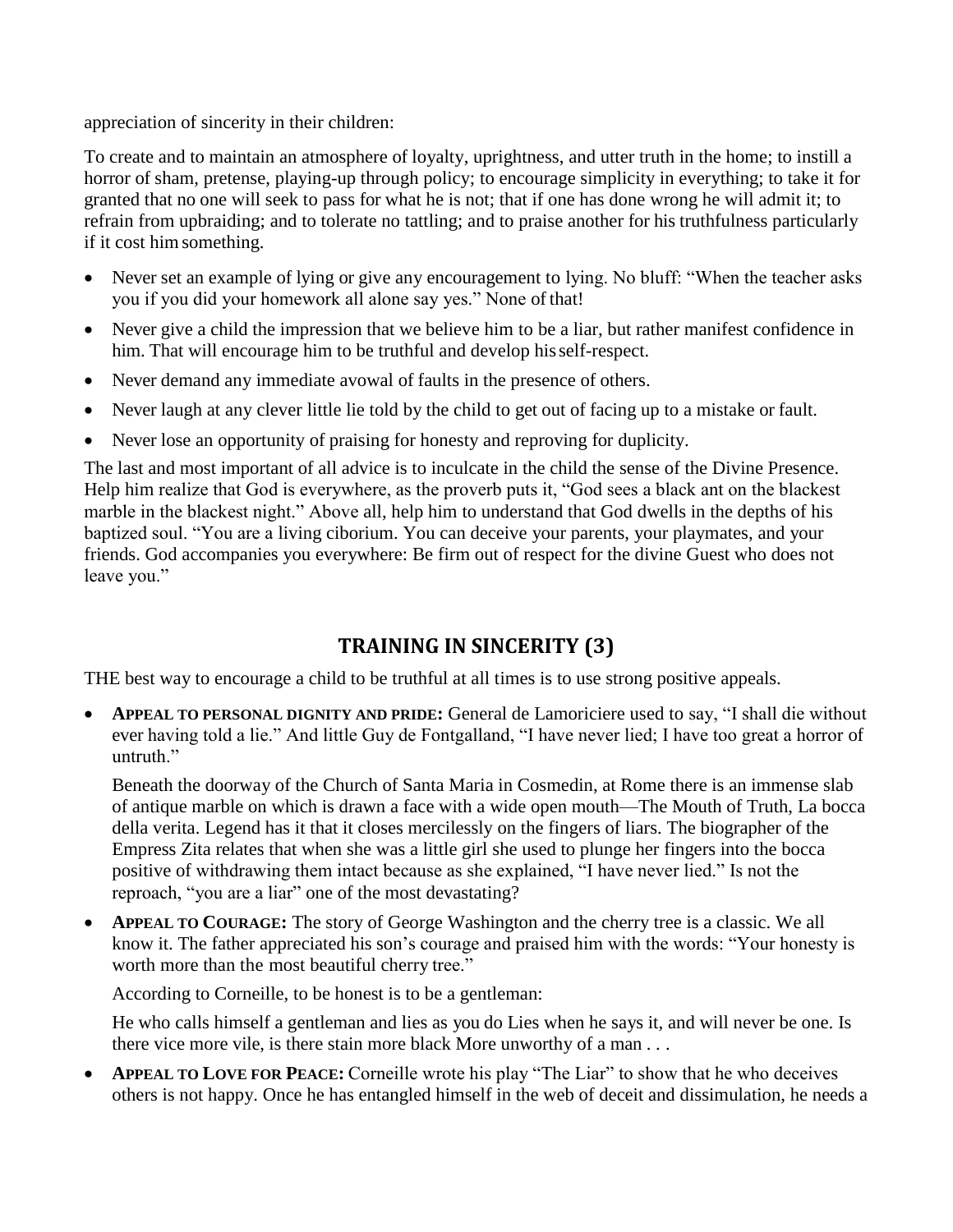good memory for all the tales he has invented. What if he were to give himself away, reveal his deceit? That must be a constant worry.

How truly psychological was the answer of the individual who responded to the question, "Are you really telling the truth" with the statement, "I never lie; I am too busy; lying would befuddle me too much, get me too involved."

Truthfulness is further a guarantee of success. Sincerity is the best policy; we mistrust one who is known as a sly fellow, a dissembler, without integrity. We are not wary of an upright person. To be honest is the best way to be clever.

In general, a frank admission of guilt disarms. Madame Acarie, an outstanding Christian of the seventeenth century often said to her children, "Even if you would turn the whole house topsy-turvy and destroy it, but admit it when questioned, I should pardon you; however, I will never pardon you the smallest lie. Even if you were as tall as the ceiling I would get some women to help me hold you rather than allow a lie to slip by without punishment; nor would the whole world together succeed in getting me to pardon you."

The conclusion is evident. I will strive to give my children the Gospel principle, "Let your words be yea, yea; nay, nay."

The example of that upright soldier General de Maudhuy could well be an inspiration for me; he composed the following soldier-prayer for his boys, "My lord, Saint Louis, Sir Bertrand du Guselin et Sir Bayard obtain for me the grace to be brave like you and never to lie either to myself or to others."

### **HONESTY AND TACT**

TO TEACH children to be honest and at the same time to develop in them a feeling for the requirements of tact so that they learn to keep to themselves opinions that might wound or embarrass others is a delicate undertaking.

While a child may occasionally be given to lying, he is, unless perverted, much more inclined to speak the truth. He will blurt it out regardless of place or circumstances. Has he not often won for himself the epithet terrible for no other reason than his disconcerting honesty?

"Godfather, are you going to stay a long time this evening?"

"Oh, just about the usual time. Why?"

"Because, Mamma says there's just no way of getting you to leave."

It is necessary but not easy to make the child appreciate where sincerity ends and indiscretion begins; to teach him, without dulling the luster of his honesty, that it is not always good to say everything just because it is true and that politeness and even charity require us to practice self-restraint and not give free rein to the expression of all feelings.

In his play "The Misanthrope," Moliere gave us the character of Alceste who on the plea of honesty flung the unpleasant truth about others into their very face. He succeeded not in converting them but in bringing shame upon himself and wounding seriously the self-respect of those he insulted with his intemperate frankness.

Always to mean what one says is not the same as saying all one thinks or all one knows.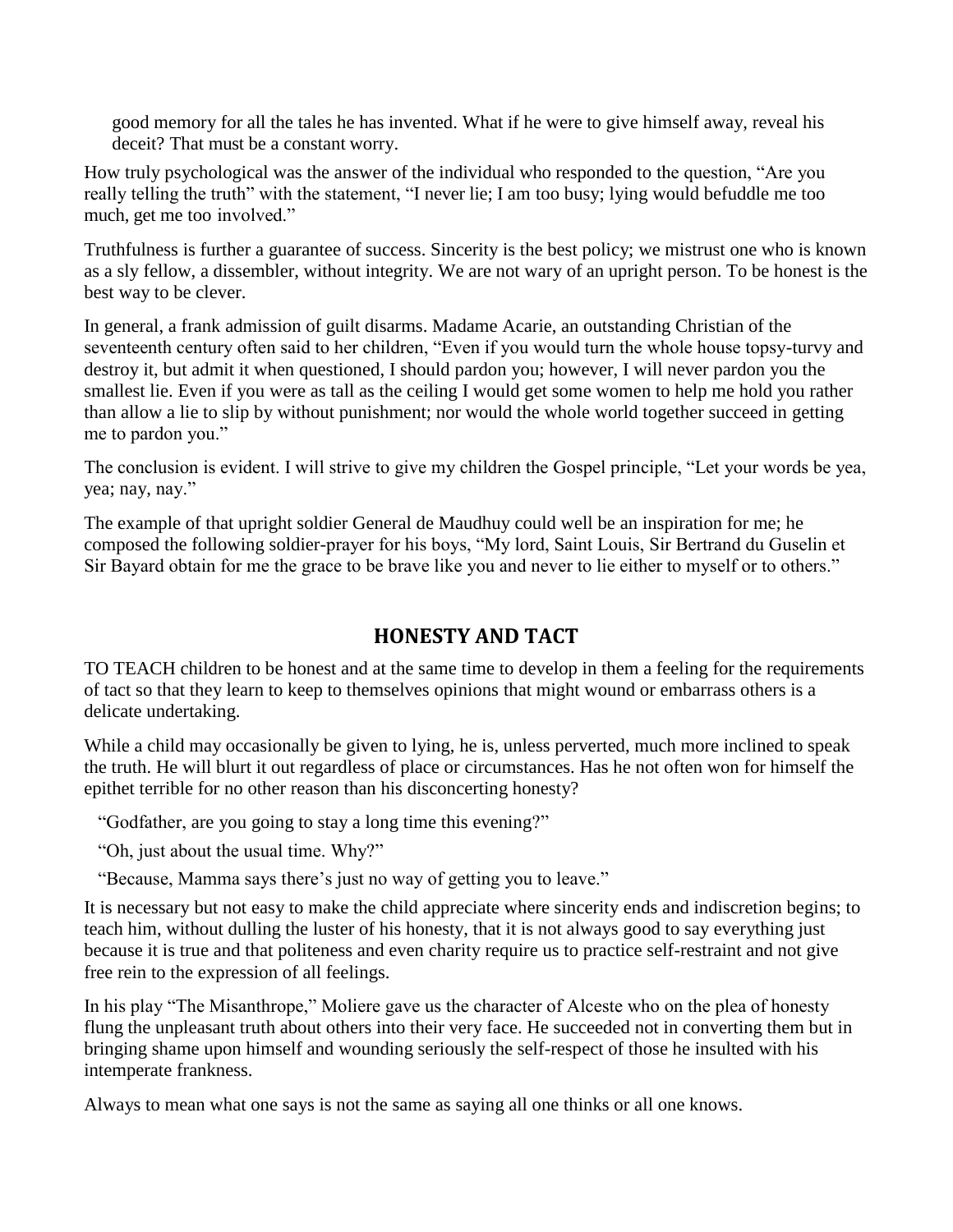Human beings are called to live together in society and there can be cases where social life requires that words, those external symbols of thought and feeling, be used outside of strict material meaning or even contrary to it. We should not call such statements lies or we will create a disturbing confusion in the mind of the child who must be thoroughly convinced that a lie is never justifiable.

Much of the difficulty will be cleared away if we make the child understand that the purpose of speech is not only to express the truth but also to foster life in common. We must insist that lying is absolutely forbidden but likewise explain that to defend one's secrets against the curious, one's purse against thieves is a legitimate act which need not involve a lie.

Catholic morality is the morality of truth and honesty; but being human and social, it is also the morality of prudence, of justice and of charity.

## **IS SELF-ACCUSATION OBLIGATORY?**

WE HAVE seen the difficulty and the necessity of giving the child a correct notion of the consideration due to politeness and charity in the true spirit of sincerity.

There is yet another difficulty. Many do not sufficiently distinguish the exact limits of sincerity or rather the degree of obligation to speak the entire truth.

There is no obligation to speak the entire truth to one who has no right to know it. We can use words in their usually accepted meanings: we can allow circumstances to modify the meanings of words: we can allow the hearer to deceive himself.

Saint Thomas a Becket, Archbishop of Canterbury, had to flee from the anger of Henry II, the King of England. He was pursued by the king's emissaries. As he rode along on a horse with neither bridle nor saddle he was stopped by armed men.

"Are you possibly the Archbishop of Canterbury?"

"Well, my friends," he answered, "look and judge for yourselves whether or not this is the equipage of an Archbishop."

"Deceit and sharp practice!" some will protest. Not at all. Simply a clear knowledge of the exact extent of the duty of truthfulness.

Take a case more directly concerned with education. Here let us presume that those who question have a right to the truth, the parents for example. There is even in this case a principle intervening which does not allow them to push their right to know the truth by demanding an avowal of guilt.

And this principle which all moral theologians recognize and which is founded on great wisdom is that no one is obliged to accuse himself. It is up to the accusers to prove the guilt and to punish accordingly if the guilt is proved. If the culprit does admit guilt it should be a reason for lessening the punishment. But to make self-denunciation a necessity is excessive.

Consider the case of a little child suspected of a fault. "Did you do that?" he is asked. According to correct morality, he cannot be forced to accuse himself. If the child says the whole truth, perfect! He is not obliged to. When he does, he is generous, doing more than he must; he has a right then to marked leniency. "A fault confessed is half pardoned." But one oversteps his power by commanding him to hide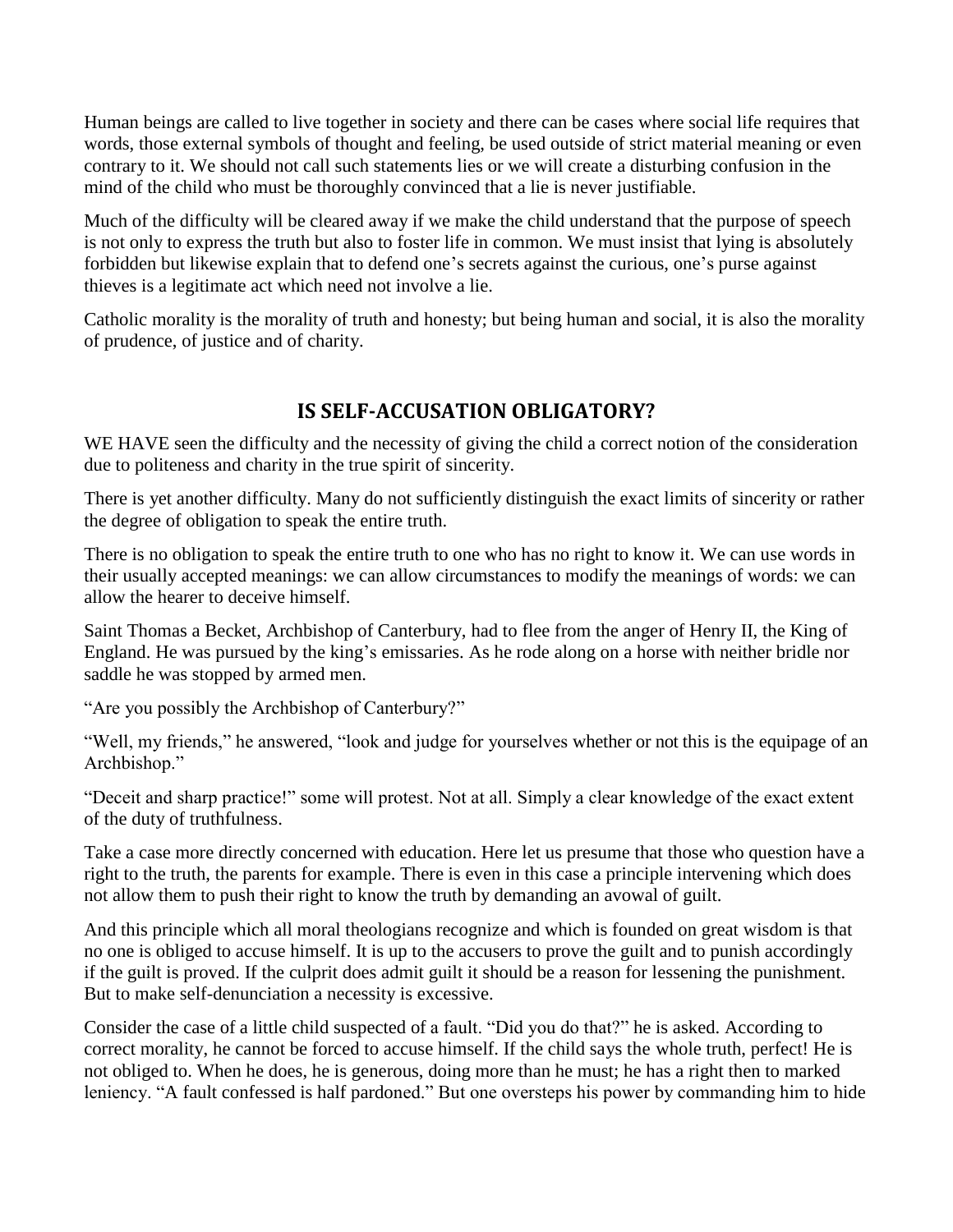nothing, by telling him that he sins if he does not accuse himself. He does the better thing in accusing himself but commits no fault in not accusing himself; he is guilty of an imperfection but no sin.

Certainly it is better to accustom the child to admit the truth at all times, but to make it a formal duty in every case is to urge the law beyond reason and to confound a generous attitude with an obligatory attitude. One of the most essential points in the formation of the child's conscience is to teach him to discern what is commanded from what is simply though earnestly counseled.

#### **TRAINING TO CONFIDENCE**

CONFIDENCE is necessary. Nothing is so sad as those chasms that divide parents and children, causing them to lead lives practically isolated from each other, with no contact of soul, no intimacy between them.

Difficult moments will come, temptations will arise, decisions will have to be made and action determined. If children have no confidence in their parents, to what dangers they will be exposed!

But this confidence is difficult to get.

One important reason for the difficulty arises from the physical or moral temperament of the parents and of the children. The parents must know how to vanquish their little ones' fears, consent to their advances and not be afraid to give in.

Sometimes this confidence is blocked by other reasons which parents only too often overlook. There are for example parents who, because they are not sufficiently supernatural, openly show more affection for one child than another or give fewer marks of affection to one child. The child who believes himself slighted may turn inward and become sullen and jealous.

Again there are parents who are unbalanced in their punishments or fail to be just. There are others who are woefully ignorant of psychology and as a consequence seriously wound the self-respect of a child. He retaliates by closing up his heart.

A mother once laughed at a candid confidence her little boy revealed to her.

He was hurt.

"Papa," he said, "I don't love mamma anymore."

"What's that! Is it possible? Why not?"

"Why? . . . Well, that's just how it is. I don't want to tell her anything anymore . . . never anymore." The father tried in vain to reason with him but he remained obstinate.

"No, that's the end. I don't love mamma anymore!"

It may have been mere caprice and doubtless it was; time would probably clear it up. Yet, who knows?

Like all fragile things, the child's heart is easily scarred. And as with all things that have been marred it is not easy to restore the luster, to efface all the blemishes.

Parents who want their children's confidence must know how to listen, to listen untiringly. They must be able to show interest in their triumphant little stories as well as in their grievances. They may never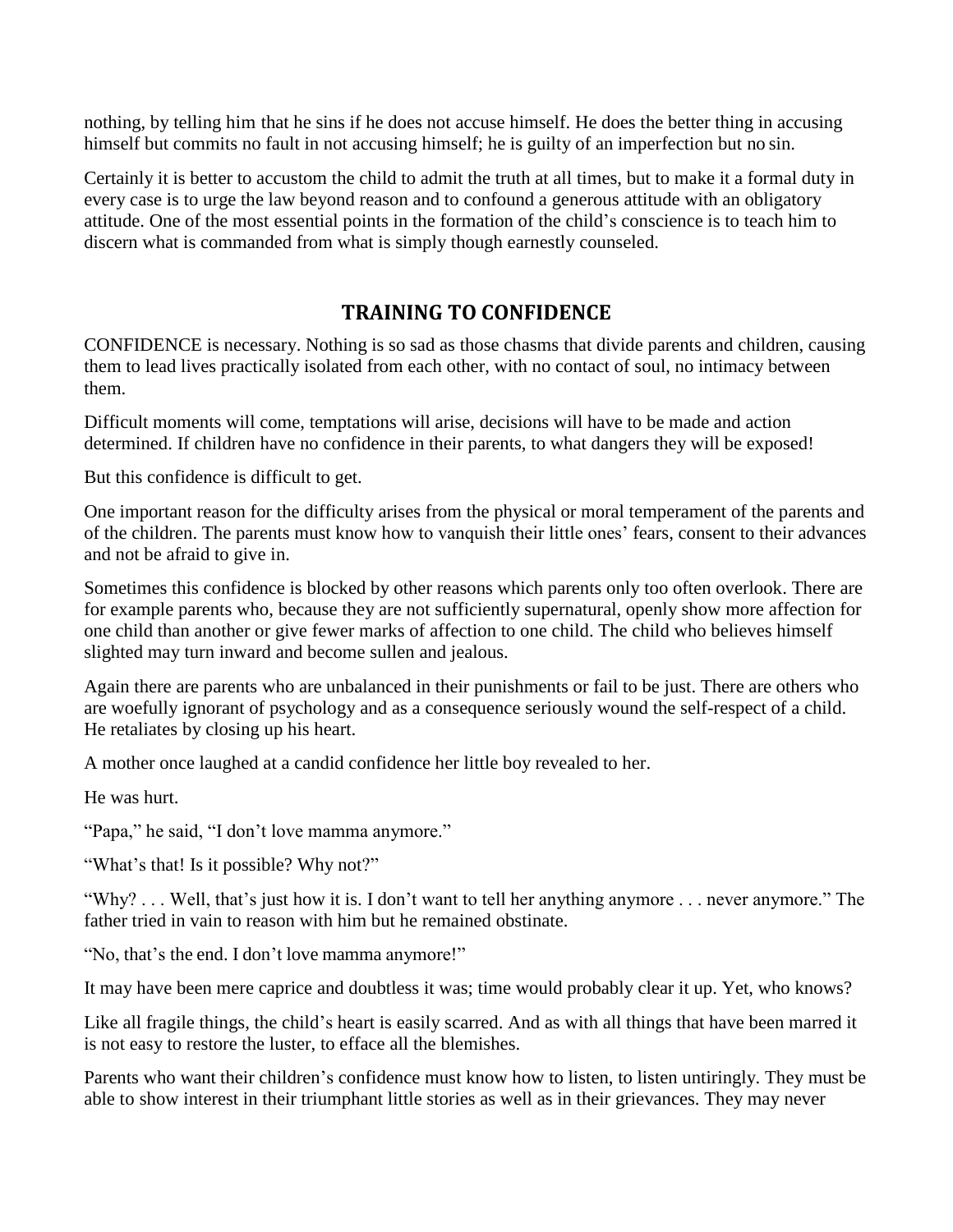ridicule them, never rebuff them through irritation or nervousness and never deceive them.

They must know how to read their children without trying in any way to force an entry into their hearts or consciences; rather, they must be clever at inviting a confidence, dispelling a cloud, evoking a smile, creating a diversion in case of a mishap or tempest. They must show understanding always and make the children feel that they can tell them everything. Not that they approve of everything, but they take everything into consideration; if then adjustments are called for they make them; if rewards are merited, they bestow them. And when they must punish they do so with only the good of the child in mind so that, if the age of the child warrants it, they will explain the reason for their actions.

If in spite of all this, a child still persists in being withdrawn and uncommunicative, reserved as a hermit, there is nothing else to do but pray. Parents should not grow discouraged. Of course they should try to discover whether this reticence is the result of temperament or conscience worries. It might even be necessary for them to turn to someone else for help, someone who will be more successful because more competent. In many cases this could be a priest. It is a great mistake for parents to want to be the only recipients of their children's confidence. The child, the adolescent must be able to confide in someone. If we are not the one, and someone else is, let us accept the fact humbly. Such renunciation is very meritorious especially for the mother.

#### **"ALL MY TRUST"**

"I GET all my trust from my mother," Joan of Arc used to say.

Pauline Jaricot, Foundress of the Society for the Propagation of the Faith, could say the same. Every evening her mother used to gaze into her eyes to read the story of the day's fidelities to God's law which she had explained to the little girl with much unction.

Something similar took place in the training of the boy Augustine in Malegue's, "The Master is Here." Never did his mother reprimand him for his failings without reminding him that he had grieved Little Jesus.

"It makes Little Jesus sad when you stamp your foot because you want to go home or when you refuse to leave the table so that it can be set just because you are busy doing a water color in your Christmas drawing book."

Each day he was expected to learn two Catechism questions.

"Every morning after breakfast in Big Catherine's kitchen, mamma heard the recitation of the two Catechism questions she had explained the evening before. Tiny sister Christine balancing herself on her yet unsteady legs used to pull at mamma's dress. That would be just the time when the baby would set up a howl in his cradle.

"Mingled with this morning hubbub were the words of Theology. They were difficult and impressive words. They were like the words grown-ups use when they don't want little children to understand what they are saying. It is true that mamma put other words in their place to explain them."

Happy the man to whom God gives a saintly mother! This verse of Lamartine will always be profoundly true!

Who can tell the mother's great power to make the Faith take root in the mind of the child and to plant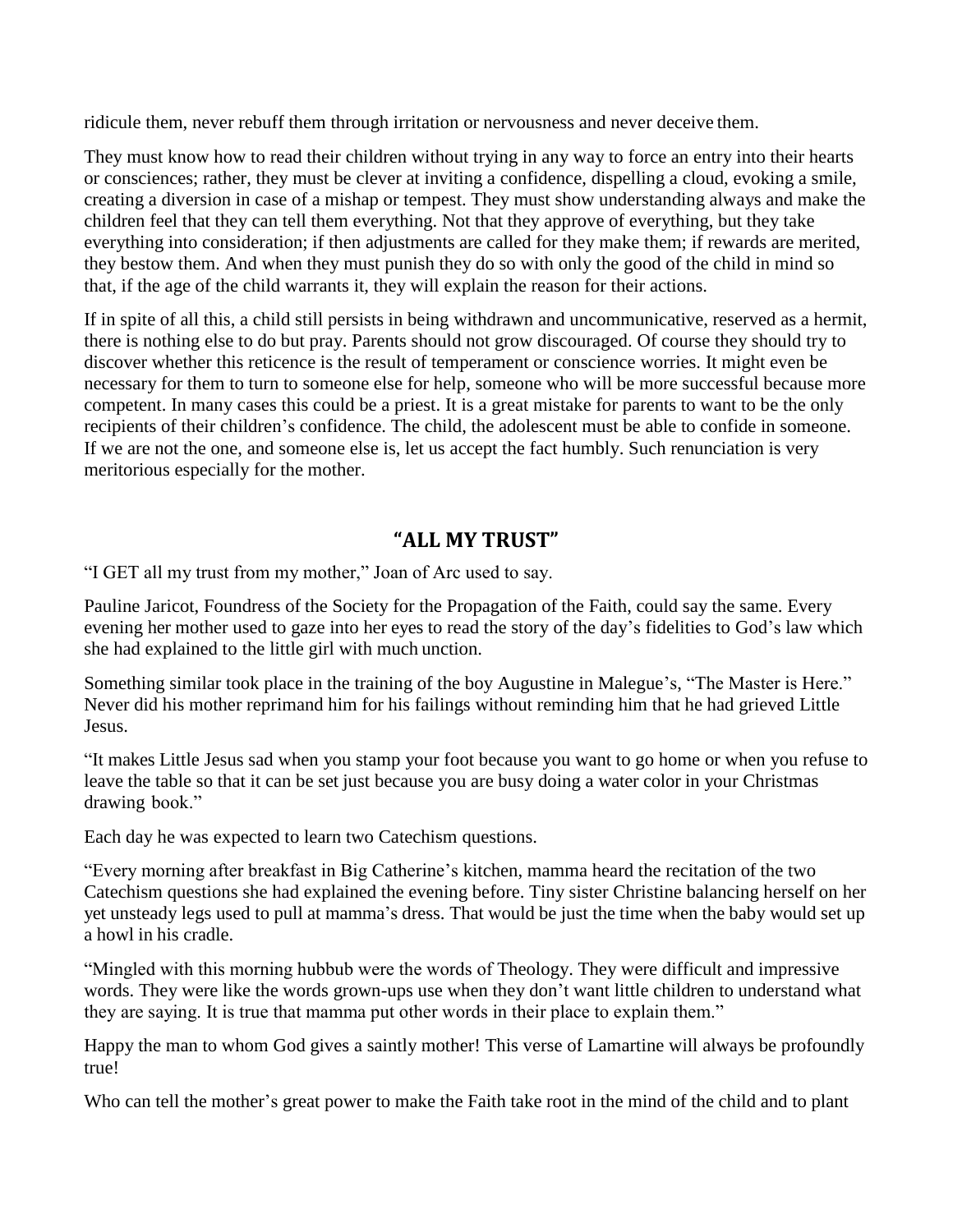seeds of the most beautiful virtues in his heart. And will we not have to give primary credit to these first lessons of childhood for whatever remains of trust in the mind that has reached maturity and for whatever generosity exists in the souls that have been buffeted by life? The forces of mature age owe much to the lights and inspirations of early age.

Monsignor d'Hulst in one of his famous conferences at Notre Dame in Paris referred to this idea: He said that when a man wants to justify his moral principles he will search his past to find their origin; he will discover that they seem to trace back farther than the beginnings of his conscious thought; they will seem to him as submerged in that distant past when his life was still bound closely to that of his mother and he was as yet unable to sustain himself without the tenderness of her supporting arms.

Should it happen that a child loses his mother at an early age, her memory will remain and protect him. But if she lives what a help she is above all if she has a great soul, a soul that knows how to watch and to pray; to watch without being too obvious about it; for she will not want to awaken haughty resistance; to pray more silently still without however neglecting her duty of good example in prayerfulness.

Ozanam, writing to a friend, stated that he seemed to benefit almost every moment by the nearly constant presence of his mother.

Let me as a mother examine my conscience. By bringing children into the world I have accepted a sublime mission. To give birth to children is in itself something wonderful. But to rear children, how much more difficult! How close to God I must be to lead all my little ones or my big ones as the case may be to the heights of the divine and to help them live on this high plane.

I must grow. I must educate myself. I must acquire what I lack.

## **FORMATION OF CHARACTER/CONSCIENCE (1)**

CHILDREN are naturally upright. They are weak and easily become afraid like the rest of us but they are upright.

They know what they ought to do and what they must not do. They discover that very quickly since they are not only aided by the restraints and prohibitions of their family but also enlightened by the interior verdict of their conscience.

They have no difficulty surmising that if they do not do what is good they will grieve Mamma and Papa and likewise God; furthermore they realize that they will incur a punishment in proportion to their wrong—the principle of the proportion between the sin and the punishment familiar to the Doctors is already implicitly in the heads of these little theologians.

To be sure, it is in no abstract fashion that they acquire such knowledge; they achieve it in situations that are part of their everyday life, to the accompaniment of emotional experiences which are often quite impressive. They feel an inward approval, peace and joy when they have been good and, on the contrary, disquiet, unease, and interior reproach if they have not fulfilled a command. They do not have precise ideas on the subject but an intense feeling; they would not be able to explain the words responsibility, law or liberty; however, a real and profound experience discovers moral reality to them. They were supposed to behave well and they have acted badly, they are in the wrong and deserve to be punished. They feel it, they know it, and they suffer from it. Their childish language, their very silence and embarrassment bear witness to it. The day they learn the correct vocabulary for all of this they will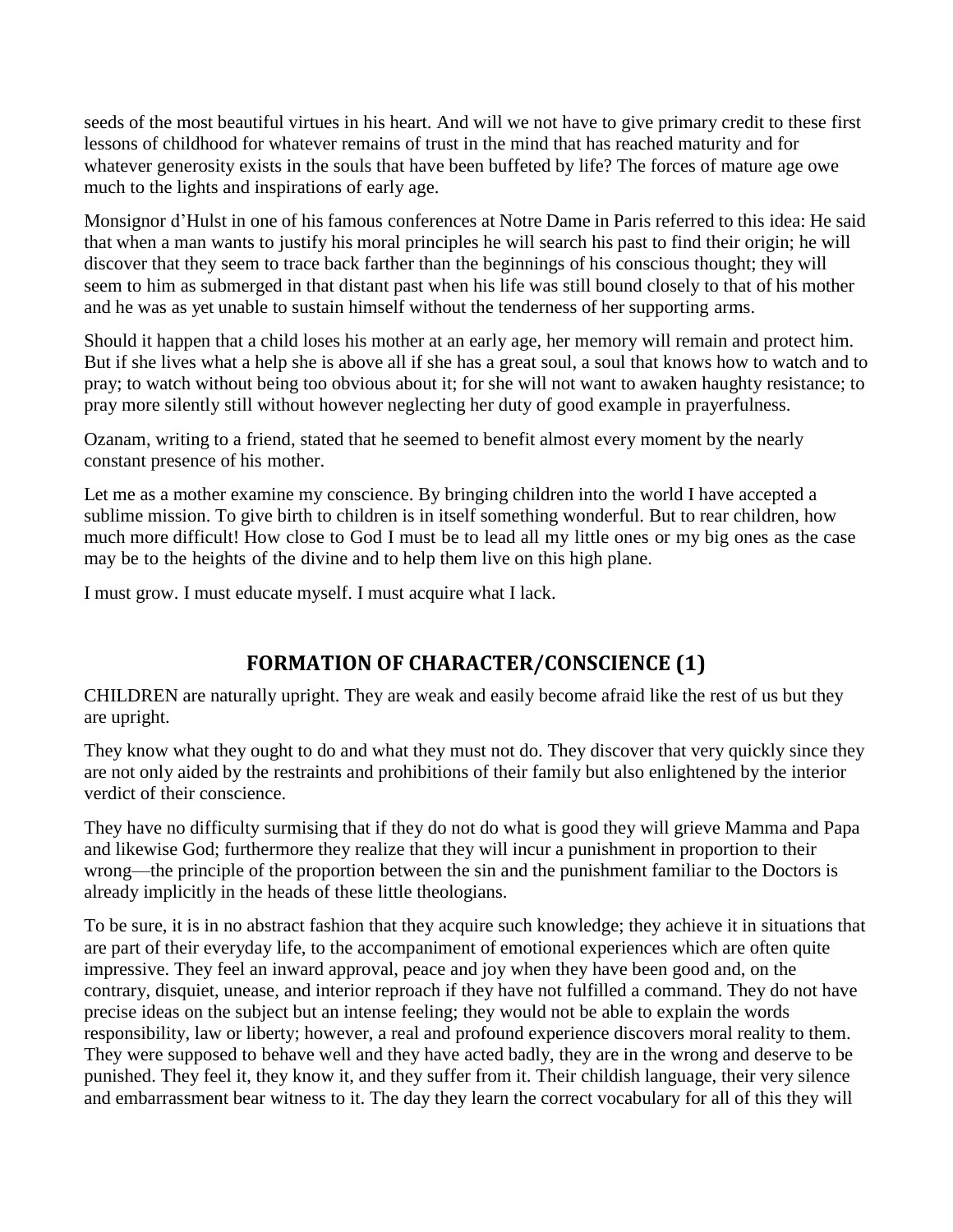be capable of putting these realities under their proper classification. Before they have ever learned the words for these realities they have lived the realities.

What a precious advantage for the child to be brought in this way into the region of the invisible! The great philosopher Olle-Laprune stresses this point:

The child "who it seems is entirely controlled by sense impressions, he whom visible nature seems to dominate by its charms and the thousand causes for fright it spreads about him, stops respectful and troubled before an invisible law. Invisible also is the Master, invisible too the Judge whose presence this law makes the child feel. God—the august and Sacred Name that he used to pronounce with docility but without comprehension—now becomes for him a mysterious reality whose invisible smile or secret threats are for him the most precious cause for hope or the greatest reason for fear. God—whom he does not see but who sees him, God—whom he knows so little yet by whom he is perfectly known. God—of whom he thinks only at intervals but who is constantly mindful of him. God—all powerful, wise, good completely good, better than a father, better than a mother, perfectly good and just and holy; what care he must take not to displease such a God! what misfortune to offend Him. How good he ought to be himself, how he ought to be truthful, to be just to all, to do good to others because those are the things God loves; those are the things He commands; those are the things God Himself does in His own sublime fashion, and he must resemble God."

"Invisible grandeurs, invisible beauties: the child who enters into life with all his senses open and avid for stimulation of every sort can nevertheless fall in love with these realities that are inaccessible to the senses; he can aspire to know them better some day, somewhere and finally to look forward to the joy of possessing them then as the best reward for good will and the pain of being deprived of them as the worst punishment for an evil will. This is the way the moral and religious life of the child gets its start."

## **FORMATION OF CHARACTER/CONSCIENCE (2)**

THERE is a story that at a certain Honor's Day a prize was offered to a lazy little fellow by way of consolation; since he did not come in for any victories in achievement, he was given a prize for the best health. He must have had a flair for rhyme for according to the legend this was his response:

I don't care for the prize I did not really earn; Why, to get my good health, I did not make a turn.

To be rewarded for something which had caused him no effort, which represented no attainment on his part seemed odious to him. Lazy though he was, he did not lack intelligence or a sense of disinterestedness.

Most children are quicker to understand the notion of punishment as a just consequence for a wrong done.

They are well aware that to be able materially to accomplish an act is not one and the same thing as being permitted to do it. Children very quickly grasp the idea that Monsignor d'Hulst explained in one of his masterful talks at Notre Dame in Paris:

"We can compare physical necessity to a rigid iron or wooden barrier: As long as it holds out it is impossible to break through; if one does succeed in breaking through it is only because the barrier was knocked down or broken. Duty, moral obligation, is also a barrier, but a spiritual barrier; we can cut through it as we would through a ray of sunshine. Its bright line marks out very clearly the limits beyond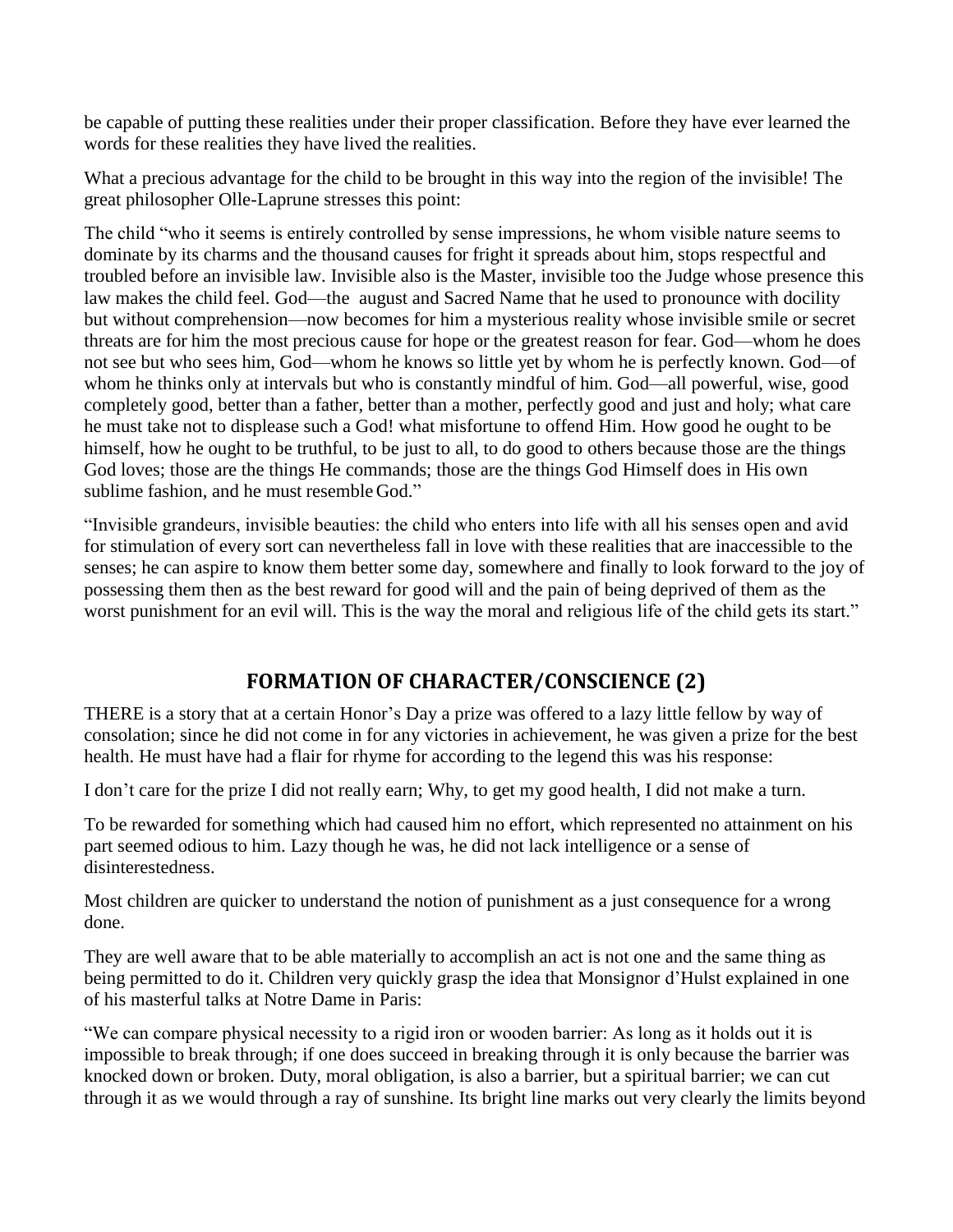which we must not pass; if we happen to violate it, it lets us pass but closes behind us to continue forming a frontier of light between good and evil."

Whoever does break through this bar of light merits punishment.

How easy it is to profit by the awakenings of morality in the child to help him see clearly into his conscience. We teach him his prayers, the Act of Contrition for example: "O my God, I am very sorry..."; he has no trouble understanding; he knows he has acted badly, that he should not have pulled his sister's hair, disobeyed papa, wanted his own way. He has broken through the bar of light. Even if mother did not see him, someone did and that was God; a kind of inward voice tells him very quietly that he is guilty, that he must make up for it by being sorry, by asking forgiveness, by accepting the little pain that will come to compensate for the pleasure that he had no right to take.

Perhaps it will be necessary to reverse the order of the words, proceeding from the natural to the supernatural. Nothing is simpler: "Regret, sorrow, penance, offense against God, a God infinitely good.... How many difficult words; yet their meaning will unfold bit by bit.

Then when the time for confession comes, when he must say "I confess to Almighty God" only the word confess will seem strange, but only the word not the act; the child will have no difficulty making his accusation. Get him into the habit of making his little examination of conscience; he will tell you his "sins" out loud. I "confess" that is I "admit"; he will understand that he ought to admit and admit to God who is so good all the wrong that he has done.

"Through my fault," I should not have done it. But when I have confessed it, it will disappear, it will be wiped out. And then, of course, I must not do it over again; I must not break through the bar of light again. "Therefore I beseech You. . . " Another difficult word he must learn, but a reality that he does not yet see . . . to be good he must have God's help. By himself everything would be too difficult! How children do stumble over that "by means of Your holy grace" in their Act of Contrition and sometimes we don't blame them! Yet beyond the vocabulary so poorly adapted to them lies a reality which is quite within their power to grasp!

## **FORMATION OF CHARACTER/CONSCIENCE (3)**

SOME children, perhaps the majority of them, readily admit their peccadillos.

There are others though who are very proud, very jealous of that little interior kingdom where an intimate voice, God's voice, is heard, where they can judge their conduct in the light of what that voice demands; into this domain they want no other person to penetrate.

We must respect a child's interior life and not seek to enter there without being invited, not try to learn what he does not wish us to know of that interior life, nor try to find out what he hides with a sort of naive but respectable modesty. Neither should we remind him of painful scenes, now past and forgiven, in which he was clearly off his good behavior; there is danger of humiliating him, of causing him to close up. Discretion always!

This virtue will be an absolute necessity later; it will be no easy virtue to practice either. How painful for the father and the mother not to know what happens in the intimate life of their child! True there are indications that everything is all right or that something is wrong: Eyes that can no longer meet one's gaze, the tilt of the head, the sudden blush of shame, the general appearance that has become less vibrant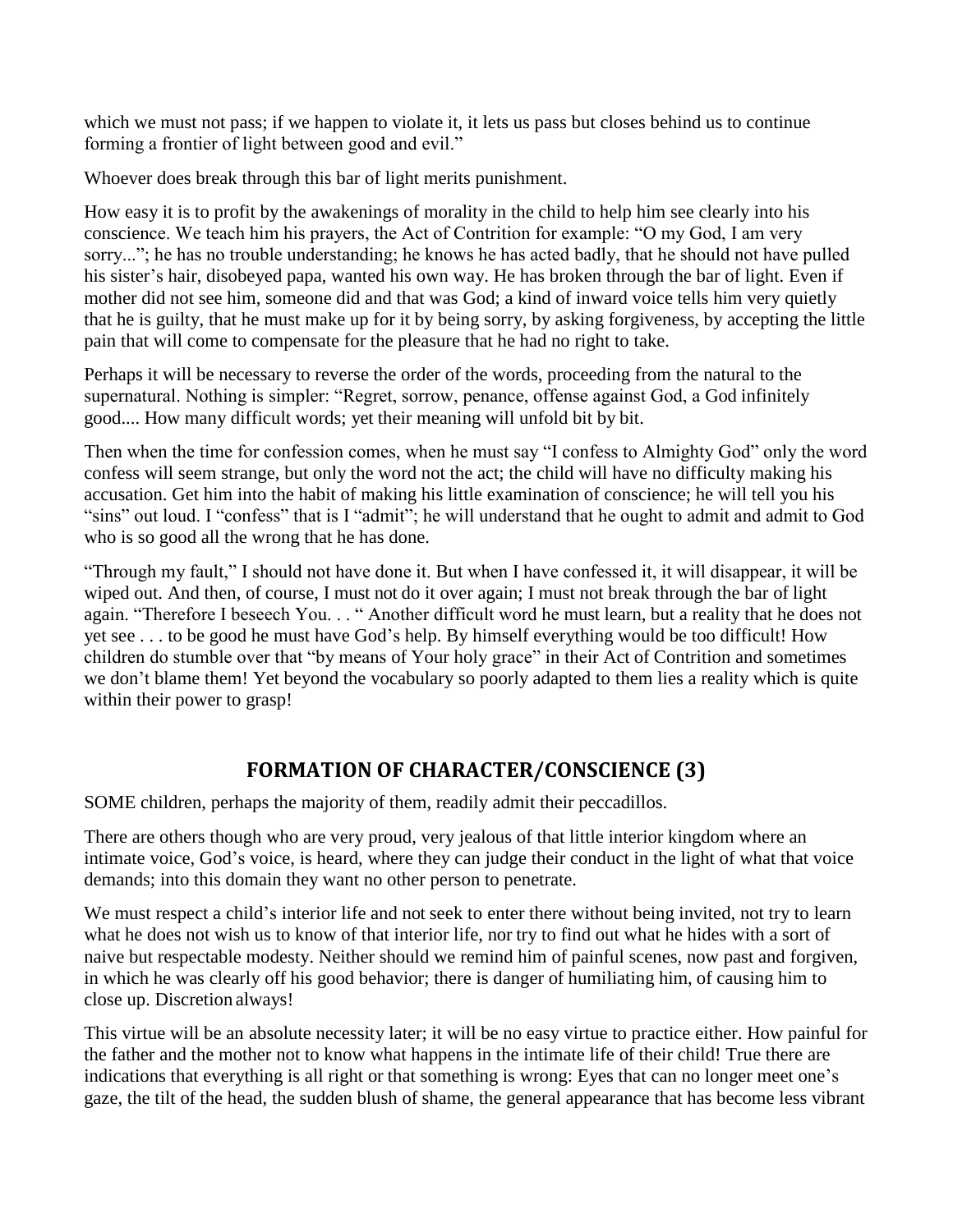and more embarrassed may tell much. But there are some young people, boys and girls, who excel in putting on an act and who never reveal their true depths; they remain closed temples.

It is ideal if parents do know everything about their child. They must however be willing to know only a little and in some cases nothing at all.

One very important lesson we must teach a child is not only to observe the number of his peccadillos but the kind. He should learn to distinguish between important matter, a slight infraction, and simple imperfections. It is a sin when one resists a command of God, an imperfection only when one resists a simple desire of God. When there is question of a command of God, he must know too if the command is concerned with something serious, for then the infraction of that command is a mortal sin provided of course that there was full knowledge and real consent.

Most scruples are caused by inadequate and ill-adapted Catechism instruction at the age when the first conscience problems arise.

It is vitally important that we take great care not to cause the child to live in a perpetual fear of sin. Let him learn to be motivated by love. It is easier by far; the child quickly advances beyond attrition or imperfect contrition and finds love and perfect contrition much more understandable.

Souls that have been warped in childhood by exaggerated fears are in danger of living for the rest of their lives with nervous consciences, without freedom of spirit or joy.

We are to form children of God and not future prisoners of an iron-collar religion. The Gospel is not for a convict squad; we are at ease in our Father's house.

Many defections of later life are due to inadequacies of education. A false conscience is easily made; a soul is easily warped.

### **EDUCATION IN REVERSE**

IT HAS been said that education is the art of developing in a child all the faults he has received from nature and adding all those nature failed to give him.

In this same vein a rather facetious author dared the comment, "Providence gave us parents to show us how we ought not act toward our children."

Someone else even more caustic drew up an infallible recipe for rearing children badly. All he had to do to determine the ingredients was to observe the behavior of certain parents. Could we not put definite names behind a few of the points ourselves. All we must do is observe; examples unfortunately abound:

#### **HERE IS THE INFALLIBLE RECIPE:**

- Begin from babyhood to give the child everything he asks for.
- Discuss his wonderful qualities in his presence.
- Observe in his presence that it is impossible to correct him.
- Be sure to have father and mother wrangling in his presence and in disagreement about him.
- Let him get the idea that his father is only a tyrant and good for nothing but to chastise him.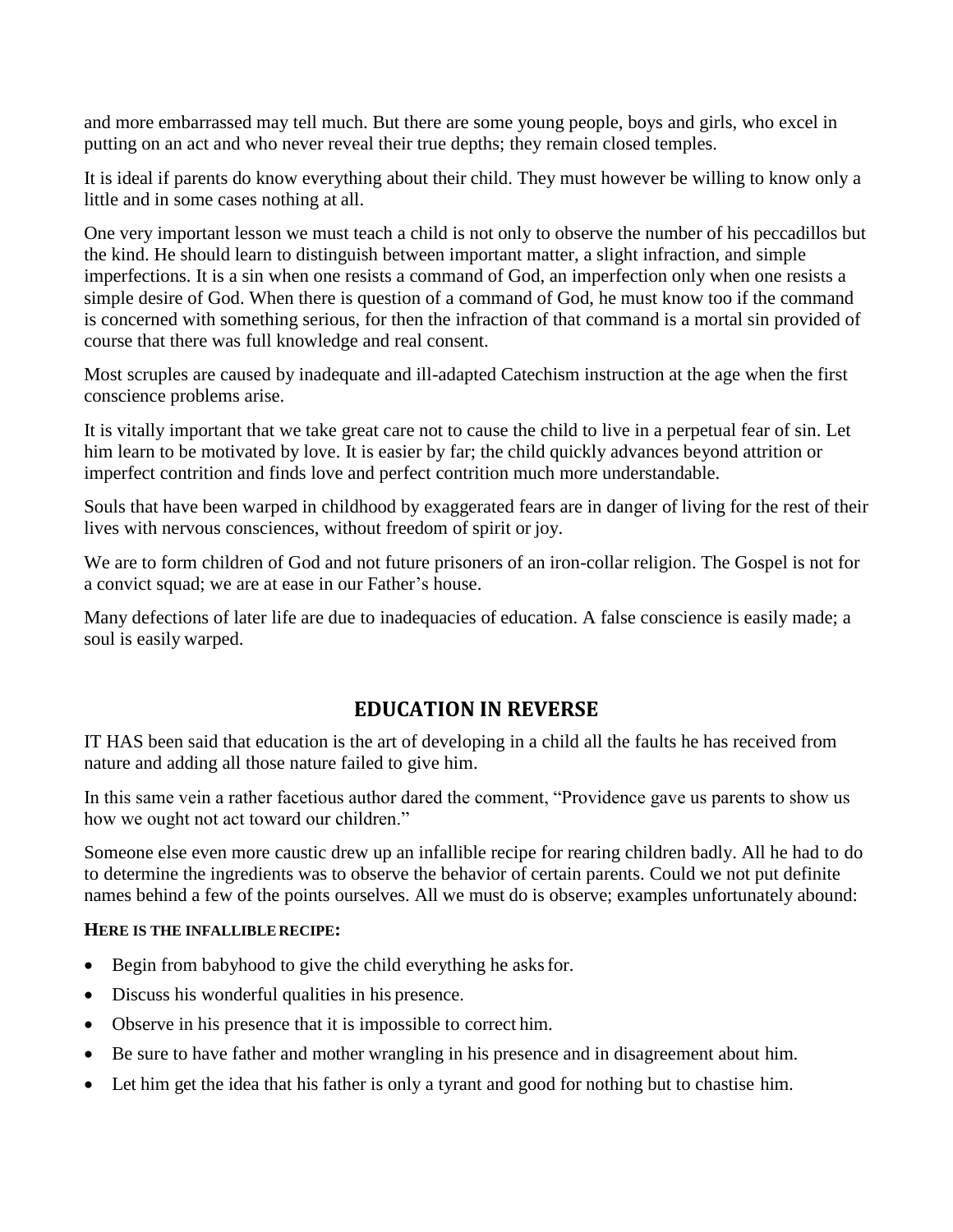- Let the father show little respect for the mother in his presence.
- Pay no attention to his choice of playmates.
- Let him read anything he wants.
- Try to earn much money for him without giving him good principles to live by and let him have moneyfreely.
- Let him have no supervision during recreation.
- Punish him for a mere awkwardness and laugh at his real faults.
- Take his part against teachers at school or in college when they try to make him come to task.

As far as punishment goes for wrongdoing, how many parents prove cowardly and unwise. Consider the mother's statement, "The only way I can keep my authority is by not exercising it." What a confession of failure!

Some parents let their children do anything and everything. Others intervene but in what a clumsy fashion:

Perhaps they are profuse in threats. "If you do that, this will happen." The child does the wrong and "this" does not happen; the punishment threatened remains hanging in the air. The child knowing what to expect is no longer impressed. We must never make a threat we do not intend to carry out when the infraction has been committed!

Then again they may take to bargaining: "If you do that, I will give you this present." Or they may stoop to argument to force compliance:

"Louis, take your coat."

"But, Mamma it's not worth while."

"Yes it is; take it because it looks threatening. I looked at the barometer and it's low."

"But, Mamma, I tell you it won't rain. . ."

"Thursday, you didn't have your coat and you were soaked to the skin."

"Yes, but Sunday you made me wear it and it didn't rain . . ."

And so it goes on and on. . .

Then parents sometimes permit coaxing to lead them into multiple concessions: A child may be convalescing and wants something to eat which would harm him.

"No, you may not have it."

"Oh, yes Mamma, give it to me."

"You know very well the doctor said you should not have it."

"Only this once, I won't ask again."

"Well, just this once since you want it and because you are sick but it will be your own fault if you get worse."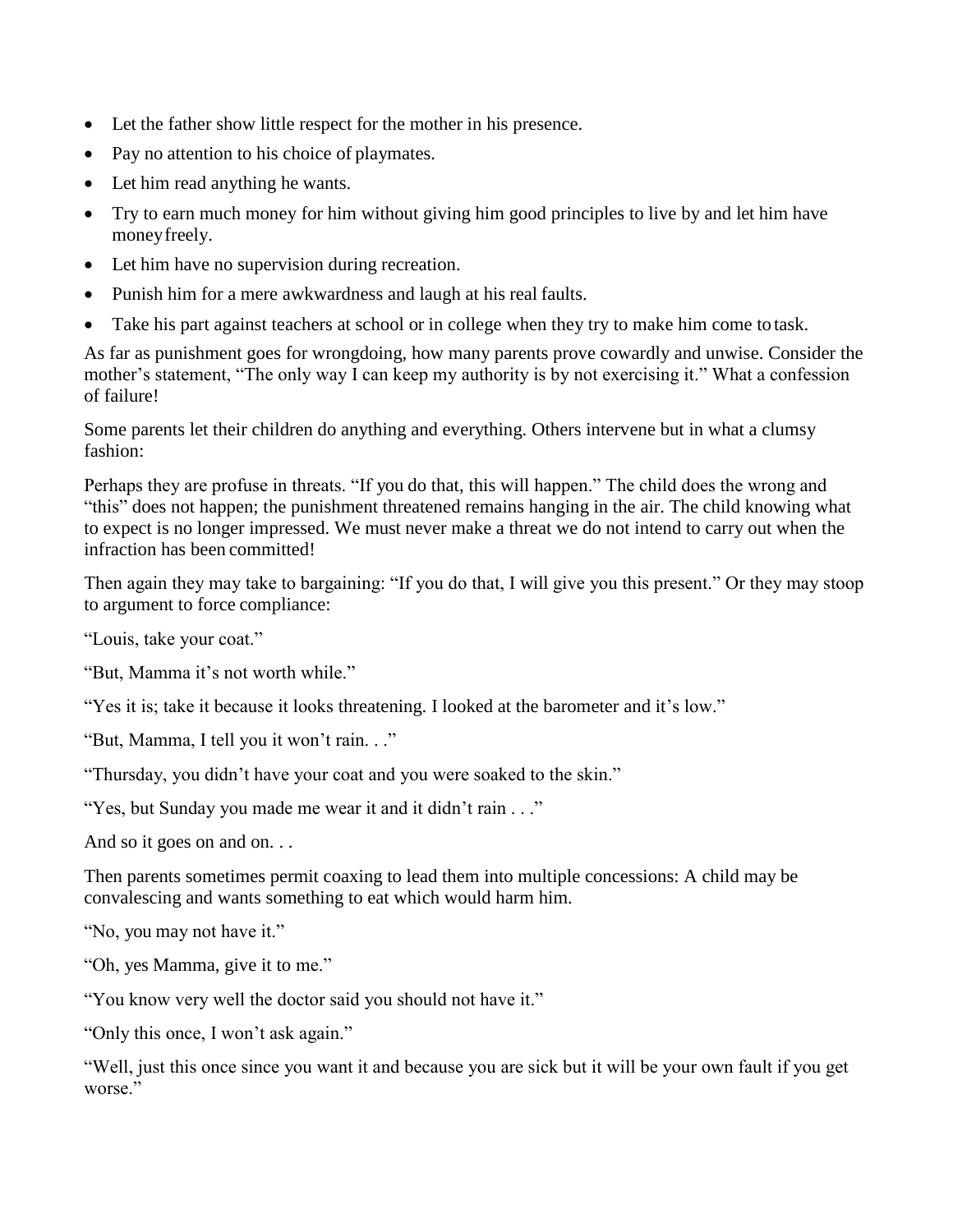Who is to be pitied in all these instances? The child whose every whim is satisfied? Or the parents whose inexperience or weakness lead the child to the greatest dangers?

Lack of character in children is often the outgrowth of lack of character in the parents. One can give only what one has.

#### **IMPORTANT NEVERS**

- Never make a promise you don't intend to keep. It brings discredit on you and teaches your child to lie.
- Never shout. To rear a child you must control him. Now we are controlled only by qualities we do not have ourselves, a talent beyond our reach. If there is one quality a child does not possesses, it is calm, which is the direct opposite of the extreme mobility of his nature, his impulsive impressionability. Calmness controls him, not shouting.
- Never deceive. "Give me your whistle; you will see what fine music I can make." The child with no defense gives you his whistle and you put it in your pocket saying, "Now with the whistle there, you can't annoy us anymore."

Or if you want the child to take some disagreeable medicine, you may say "Oh but this is good! Drink it, you will see." The child sips it and pushes away the deceiving cup. You have failed him in your words. A few scenes of this kind and the child will lose all confidence in those who speak to him. If we wish to be believed, we must not abuse belief.

- Never do yourself what the child with a little time and ingenuity can do himself otherwise he will never learn to take the initiative. On the contrary, confront him as soon as possible and as often as possible with tasks that are beyond him but which are capable of challenging him a bit so that he learns to gauge his strength, to remain humble because of non-success and eager for struggle because he wants to conquer the obstacle.
- Never tolerate backtalk to a command, or grumbling, or any argument about it. Never take back a prohibition especially if the child tries to work its recall by tears and coy maneuvering.
- Never present a task to the child as beyond his capabilities as "Could you do that? Don't you think you would be afraid to do that?" Then he gets the idea of a possible sidetracking of the issue or a sliding out of it altogether. No, tell him squarely what to do as if it were just an ordinary simple matter. "Do this. Go there please." In this way the child will not question his ability to do what is asked. If he says he can't do it or shows that he can't do it, there will be time enough to chide him for his cowardice or lack of nerve.
- Never seem to attach importance to little scratches, bumps, and bruises he gets (naturally proper attention should be paid to real needs). The child often cries when he hurts himself just to get attention, being pitied makes him a more interesting individual. If you do not appear excited, he will understand that it is useless to make a tragedy of the affair. Care for the hurts that need care, and far from magnifying the case, explain that it isn't anything much: "You will have many others! Try to have more nerve about it!" The child growscalm.
- Never inflict a humiliating punishment in the presence of others, except in the rare case that might need it to punish an ineradicable pride. Aside from such a case, however, you would be degrading a child beyond reason: "Look how ugly he is!" "How clumsy you are! etc....Or what is worse—"Look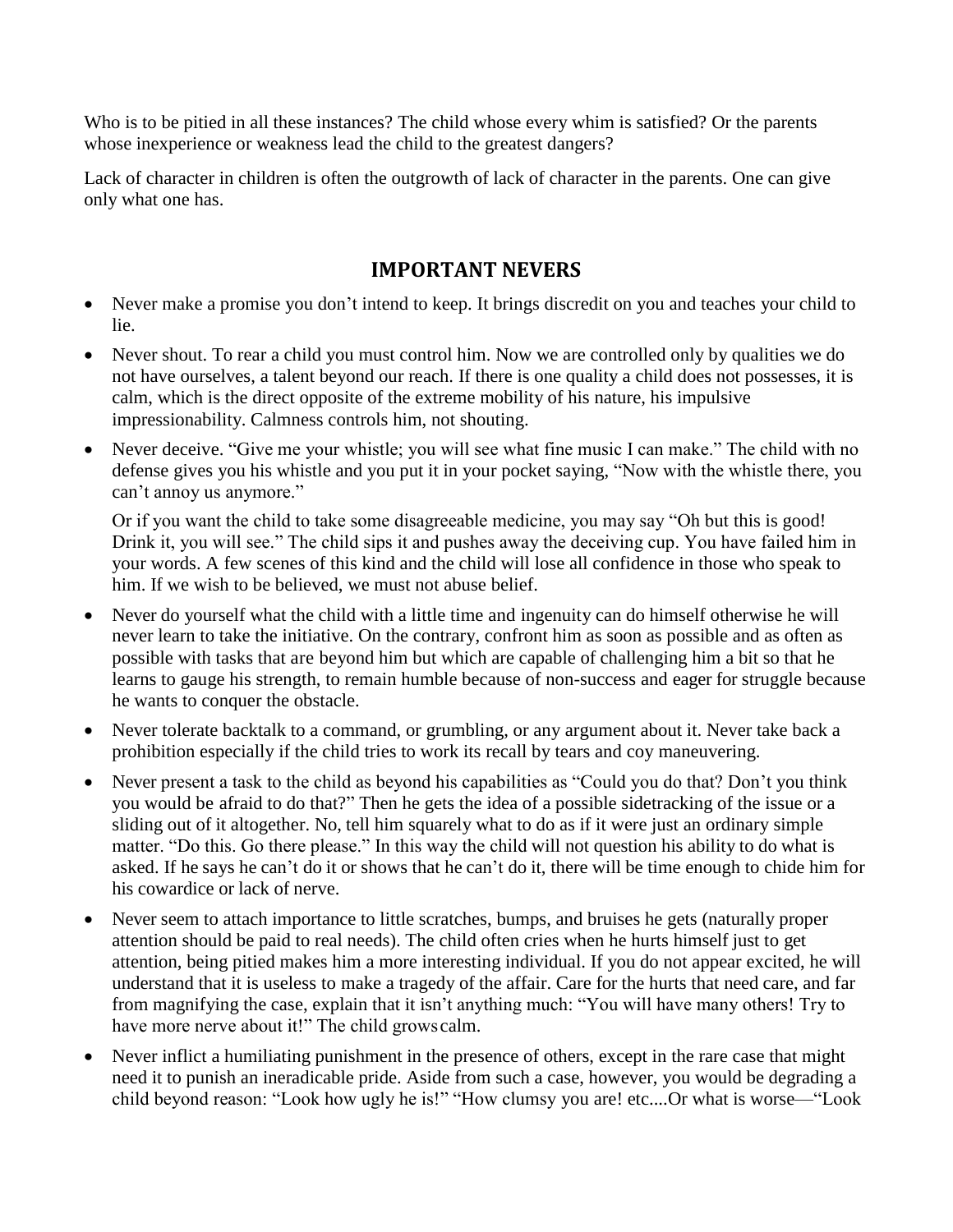at your brother, see how good he is!" Such comparisons are odious and only excite jealousy.

• Never flatter. "Isn't he darling!" The child knows it only too well. Encourage him but don't praise him. To praise him is to admire him for an advantage he has without merit on his part; to encourage him is to congratulate him on meritorious effort. Never tolerate the adulations of people who visit you either.

#### **TRAINING THE ADOLESCENT**

TO TRAIN little ones is difficult enough. When these little ones grow up the difficulty of educating them grows with them.

There is a particular age—between thirteen and seventeen— when the rise of new energies generally produces a crisis. The child is no longer a child; neither is he a grown-up. He is in a period of transition which we must not fear but which we must consider sympathetically; it is a time when we should be ever ready to come to his help at opportune moments.

It is also a time when restraints weigh upon him. Until now the child did not distinguish his individual identity much from those about him. What they thought and felt he was satisfied to feel and think in perfect harmony. But now his personality is emerging. Before this it was indistinct. Oh yes, at times traits of it would shine out and predict the future character but it was only a faint sketch. Now the design takes form and definite lines.

It is thrilling to see the dawn of manhood and womanhood in the young as they rise up to meet life. It is depressing to think of possible deformations! A design can so easily change into a caricature!

There is no question now of a dead image on inert paper! We are concerned with an animated potentiality, with an intense dynamism—a soul seeking itself. It is like a person lost in the night groping about here and there to find the right road. We can speak to the adolescent, guide him, but nothing takes the place of personal experience and it means much to allow the young the liberty to try their luck.

Even as a baby, as soon as he takes his first steps, the child uses all its baby strength to pull away from its mother. The mother had until then held him in her arms. But one day she put him down so that he could learn to stand and to put one foot before the other. As soon as he learnt this new game the little one is ready for his first expedition. And what mother, even though she rejoices at the prowess of the young explorer, does not suffer when she realizes that her arms and her heart can no longer hold back this little conqueror already setting out to meet life?

As the adolescent boy or girl grows older the span of their investigation widens. There is the immense field of their own individuality. How many realities, how many mysteries they encounter at every step! Fortunate that youth who, avid until now to ask questions, remains willing to ask some still! He wants to learn certainly, even more than ever before, only he wants to learn by himself so he withdraws into himself to solve his problems. Who could ever know as he does his little domain; he is jealous of it; he closes his arms about his riches; he yields to no one the right to violate his treasure.

We should not be astonished at this but stimulate their research unobtrusively, provide them, without appearing to do so, with the means to solve their problems; we should not pry into their confidence but rather cleverly inspire and provoke it. Let them realize that mother and father themselves formerly discovered this whole world that challenges their discovery; that mother and father can therefore serve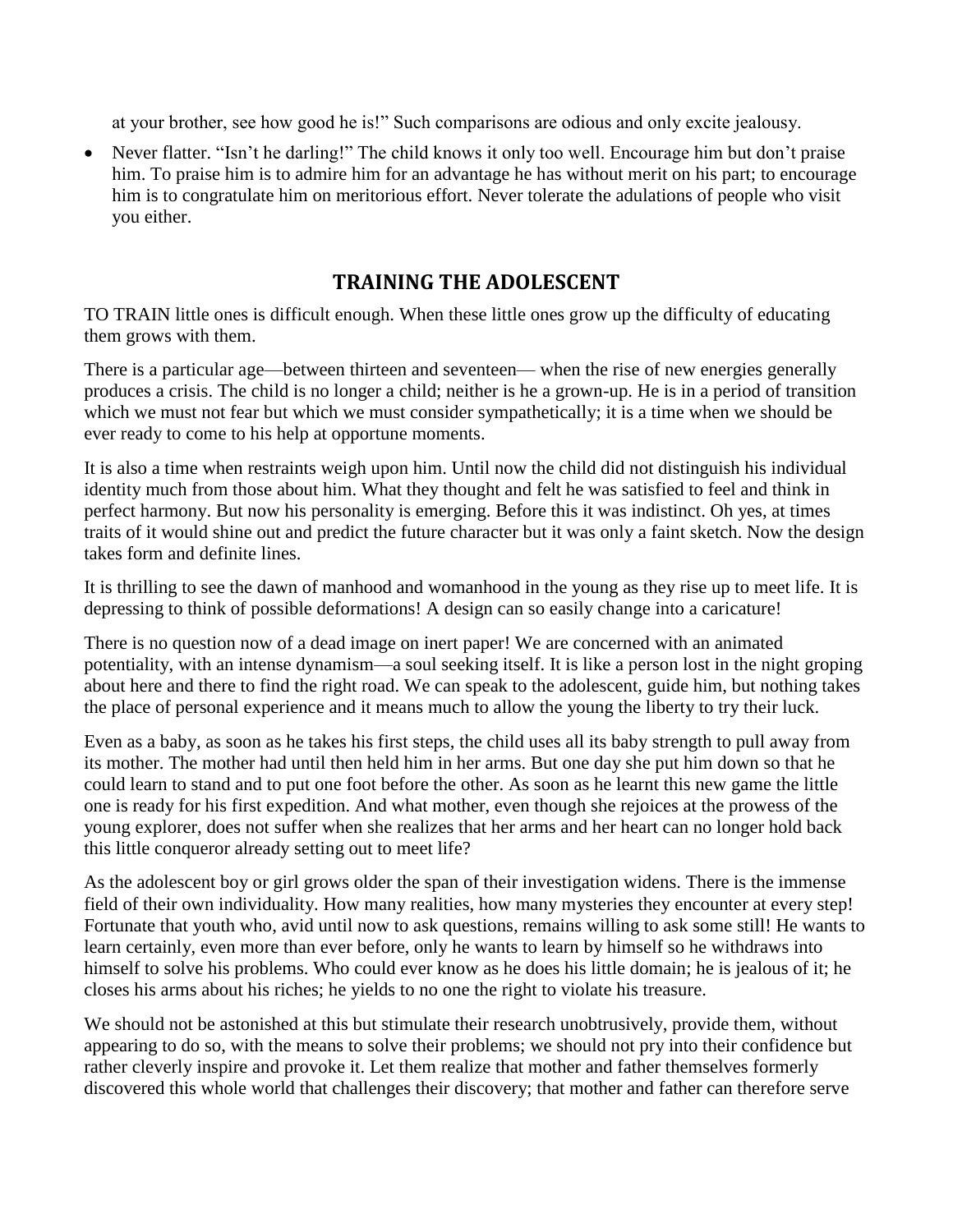as prudent but well-informed advisers to the young novices of life.

Then there is the whole world outside of themselves—the frame of their life, their surroundings, and other people; that is quite a universe. What is the significance of such a smile, such a silence, such an action? They thought everyone was good—that was a mistake! They thought that life was conquered without difficulty—they have to struggle hard: How much work to learn the least thing!

And then the whole domain of religion. It was all so simple formerly. Now there are problems on every side. And love? This whole transformation that they sense within themselves? Those impulses of feeling? Those sensations never before experienced, organic phenomena whose nature and reason they do not know?

We need great sympathy before their laborious and often worried seeking and also much vigilance mingled with a gentle firmness, high moral principles, and exceptional psychological insight almost bordering on prophecy. Above all we need much prayer.

# **GIRLS VERSUS BOYS (1)**

THE training of adolescence ought to make much allowance for the difference between the sexes and for the difference of individual temperaments within each sex.

The boy as he grows older becomes more and more individualistic. Everything exists for him. His little person makes itself conspicuous without fear. He loves to make noise not only because of his love for activity but also to assert his presence. In games he likes to direct and if he envisions the future he always sees himself in the role of a leader.

He must be taught that other people exist and what is more, that he has the duty not only to refrain from harming them but to help them. Every opportunity for him to render service should be used to advantage—to take care of his little sisters gallantly and willingly, to run on errands for father or mother or someone else in the household. The boy and later the man is a great egoist. It is wise to counteract very early this tendency of his to make himself the center of interest, to turn his attention to careers of devoted self-sacrifice, to impress him with the repercussions his actions have upon others and to enlighten him on his duty to give much since he has received much and to penetrate him with the realization that he has a responsibility toward his own.

The little girl as she advances toward womanhood—and this begins quite early—very quickly becomes conscious of herself as part of a relationship. She feels herself physically weaker than her brothers and her powers of feeling orientate her even at that early age whether she is aware of it or not, toward love in the beginning toward the couple "mamma and baby" but later toward the couple "husband and wife."

Much less individualistic than the boy—although she can be so in her own way and sometimes fiercely so—she is above all family-minded. She loves to rock the baby, to help her mother. If she prefers one study more than another, history, literature or mathematics, it is more often because of the teacher who teaches it than the subject itself. Early in the little girl's life are verified the words of George Sand concerning woman, "Behind the things that she loves there is always someone."

Because of the complexities of feeling, the education of the adolescent girl is more delicate and more difficult than the education of the adolescent boy. The boy is more heavy, more blunt, more matter of fact, less given to fine distinctions; the phenomena of puberty are more tardy in him and are generally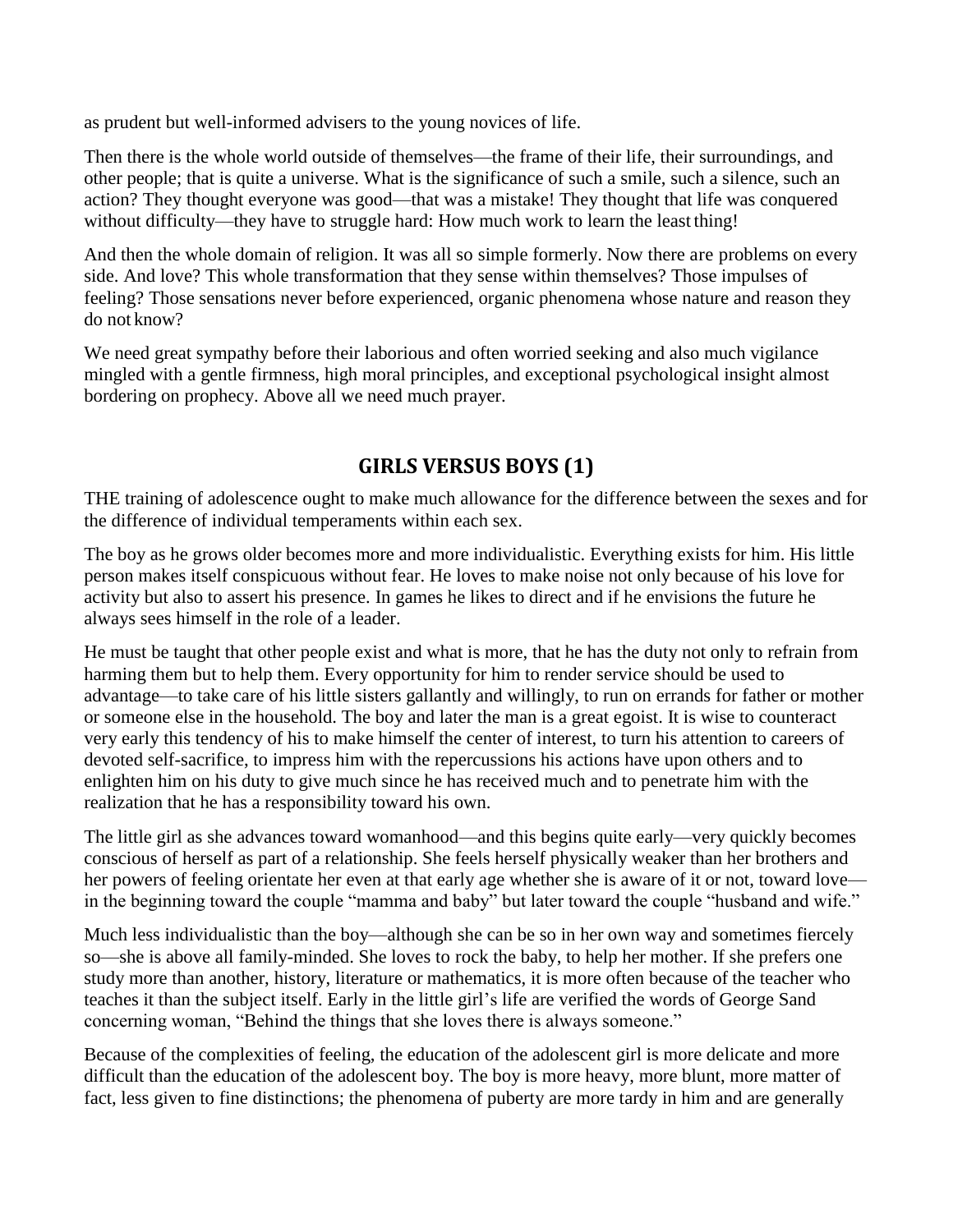not at all or scarcely ever accompanied by any fits of feeling but rather a mere hunger for sensations: he is still the individualist.

Because of her periods, a phenomenon that often troubles the adolescent girl even after its mysterious significance has been chastely and adequately explained to her, she becomes more curious and uneasy about all that bears on the problem of life and is much more susceptible to emotional unbalance and the fascination of abandoning herself to daydreams than a boy of her age. If the adolescent boy is healthy, he doesn't indulge in dreaming; he makes noise or pulls all kinds of pranks. The girl, even when she loves study, loves still other things and she is much attracted by the perspective of an eventual giving of herself.

Beautiful is the task of giving her a clear idea of her essential vocation; to guard her from false notions; to get her to be diligent in the tasks of the moment, her house duties and school assignments; to direct her need for unreserved giving so that what is but a vague instinct within her becomes translated into terms of clear duty; to impress her with the immense responsibility of having been chosen to give life unless God chooses her to renounce this power, for love of Him, in virginity.

# **GIRLS VERSUS BOYS (2)**

EVERYDAY experiences give many examples of the distinctive differences between the two sexes especially during their adolescence: the egocentric interests of the boy, the self-radiating tendencies of the girl. The boy thinks about his future exploits; the girl dreams of possible children. In the one, love of glory; in the other love of love itself.

The following bit of conversation between two sisters is in itself an amusing commentary on feminine adolescent psychology.

"What are you thinking of," the twelve year old asked her fifteen year old sister, "of your future husband?"

"A husband," protested the elder, "I am too young. I have a lot of time before I begin thinking of a husband!"

"Well then what are you thinking about?"

"I was planning what kind of trimmings I would have on my wedding dress."

Even when we take into account the differences created by nature between boys and girls, we still must make allowances for different temperaments within the sexes. Each child lives in a world of his own, in a world that is strangely different from the world of those about him. With one individual maternal influence will have greater force; with another, paternal influence. One child may have vigorous health, whereas another is delicate. In the one a melancholy temperament may predominate; in another, the exact opposite, the sanguinic with extrovert tendencies conspicuous. One child may be calm and poised; another, a little bundle of nerves. Consequently, if the educator has but one method of dealing with all, a single and only method, he can expect to meet with disappointments.

However in providing for these individual differences a real problem must be faced: It is not sufficient to correct the one child and refrain from correcting the other; to congratulate the one and ignore the success of the other and so on through all the possible variations that might be in order. All this must be done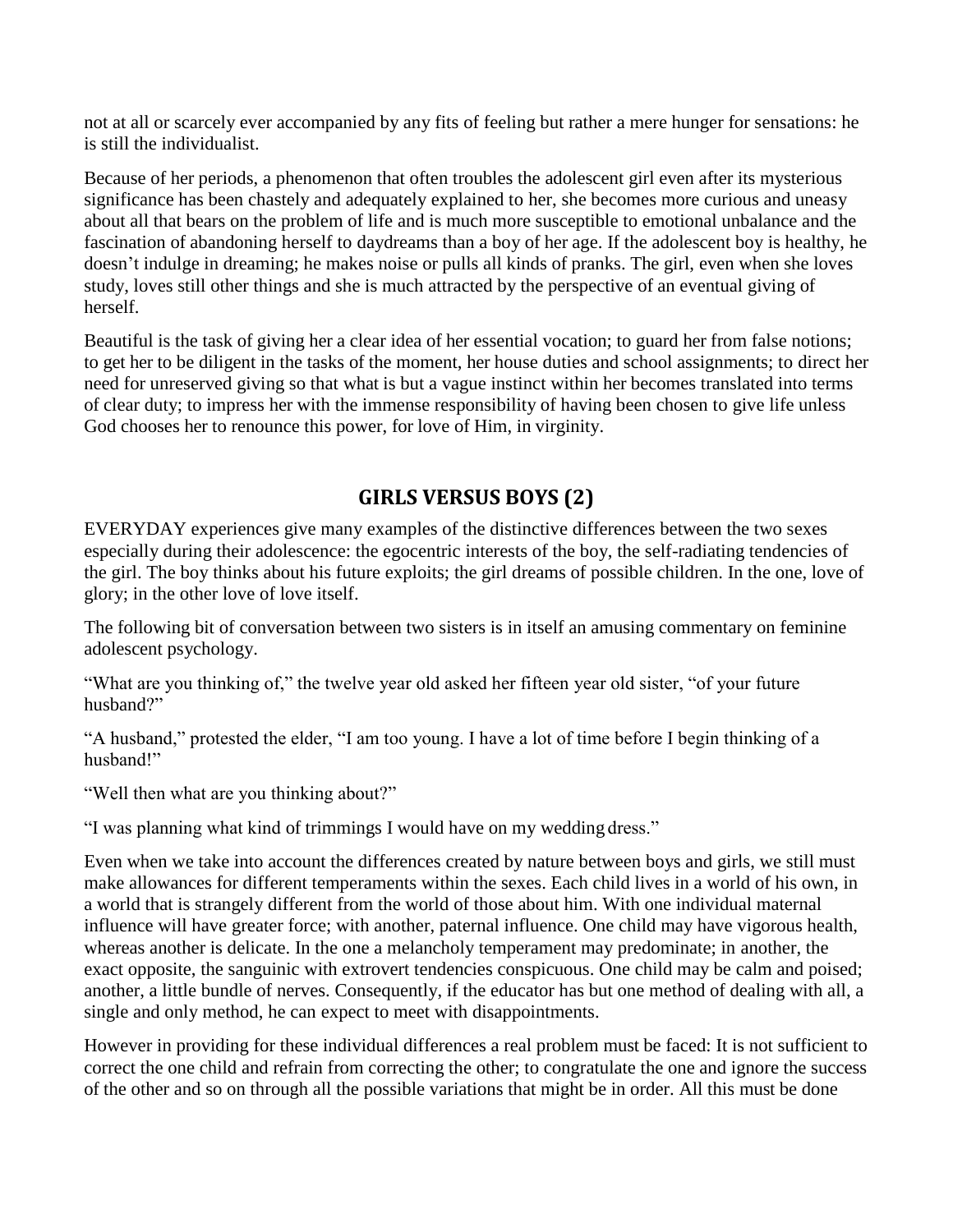while preserving the impression of treating all alike. If children perceive, as they sometimes do with reason, that there is partiality shown to one or other of the family, authority is broken down, jealousy enters and soon constant wrangling results.

The ideal is to maintain poise, serenity, evenness of temper, and a steadiness of behavior that nothing can upset.

Superiors of religious orders are advised to make use of a practice which is beneficial for all—an honest examination periodically of their faithful fulfillment of the trust confided to them. Have I given evidence of any partiality or any unjustifiable toleration of wrong? Have I seen to it that the rules have been observed, the ways of customs of the order and its holy traditions held in honor?

In what way are things not going as they should? One can pass quickly over what is as it should be, thanking God humbly for it but direct attention by choice to what is defective and faulty to determine to make the necessary corrections either in one's person or one's work. Mussolini's comment has a point here: "It is useless to tell me about what is going along well. Speak to me immediately of what is going badly."

If only parents would make it a habit to practice this counsel suggested to monks: Stop a moment to observe the train pass; look to see if the lighting functions, if the wheels are well oiled, if there is any need to fear for the connections. People do that from time to time in regard to their personal life and we call it a Retreat. It is strongly advisable to make a retreat to examine oneself on the conduct and management of the home, of one's profession; such a retreat should be sufficiently frequent to prevent painful surprises.

Our Lord said that when one wishes to build a tower, he sits down to calculate the cost and requirements for a solid structure. What a tower is the Christian home! That is something to construct! How necessary are foundations that will not crumble, materials that will hold solidly! How essential an able contractor, attention to every detail, care to check every stone, exactitude in the measurements for every story . . . !

Perhaps I have forgotten to sit down . . . to calculate . . . to get on my knees. There is still time!

#### **A FATHER'S LETTER**

RACINE the great classic dramatist wrote a letter to his son urging him to complete fidelity in his religious duties and to love for the interior life.

"You beg me to pray for you. If my prayers were good for anything you would soon be a perfect Christian, who hoped for nothing with more ardor than for his eternal salvation. But remember, my Son, that the father and mother pray in vain for their children if the children do not remember the training their parents gave them. Remember, my Son, that you are a Christian, and think of all that character makes of obligation for you, all the passions it requires you to renounce. For what would it benefit you to acquire the esteem of men if you would jeopardize your soul? It will be the height of my joy to see you working out your salvation. I hope for it by the grace of Our Lord."

When Racine was thirty-eight and at the height of his power, his religious directors through the misguided zeal of their Jansenistic spirit commanded him to give up writing for the theatre which he did with untold pain. Consequently, when he spoke to his son of the practice of renunciation, he could speak with authority.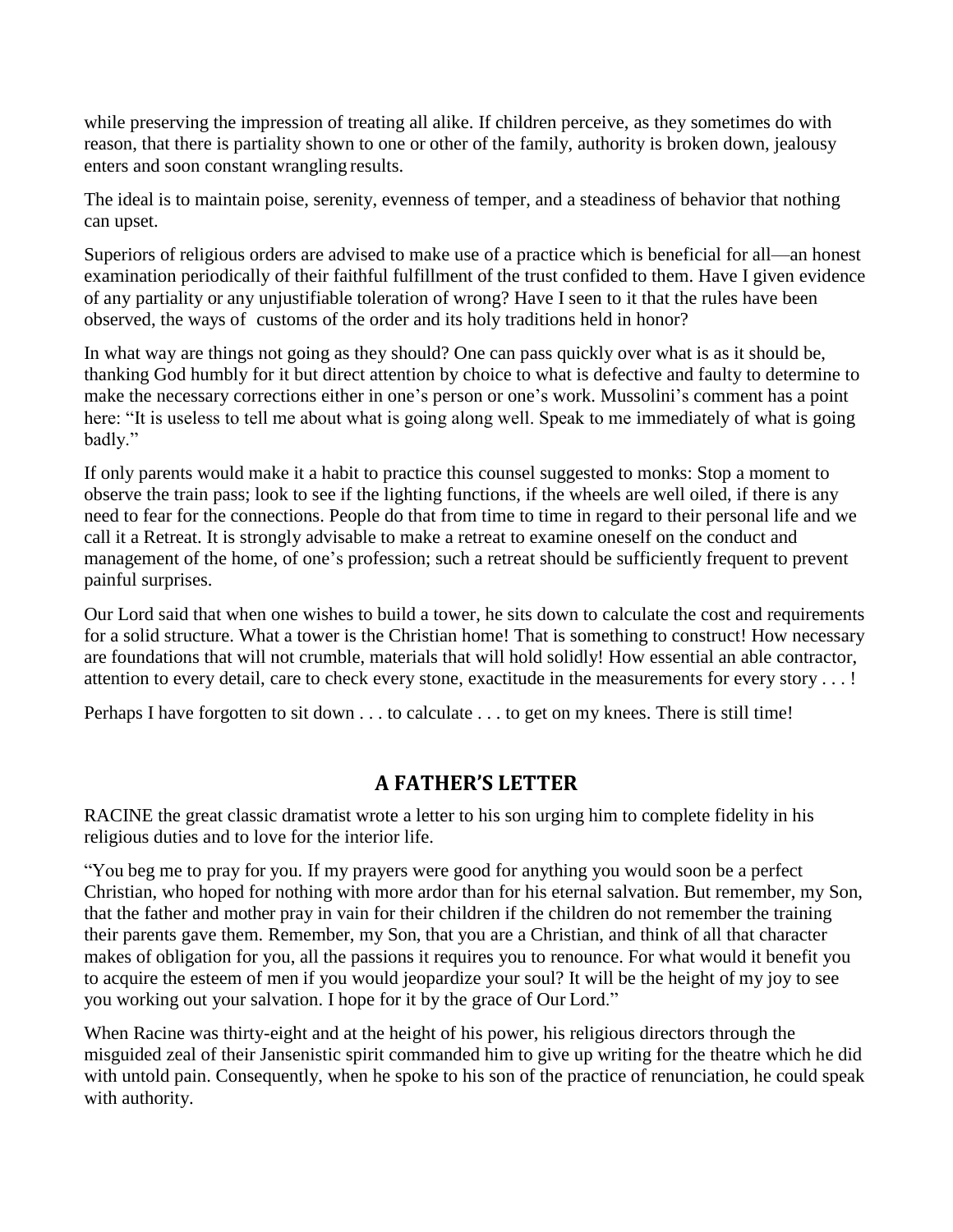Especially sensitive to physical suffering, he accepted sickness humbly and generously. "I have never had the strength to do penance; what an advantage then for me that God has had the mercy to send me this."

It is a great grace for children to have a father who teaches the divine law with firmness, and who moreover lives this divine life, joining personal example to precept.

Am I sufficiently attentive to give my children the supernatural equipment they need? Am I sufficiently careful about that still more important duty of giving them a good example always and in everything.

If there was too much severity in Racine's manner it was due to his own training at Port-Royal, the Jansenist center. When his brother Lionval was only five years old he insisted that he would never go to the theatre for fear of being damned. Madelon, at ten years had to observe Lent to the very end even though she felt ill because of it. The mother kept them in step. Did she not command young Louis Racine who had indulged in writing about twelve stanzas of poetry on the death of a dog to betake himself to Boileau for a good scolding?

There must be no exaggeration in the exercise of authority; it would no longer be Christian in character but an erroneous way of understanding the morality and perfection of the Gospel. It is essential to retain a zealous will on the part of the children and a courageous practice of generosity. We must however always remember that they are children and not impose upon them too heavy a yoke thereby running the danger of giving them an incorrect idea of religion or of disgusting them even with its most balanced practice.

We must be mindful too that some day they will be confronted with fearful difficulties. They will need a training that is not harsh but strong otherwise we can fear shipwreck or at least ineffective returns.

If my profession or my health prevent me from fasting, am I careful to get a dispensation, to substitute another mortification for it, to manifest an exemplary moderation on all occasions, in general, a real detachment from food and body comforts; to deny myself amusements that might prove dangerous?

### **MISUNDERSTOOD CHILDREN**

ANDRE BERGE in his book on "Bewildered Youth" gives us the story of a young man who had been left completely to himself by his parents. Taken up with their own affairs, business and pleasure, these parents let their son grow up with no concern at all for his soul, his ambitions, his difficulties, his temptations, his failings.

At first, the youth relished this liberty which he interpreted as reserve on the part of his parents. But soon he came to realize that it was nothing more than cowardice, abandonment of duty, and flagrant desertion of obligation on their part. He was living in the home but was not of the home—he was a mere boarder in a hotel. As soon as he was out of his childhood, they showed no more care for him. He found himself confronting life alone, confused, cut off. He should have been able to expect counsel, affection, protection, light. Nothing of the sort did he receive. Instead he met with selfishness; faced by loneliness, life began to pall upon him; he had no one to untangle his problems, no one to point out definite steps to follow on the bewildering way.

Unable to bear living any longer in this way with no vital ties binding him to those who should have been nearest to him, he decided to break all connections, to go away. Material separation from his own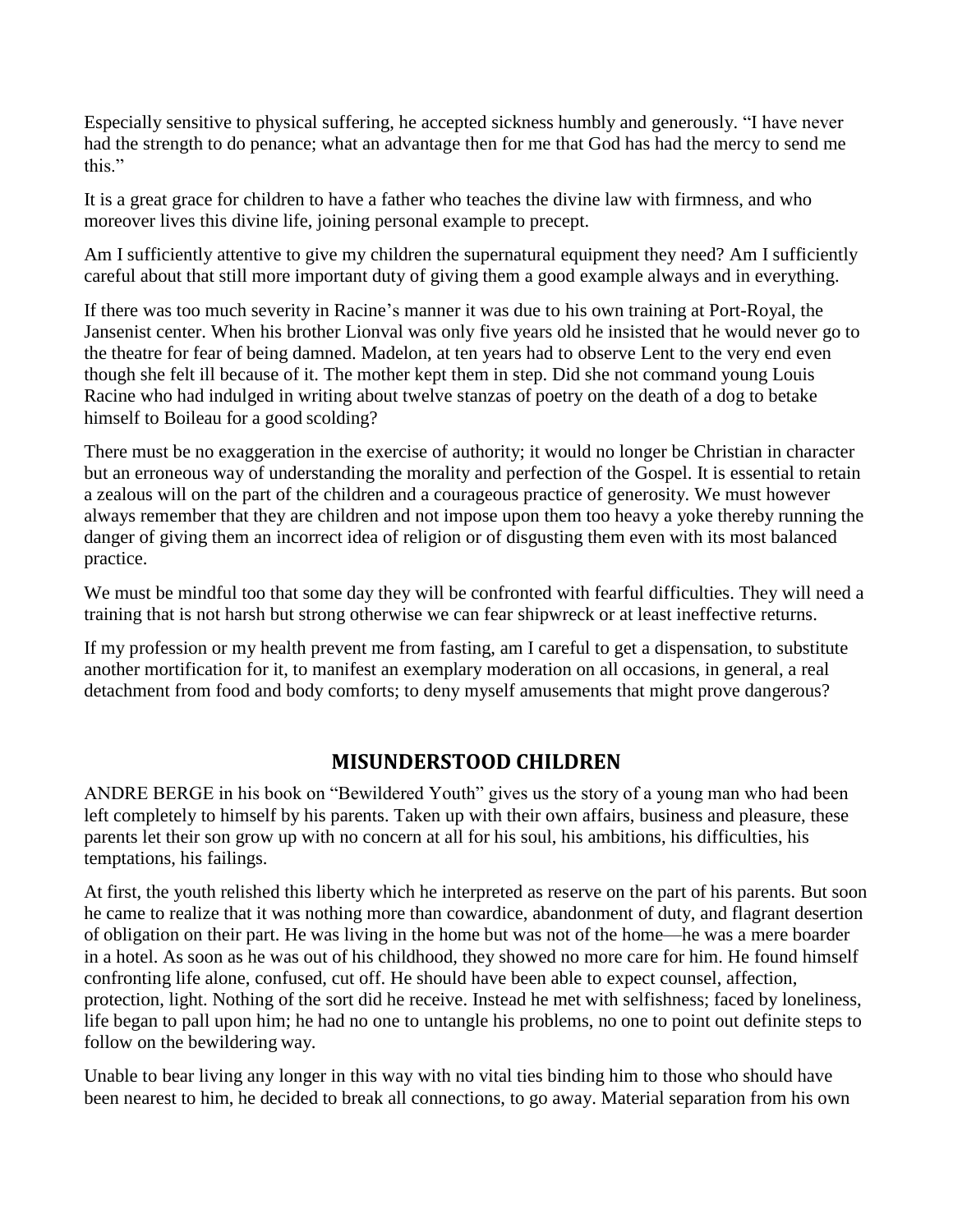would but serve to accentuate the separation of their souls.

He left this note as an explanation of his conduct and a reproach for theirs. "To my parents, Why do you desert me? You do not understand that I am stifled between these walls and that my heart is bursting. Do you not understand that I am growing up and that life is calling me, that I am alone all day with its voice? You who could have so lovingly directed me in life, why do you abandon me?"

"Well, so much the worse, I will meet life alone. I am so far from you already through your fault."

How heavy the obligations of parents! Let us not consider now the case of grossly selfish parents as described in the preceding story. We shall consider parents who are concerned about accomplishingtheir mission.

Are they not in danger of two extremes in the fulfillment of their duty: either to exaggerate their control or to exaggerate their reserve.

If they try to exercise too much control over the young adventurers in freedom who are making ready for their first flights will they not incur the blame of tyranny, excessive watchfulness and supervision?

If, on the other hand, they try to avoid this reproach, are they not going to lack firmness? By trying to win confidence through a gentleness that gives free rein are they not going to see all the restraints which they deem good broken down and the advice they judge opportune utterly ignored?

How have I succeeded in this problem of training? Do I steer my bark with proper mastery? The reefs are many; a solid craft is needed, a steady hand at the helm. Am I acquainted with the route, the true merits of my crew?

My God grant me the grace to know how to rear my little world as you want me to; to know how to form each of my children according to Your plans; to know how to attain balance in sharpness, firmness and restraint. Grant that the youth formed in my home may never be confused, lost before life but rather know always where to find counsel, support, the warmth of love and guidance, an understanding and patient heart that can give help with enlightened insight.

### **A DEFAULTING FATHER**

A RELIGIOUS was trying to extricate a young man of twenty-two from a distressing and almost insurmountable difficulty. The young man wrote him the following explanation for falling so low.

". . . I was endowed as any normal person and would have been able to succeed in my studies as anyone else but for some wretched habits—and I say these words, trembling with a powerless rage—wretched habits that came to poison the work of God. A cousin and a friend bear with me the responsibility for the first steps toward those devastating sensations that enkindled the odious flame which in turn upset my mental and physical health. No more willpower or rather no more strength despite good will; no more memory; all these results followed in succession. I blame my parents especially my father who had given up all religious practices. He never spoke to me with a view to understanding me; never did we have the least conversation which could indicate any common bond of ideas or feeling; he fed my body, that is all...."

What a terrible indictment are these words! How they prove the necessity of watching the associations of the children, their work, the reasons for their laziness; the importance of keeping their confidence, of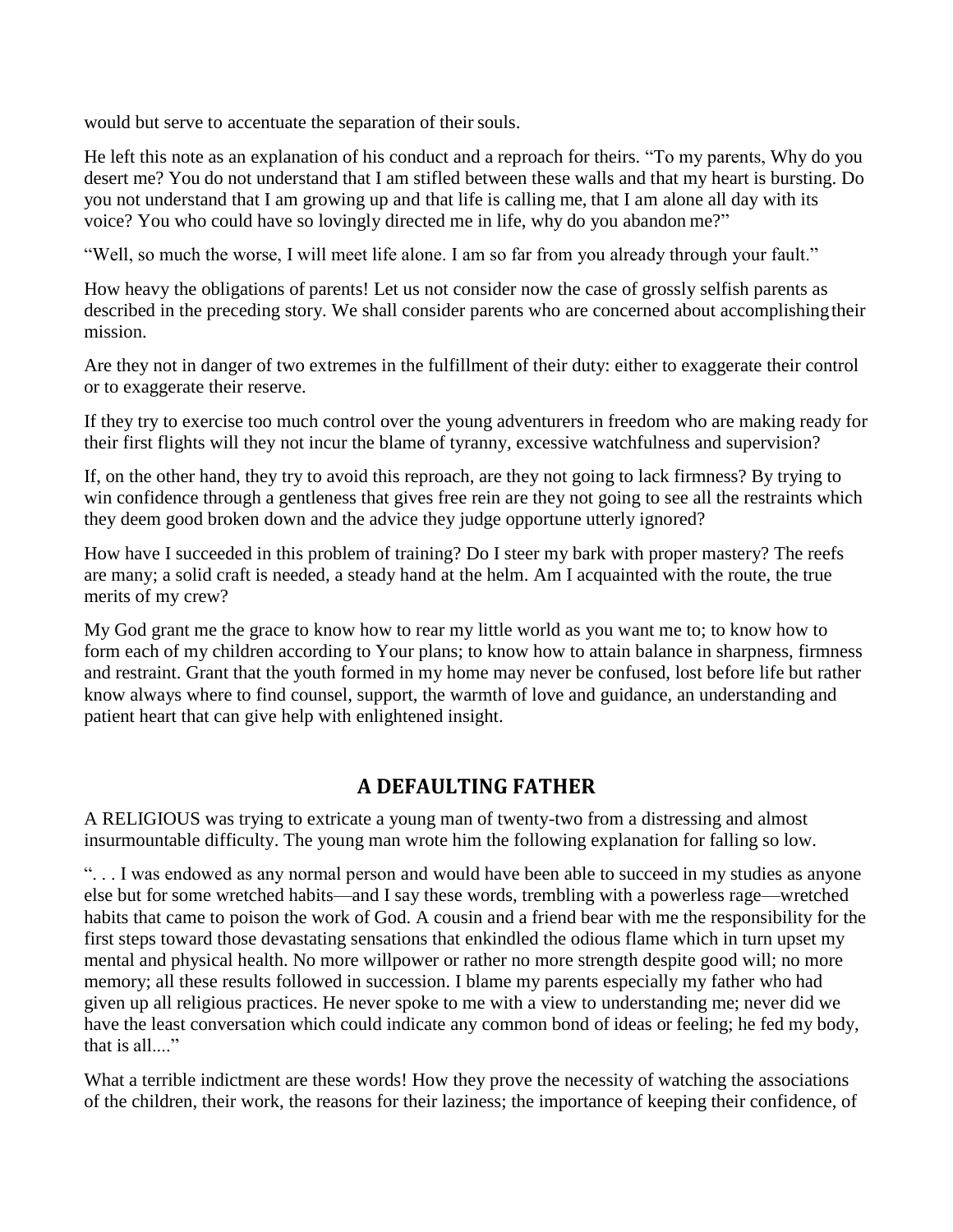knowing how to win that confidence; of showing them understanding and a willingness to help; of giving them an assurance of victory.

"I was endowed as any normal person and would have been able to succeed." Nothing more readily weakens the resilience of the powers of the mind and the heart than lust. What the young man said is exactly true; he had abandoned himself to impurity, he lost the keenness of his intelligence, the retentiveness of his memory and a relish for effort. Even grave physical injuries sometimes result. "Devastating sensations" and "the odious flame" quickly depleted and consumed vital energies.

"A cousin and a friend." How absolutely necessary is vigilance over the friendships that circumstances and relationships often provide, and sometimes alas that certain corrupted individuals seek to establish to give vent to their secret taste for perversion.

If the child had confided in someone at the onset of the first serious difficulties! But nothing in the attitude of the parents invited confidence, a request for enlightenment, a humble avowal of imprudence or faults already committed. How many children, how many youths yearn to speak! Someone, their father or mother or a director must take the first step. Nothing happens. Nobody imagines that they want help; nobody deigns to interest themselves in them. The mother is absorbed in her worldliness or completely oblivious of their needs; the father is wrapped up in his business; the spiritual director if they have one at all does not find the time or the means to help . . .

And the child, the young boy or the young girl, carries the weight of inward suffering and is stifled by it.

"I blame my parents . . . never did my father speak to me with a view to understanding me; never did we have the least conversation which could indicate any common bond of ideas or feeling; he fed my body, that is all."

Did this father realize that even while he was nourishing the body of his son, he was contributing to the death of his soul by a double sin of omission! He did not help his son in his moral life when he needed it; he gave him a very bad example by openly abandoning the Christian law.

Such sins are paid for and paid for painfully. How prevent lack of training and mistakes of training from producing their disastrous effects?

To develop the body is fine, commendable, and a duty. Even more important is it to develop the soul, to protect it, to strengthen it, to uplift it.

## **A MOTHER TO HER SON**

WHEN Leon Bloy was about twenty years old, he fell into one of those crises not uncommon in youth, particularly in youth whose environment brings contact with unbelievers and persons of loose morals, and he drifted from his religion. He was wretchedly unhappy besides, unhappy because of the very direction he was taking; but an involuntary confusion and probably a certain amount of willful pride prevented him from breaking with doubt to return to the path of light.

The mother read her son's soul clearly. She did not reproach him, nor did she speak to him exclusively nor immediately of his religious problem; she attributed his interior troubles to different causes of an inferior order which more than likely played a part in his wretchedness. She wrote to him:

"How is it my dear child that you do not write to us. I feel heavy hearted because of it for I am sure that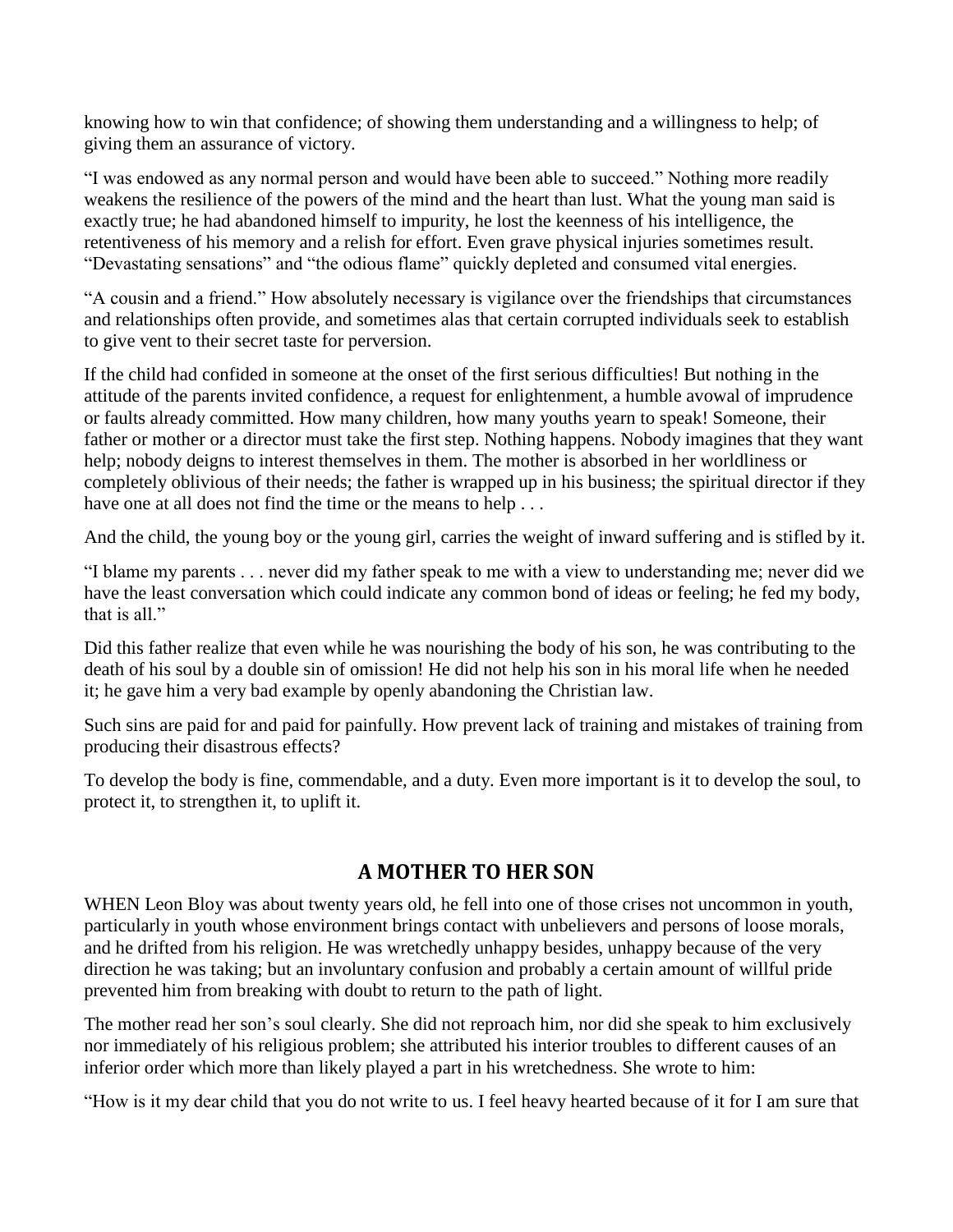you do not realize what is taking place in your poor soul; all kinds of things are conflicting within it—it is ardent and lacks the nourishment proper to it; you turn from one side to the other and you cannot tell what really bothers you. Ah! poor child, be calm, reflect. It is not that you feel your future lost or compromised; at your age one cannot have established his future or despaired of it; it is not for most persons your age still uncertain. No, it is not that, Your work, your studies do not show sufficient progress? Why? Perhaps because you want to do too many things at once; you are too impatient. No, not that either? Your mind is willing enough but your heart and your soul are suffering; they have so many yearnings that you are scarcely aware of, and their unease and their suffering react upon your mind sapping from it necessary strength and attention.

"You are suffering, you are unhappy. I feel all that you experience and yet I am powerless to console you, to encourage you much as I should love to do so. Ah! that we might have the same convictions! Why have you rejected the faith of your childhood without a profound examination of your reason for and against it? The statements of those whom faith irritates or who have no religion for lack of instruction have made an impression on your young imagination; but just the same your heart needs a center that it will never find on earth. It is God, it is the infinite you need and all your yearnings are driving you there. You belong to that select number of elect to whom God communicates Himself and in whose regard He is prodigal of his love when once they have consented to humble themselves by submitting to the obscurities of faith."

What a frightening duty mothers have! To bring forth the bodies of their children is a beautiful ministry; to rear their souls is an even greater ministry.

What anguish for a mother when a grown child, a son in early manhood or a daughter in early womanhood cuts loose from faith, and considers God lightly! If ever she feels that she has lost her hold over her son or daughter, that they are escaping her, it is when she sees them follow the paths of doubt or fall under the spell of the intoxicating enchantments of flirtation.

A mother must continue to bring forth her children all her life. In this sense they are always her little ones. Not that she makes them feel their bonds of dependence any longer but that she watches over them. And she prays! Except for a brief reminder from time to time, the clear statement of her hopes joined to the definite but loving message of the father, an occasional letter in which true principles are recalled, the chief role of a mother whose adult child has strayed is prayer, patient waiting and sacrifice—the persevering effort to become a saint.

What if she were to die before she sees the return of the Prodigal? What if the Child were to die before she has seen him "return"?

She should not be discouraged. Can we know the mystery of souls? Can we know what takes place in the last moments? Can we know what goes on within when the exterior reveals nothing? Can we know the value of a mother's tears? Monica will continue to the end of time to convert Augustine; but Monica must bea saint.

### **TICK TOCK**

THE mother of Cardinal Vaughan had fourteen children—eight boys and six girls. Remarkable educator that she was, she believed that she owed the best part of her time to her little world.

The children's special room looked like the nave of a Church for each little boy and girl had his statue to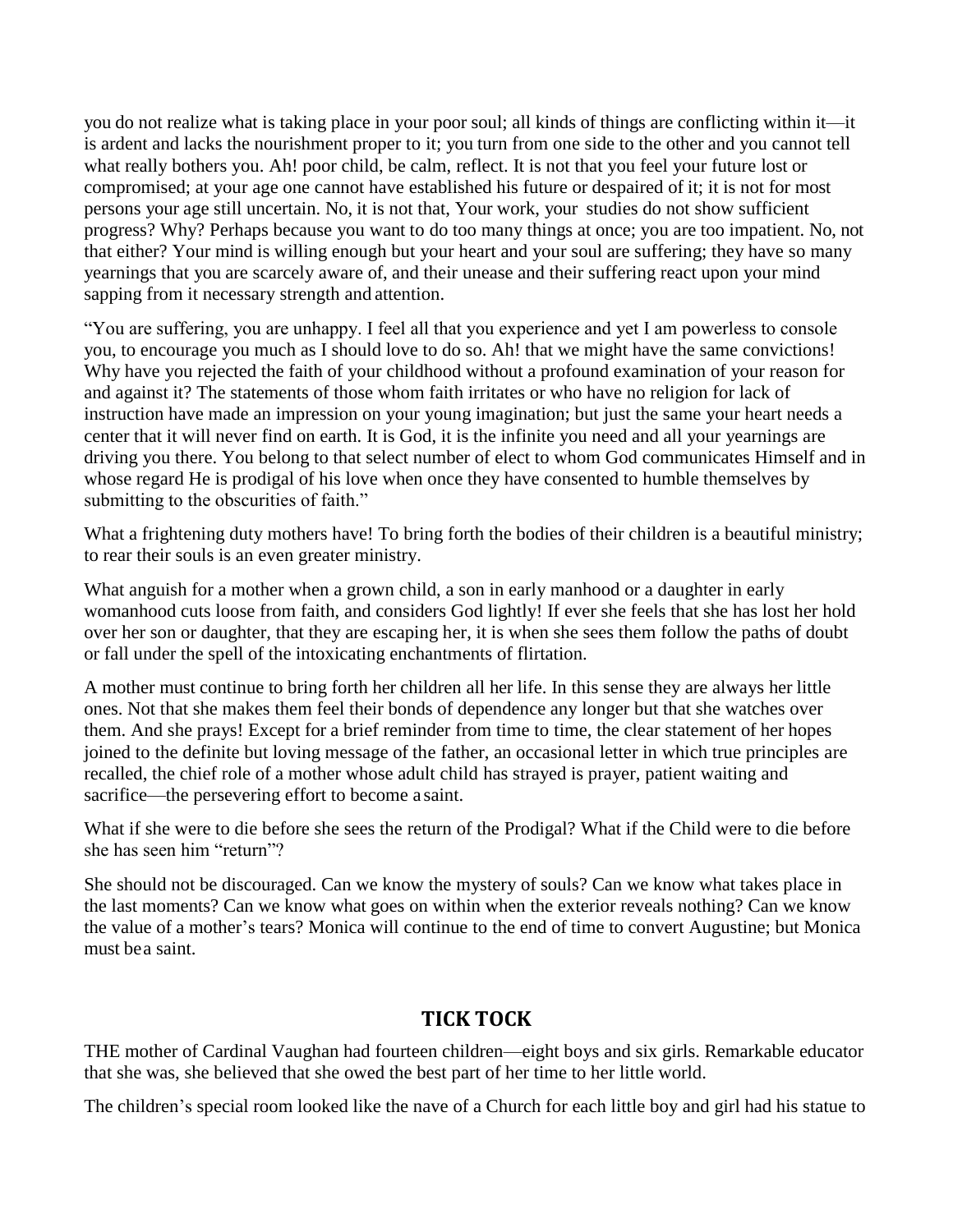care for and they never failed to put flowers before it on special occasions.

With what art this mother settled a quarrelsome boy or a vain or untruthful little girl! With the littlest ones she was not afraid to become a little one and like them to sit on the ground. Thus, placed on their level, as the biography of her Jesuit son expresses it, she used to put her watch to their ears and explain to them that someday God would stop the tick tock of their lives and that He would call to Himself in heaven His children whom He had lent to earth.

In the course of the day, Mrs. Vaughan loved to pick our one or other of her band, preferably two, chosen on the basis of their earnest efforts or some particular need for improvement, and make a visit to Church. Yes, they should pray at home too; they had God in their hearts; but in each village or in each section of town, there is a special house generally of stone where Our Lord lives as He once lived at Nazareth except that now He remains hidden under the appearances of a little Host. She explained to them that prayer consists not in reciting set words but in conversing with Jesus. And if they had been very good she would let them kiss the altar cloth and sometimes the altar itself, a favor the children regarded as most precious. When they had beautiful flowers in their green house they brought them to Church; happy and proud were the ones who were entrusted with delivering the bouquets or the vases of flowers!

Besides the visits made to "Jesus, the Head" there were also visits to the "members of Jesus," "What you do to the least of My brethren you do to me." And Mrs. Vaughan explained to each child according to its capacity to understand the great duty of charity and the reason for this duty. She did not hesitate to take them into sordid homes. Sometimes people were horrified to see her take the children to see the sick who suffered from a contagious disease. Wasn't she afraid her children would contract it? But kind, firm Mrs. Vaughan did not allow herself to be the least disturbed by such comments. "Sickness? Well if one of them contracted a sickness while visiting the poor, that would still not be too high a price to pay for Christian charity. Besides God will protect my children much better than mother-love can."

Here was true formation in piety, true formation in charity. Here too was encouragement to follow a high ideal.

Herbert, the eldest of the boys, was once quite concerned over a hunting trip that the weather threatened to spoil. "Pray mamma," he said, "that we have good weather!"

Mrs. Vaughan, more concerned to lift her son's soul than to secure him a pleasurable time answered smilingly, "I shall pray that you will be a priest!" How the boy took such an answer at the moment is not recorded. We do know this: Herbert was . . . the future Cardinal!

Mrs. Vaughan also gave her children an appreciation of the fine arts. She herself played the harp delightfully. From time to time, she gathered her household about her for a gala time playing, singing, and a bit of mimicry; she always used the occasion to remind the children that there are other melodies and other joys more beautiful than those of earth.

### **TRAINING IN GENEROSITY**

THE child is instinctively selfish, but he easily learns generosity. His training should be directed toward it.

Little Rose of Lima's childhood was marked by a series of accidents, maladies, and sufferings which the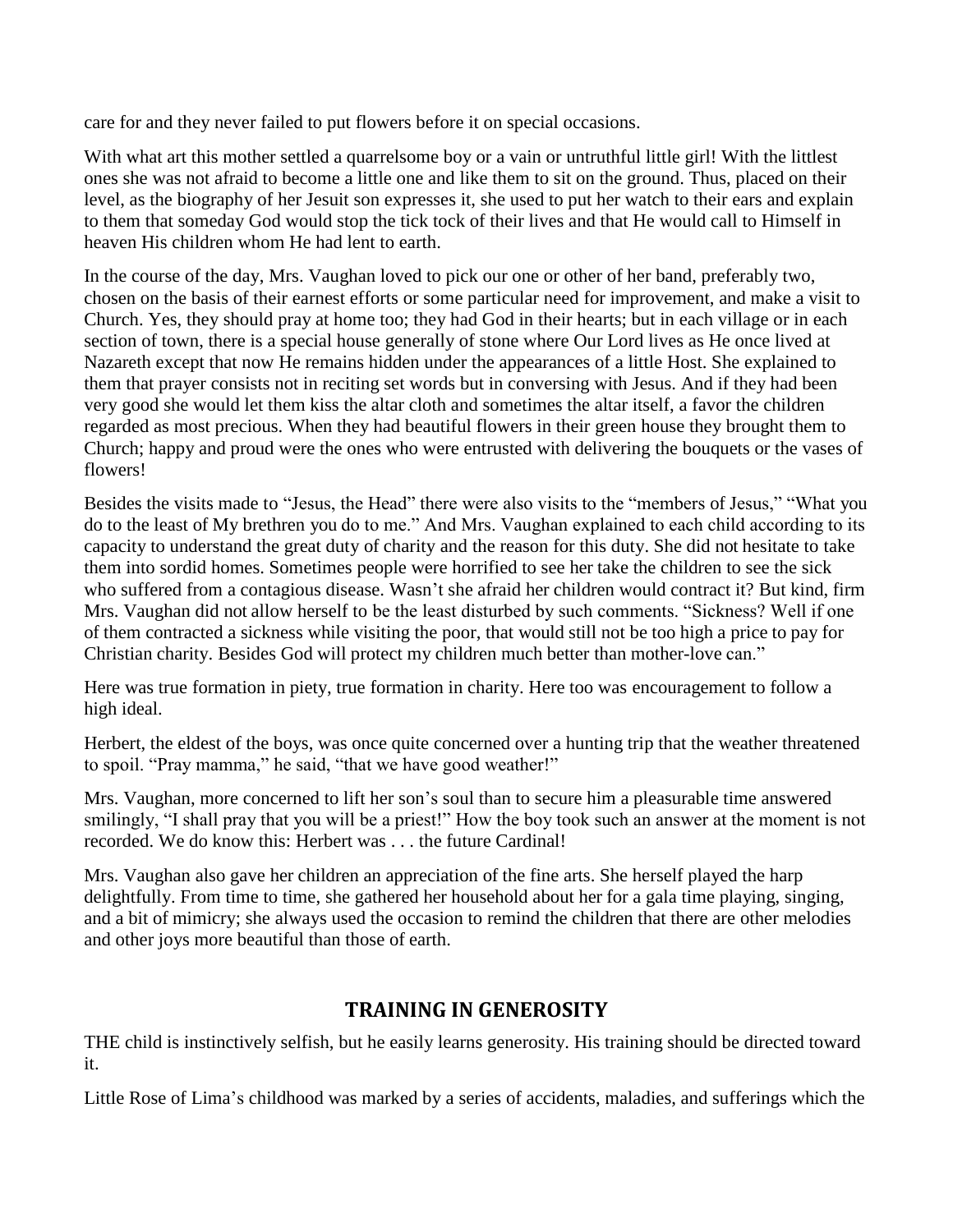crude treatment of that time often aggravated rather than relieved. When only three months old she crushed her thumb under a trunk lid and the nail had to be removed. She also had to undergo an ear operation which was followed by a skin disease that began on her head; her mother treated it with a salve which burnt her so severely that the surgeon had to treat her for weeks, removing proud flesh so that the healthy skin could heal.

Thanks to her mother's exhortations, this little girl of four years bore the cruel pain with an astonishing calmness and in perfect silence. Are not the staggering mortifications we see her imposing on herself later due to her early training?

Like all little girls, she was vain and took considerable care of her hair which was very beautiful. Her brother used to throw mud at it and get it all dirty just to tease her. Rose became very angry, but the brother, recalling perhaps some sermon he had heard, assumed a preaching tone on one of these occasions and said to her solemnly, "Take care, vanity will be your ruin; the curled hair of girls are cords from hell which bind the hearts of men and drag them into the eternal flames."

Rose did not answer, but bit by bit began to understand . . . and she detached herself. That detachment prepared her for greater sacrifices and soon we see her offering her virginity to God.

Jacqueline was another little girl, a little girl of our own day, who learned the lesson of sacrifice. She was sick and suffering much. "Oh, I believe nobody has ever had pain like mine!"

"Where does it hurt?" she was asked.

"In my stomach, in my head, everywhere!"

"Think of Saint Francis who had a red hot iron applied to his eyes as a treatment. . ."

This time her attention was caught. She forgot her own misery to sympathize with her dear saint whom people had hurt.

"Did they cure him after all that?"

Guy de Fontgalland had to have many strychnine injections in his leg.

"Offer it to Jesus, my darling," suggested his mother. "He was crowned with thorns for love of you."

"Oh yes, that is true and He kept the thorns in His head while they quickly removed the needle from my leg."

A mother had three children; the oldest was four, the second, three, and the baby, twenty months. It was Good Friday. Why not encourage them to offer Jesus on the Cross some little sacrifice which would cost them a little?

"My children, I will not deprive you of your chocolate candy at lunch today; but little girls who love Jesus will know themselves how to sacrifice their chocolate."

She made no further reference to it. None of the children answered. That evening the mother was very much moved to see the three chocolate bars at the foot of the Crucifix. Our Lord must have smiled at the childish offering; one of the candy bars bore the teeth marks of the baby who had hesitated before the offering and begun to nibble on her chocolate.

These stories of successful lessons in generosity are encouraging. What others have achieved, can I not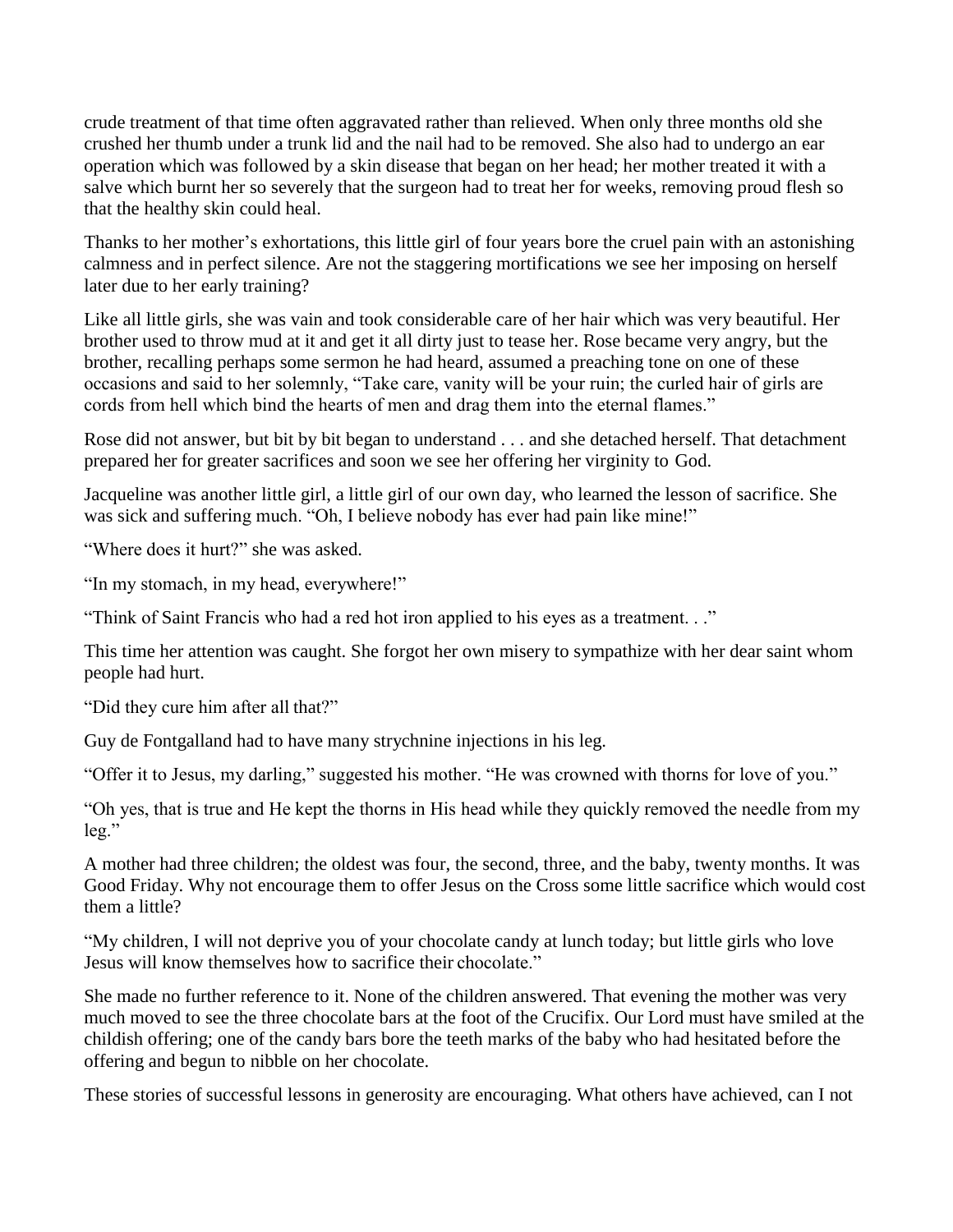achieve too?

## **MOTHERS AND VOCATIONS**

WHEN Motta was elected to the Swiss Federal Council his first act was to send this telegram to his mother saying, "To my venerated mother, who remaining a widow while I was still a child, engraved in my heart the concept of duty by teaching me that duty dominates all interests, all selfishness, all other concerns."

To be sure God remains the Master of vocations. Motta was not entering upon Holy Orders. His providential position was to be quite different and very fruitful besides.

What is certain is that never—or shall we say rarely, very rarely—is a vocation born into a family unless the mother has inculcated in her children a sense of duty and a habit of sacrifice. Of course, all children who receive a strong supernatural training do not enter the priesthood or religious life, but no child enters upon any career calling for great self-sacrifice, prescinding some unusual influence which is rare, if he does not acquire early in life a solid spirit of renunciation and generosity in the accomplishment of duty.

On the other hand, where mothers know how to go about teaching and above all practicing complete fidelity to duty and total renunciation, where they always put the supernatural love of God before material love for their children, Our Lord finds it easy to choose His privileged souls.

Monsignor d'Hulst said many a time to Abbe Leprince, "It takes a truly Christian mother to make a good priest.

The seminary polishes him off but does not give him the substance, the "sacerdotal spirit."

All things considered, that holds true for novitiates and religious life. Nothing replaces family training, above all the influence of the mother. But that training and that influence must be whollysupernatural.

Madame Acarie, foundress of a French Carmelite Convent where she was known as Sister Marie of the Incarnation, strove earnestly to rear her six children for God. She explained to them: "I would not hesitate to love a strange child more than you if his love for God were greater than yours."

However, individual free will always remains and God is Always Master of His gifts. That thought ought to calm the fear—unjustifiable as it is but humanly understandable—of certain mothers who think, "If I conduct my home along lines too thoroughly Christian, if I instill into my children too strong a habit of the virtues which lead to total renunciation, to an all embracing zeal, I shall see my sons and daughters renouncing marriage one by one and setting off for the priesthood or the convent."

If that were to happen, where would be the harm? But that rarely happens in practice. Furthermore, is marriage a state of life that does not require a sense of duty or abnegation?

Let there be no anxiety on this score but perfect peace. The important thing now is not that God might choose so- and-so but that the home give Our Lord maximum glory; that each child whatever its destiny serve an apprenticeship in generosity and the true spirit of the Gospel. Everything else as far as the future is concerned should be left toGod.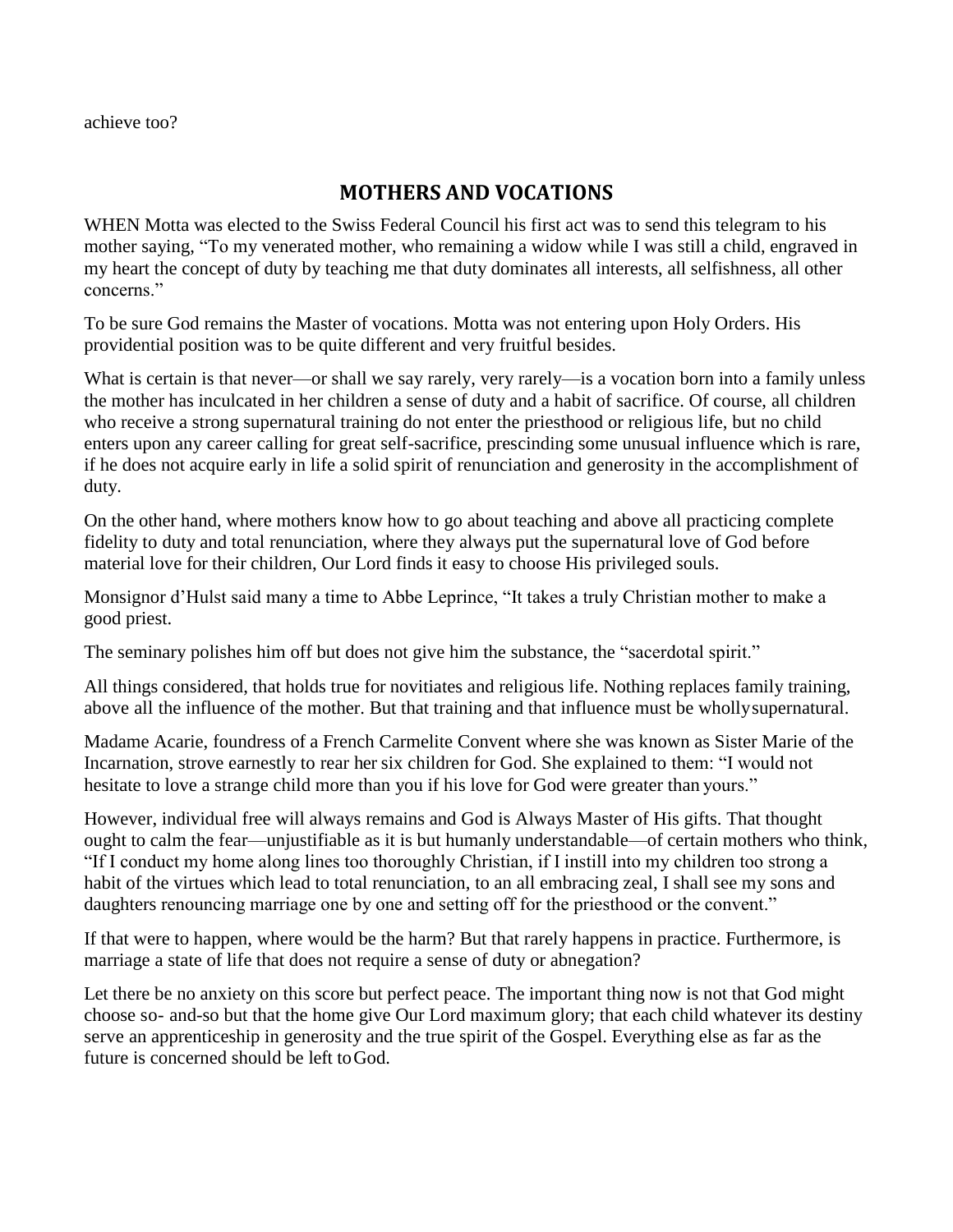## **PRIESTS IN THE FAMILY**

THE supreme honor for Christian families is to give priests to God. The father can do much to inspire a priestly vocation but the mother who is often closer to the children can do more. For this she needs a priestly soul, a gift that is not so rare in mothers as one might believe. "There are," said Rene Bazin, "mothers who have a priestly soul and they give it to their children."

The lack of priests is a terrible sickness of the world today, a sickness that is growing worse. The war has depleted their number and the absence of priestly influence in many parishes before and during the war has damaged more than one vocation.

It is necessary that Christian families desire to give priests to the Church; that they beg God for the grace to prepare to the best of their ability for the eventual flowering of the priesthood.

Christian families should desire to give priests. Such a desire presupposes a profound esteem for the priesthood on the part of the parents. What a pity it is when a child who broaches the subject of becoming a priest meets with his father's unreasonable anger, "If you mention vocation to me again, I'm going to strangle your confessor for it!" Can there be any greater blessing than a priest in a family?

Christian families should pray: A priestly vocation is a supernatural favor; prayer is essential to obtain it. God's gifts are free, that is true, but we know that He makes some of His choice graces depend upon the prayers of His friends.

Christian families should prepare for vocations: Parents should know how to detect the germs of a vocation. "I hear the grain growing," said an old peasant as he walked about in his field. No one can better read the soul of a child than the mother. "I know him through and through as if I had made him." This rather common but profound statement expresses very well the sort of intuition mothers have for all that concerns their child. Although the boy himself may not have discovered the divine germ, the mother, if she is keen and close to God, has been able to discern it.

How then help this germ to bud? Help it gently, for there must be no pressure brought to bear upon the child. Suggest, yes; force, no.

Inspire great esteem for the priesthood. Consider a priest's visit to the home as a privilege and a festive occasion. "From the age of seven," declared Father Olier, the founder of the Sulpicians, "I had such an esteem for a priest that in my simple childish mind I believed them no longer human." When asked the source of his great esteem, he said, "From my father and my mother."

"Dear child, since you love to go to church so much and since you are so good in public speaking, you ought to become a priest," suggested the father to his son, the future martyr, Blessed Perboyre.

Often the mother has quicker insight and longer-ranged vision. The father sometimes resists the vocation of his child. Such was the case with Saint Francis de Sales and Saint Alphonsus Ligouri. The father of Saint Alphonsus refused to speak to him for a whole year.

Sometimes though the father is the one who inspires the love for the priesthood. At the time of the confiscation of Church property in 1905 in France, a father perched his son on his shoulders to watch the pillage of the churches to incite in him a desire to become a defender of the Church later and if possible a priest.

Madame de Quelen did not hesitate to bring her son to the prison of the Carmelite priests to visit the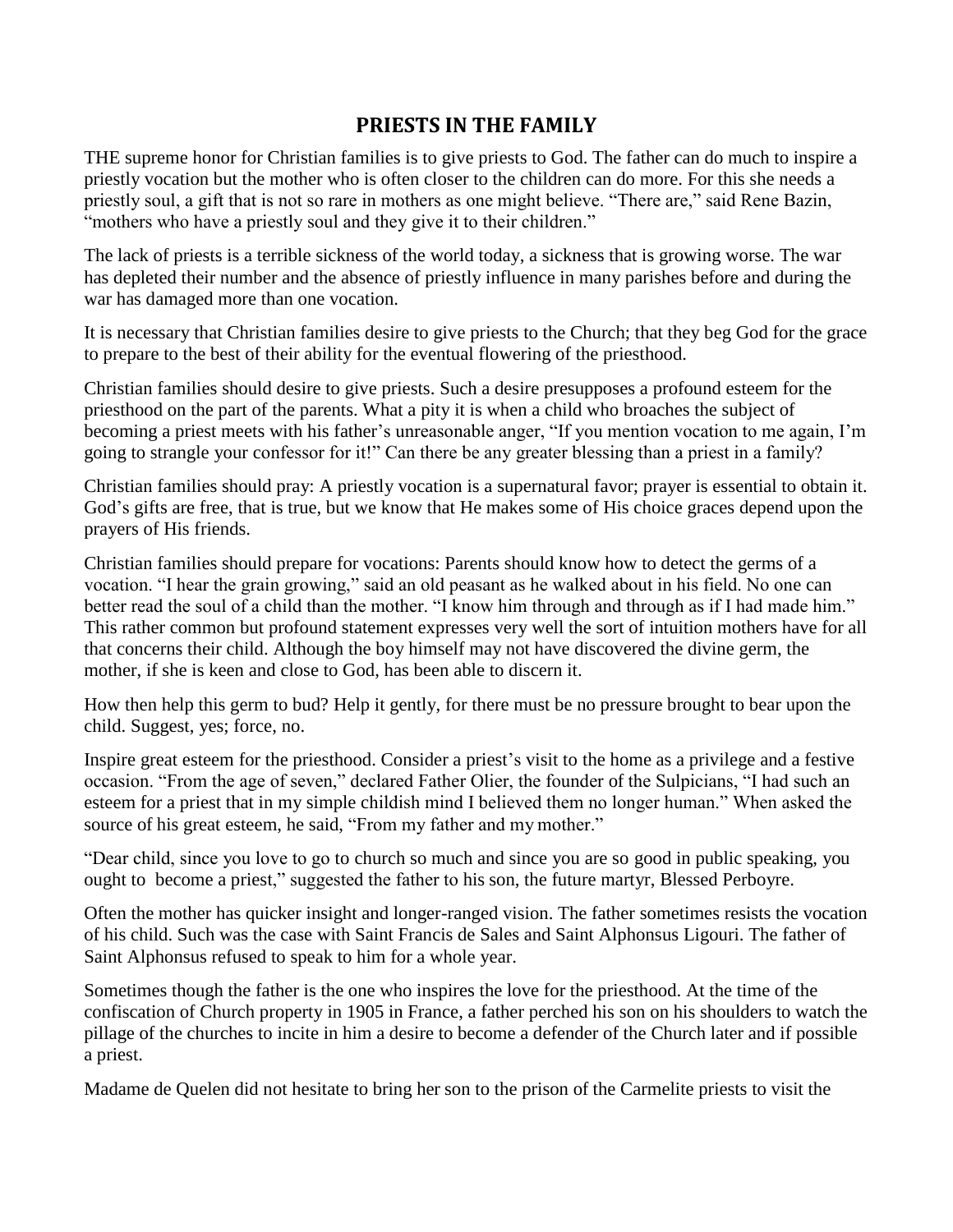priests interned there. The bishop later chose the Church of this Carmelite prison for his See.

If a child seems drawn to the priesthood show him the high motives that can lead him to embrace such a calling— the desire to imitate Our Lord and the desire to save souls.

What a reward the parents reap at their son's ordination or on the day of their death. That repays them for all the sacrifices they willingly made; repays them with interest.

## **THE MOTHER OF A SAINT**

MADAME DE BOISY, the mother of Saint Francis de Sales, brought many precious virtues with her to the chateau of Thorens in Savoy where her husband lived. Unassuming and kind, she considered the village households around her estate almost as part of her family; she showed concern for their poverty and sufferings, settled their differences and exercised a control over them that was highly successful for the simple reason that she was careful not to make a show of it. Watchful to see that her servants were truly a part of the family, she encouraged them, without constraining them, to practice their faith and offered to read spiritual books to them herself after the evening meal; she invited all of them to attend the family prayer.

Unfortunately her marriage promised to be sterile. At Annecy in a church dedicated to Our Lady of Liesse, she begged God to give her a son, promising to "exercise all her care to make him worthy of heaven." On August 1567, Francis de Sales was born. He was so frail a child that all feared for his life.

As he grew older, the child had no greater delight than to show kindness to the unfortunate and to distribute among the poor the delicacies his mother gave him for this purpose. It is said of him that by way of thanking his mother he promised her, "When I am my own master, I will give you a beautiful red silk dress every year."

At the same time she was training her little boy to almsgiving, Madame de Sales was also educating him to love of God and to sacrifice.

Soon the hour of separation struck. The child had to leave for the school of La Roche and later for the College at Annecy. He was beloved by all, excused the faults of his comrades and one day even took a whipping in place of his cousin Gaspard de Sales. Shortly after his First Holy Communion he told his mother that he wanted to receive the tonsure some day and that therefore she ought to have his beautiful blond curls cut now.

Francis had two brothers. To characterize them and himself, he developed a comparison between the trio and the seasoning of a salad saying, "Jean-Francis with his violent temper furnishes the vinegar; Louis with his wisdom the salt; and I, the good-natured chubby Francis, put in the oil because I love mildness."

Francis possessed a secret of which his mother was the confidant: He wanted to be a priest at any cost. Madame de Sales shared his dream and upheld her son in it. After six years at Jesuit schools and colleges accompanied by outstanding success he entered the University of Padua. Here he astonished his professors with the brilliant way he defended his thesis although he was scarcely twenty-four at the time.

The father already envisioned his son as a great lawyer, then a senator, and the founder of a fine family, but Francis, enlightened by a providential experience he had one day while riding through a forest, decided not to delay his consecration to God any longer.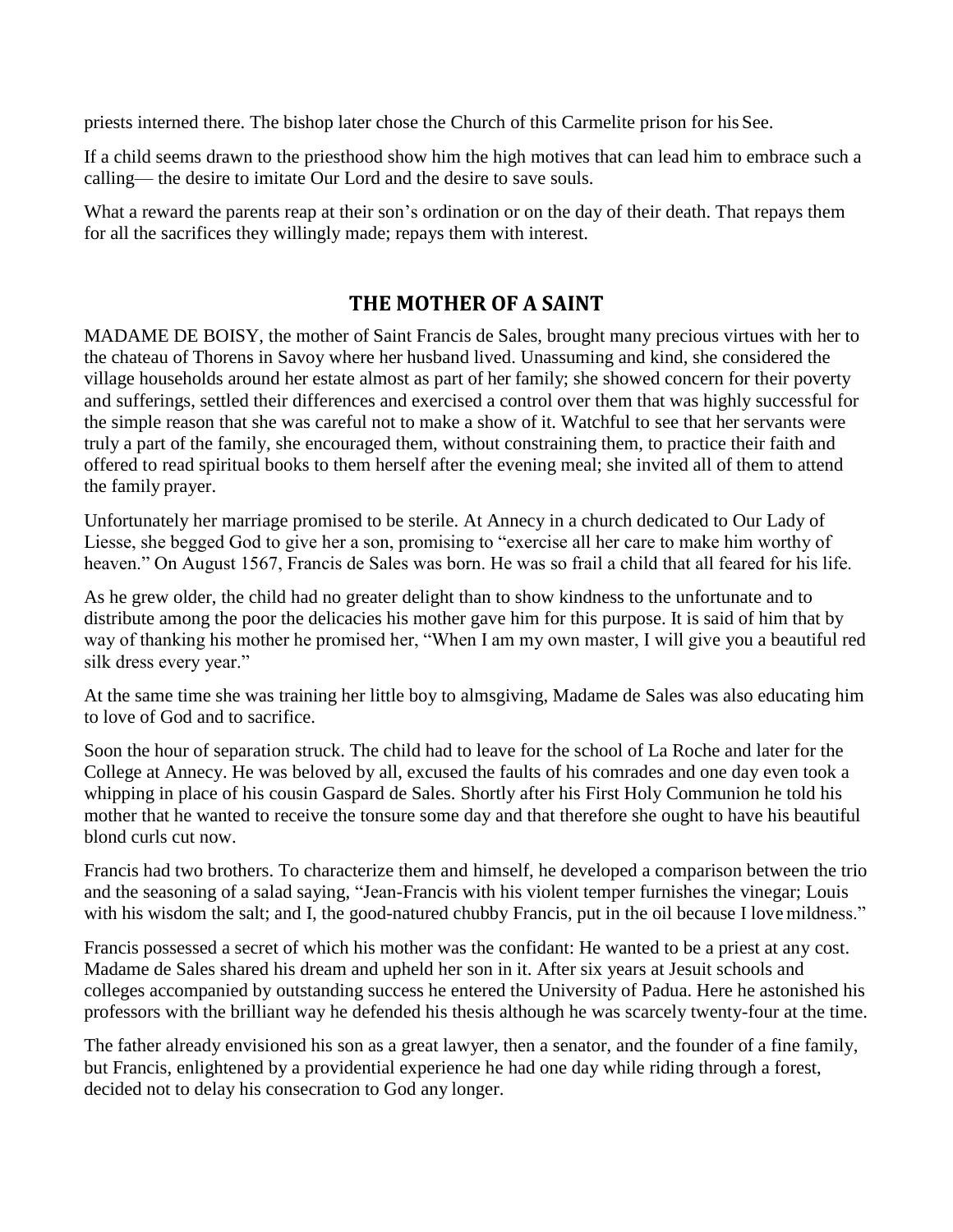His father objected. The mother intervened, "Can we dispute with God over a soul He wants for His service?" Secretly she had clerical clothes made for Francis. The post of provost of the Cathedral Chapter became vacant. The father finally gave in and on June 8, 1593, Francis was ordained to the diaconate. In the opinion of his father, who missed the joy of seeing him a bishop, Francis preached too much and didn't put in enough Greek and Latin when he did preach. But Francis knew how to talk to souls as his famous missions at Chablais strikingly demonstrated. Rich and poor besieged his confessional.

On December 8, 1602, Francis, who was then thirty-five gave his first episcopal blessing to his mother, who soon put herself under his spiritual direction. One of the last joys of this noble mother was to read her son's book, *"Introduction to Devout Life,"* which met with spectacular success.

A stroke brought the saint's mother to the point of death. The holy bishop of Annecy came hurriedly to her bedside. She recognized him, took his hand and kissed it, then putting up her arms to draw his head closer to her to kiss him, she said, "You are my father and my son!"

Francis closed her eyes at death. Broken by sorrow, he wrote to Madame de Chantel, "It has pleased God to take from this world our very good and very dear mother in order to have her, as I strongly hope, at His right hand, since she was one of the sweetest and most innocent souls that could be found."

Sons are worth what their mothers are worth.

## **PARENTS OF SAINTS**

SAINT FRANCIS DE SALES was the first child of Madame de Boisy. Saint Paul of the Cross was the first of sixteen children. The saint in the family is not always the oldest. Saint Bernard was the third of seven. Saint Thomas Aquinas was the sixth child in the family. Saint Therese of the Child Jesus was the last of nine children. Saint Ignatius of Loyola the last of thirteen.

What glory would have been lost to the Church if the parents of these children had consulted their selfishness rather than their duty of parenthood and had left buried in the realms of nothingness these little beings destined to become saints! It brings to mind the conversation between two women, the one voluntarily sterile, the other surrounded by fine children. The first woman explained to the second that she just couldn't be tied down. The second responded with the classic argument:

"And suppose that your father and mother had reasoned like that, where would you be?"

The saints are rarely only children for two reasons: The first, that there cannot be any sanctity without a habit of renunciation and this habit is much more readily acquired in a large family where each one must forget self to think of others; where the rubbing of character against character whittles down selfishness; where the parents do not have time to overwhelm their offspring with a foolish indulgence that spoils them.

The second, that God gives the grace of a holy call, by preference, where there is an integral practice of virtue, where virtue is held in honor, where the parents do not fear difficulty but trust in Divine Providence.

Saint Vincent de Paul was one of five children and Saint Vincent Ferrer, one of eight, Saint Aloysius Gonzaga, Blessed Perboyre, Saint Bernadette were each, one of eight children. In the family of the Cure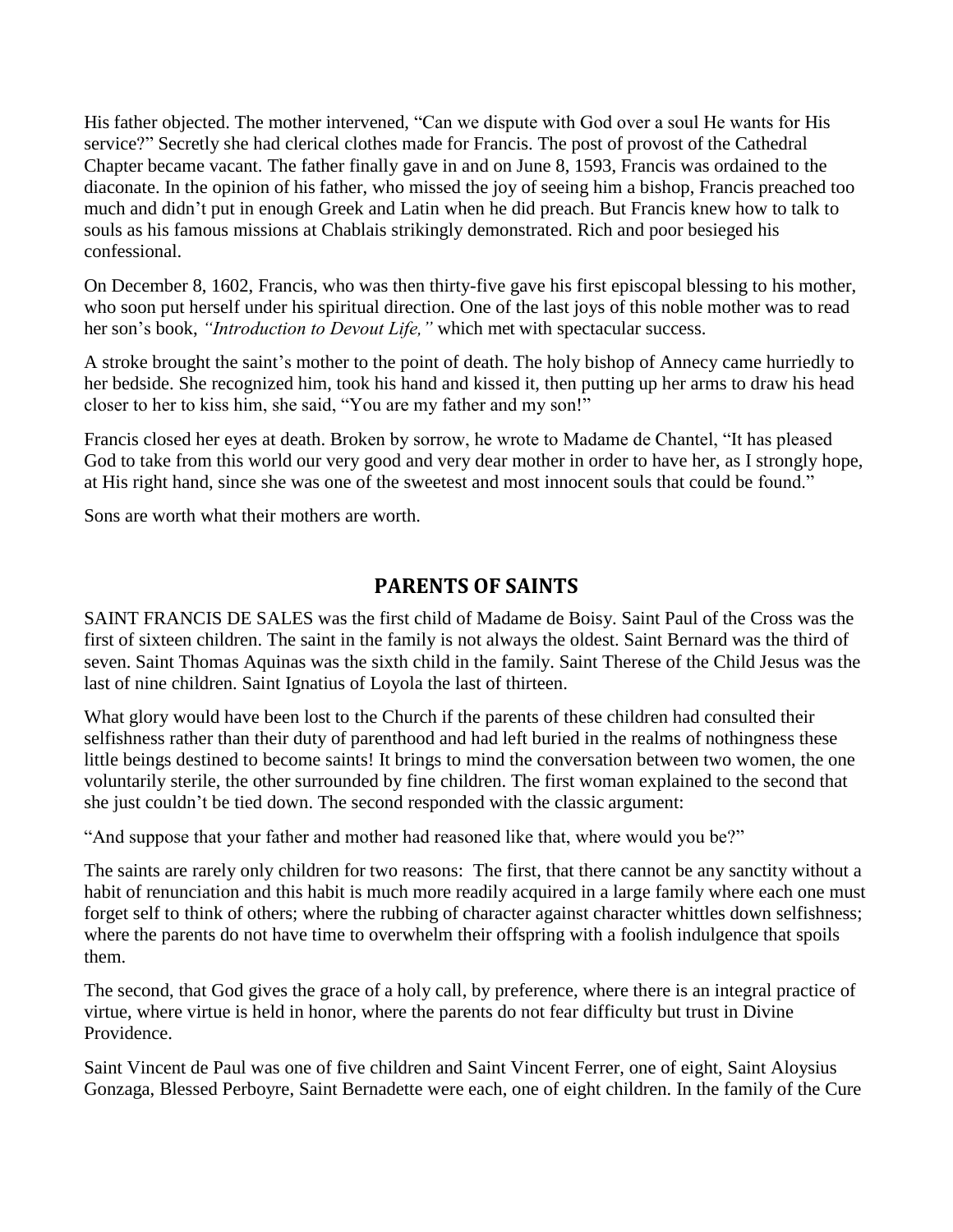of Ars there were six children; in that of Saint Margaret Mary Alacoque, seven; in that of Saint Benedict Joseph Labre, fifteen. In the family of Saint Catherine of Siena, there were twenty-two children of the same marriage. And how many more examples we could still find!

There is a charming Breton legend that carries an equally charming lesson. One day Amel, the fisherman, and his wife, Penhov, who used to bring fresh fish to the monks, had walked out with their child to bring in the nets. They were overtaken by the tide. The water rose higher and higher and higher.

"Wife, this is our last hour; put your two feet on my shoulders; in this way you will hold out longer...and love my memory." Penhov obeyed. Amel sunk into the sand like a post driven in with a hammer.

Penhov seized the child and lifting it above her said, "Put your two feet on my shoulders; in this way you will hold out longer. And love deeply the memory of your father and mother." The mother too sank beneath the water and soon only the golden hair of the child floated on the water.

An angel of God passed by. He seized the child's hair and pulled. "My, how heavy you are!" Another blond head appeared, that of Penhov who had not let go of her boy's feet. "How heavy you both are!" Then Amel appeared for he had not let go of his wife's feet....by the child the father and mother had been saved!

Who knows whether or not some parents will enter Paradise because an angel has seized their child by the hair!

What a beautiful letter of introduction for Heaven is a child and above all a canonized child!

### **TRAINING IN CHARITY**

JEANNE-ANCELOT-HUSTACHE gives us a picture of her little daughter, Jacqueline, in the book entitled *"The Book of Jacqueline."*

She is a well-endowed child; she is made much of, in fact, too much petted by her grandmother, by her father, by her sister who is extremely proud of her, and by all the guests of the home. She is in danger of becoming a charming, little, self-centered individual as so many children are.

Happily, attentive care watches over her and strives to give the child the spirit of charity, love for the poor, for children, for the weak and the suffering. Little by little, Jacqueline opens her heart to this love, toward the suffering of the world.

She finds exquisite words, unexpected delicacy in greeting people, in thanking them, and in easing every wound that she guesses with a subtle and tender intuition. She is embarrassed rather than triumphant because of the special advantages she has over companions who are less gifted, poorer, and less endowed. She pities the poor beggar on the boulevard; she brightens the lives of the aged sick in the hospice of Ligny with her refreshing graciousness. At seven years this is how she prays to the Blessed Virgin for an unfortunate servant:

"O my Mother, my Mother, please deliver Yvonne. The poor little one. Nobody wants her. Her father doesn't want her, her mother is now far from her. She stole, she is in prison, she is sad and never will anyone take her from it, never until her death; I alone on earth love her, I love her because she seems to say to me, "If they would let me alone with you, I would never do anything bad."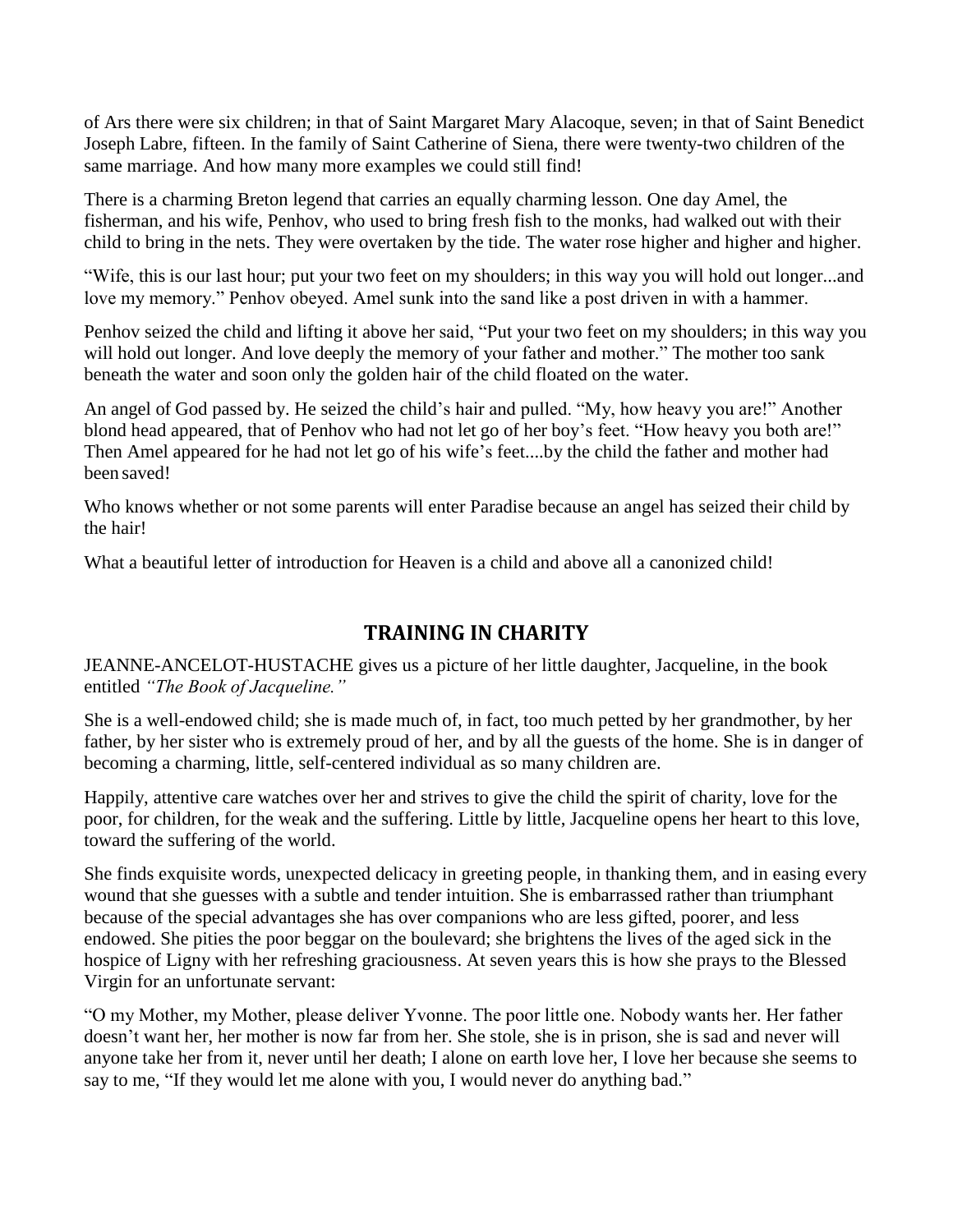"I alone on earth, I love her." That is the answer of Jacqueline to the secret appeal of the merciful Christ: She will give herself entirely to those who have no one to love them; she will be their Sister of Charity, their Little Sister of the Poor, their Sister of Mercy.

The hour of God for this privileged child was to come in an unexpected way. She was to die while still very young and she was to go to the Christ of the extended Arms, the Christ who loves little children who are charitable and pure.

What an advantage for the child's later life, if the parents have succeeded in making it alert to the refinements of charity, to a concern for the needs of the world.

They do not lack opportunities. Perhaps mother and child are taking a walk. Here comes a poor grandmother, gathering dead branches, leading along an emaciated, sickly child. "Suppose we go to their aid?" suggests the mother to her little one.

Christmas comes. In many families some good little children will have nothing, not the smallest present. Their papa is too poor; he earns just enough to provide bread to his household. Playthings? By no means; playthings cost too much.

"Suppose we bring them that doll you don't play with anymore. Mother will dress it again so that it will look fine." or, "Suppose you look for that mechanical horse you relegated to the attic. Papa will repair it so that it will seem like new."

Then there are the Missions. A terrible flood in some land has been reported. How many people are suffering! Let us fix up a bank into which each one can put his little alms! When we have a nice sum, we can send it over there. Or perhaps there is an occasion to ransom a little pagan baby so that it can be reared as a Christian. The opportunity to explain that spiritual alms are superior to material alms should not be passed by.

Once a child's eyes have been opened, how well it will know how to be good!

## **TRAINING IN SOCIAL RESPONSIBILITY (1)**

To AWAKEN the child to solicitude for the poor and the wretched is a splendid thing. However parents do not fulfill their whole duty, if they fail to give it a sense of responsibility for the common good and a true concept of cooperation.

Instinctively the child refers everything to its own small personal interest. If it is not taught very early to concern itself for others, it will be in danger of becoming narrow and selfish, of being forever oblivious to the general welfare, in other words, of never achieving a social sense.

While the child is very young this training will not consist in formal instructions but rather in a constant directing of attention on a thousand different occasions to the fact of having to be concerned about others. It will be taught to go upstairs without making a noise because mamma is resting; not to slam the doors because little brother or little sister is asleep; not to play noisily near papa's study. The child will learn very early in this way the social consequences of its actions.

The child may be with the whole family to meet someone at the station; the parents will have a fine opportunity to show it how selfish it is to stand directly in doorways and passages as it loves to do, since that obstructs the entrances and exits for people coming in from trains or those who merely wish to leave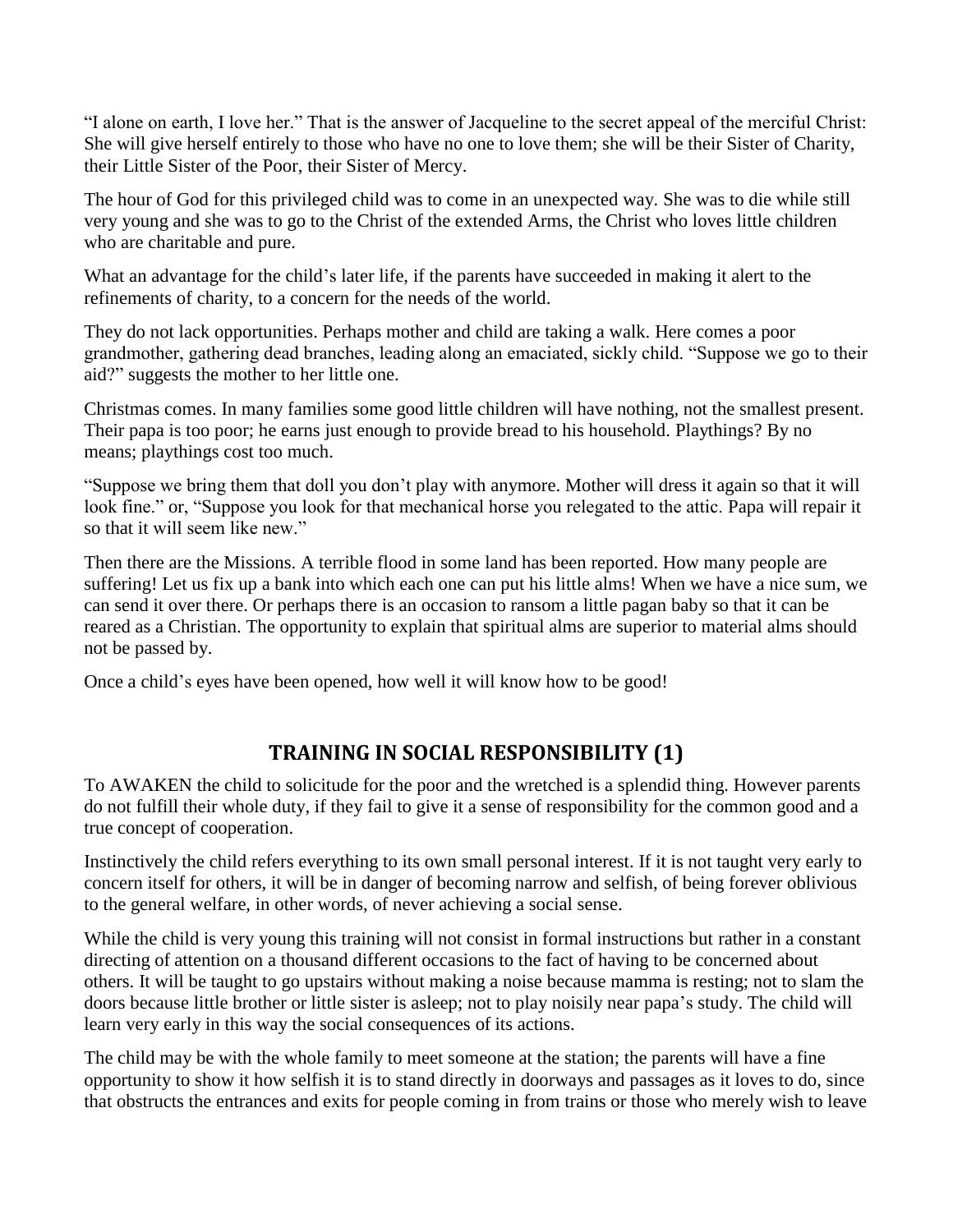that way.

If a little girl accompanies her mother on a shopping trip, she can be taught not to ask the clerk to display more goods than necessary because it will all have to be refolded and replaced after she leaves.

At basketball or football, it is not so important to be a star player oneself as to bring the team to victory. It is true sportsmanship and true nobility to renounce a personal triumph by passing the ball to a fellow player who will assure the victory because he is in a better position or better qualified.

"Point out to us the lessons of the football game," a young sportsman asked his older friend. And he gave the one that extols the virtue of renunciation: "I will pass my chance to him"—the sacrifice of selfish or vain calculating with a view to the result for the whole.

The child can be shown that when there is question of committing an infraction of discipline in school, he ought to avoid it not so much because of the effect on the teacher—"He who budges will have to deal with me"—but rather the disturbance it causes for his comrades whose attention is distracted and progress retarded. Discipline was not invented for the comfort of the teacher but for the good of the pupils.

In this way, theoretical teaching is preceded by the practical background of the child in an atmosphere of cooperation, of social interchange of help. Every occasion for practice of this type should be accompanied by an explanation that later they must always act with like consideration in the office, the factory, the army or in whatever community they may be.

Once the children are old enough to understand more theory, every opportunity to instill doctrine should be seized: An international problem arises: Selfishness or mutual help? What does the Church say on this point? What does the Gospel say? Or perhaps it is a problem of relations between employer and workers, a strike in the father's factory or in the city. Here too, what does the Church say? What does the Gospel command. Selfishness or reciprocal understanding?

Trained in this fashion the young will be ready and quick to understand the social or international doctrine of the Church when they are old enough to be taught it academically. They will not oppose correct principles, as they only too often do with a wall of prejudices or pseudo-traditions, when their religion or philosophy teachers explain them.

## **TRAINING IN SOCIAL RESPONSIBILITY (2)**

WE HAVE accomplished a good deal if we have accustomed the child to put itself as much as possible "in the place of others." "If I were in such and such a situation, what would I do, what would I think?" We are all wrapped up in ourselves as in a cocoon, the child more than anyone else; particularly if it has been coddled, if it has been born into a family that is comfortably fixed, if it gets accustomed or others make it accustomed to being waited on.

The child must be encouraged to wait on itself and to give service. If for any reason the mother needs to hire help, that is no reason for the child to monopolize such help to its own comfort; it should never be permitted to give direct orders to domestic help.

As much as possible, especially in the case of little girls, the child should be given the opportunity to do many little tasks that make family life run more smoothly: to set the table, to dust up a room, to arrange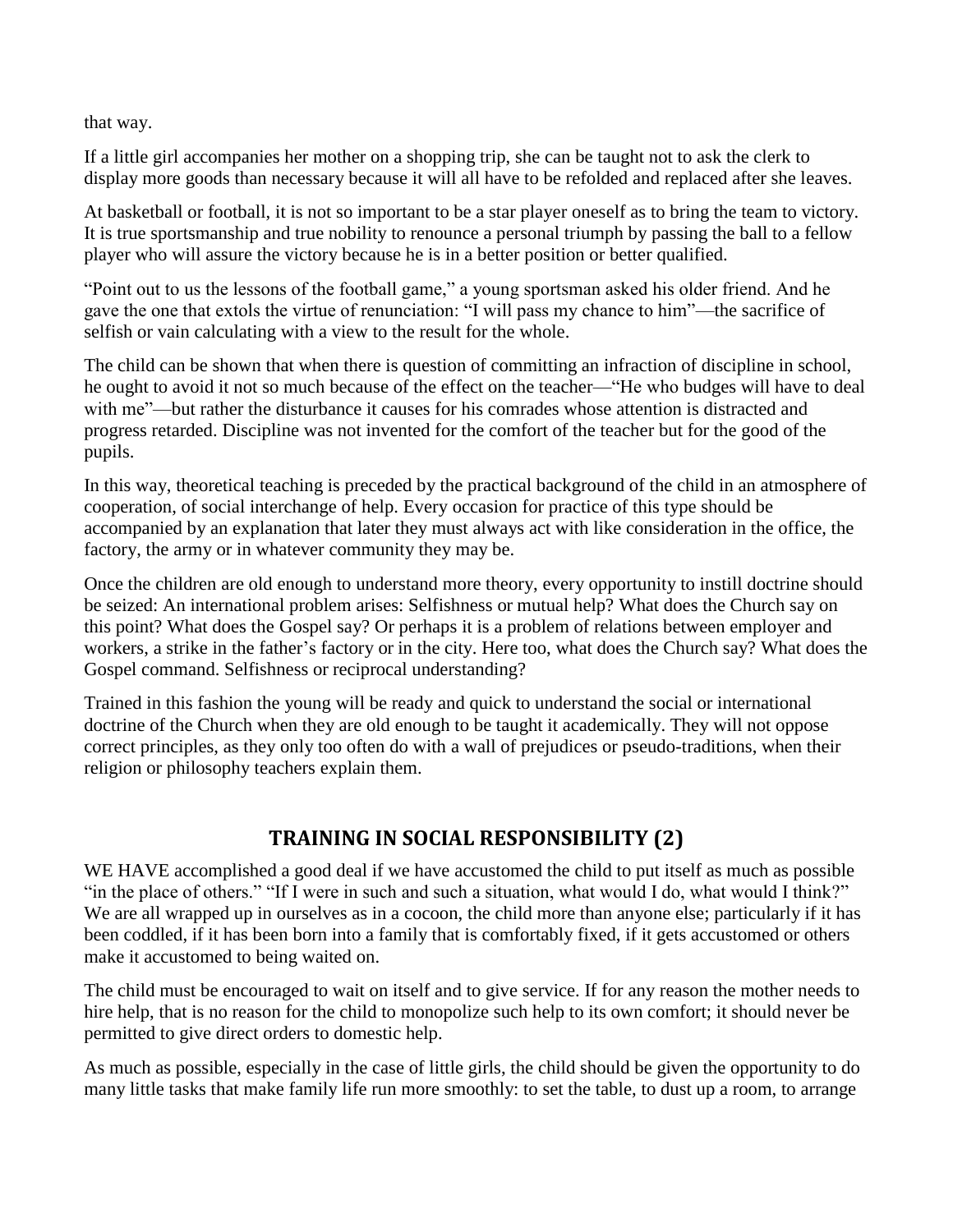a bouquet, to take care of the baby. Such assignments should not be presented to them as burdensome tasks but as an aid toward the common good, a lightening of mamma's work so that they are joyful about it even if it demands an effort, upsets their well-laid plans or requires a sacrifice. Often the child will be delighted, proud of its importance. However care must be taken to appeal not to vanity but to responsibility.

A delicate point to consider is the question of friendships. Should the child be permitted to associate with children who are not as we say of their class? They will meet in school. If these possible friends are morally good and well- mannered, why not? It will offer a fine opportunity to show that money is not everything, that the only true worth is virtue and human dignity. The child may be too much inclined to pair off only with those who belong to the same social circle or environment; that flatters its vanity. The parents should react to this tendency by teaching the little one that it ought to share with a comrade who is less privileged and while avoiding indiscriminate associations with anybody and everybody, seek out as friends not the best dressed but those who are the best students, the most truly pious, the strongest personalities for good, in a word, those that deserve most esteem.

Should the family circumstances require sacrifices, show the child that there are people who are poorer; silence all jealousy. When the time comes for a choice of profession direct the boy or girl to choose judiciously not according to possible profit or financial returns but according to the possibilities for best serving society, the common good.

Generous parents will not hesitate, if the child's qualifications are adequate and the opportune moment presents itself, to speak of vocations of complete consecration, the priesthood, religious life. There are so many needs in the world. "The harvest indeed is great, but the laborers are few." They enlist their children's interest. A priest? Why not he? A religious? Why not she?

That supposes a spirit of detachment in the parents, an informed appreciation for the needs of the Church, love of the general good of Christianity, the sacrifice of little hopes for building up a new family. Yes, it means that.

Such parents will often call attention to the distress of the world; to the struggle of nations among themselves. They will explain to their children that union alone is fruitful; furthermore that union alone is truly Christian.

What an inspiring example do those children have whose father has always been a man of broad sympathies and a generous heart, highly social-minded; if in his profession he has always tried to serve rather than merely to earn money; if a lawyer, he has always been concerned for justice; if an industrialist, he has applied himself to bettering the human aspects of production; if a merchant, he has been attentive to injure no one; if a doctor, he has sacrificed himself to do the most possible good; if an employee, he has given his time loyally and honestly to his work—a worker eager for work well done and the social defense of his profession.

The boy and girl learn from this to consider their chosen professions or careers as future social service. They get out of their narrow selfish views which formerly warped their characters—they emerge with souls trulyformed.

#### **TRAINING IN SOCIAL RESPONSIBILITY (3)**

IF WE are alert to seize the occasions, everything can serve to teach children to guess or at least to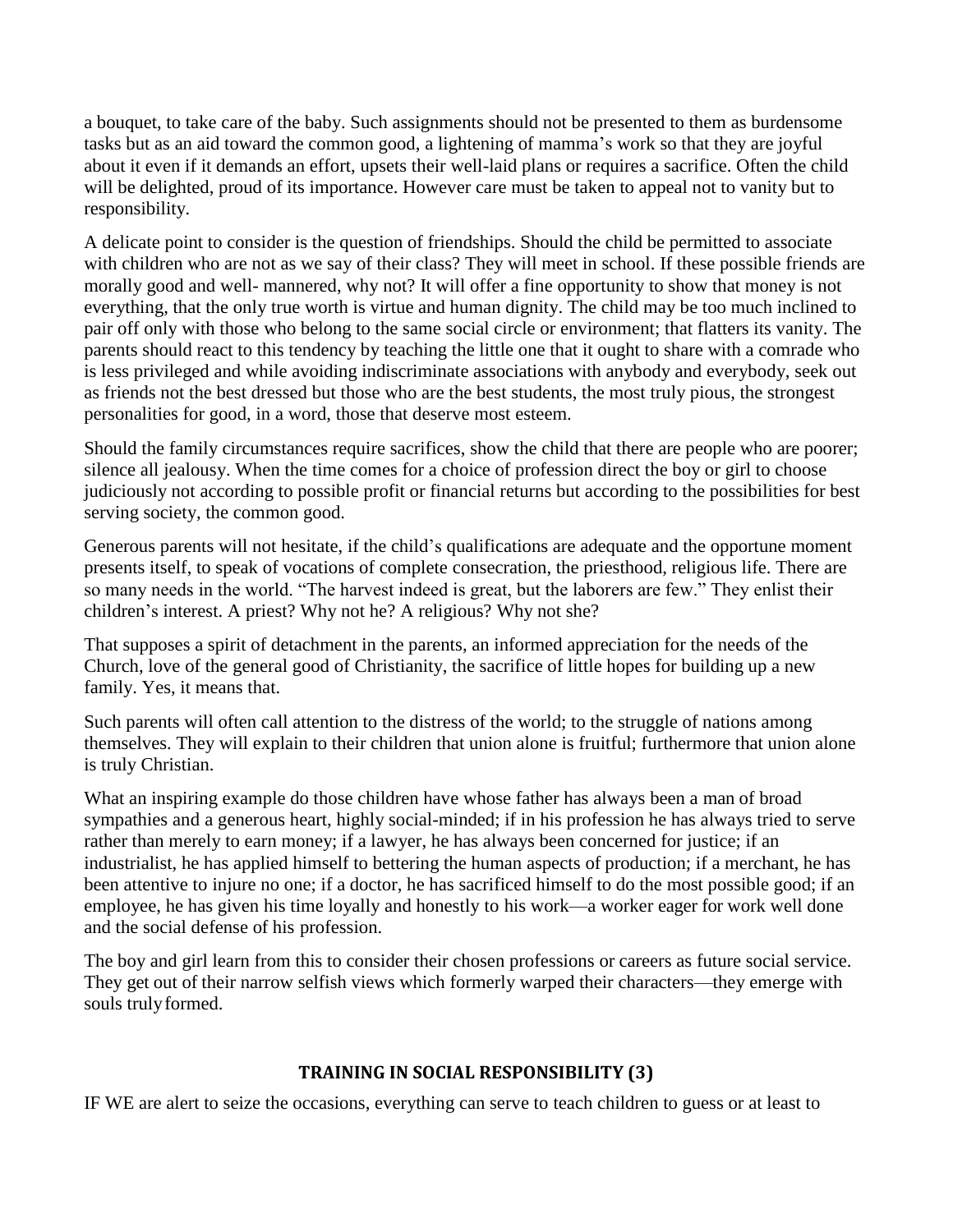understand the needs and requirements of others.

A little girl who could no longer be called a baby had not as yet any brother or sister. One day she noticed her mother busy with the details of a layette. She asked, "Is all that for Liette, mamma?" She was Liette. "No dear, not for Liette, but for a little brother or sister who is going to come."

Liette was utterly stupefied. What was this? Mother was not working only for her then!

The first school for social consciousness is the family. What a handicap if mother has never worked for anyone but Liette, if Liette remained an only child! We can readily guess what selfishness she would have been capable of displaying.

The family is together. "It's so stuffy here, I'm going to open the window." "No, grandmother has a cold." The child understands it is not alone; others count.

The family lives in an apartment. The children are making an uproar. "Gently, children; we must not disturb the people downstairs. Not so much noise." Others count.

The little girl is learning how to keep house. She shakes her dust cloth out of the window. "Did you look to see if someone was passing by?"

To know that other people exist and to understand that we must restrain ourselves for them is the root of social consciousness. A person would think that we all would have it and to spare.

Unfortunately experience proves otherwise.

Mother and child go to a neighboring park for play. How tempting to make little sand piles all along the bench beside mamma!

"You will see, I will not get you dirty mamma."

"No, my little one, but you are not thinking of the people who may come in a little while to sit on this bench."

- The street as well as a public garden can offer opportunities for such lessons. "Step aside dear. Don't you see that mother who is pushing her baby buggy; let her pass."
- On the streetcar: "Give your place to the lady."
- In a train. "Take turns sitting by the window." "Let's not speak so loud; it will disturb other people's conversation or their reading."
- On a visit. "The steps have just been scrubbed; clean your shoes on the mat and walk along the edge so as not to track them up for the lady."

All this is rounded out in Catechism lessons. "Then in heaven I will be with some poor little child, won't I?"

Children of poor families should be taught the dignity of poverty and labor, the duty of contributing one's best efforts to lift the living conditions and social status of their group.

Children of wealthy families should be taught their responsibility toward the working classes; they should be taught how far material, moral, and spiritual destitution can go and what they ought to do to learn how to remedyit.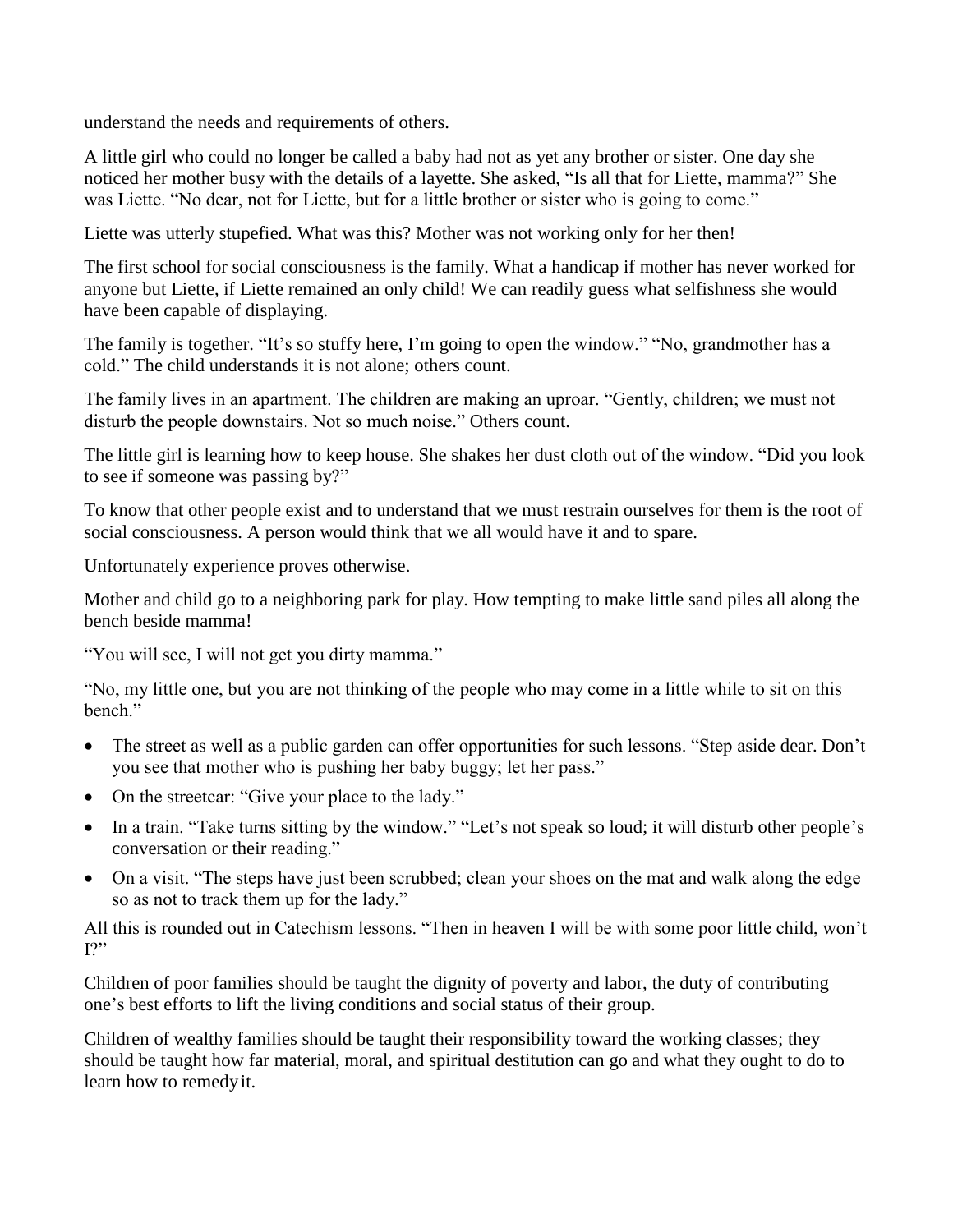## **TRAINING IN SOCIAL RESPONSIBILITY (4)**

WE HAVE not done everything when we have given children the idea and the desire of going to the aid of the poor. There is something better to be done. That is to teach them gradually to try to prevent misery from invading the poor world. We shall never succeed completely in checking it, but what a beautiful work it is to try to spread more happiness among men!

As children grow and reach an age of keener perception and of deeper reflection show them that the problem involves:

The relations of social classes with one another; The relations of nations toward one another.

Within a single country, there are those who have what they need, those who have more than they need, those who have not even the essentials.

Is it not fundamental to establish a condition in the world in which the fewest people possible lack the necessities of life or better in which the most people possible can attain a sufficient possession of the goods of the earth, the culture of the mind and the knowledge of supernatural riches?

To the degree in which we are impregnated with the spirit of the Gospel, we will desire that our brothers about us are not only cured of their wounds but preserved as far as they can be from possible wounds and established in a state of adequate human development, and of adequate divine development.

To dress a wound that has been infected is a good deed; to prevent a wound from being inflicted is a better deed. To prearrange indemnity for those who fall into unemployment is good; to strive for a status of work in which unemployment is prevented is better.

Now the conditions of modern living, the economic equipment of society, have thrown a whole section of society into a situation in which life has become very hard, in which "earning one's living" has become a terrible problem.

Young boys and girls must be taught to realize these facts as they grow up. They must open their minds to an understanding of the social problems in their most agonizing aspects; they must prepare themselves to work to the best of their ability to counteract these evils.

When the social questions are concerned with relations between peoples of different nations, then how many problems crop up! Wars, even after treaties have been signed, leave hearts embittered. New difficulties arise. A very correct idea of patriotism is of capital importance!

Is periodic war between nations justifiable? Ought we not do everything in our power to constitute a state of peace in the world by an honest agreement between nations?

What procedures should we follow that these desirable understandings be effective?

What virtues must be developed in order to reconcile at one and the same time concern for national dignity, love of peace, brotherhood according to God.

How can we get different peoples to live together side by side without the grave interests of any group suffering even though each nationality remains deeply concerned for its own greatness?

A whole education on these points must be given.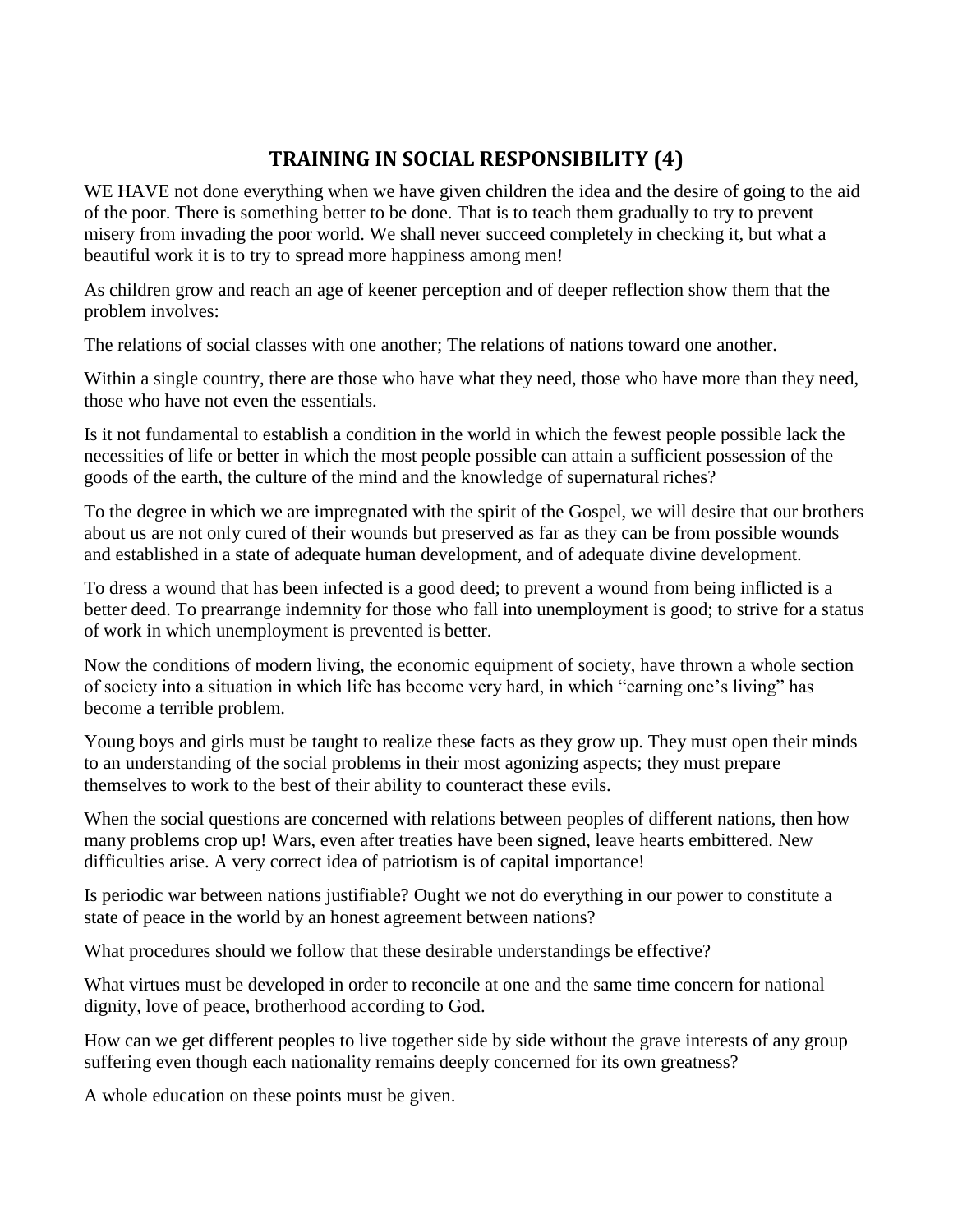## **THE FAMILY AND THE SCHOOL**

To CHOOSE a school and then to help the school are two great duties of the family.

**TO CHOOSE A SCHOOL.** It is quite clear that a Catholic family ought to choose a Catholic school. On every level of education when there is a choice between a Catholic school and a public school, Christian parents have the serious duty to prefer the one which speaks of God and Christ rather than the one which sins by omission.

It is a duty and a serious duty for many reasons:

First of all when Catholics practically bleed themselves to death financially to maintain their schools, not to profit by their sacrifice is to do them grave injustice. Then, and this is serious, even when there need be no fear of the danger of immorality, the very fact of the mixed religions necessarily involved is a danger for the child's faith since because of this variety, the education offered is severed from all allusion to things eternal. It is by a regrettable amputation that educators pretend to isolate in the human being, the merely human vocation and the supernatural vocation. We have not been created to be human beings pure and simple but divinized human beings. Educators can work in vain, secularization will accomplish nothing in changing this truth. It is just that way. The same holds for the education the parents give to supplement that of the school; it is immeasurably harmful for the moral life of young minds and young hearts never to hear mentioned that which alone counts for life. That is, however, how so many generations have become accustomed to put life on one side and religion on the other as if they were separate water-tight compartments.

To count on the school alone, especially when it is neutral, to equip children adequately for life is a grave delusion. Spencer, that English realist, once wrote:

"The one who would want to teach geometry by giving Latin lessons or who believed he could teach pupils to play the piano by drawing would be considered crazy. He would be just as reasonable as those who pretend to improve the moral sense by teaching grammar, chemistry, or physics."

An education, even a solid education that is purely secular is insufficient for the full development of the moral sense and the adequate formation of character.

**TO HELP THE SCHOOL.** After the school has been carefully chosen, the family still has the duty to help the teachers in their task. Therefore, parents, older brothers and sisters should:

- Show new interest in the children's studies not as they often do through vanity but through real interest in the children.
- Never contradict the disciplinary measures that teachers thought necessary; if a punishment has been inflicted at school or a schedule decided upon, the pupil's family ought to support it and express themselves as being in accord with it.
- If necessity has obligated them to put a child in a secular school, supplement the regrettable deficiencies of the school by competent religious instructions; they must also exercise vigilance over the friendships and associations the children form.

They should exercise vigilance in this regard even when the school is of the highest moral standard; particularly careful must they be of the influences of doubtful companions the children might become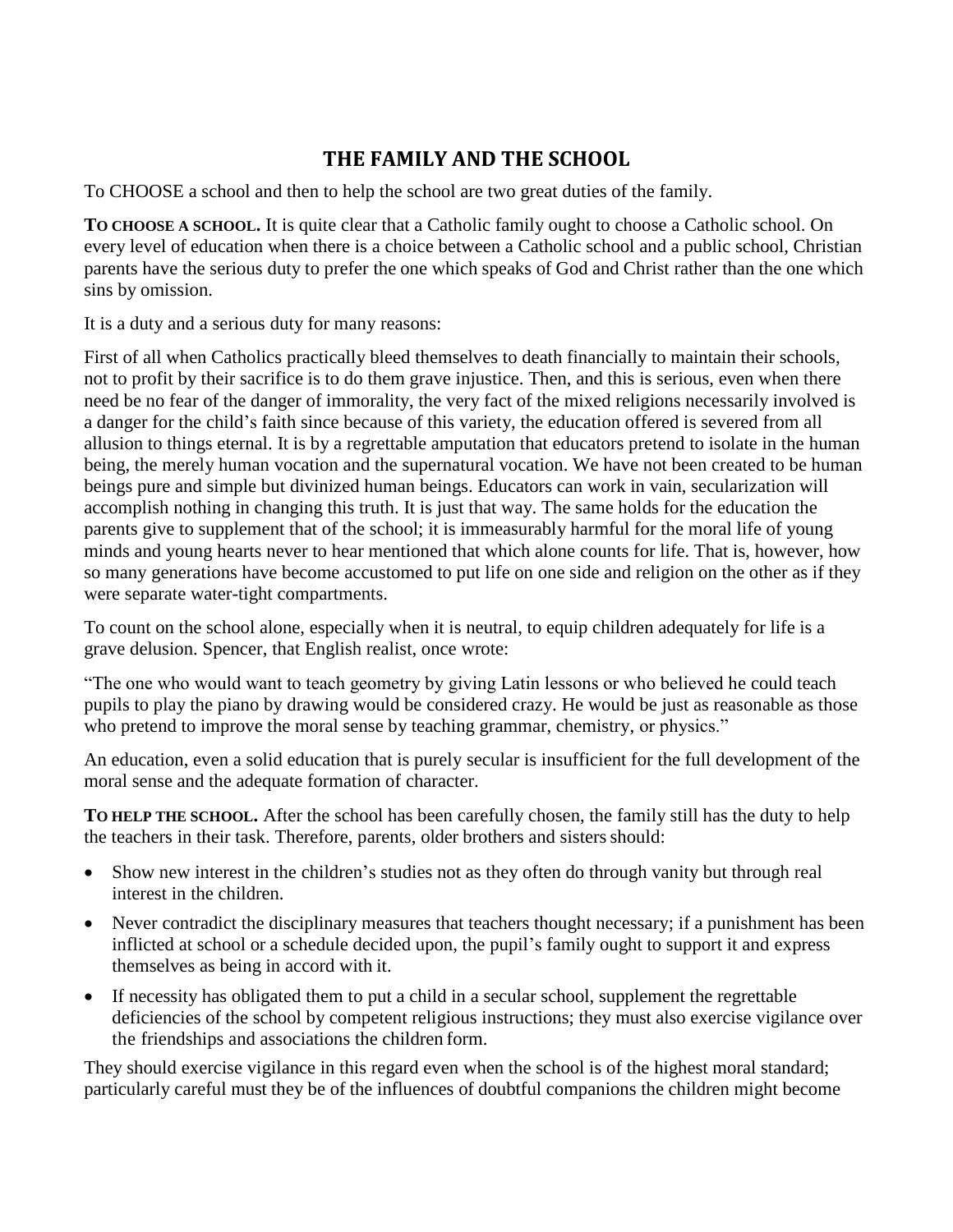acquainted with on their way to and from school. Along with the school and the home we must take account of the influence of the streets.

## **THE SECULARISM OF CHRISTIANS**

WE ARE not concerned here with refuting the doctrines of secularism. Every Christian ought to know the mind of the Church on this subject; we need not go back to ancient documents either to discover it. It is enough to recall the Encyclical, "*Summi Pontificatus,*" issued by Pius XII in 1939 at the beginning of the Second World War.

Denouncing the aggressive encroachment into the field of religion by some present-day particular doctrines, he traced even farther back the source of the evil which has poisoned the whole life of Europe; he pointed to the doctrines which tried to build up the present and the future of humanity by getting rid of God and getting rid of Christ.

The problem now is to determine which of the unfortunate species of secularism has invaded me, my home, my habits, and which now may dominate me.

Of course there is no question of a denial of God or of Christ. But what place do they hold in my family life? In my daily life, in my profession, in my participation in civic affairs?

Has it not often happened that in choosing schools or colleges for their children so-called Christian parents often evidence a utilitarian materialistic spirit; they give lame reasons for choosing the secular colleges instead of a Catholic college—the teachers are better, the chances for success after graduation are more certain. Are they so sure? And if by chance it were true? Do the souls of their children mean less than adiploma?

Has it not often happened that the influence of such Christian parents in their social and civic life was practically nothing as far as bringing the doctrines of the Gospel and the teaching of the Church to bear on those domains?

And even though they neglected nothing of the essential practices of their religion, was it not primarily mere formality rather than solid convictions; conformity or fashion rather than true worship? There was a great disparity between their external actions, their attitudes and real prayer, the living knowledge of the gift of God?

Is not following the doctrines and the morality of Christ nothing more than letting them be evident in my life and my family?

The world must be made over. In the light of an Apocalypse, terrible ruins have been effected. The edifice that was the European world appeared solid; the foundation stone was deficient. Are we going to build the new world on an equally fragile base? If we are, then, the causes remaining the same, the results must inevitably be the same. And we shall continue indefinitely to see renewed destructions. If God has no place in the foundations of the City with all that His inclusion implies, then how can the City remain standing? That is a thought expressed in an ancient psalm; there is no exception—the truth of this fact remains. The stability of nations and of society is bound up with eternal principles.

Am I sufficiently convinced of this? Do I not have much more confidence in human formulas than in the rule of complete truth? Do I not unconsciously try to establish human life only upon the human? Am I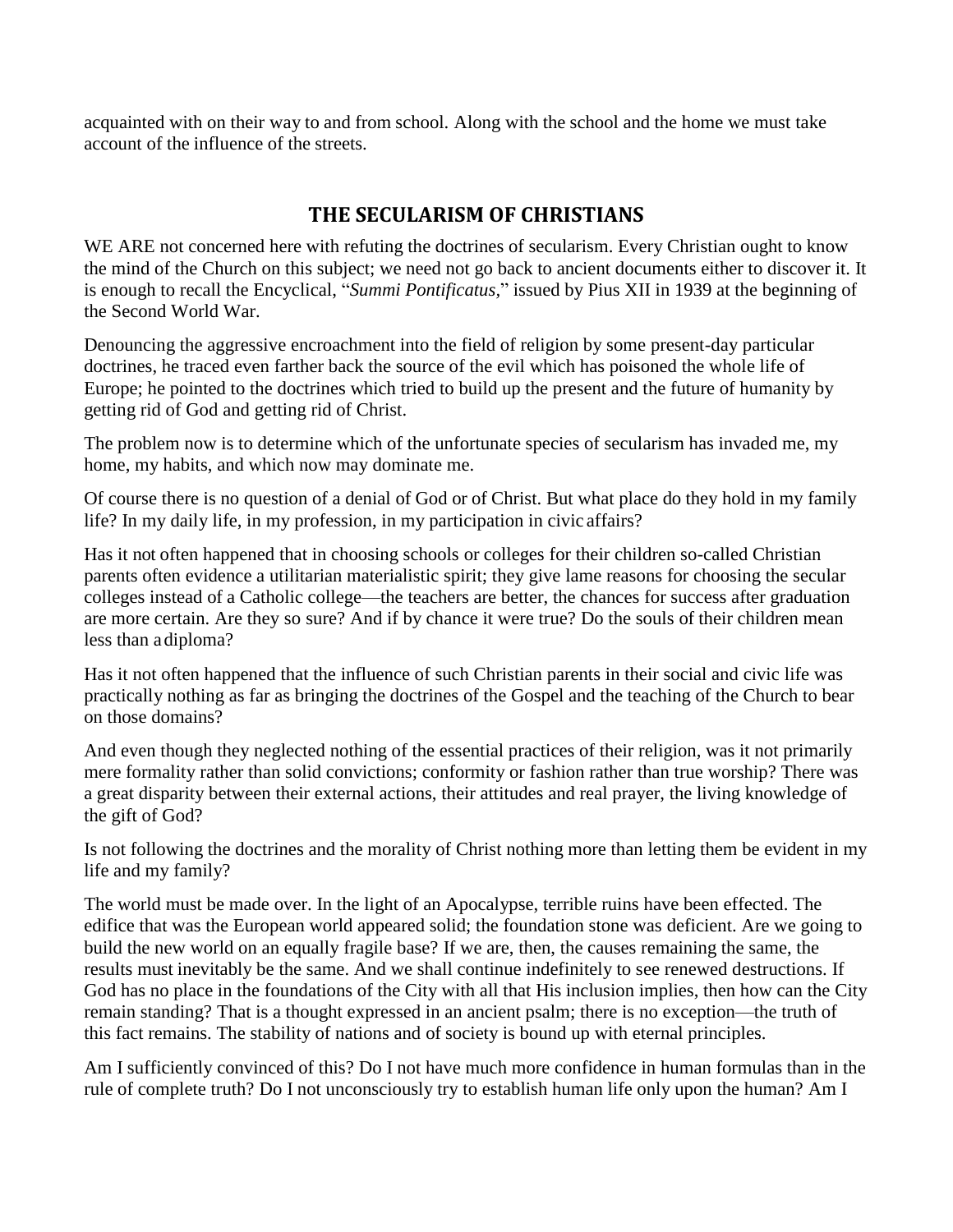not still and always, in spite of the lesson in world events, the victim of a deficient ideal, of inadequate principles?

I must Christianize my Christianity. I must make it evident in every department of my life—in my relations with my family and with society; in the opinions I hold regarding national and international issues. In all that depends on me there shall be one hundred percentChristianity.

#### **FAMILY AFFECTIONS**

THE family spirit, that traditional ensemble of convictions, ideals, and domestic practices which constitute the sacred patrimony of people united by the same blood, can exist without a very strong affection among the members. The family spirit is in itself something precious; but when it is merely a sort of collective egotism, it has been blemished; it is a beautiful fruit injured by a worm.

What an inspiring and noble reality family affection is! One author refers to it poetically, "... Beautiful families that travel as a group and as a choir on the road to heaven after the pattern of stars that are united in constellations in the firmament . . ."

How we ought to pity those husbands or wives and often young boys and girls who find the hours spent at home long; those husbands and wives who are bored with each other; those brothers and sisters who find one another's company monotonous and whose glance is ever on the door, the gate or the garage!

**MUTUAL LOVE OF PARENTS AND CHILDREN:** Joseph and Mary did not grow bored with Jesus; Jesus did not tire of the company of Mary and Joseph. It is said that love does not go backward. We do not find too many examples of parents who do not love their offspring but how many children neglect their father and mother with painful disregard! They explain it by saying that young people like to be together. But there is a time for everything. There are some who do not make enough of the part of the home in their lives. How strange it is that children can be so loving when they are little, so demonstrative, and when they grow up so adept at saddening their parents?

**BROTHERLY AND SISTERLY LOVE:** Where will we find love if not between brothers and sisters? "Who then will love you," Bishop Baunard asks, "if you do not love your brother. It is like loving yourself. I believe the etymology of the word frater, brother, is made up of these two words, fere *alter*, that is nearly another self."

The Count de Mun wrote in his "Memoirs, "It is sweet to me to have to speak in the plural when recalling the first years of my existence. I have a twin brother who has never been so much as a step away from me in my career. My life is his life, my joys have been his, and his successes mine. It is not Anatole and Armand, he and I, it is we."

Marshal Lyautey had a brother who was a colonel during the war of 1914; this brother manifested to all who spoke to him not only his admiration for Lyautey, the Governor of Morocco, but his deep affection.

One only had to hear Father Foch, a fine type of Jesuit, mention his brother Marshal Foch to sense his love; though he showed a complete reserve it was more eloquent than any discourse; his was a warmth of heart which a few restrained but touching words sufficed to express.

There should be place in the home for the affection that grandparents, uncles and aunts deserve.

On the children's birthdays, why not invite the godparents; they would enter better into their office.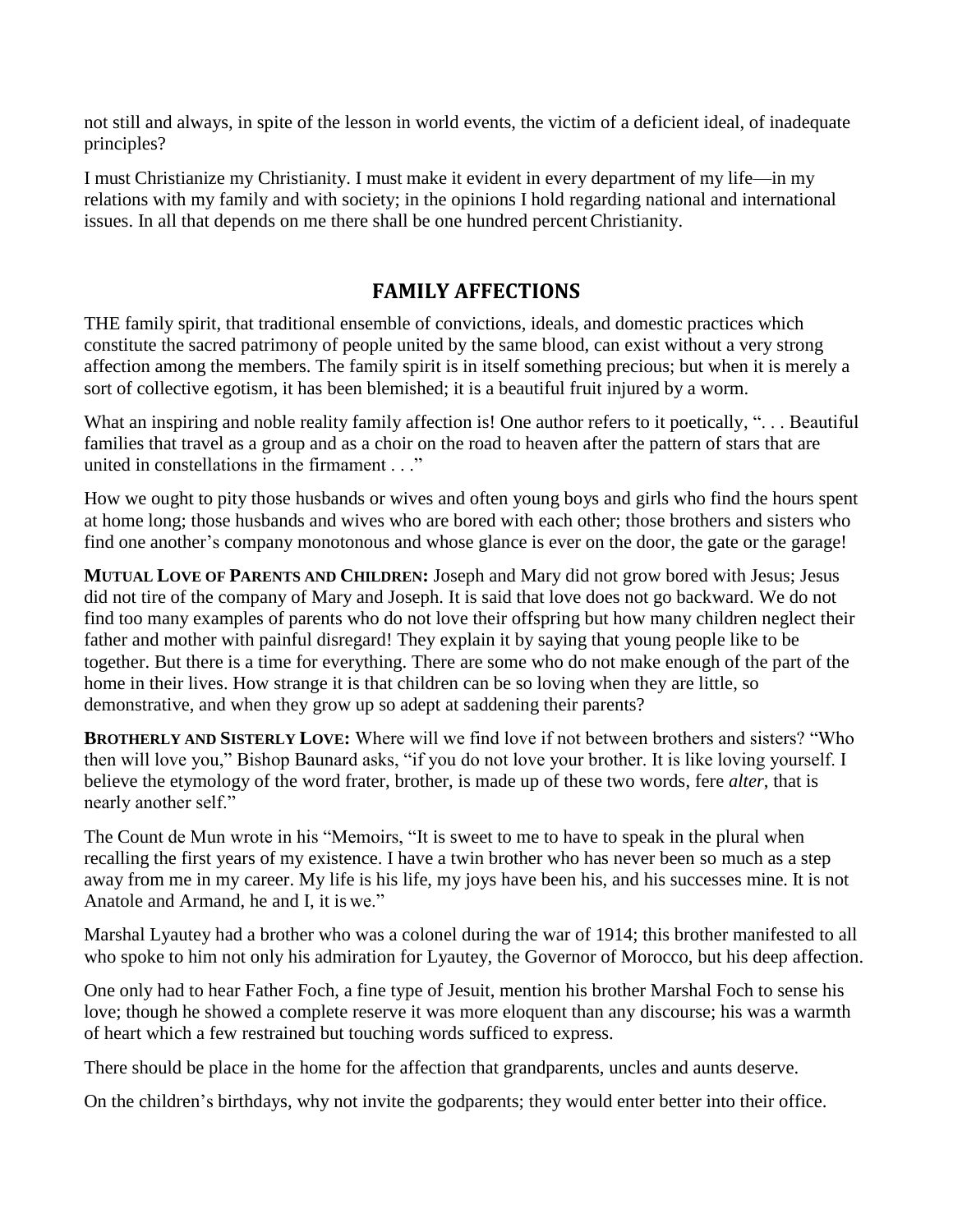"Men and women who have held children at the baptismal font, I remind you that you will have to render an account of them before God." For their part, the children will get a better realization of this beautiful institution of Christian sponsorship.

If all the members of the family are to understand one another and love one another, each one must have a great virtue. The same training and the same blood are not sufficient; self-conquest is necessary. Bossuet expressed it well when he said, "Natures are always sufficiently opposite in character to create frequent friction in a habitual society. Each one has his particular disposition, his prejudices, his habits. One sees himself at such close range and one sees oneself from so many angles, with so many faults in the most trifling occurrences! One grows weary, imperfection repels, human weakness makes itself felt more and more, so that it is necessary to conquer oneself at every hour."

## **THE HIERARCHY OF DUTIES**

APOSTOLIC work if carried on inopportunely or immoderately can take a woman away from her home too much. Beyond a doubt, there are immense needs: help for the sick, catechetical instructions, guild meetings for the

Sisters, spiritual conferences, and in all of these, great charity can be exercised. It is much better for a woman to spend her time in such things than in lounging, or in numerous and useless visits, in exploring for the hundredth time some enticing department store. Nevertheless, the duties of the home remain her principal work: To plan, to arrange, to mend, to clean, to sew, to beautify, to care for the children. Insignificant duties? But what would that matter if they represented the Will of God? Are we not too often tempted to want a change? Impetuous zeal, poorly directed service, caprice under the guise of generosity seek to substitute for daily duty which perhaps has not much glamour about it but which is just the same wanted by God.

Would not the greatest charity in such a case be not to engage in works of charity but to remain faithfully at home and devote oneself to works which no one will speak of and which will win no one's congratulations? Later when the children have grown up and settled, there may be leisure; then a large share in the apostolate will be open according to one's strength and time. Until then, my nearest neighbor, without being the least bit exclusive about it but merely judging with a well instructed understanding, will be this little world that has established itself in my home.

Another danger besides excessive apostolic works that might ensnare some wives and mothers of families would be to give exaggerated place to exercises of piety. Did not one of the characters in a novel by George Duhamel lament this tendency? "I have heard priests say that some women have spoiled their married life by excessive attendance at religious ceremonies and they sighed, "Why did they get married if they had a religious vocation."

There are unfortunately some husbands so superficially Christian that they see exaggeration in the most elementary and normal practice of piety on the part of the wife and mother. That is only too sadly true! Their judgment is worth nothing.

We are referring only to an actual excess that would really be considered such by a competent judge.

There is no doubt that a married woman, if she is a good manager and is not encumbered by some job outside the home, can find time for normal religious exercises and can even provide for meditation, spiritual reading, relatively frequent assistance at Mass, and reception of Holy Communion; time, after